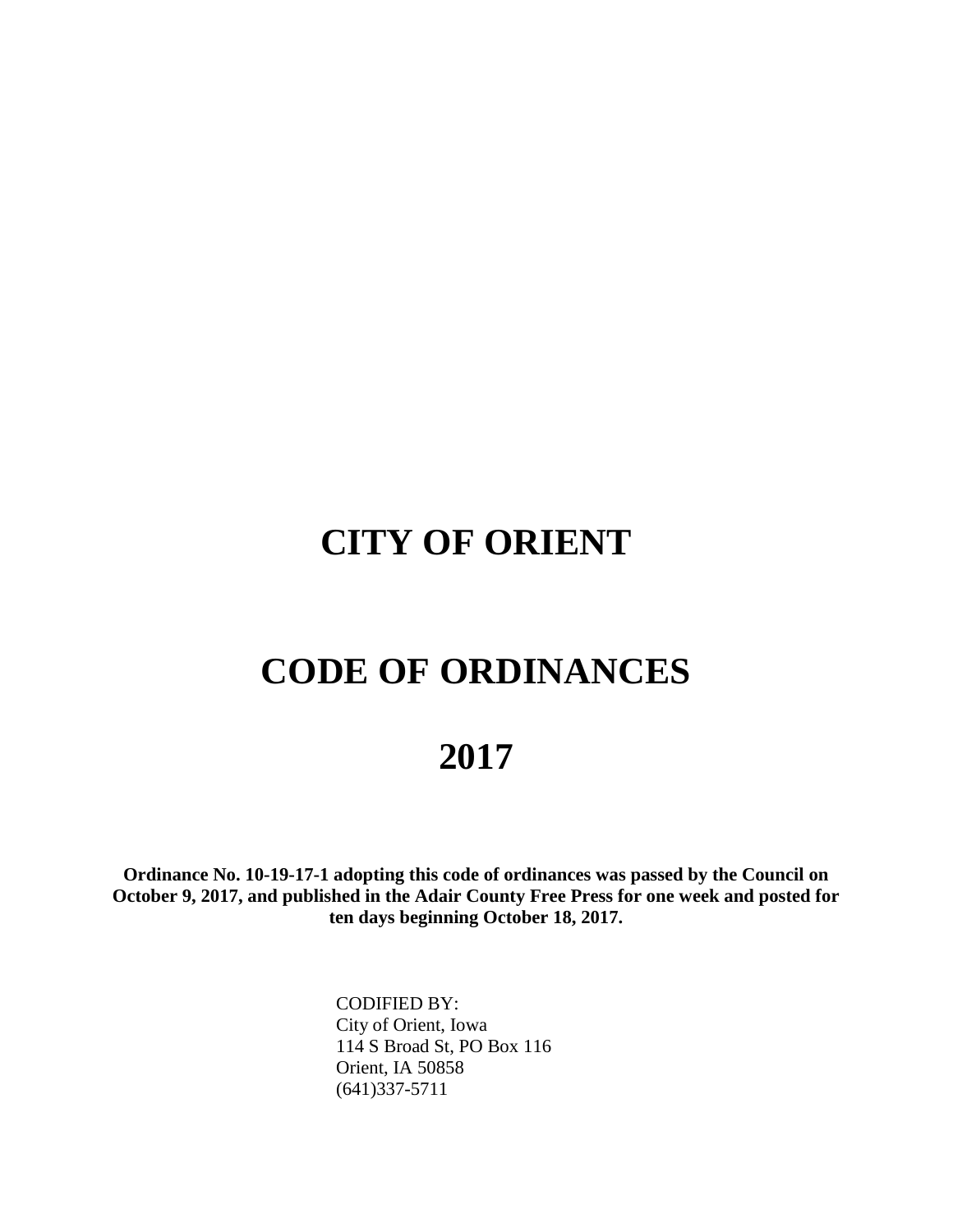| CHAPTER 3 APPOINTMENT AND QUALIFICATIONS OF MUNICIPAL OFFICERS 15 |  |
|-------------------------------------------------------------------|--|
|                                                                   |  |
|                                                                   |  |
|                                                                   |  |
|                                                                   |  |
|                                                                   |  |
|                                                                   |  |
|                                                                   |  |
|                                                                   |  |
|                                                                   |  |
|                                                                   |  |
|                                                                   |  |
| CHAPTER 7 REGULATING PEDDLERS, SOLICITORS AND TRANSIENT MERCHANTS |  |
|                                                                   |  |
|                                                                   |  |
|                                                                   |  |
|                                                                   |  |
|                                                                   |  |
|                                                                   |  |
|                                                                   |  |
|                                                                   |  |
|                                                                   |  |
|                                                                   |  |
|                                                                   |  |
|                                                                   |  |
|                                                                   |  |
|                                                                   |  |
|                                                                   |  |
|                                                                   |  |
|                                                                   |  |
|                                                                   |  |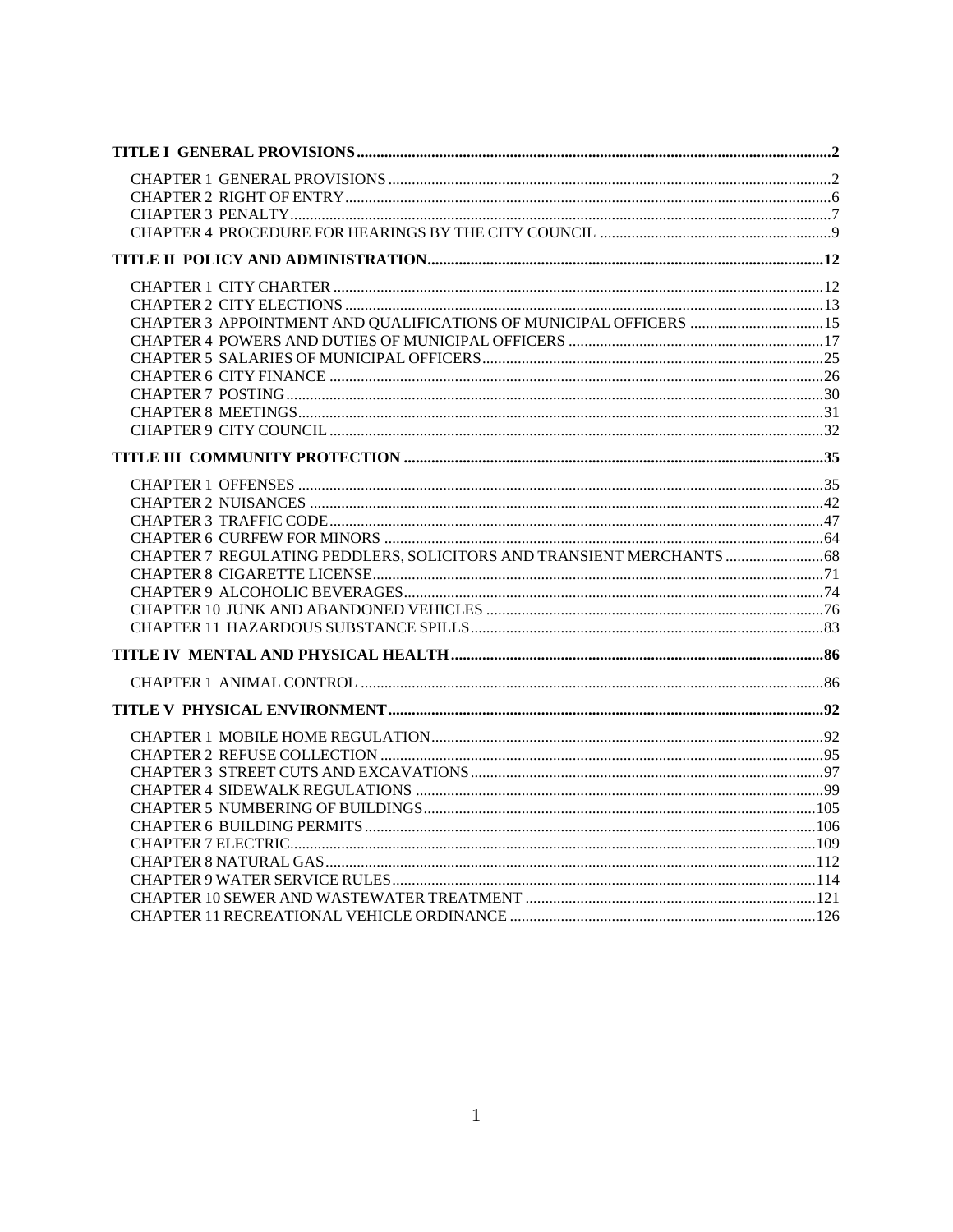#### **TITLE I GENERAL PROVISIONS**

#### **CHAPTER 1 GENERAL PROVISIONS**

|             | 1-1-1 Definitions                 |                    |
|-------------|-----------------------------------|--------------------|
| $1 - 1 - 2$ | <b>Grammatical Interpretation</b> | 1-1-5 Amendment    |
| $1 - 1 - 3$ | <b>Prohibited Acts Include</b>    | 1-1-6 Severability |
|             | Causing, Permitting               | 1-1-7 City Powers  |
| $1 - 1 - 4$ | Construction                      |                    |

**1-1-1 DEFINITIONS**. The following words and phrases whenever used in the Ordinances of the City of Orient, shall be construed as defined in this section unless, from the context, a different meaning is intended or unless a different meaning is specifically defined and more particularly directed to the use of such words or phrases:

1. "City" means the City of Orient, Iowa, or the area within the territorial limits of the City, and such territory outside of the City over which the City has jurisdiction or control by virtue of any constitutional or statutory provision.

2. "Clerk" means City Clerk.

3. "Computation of time" means the time within which an act is to be done. It shall be computed by excluding the first day and including the last day. If the last day is Sunday or a legal holiday, that day shall be excluded.

4. "Council" means the City Council of the City. All its members or all Council persons mean the total number of Council persons provided by the City charter under the general laws of the state.

5. "County" means the County of Adair, Iowa.

6. "Fiscal Year" means July 1 to June 30.

7. "Law" denotes applicable federal law, the Constitution and statutes of the State of Iowa, the Ordinances of the City; and when appropriate, any and all rules and regulations which may be promulgated thereunder.

8. "May" confers a power.

9. "Month" means a calendar month.

10. "Must" states a requirement.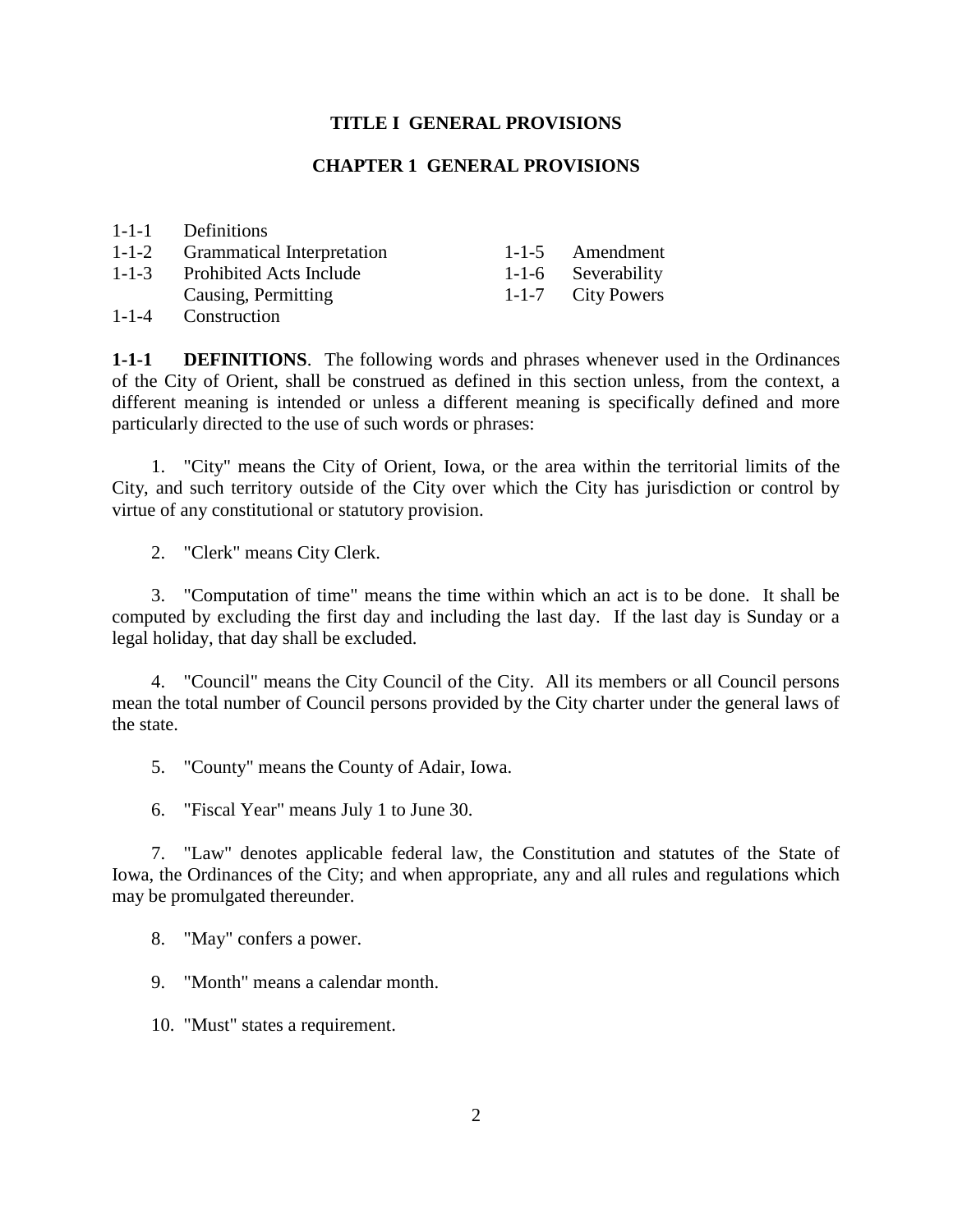11. "Oath" shall be construed to include an affirmative or declaration in all cases in which, by law, an affirmation may be substituted for an oath, and in such cases the words "affirm" and "affirmed" shall be equivalent to the words "swear" and "sworn."

12. "Or" may be read "and" and "and" may be read "or" if the sense requires it.

13. "Ordinance" means a law of the City; however, an administrative action, order or directive, may be in the form of a resolution.

14. "Owner" applied to a building or land includes any part owner, joint owner, tenant in common, joint tenant or tenant by the entirety, of the whole or part of such building or land.

15. "Person" means natural person, joint venture, joint stock company, partnership, association, club, company, corporation, business, trust, organization, or the manager, lessee, agent, servant, officer or employee of any of them.

16. "Personal property" includes money, goods, chattels, things in action and evidences of debt.

17. "Preceding" and "following" mean next before and next after, respectively.

18. "Property" includes real and personal property.

19. "Property Owner" means a person owning private property in the City of Orient as shown by the County Auditor's plats of the City.

20. "Real property" includes any interest in land.

21. "Shall" imposes a duty.

22. "Sidewalk" means that portion of a street between the curb line and the adjacent property line intended for the use of pedestrians.

23. "State" means the State of Iowa

24. "Street" includes all streets, highways, avenues, lanes, alleys, courts, places, squares, curbs, or other public ways in this City which have been or may hereafter be dedicated and open to public use, or such other public property so designated in any law of this state.

25. "Tenant" and "occupant" applied to a building or land, includes any person who occupies in whole or a part of such building or land, whether alone or with others.

26. "Title of Office". Use of the title of any officer, employee, board or commission means that officer, employee, department, board or commission of the City.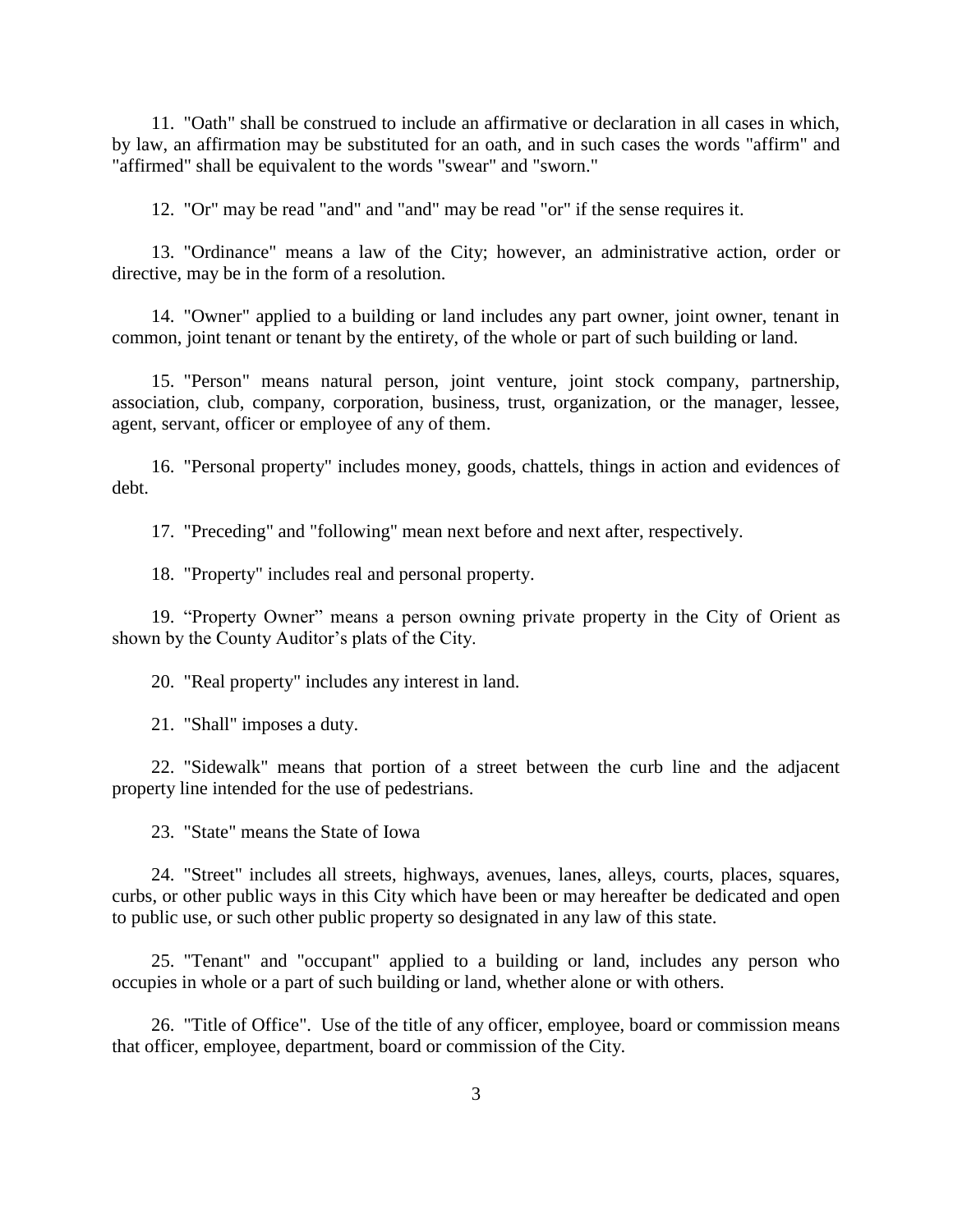27. "Writing" and "Written" include printed, typewritten, or electronically transmitted such as facsimile or electronic mail.

28. "Year" means a calendar year.

29. All words and phrases shall be construed and understood according to the common and approved usage of the language. Technical words and phrases that may have acquired a peculiar and appropriate meaning in the law shall be construed and understood according to such peculiar and appropriate meaning.

30. When an act is required by an Ordinance the same being such that it may be done as well by an agent as by the principal, such requirement shall be construed as to include all such acts performed by an authorized agent.

**1-1-2 GRAMMATICAL INTERPRETATION**. The following grammatical rules shall apply in the Ordinances of the City;

1. Gender. Any gender includes the other gender.

2. Singular and Plural. The singular number includes the plural and the plural includes the singular.

3. Tenses. Words used in the present tense include the past and the future tenses and vice versa.

4. Use of Words and Phrases. Words and phrases not specifically defined shall be construed according to the content and approved usage of the language.

**1-1-3 PROHIBITED ACTS INCLUDE CAUSING, PERMITTING**. Whenever in this Code any act or omission is made unlawful, it includes causing, allowing, permitting, aiding, abetting, suffering, or concealing the fact of such act or omission. A principal is responsible for the unauthorized acts or omissions committed by an agent or employee which have been authorized by the principal.

**1-1-4 CONSTRUCTION**. The provisions of this Code are to be construed with a view to affect its objects and to promote justice.

**1-1-5 AMENDMENT**. All Ordinances of the City Council passed thereafter shall be in the form of an addition or amendment to the Orient Municipal Code of 2007 constituting this Municipal Code, and shall set forth the ordinance, code, section, subsection, or paragraph as amended, which action is deemed to be a repeal of the previous ordinance, code, section, subsection or paragraph amended in order to maintain the orderly codification of the Ordinances. *(Code of Iowa, Sec. 380.2)*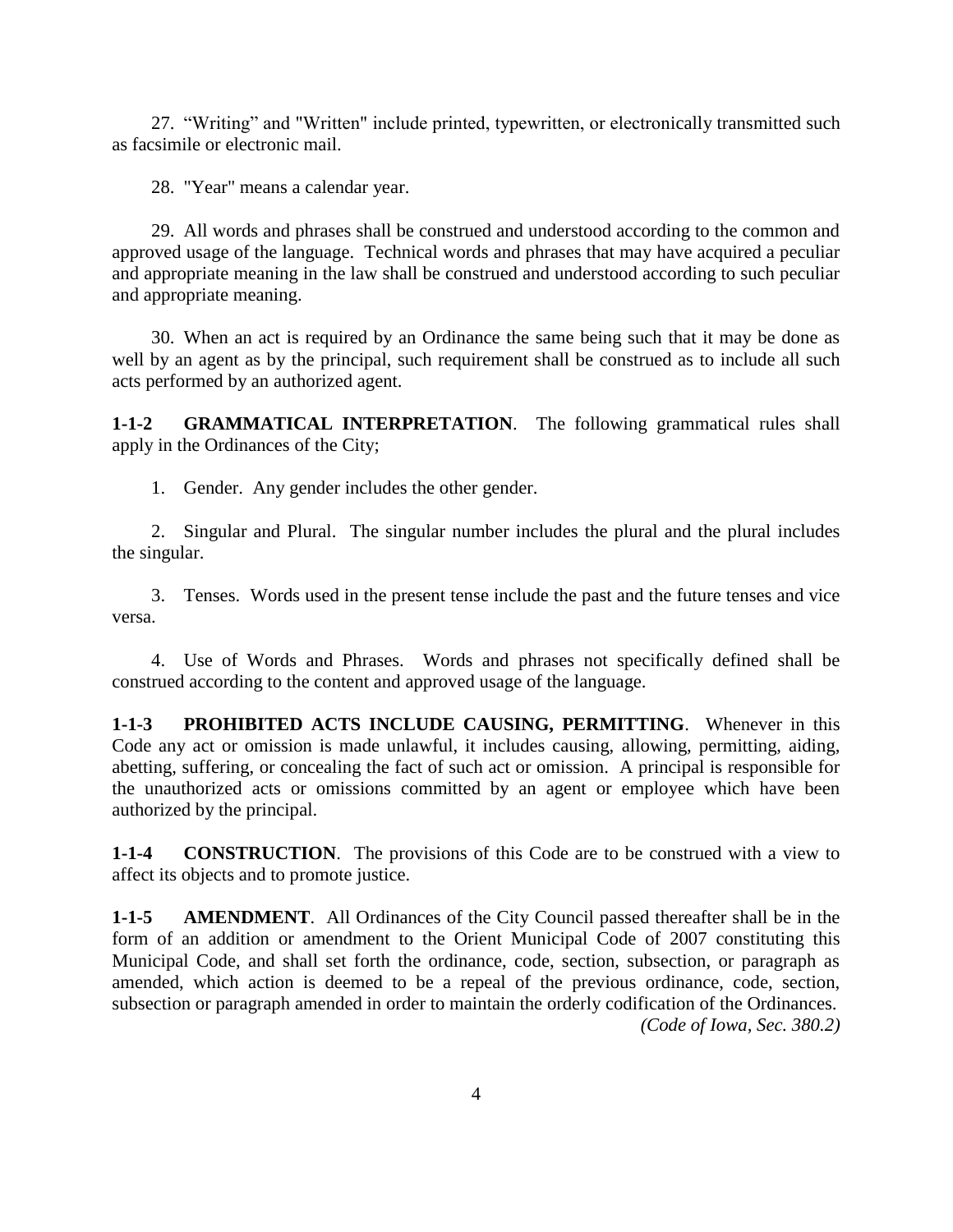**1-1-6 SEVERABILITY**. If any section, provision or part of the City Code is adjudged invalid or unconstitutional, such adjudication will not affect the validity of the City Code as a whole or any section provision, or part thereof not adjudged invalid or unconstitutional.

**1-1-7 CITY POWERS**. The City may, except as expressly limited by the Constitution of the State of Iowa, and if not inconsistent with the laws of the Iowa General Assembly, exercise any power and perform any function it deems appropriate to protect and preserve the rights, privileges and property of the City and of its residents, and preserve and improve the peace, safety, health, welfare, comfort and convenience of its residents and each and every provision of this Code of Ordinances shall be deemed to be in the exercise of the foregoing powers and the performance of the foregoing functions.

*(Code of Iowa, sec. 364.1)*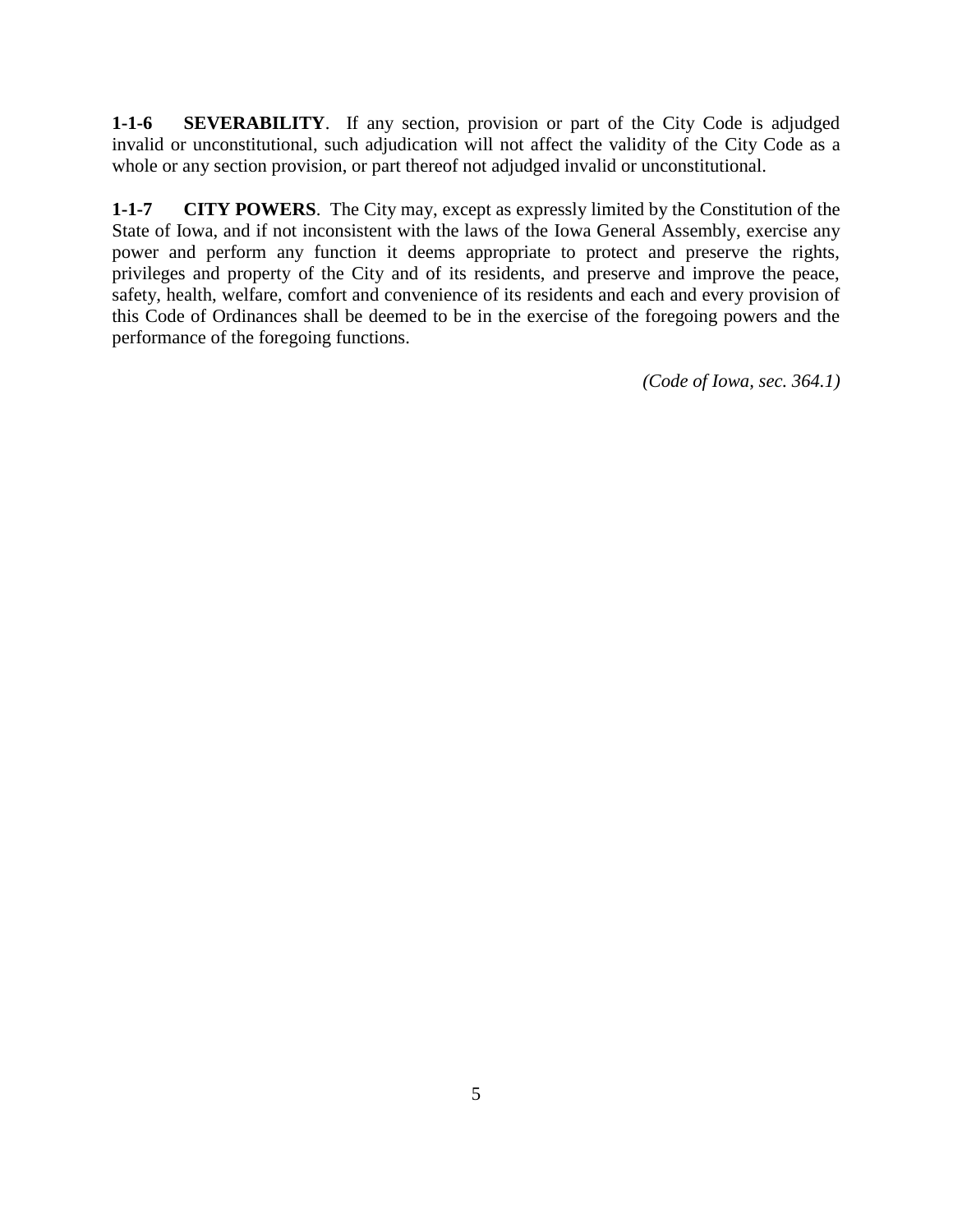#### **TITLE I GENERAL PROVISIONS**

## **CHAPTER 2 RIGHT OF ENTRY**

### 1-2-1 Right of Entry

**1-2-1 RIGHT OF ENTRY**. Whenever necessary to make an inspection to enforce any Ordinance, or whenever there is reasonable cause to believe that there exists an Ordinance violation in any building or upon any premises within the jurisdiction of the City, any authorized official of the City, may, upon presentation of proper credentials, enter such building or premises at all reasonable times to inspect the same and to perform any duty imposed upon such official by Ordinance; provided that, except in emergency situations, such official shall first give the owner and/or occupant, if they can be located after reasonable effort, twenty-four (24) hour written notice of the authorized official's intent to inspect such building or premises. In the event the owner and/or occupant refuses entry, the official is empowered to seek assistance from any court of competent jurisdiction in obtaining such entry.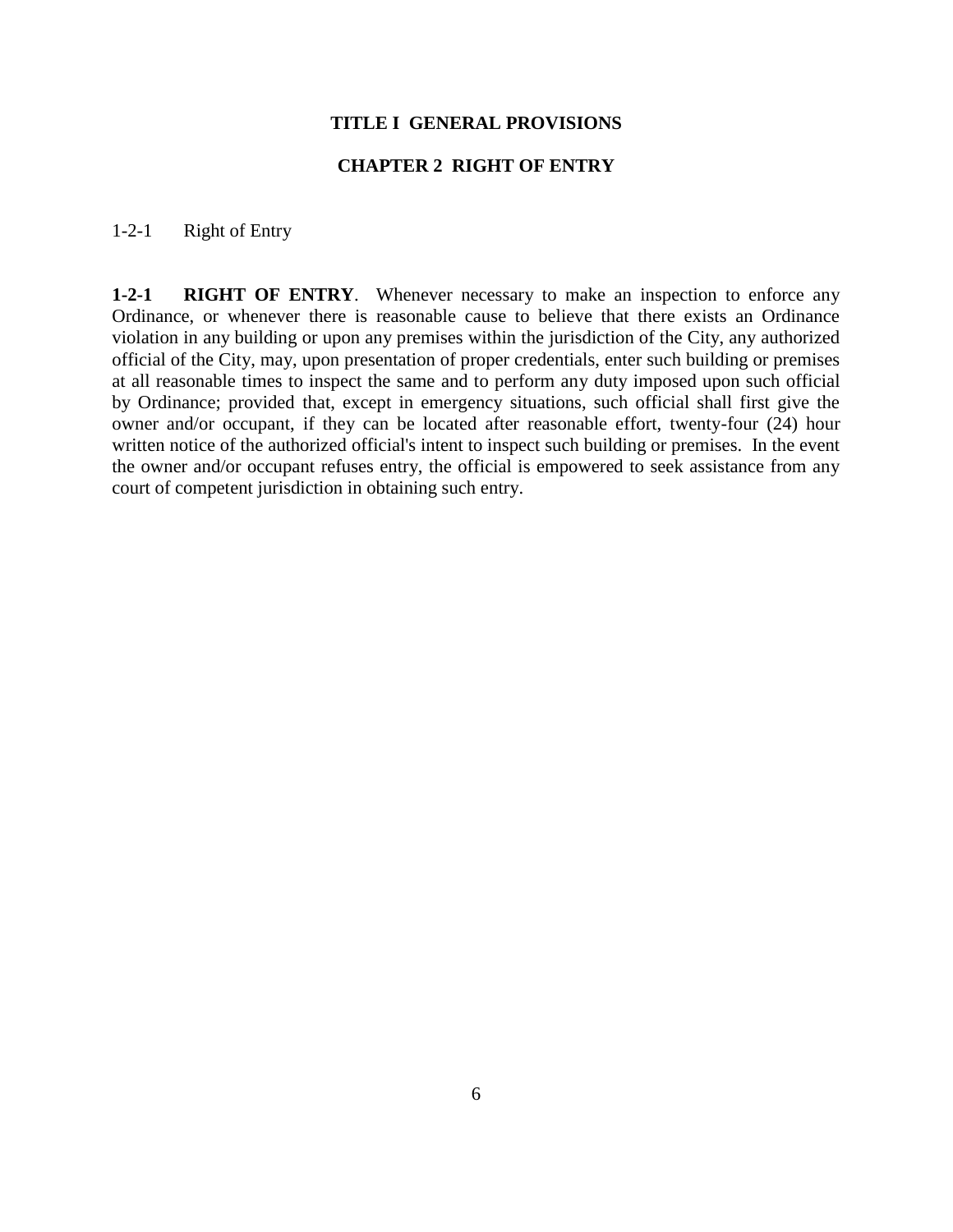#### **TITLE I GENERAL PROVISIONS**

#### **CHAPTER 3 PENALTY**

1-3-1 General Penalty

1-3-2 Civil Penalty - Municipal Infraction

**1-3-1 GENERAL PENALTY**. Any person violating any of the provisions or failing to comply with any of the mandatory requirements of the Ordinances of Orient is guilty of a misdemeanor. Any person convicted of a misdemeanor under the Ordinances of Orient shall be punished by a fine of not more than five hundred dollars (\$500.00), or by imprisonment not to exceed thirty (30) days.

*(Code of Iowa, Sec. 364.3(2))*

## **1-3-2 CIVIL PENALTY - MUNICIPAL INFRACTION**.

*(Code of Iowa, Sec. 364.22)*

1. Definitions.

a. Municipal Infraction. Except those provisions specifically provided under state law as a felony, an aggravated misdemeanor, or a serious misdemeanor or a simple misdemeanor under Chapters 687 through 747 of the Iowa Code, the doing of any act prohibited or declared to be unlawful, an offense or a misdemeanor by the Code of Ordinances City of Orient, or any Ordinance or Code herein adopted by reference, or omission or failure to perform any act or duty required by the Code of Ordinances City of Orient, or any Ordinance or Code herein adopted by reference, is a "municipal infraction" and is punishable by civil penalty as provided herein.

b. Officer. The term "officer" shall mean any employee or official authorized to enforce the Code of Ordinances of the City of Orient.

c. Repeat Offense. The term "repeat offense" shall mean a recurring violation of the same section of the Code of Ordinances.

2. Violations, Penalties, and Alternative Relief.

a. A municipal infraction is punishable by a civil penalty as provided in the following schedule, unless a specific schedule of civil penalties is provided for specific offenses elsewhere in this Code.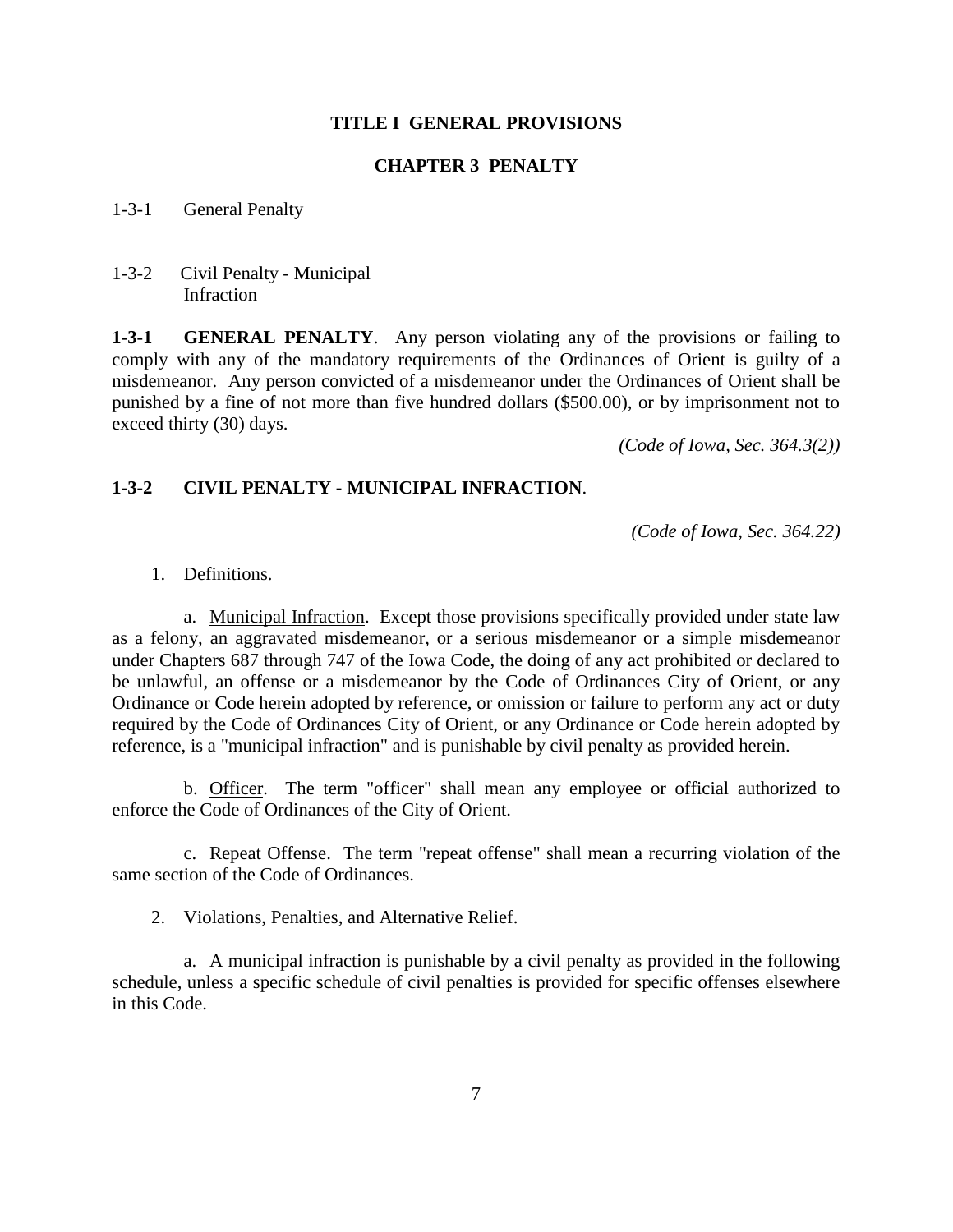#### Schedule of Civil Penalties

First offense--Not more than seven hundred fifty dollars (\$750.00).

All other repeat offenses--Not more than one thousand dollars (\$1,000.00) for each repeat offense.

*(Code of Iowa, Sec. 364.22)*

b. Each day that a violation occurs or is permitted to exist by the violator constitutes a separate offense.

c. Seeking a civil penalty as authorized in this Chapter does not preclude the City from seeking alternative relief from the court in the same action.

3. Civil Citations

a. Any officer authorized by the City to enforce the Code of Ordinances may issue a civil citation to a person who commits a municipal infraction.

b. The citation may be served by personal service, by certified mail, addressed to the defendant at the defendant's last know mailing address, return receipt requested, or by publication as provided in the Iowa Rules of Civil Procedure.

c. The original of the citation shall be sent to the Clerk of the district court.

d. The citation shall serve as notification that a civil offense has been committed and shall contain the following information:

(1) The name and address of the defendant.

(2) The name or description of the infraction attested to by the officer issuing the citation.

(3) The location and time of the infraction.

both.

(4) The amount of civil penalty to be assessed or the alternative relief sought, or

(5) The manner, location, and time in which the penalty may be paid.

(6) The time and place of court appearance.

(7) The penalty for failure to appear in court.

*(Code of Iowa, Sec. 364.22(4))*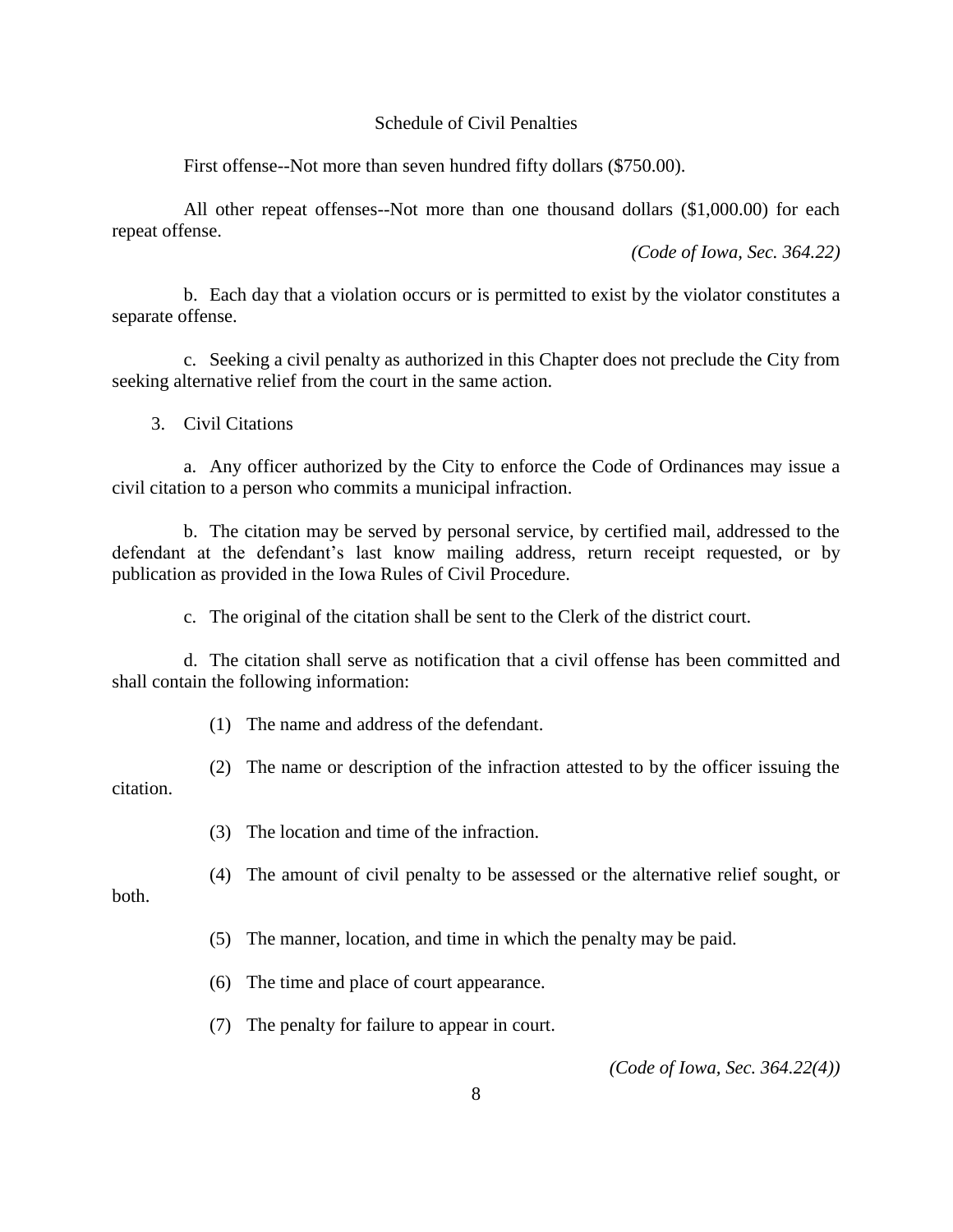#### **TITLE I GENERAL PROVISIONS**

## **CHAPTER 4 PROCEDURE FOR HEARINGS BY THE CITY COUNCIL**

1-4-1 Purpose and Intent

1-4-4 Subpoenas

1-4-2 General

1-4-5 Conduct of Hearing

1-4-6 Method and Form of Decision

#### **1-4-1 PURPOSE AND INTENT**.

1-4-3 Form of Notice of Hearing

1. It is the purpose of this Article to establish an orderly, efficient and expeditious process for evidentiary hearings before the City Council.

2. The provisions of this Article shall apply to a proceeding required by constitution, statute or Ordinance to be determined by the City Council after an opportunity for an evidentiary hearing.

## **1-4-2 GENERAL**.

1. Record. A record of the entire proceedings shall be made by tape recording or by any other means of permanent recording determined to be appropriate by the City Council.

2. Reporting. The proceedings at the hearing may also be reported by a court reporter at the expense of any party.

3. Continuances. The City Council may grant continuances for good cause.

4. Oaths, Certification. The City Council or any member thereof has the power to administer oaths and affirmations.

5. Reasonable Dispatch. The City Council and its representatives shall proceed with reasonable dispatch to conclude any matter before it. Due regard shall be shown for the convenience and necessity of any parties or their representatives.

#### **1-4-3 FORM OF NOTICE OF HEARING**.

The notice to parties shall be substantially in the following form, but may include other information:

"You are hereby notified that an evidentiary hearing will be held before the Orient City Council at  $\frac{1}{\sqrt{2}}$  on the  $\frac{1}{\sqrt{2}}$  day of  $\frac{1}{\sqrt{2}}$ , at the hour upon the notice and order served upon you. You may be present at the hearing. You may be, but need not be, represented by counsel. You may present any relevant evidence and will be given full opportunity to cross-examine all witnesses testifying against you. You may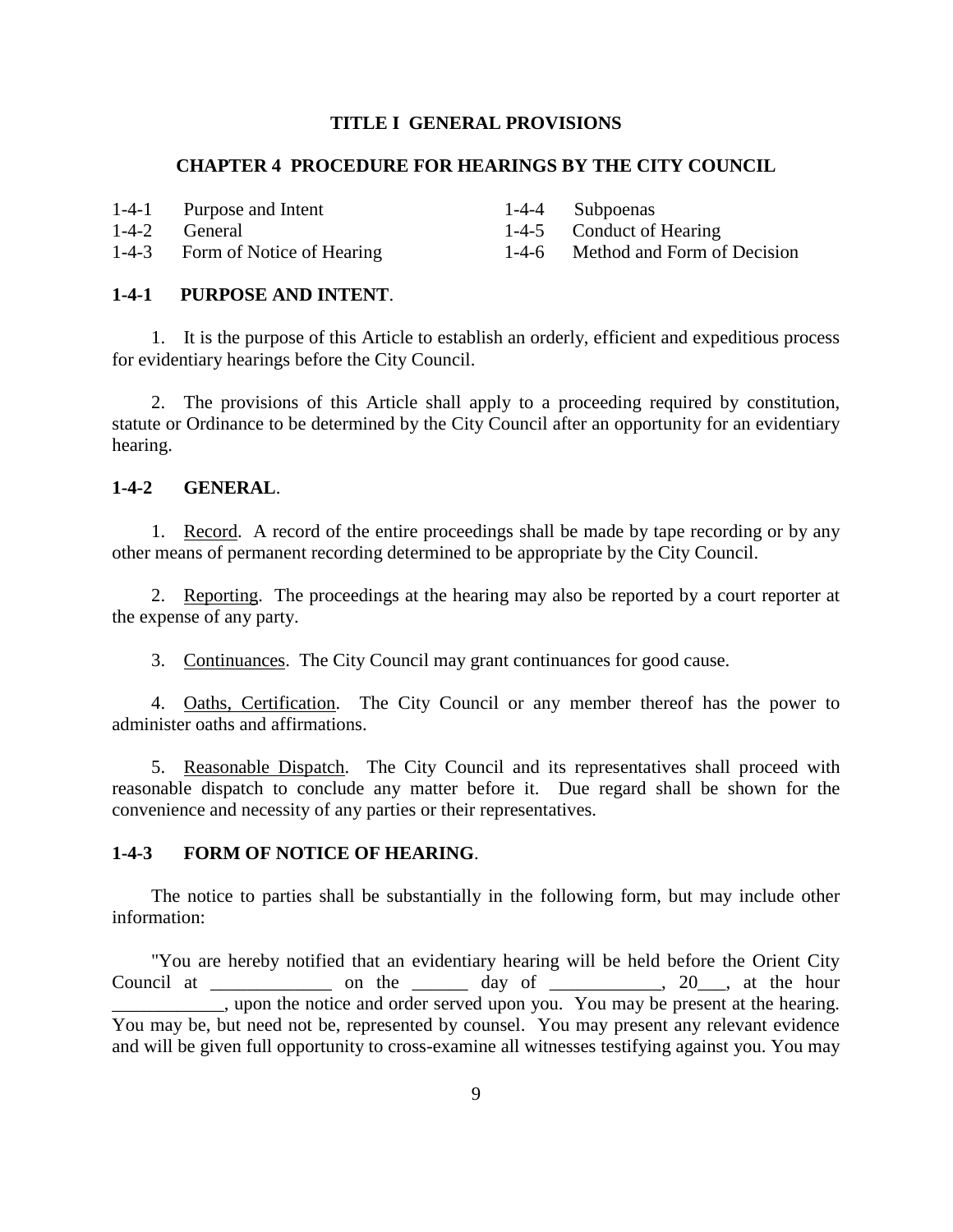request the issuance of subpoenas to compel the attendance of witnesses and the production of books, documents or other things by filing an affidavit with the City Clerk."

**1-4-4 SUBPOENAS**. Filing of Affidavit. The City Council may issue a subpoena for the attendance of witnesses or the production of other evidence at a hearing upon the request of a member of the City Council or upon the written demand of any party. The issuance and service of such subpoena shall be obtained upon filing an affidavit which states the name and address of the proposed witness; specifies the exact things sought to be produced and the materiality thereof in detail to the issues involved; and states that the witness has the desired things in the witness's possession or under the witness's control. A subpoena need not be issued when the affidavit is defective in any particular.

## **1-4-5 CONDUCT OF HEARING**.

1. Rules. Hearings need not be conducted according to the technical rules relating to evidence and witnesses.

2. Oral Evidence. Oral evidence shall be taken only on oath or affirmation.

3. Hearsay Evidence. Hearsay evidence may be used for the purpose of supplementing or explaining any direct evidence; however, such evidence standing alone shall not be sufficient to support a finding unless it would be admissible over objection in civil actions in courts of competent jurisdiction in this state.

4. Admissibility of Evidence. Any relevant evidence shall be admitted if it is the type of evidence on which responsible persons are accustomed to rely upon in the conduct of serious affairs, regardless of the existence of any common law or statutory rule which might make improper the admission of such evidence over objection in civil actions in courts of competent jurisdiction in this state.

- 5. Exclusion of Evidence. Irrelevant and unduly repetitious evidence shall be excluded.
- 6. Rights of Parties. Each party shall have these rights, among others:
	- a. To call and examine witnesses on any matter relevant to the issues of the hearing;
	- b. To introduce documentary and physical evidence;

c. To cross-examine opposing witnesses on any matter relevant to the issues of the hearing;

- d. To impeach any witness regardless of which party first called the witness to testify;
- e. To rebut the evidence against the party; and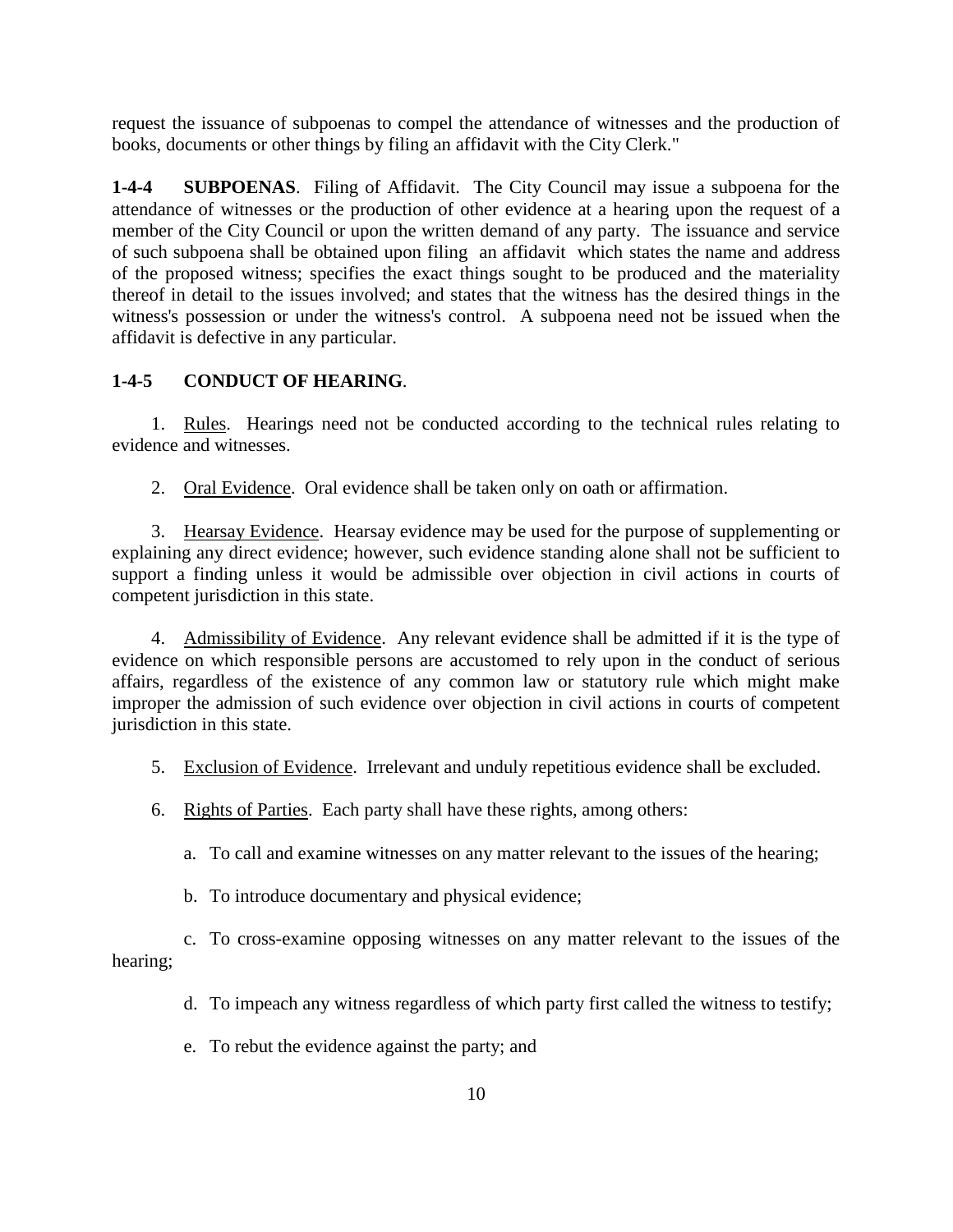f. To self-representation or to be represented by anyone of the party's choice who is lawfully permitted to do so.

#### 7. Official Notice.

a. What may be Noticed. In reaching a decision, official notice may be taken, either before or after submission of the case for decision, of any fact which may be judicially noticed by the courts of this state or of official records of the City or its departments and Ordinances of the City.

b. Parties to be Notified. Parties present at the hearing shall be informed of the matters to be noticed, and these matters shall be noted in the record, referred to therein, or appended thereto.

c. Opportunity to Refute. Parties present at the hearing shall be given a reasonable opportunity, on request, to refute the officially noticed matters by evidence or by written or oral presentation of authority, the manner of such refutation to be determined by the City Council.

8. Inspection of the Premises. The City Council may inspect any building or premises involved in the appeal during the course of the hearing, provided that:

a. Notice of such inspection shall be given to the parties before the inspection is made;

b. The parties are given an opportunity to be present during the inspection; and

c. The City Council shall state for the record, upon completion of the inspection, the material facts observed and the conclusions drawn therefrom. Each party then shall have a right to rebut or explain the matters so stated by the City Council.

#### **1-4-6 METHOD AND FORM OF DECISION**.

1. Hearings. In Hearings before the City Council where a contested case is heard before the City Council, no member thereof who did not hear the evidence or alternatively has not read or listened to the entire record of the proceedings shall vote on or take part in the decision. The City Council may designate a member or members to preside over the receipt of evidence. Such member or members shall prepare findings of fact for the City Council.

2. Form of Decision. The decision shall be in writing and shall contain findings of fact, a determination of the issues presented and the requirements to be complied with. A copy of the decision shall be delivered to the parties personally or sent to them by certified mail, postage prepaid, return receipt requested.

3. Effective Date of the Decision. The effective date of the decision shall be stated therein.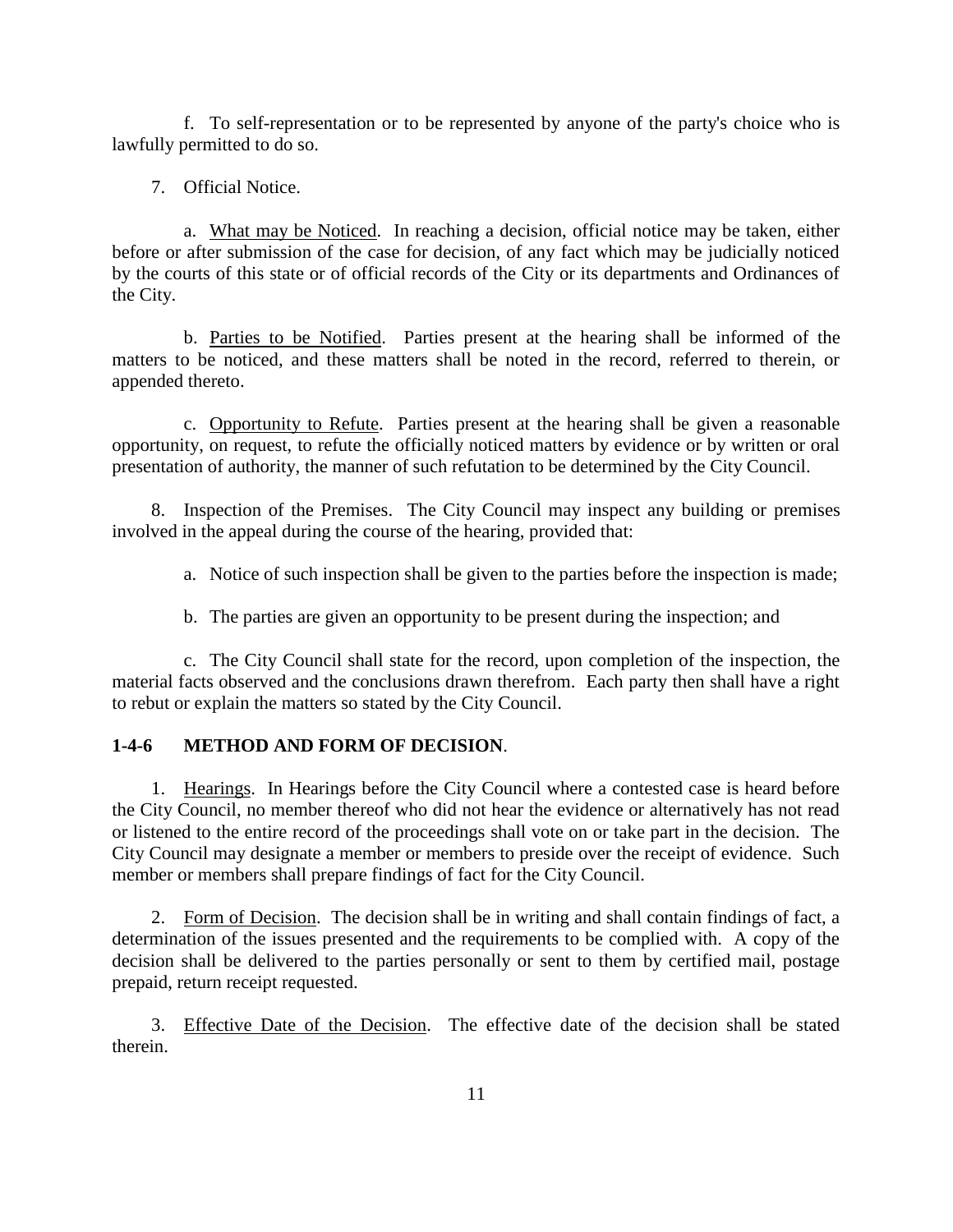## **CHAPTER 1 CITY CHARTER**

| 2-1-1 Charter            | 2-1-4 Number and $T_0$ |
|--------------------------|------------------------|
| 2-1-2 Form of Government | Council                |
| 2-1-3 Powers and Duties  | 2-1-5 Term of Mayor    |

**2-1-1 CHARTER**. This Chapter may be cited as the Charter of the City of Orient, Iowa.

**2-1-2 FORM OF GOVERNMENT**. The form of government of the City of Orient, Iowa, is the Mayor-Council form of government.

2-1-6 Copies on File

*(Code of Iowa, Sec. 372.4)*

Term of City

**2-1-3 POWERS AND DUTIES**. The City Council and Mayor and other City officers have such powers and shall perform such duties as are authorized or required by state law and by the Ordinances, resolutions, rules and regulations of the City of Orient, Iowa.

**2-1-4 NUMBER AND TERM OF CITY COUNCIL**. The City Council consists of five (5) City Council members elected at large, elected for terms of four (4) years.

**2-1-5 TERM OF MAYOR**. The Mayor is elected for a term of two (2) years.

*(Code of Iowa, Secs. 372.4 & 376.2)*

**2-1-6 COPIES ON FILE**. The City Clerk shall keep an official copy of the Charter on file with the official records of the City Clerk, shall immediately file a copy with the Secretary of State of Iowa and shall keep copies of the Charter available at the City Clerk's office for public inspection.

*(Code of Iowa, Sec. 372.1)*

*Editor's Note: Ordinance No. 78 adopting a charter for the City was passed and approved by the Council on August 14, 1973, and published by posting for ten days beginning August 16, 1973.)*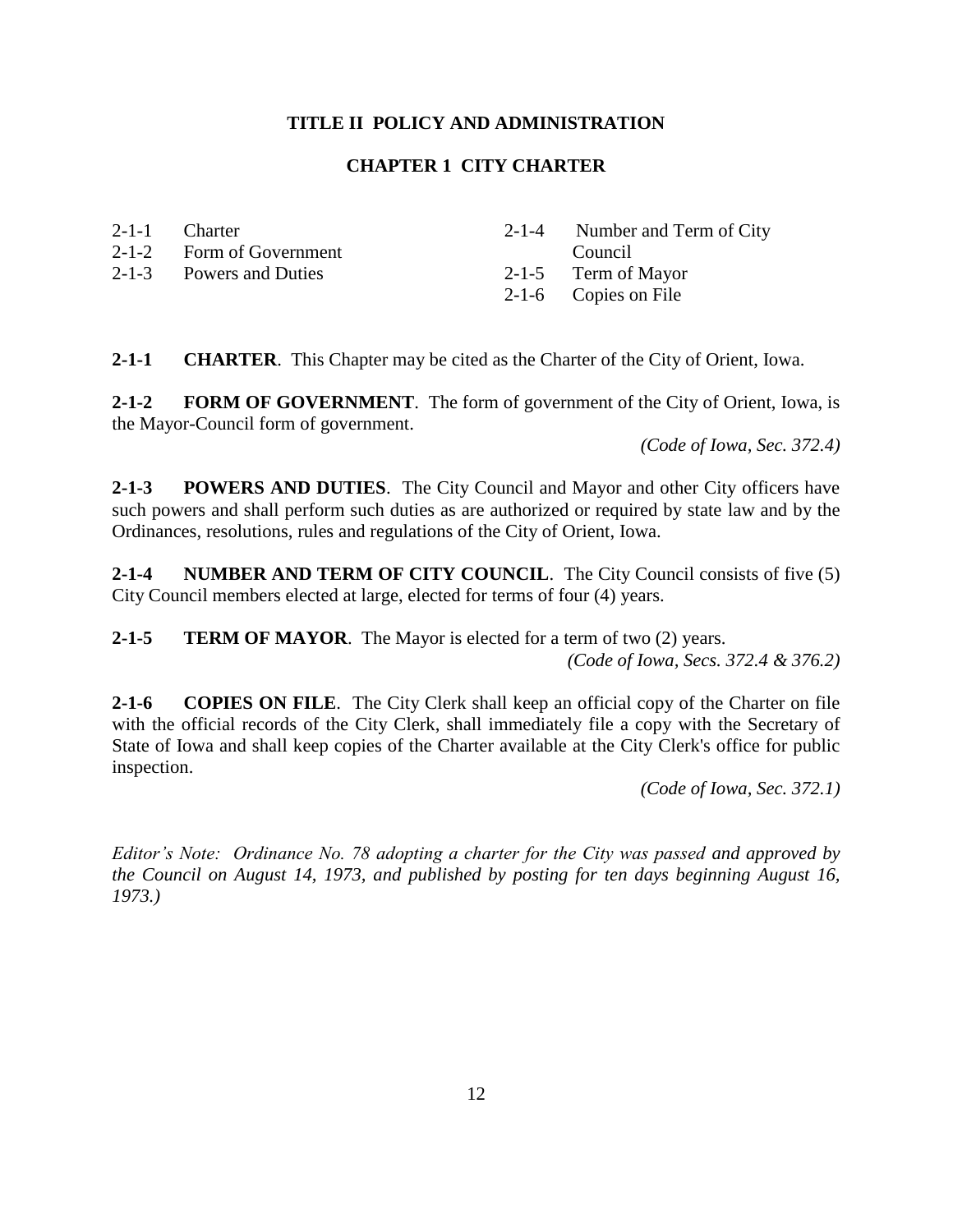## **CHAPTER 2 CITY ELECTIONS**

2-2-1 Purpose

- 2-2-2 Nominating Method to be Used
- 2-2-3 Nominations by Petition
- 2-2-4 Adding Name by Petition
- 2-2-5 Preparation of Petition
- 2-2-6 Filing, Presumption, Withdrawals,
- 2-2-7 Persons Elected
- 2-2-8 Primary and Runoff Abolished

**2-2-1 PURPOSE**. The purpose of this Chapter is to designate the method by which candidates for elective municipal offices in the City shall be nominated and elected.

**2-2-2 NOMINATING METHOD TO BE USED**. All candidates for elective municipal offices shall be nominated under the provisions of Chapter 45, Code of Iowa.

*(Code of Iowa, Sec. 376.3)*

**2-2-3 NOMINATIONS BY PETITION**. Nominations for elective municipal offices of the City may be made by nomination paper or papers signed by not less than ten (10) eligible electors, residents of the City or as provided pursuant to Chapter 45, Section 8, Code of Iowa. *(Code of Iowa, Sec. 45.1)*

**2-2-4 ADDING NAME BY PETITION**. The name of a candidate placed upon the ballot by any other method than by petition shall not be added by petition for the same office.

*(Code of Iowa, sec. 45.2)*

**2-2-5 PREPARATION OF PETITION**. Each eligible elector shall add to the signature the elector's residence address, and date of signing. The person whose nomination is proposed by the petition may not sign it. Before filing the petition, there shall be endorsed thereon or attached thereto an affidavit executed by the candidate, which affidavit shall contain:

1. Name and Residence. The name and residence (including street and number, if any) of the nominee, and the office to which the person is nominated;

2. Name on Ballot. A request that the name of the nominee be printed upon the official ballot for the election.

3. Eligibility. A statement that the nominee is eligible to be a candidate for the office and if elected will qualify as such officer.

4. Organization Statement. A statement, in the form required by Iowa law, concerning the organization of the candidate's committee.

**Objections**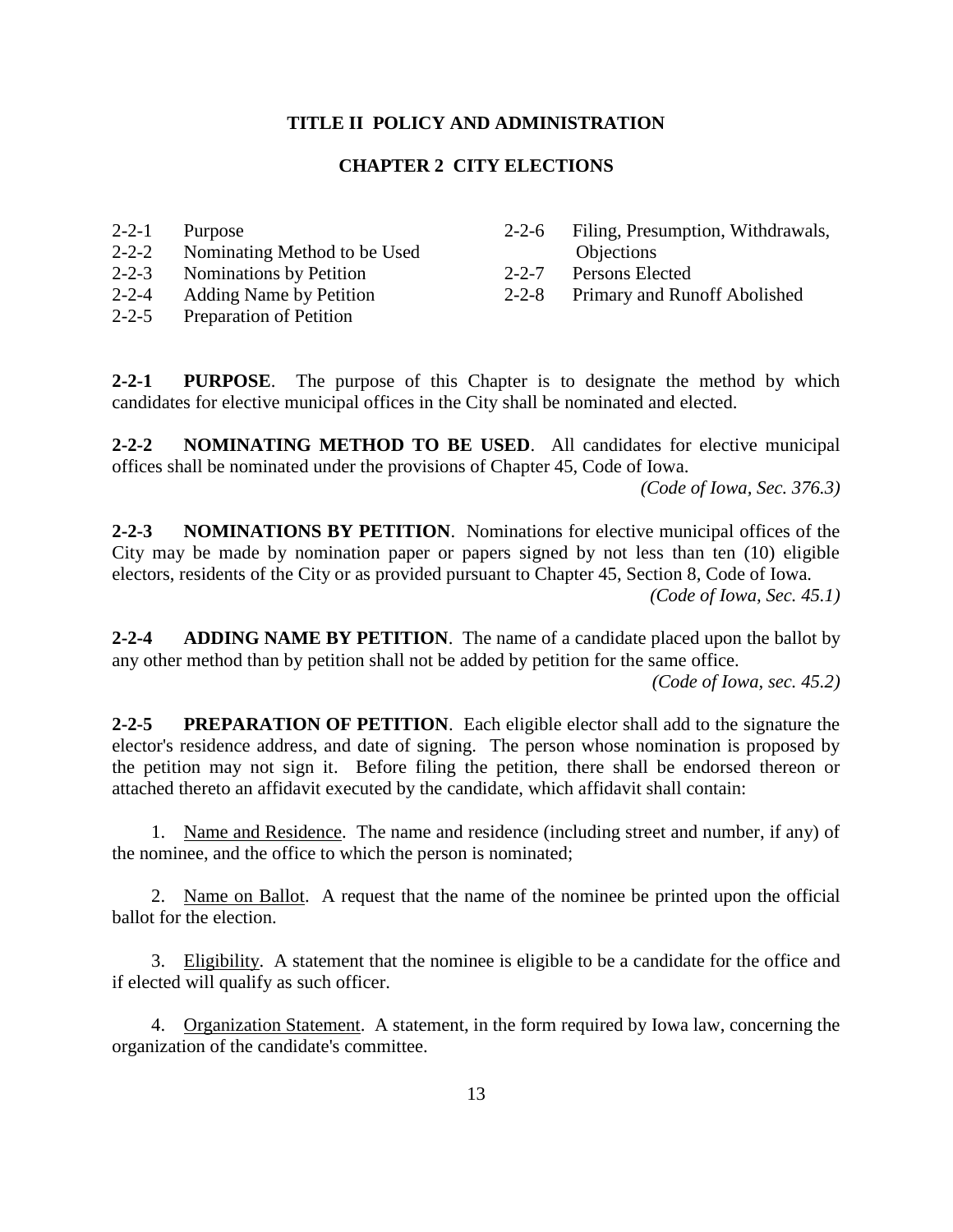Such petition when so verified shall be known as a nomination paper.

*(Code of Iowa, sec. 45.5)*

**2-2-6 FILING, PRESUMPTION, WITHDRAWALS, AND OBJECTIONS**. The time and place of filing nomination petitions, the presumption of validity thereof, the right of a candidate so nominated to withdraw and the effect of such withdrawal, and the right to object to the legal sufficiency of such petitions, or to the eligibility of the candidate, shall be governed by the appropriate provisions of Chapter 44 of the Code of Iowa.

**2-2-7 PERSONS ELECTED**. The candidates who receive the greatest number of votes for each office on the ballot are elected, to the extent necessary to fill the positions open.

**2-2-8 PRIMARY AND RUNOFF ABOLISHED**. The City Council has adopted Chapters 44 and 45 of the Code of Iowa for conducting elections and in accordance with Section 376.6(2), Code of Iowa, no primary or runoff election will be conducted for City offices.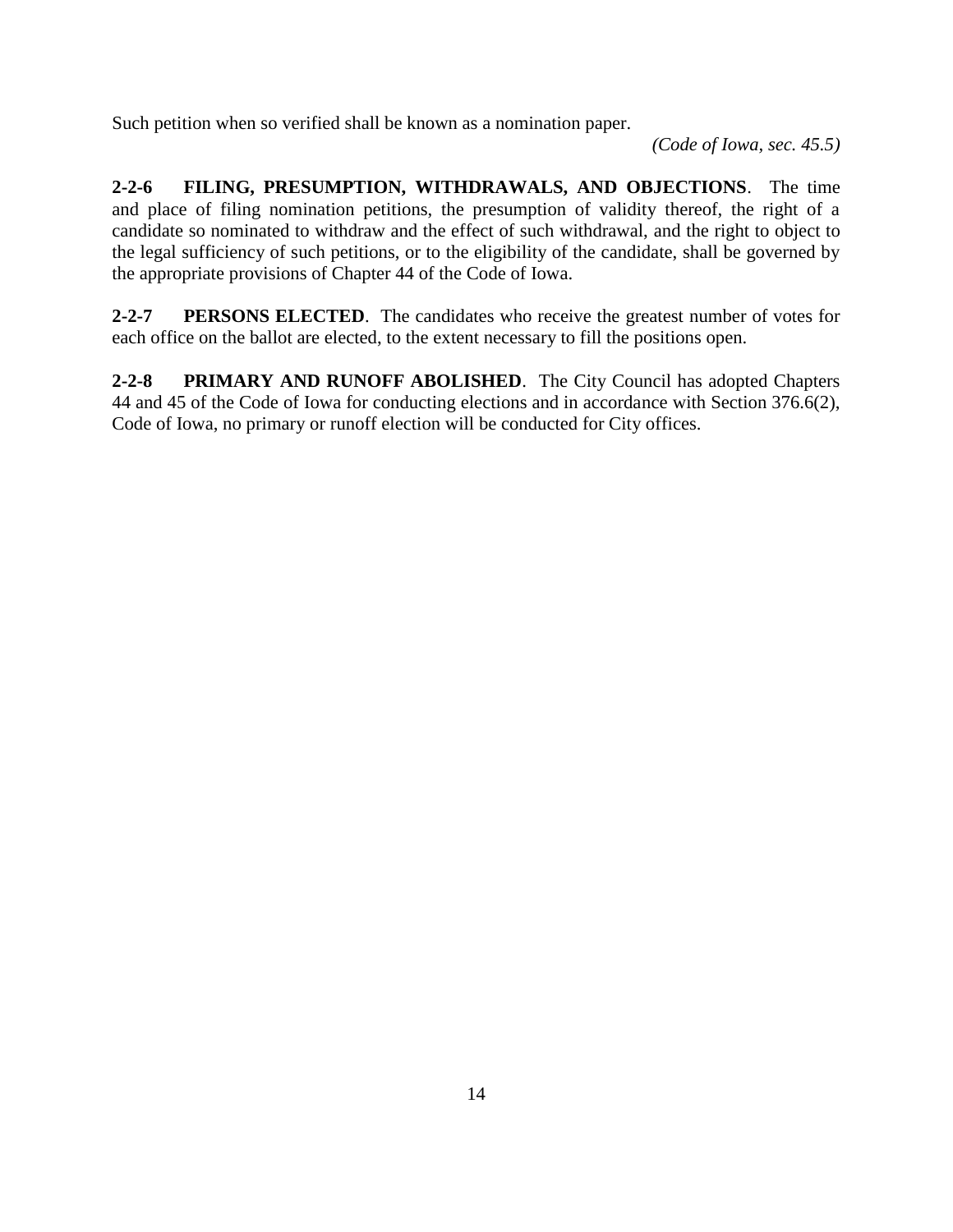### **CHAPTER 3 APPOINTMENT AND QUALIFICATIONS OF MUNICIPAL OFFICERS**

- 2-3-1 Creation of Appointive Officers
- 2-3-2 Appointment of Officers
- 2-3-3 Terms of Appointive Officers
- 2-3-4 Vacancies in Offices
- 2-3-5 Bonds Required
- 2-3-6 Surety
- 2-3-7 Blanket Position Bond
- 2-3-8 Bonds Filed

**2-3-1 CREATION OF APPOINTIVE OFFICERS**. There are hereby created the following appointive officers: Clerk, Attorney, and Fire Chief.

**2-3-2 APPOINTMENT OF OFFICERS**. The Mayor shall appoint a Mayor Pro Tempore with the consent of a majority of the City Council.

The City Council shall appoint the first Fire Chief of the volunteer fire department for a term of two (2) years. Future Fire Chiefs shall be elected for terms of two (2) years by the members of the volunteer Fire Department, with the approval of the City Council.

All other officers shall be appointed or selected by the City Council unless otherwise provided by law or Ordinance.

*(Code of Iowa, Sec. 372.4(2))*

**2-3-3 TERMS OF APPOINTIVE OFFICERS**. The terms of all appointive officers that are not otherwise fixed by law or Ordinance shall be two (2) years.

**2-3-4 VACANCIES IN OFFICES**. A vacancy in an appointive office shall be filled in the same manner as the original appointment. A vacancy in an elective office shall be filled by a majority vote of all members of the City Council, unless filled by election in accordance with State law.

*(Code of Iowa, Sec. 372.13(2))*

**2-3-5 BONDS REQUIRED**. Each municipal officer required by law or Ordinance to be bonded shall, before entering upon the duties of the office, execute to the City a good and sufficient bond, to be approved by the City Council, conditioned on the faithful performance of the duties and the proper handling and accounting for the money and property of the City in the official's charge unless the City Council shall have provided for a blanket position surety bond.

*(Code of Iowa, Sec. 64.13)*

**2-3-6 SURETY**. Any association or corporation which makes a business of insuring the fidelity of others and which has authority to do such business within Iowa shall be accepted as surety on any of the bonds.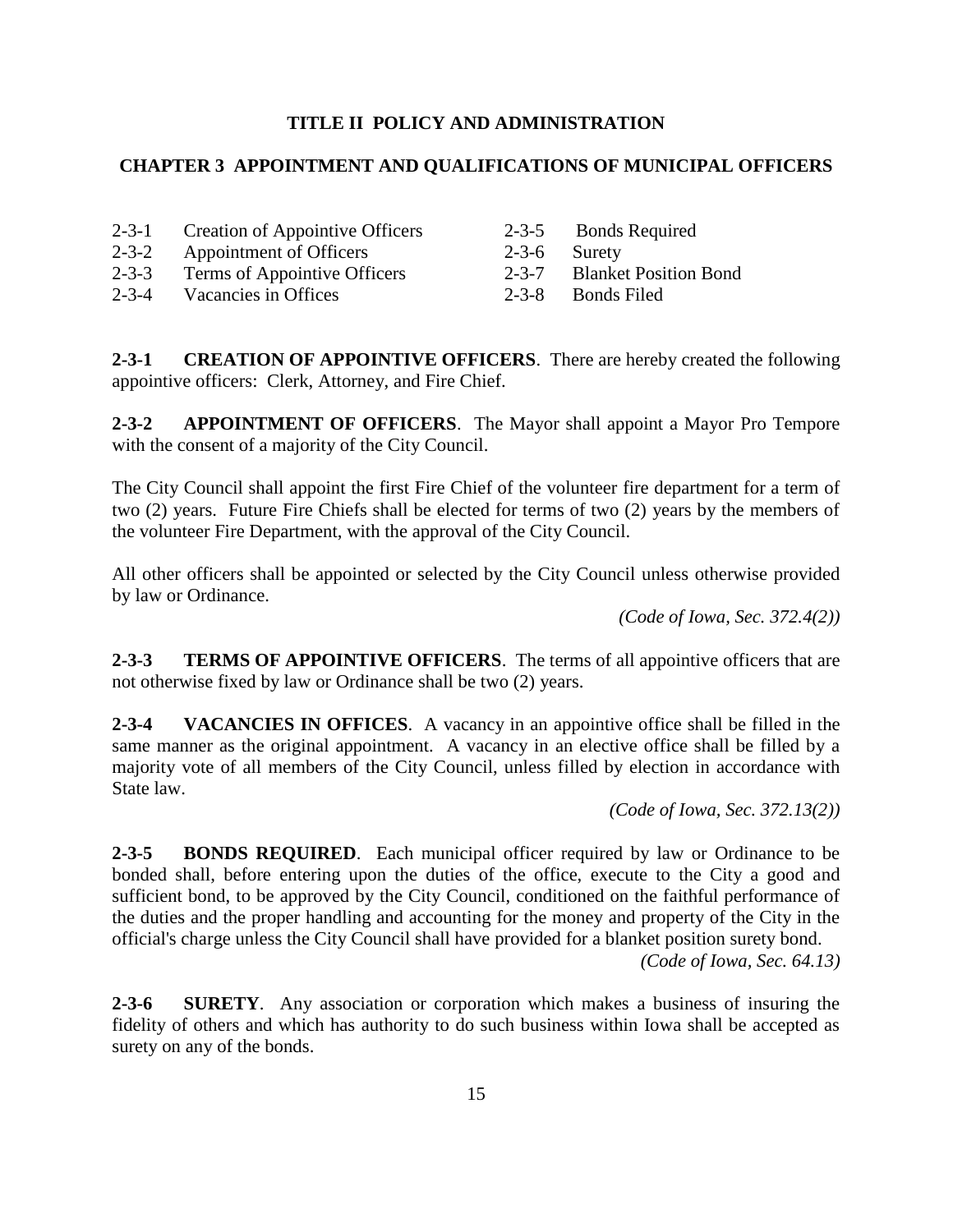**2-3-7 BLANKET POSITION BOND**. The City Council shall provide for a blanket position bond to cover all officers and employees of the City, but the City Council may provide by resolution for a surety bond for any other officer or employee that the City Council deems necessary. The City shall pay the premium on any official bond.

*(Code of Iowa, Sec. 64.13)*

**2-3-8 BONDS FILED**. All bonds when duly executed shall be filed with the Clerk, except that the Clerk's bond shall be filed with the Mayor.

*(Code of Iowa, Sec. 64.23)*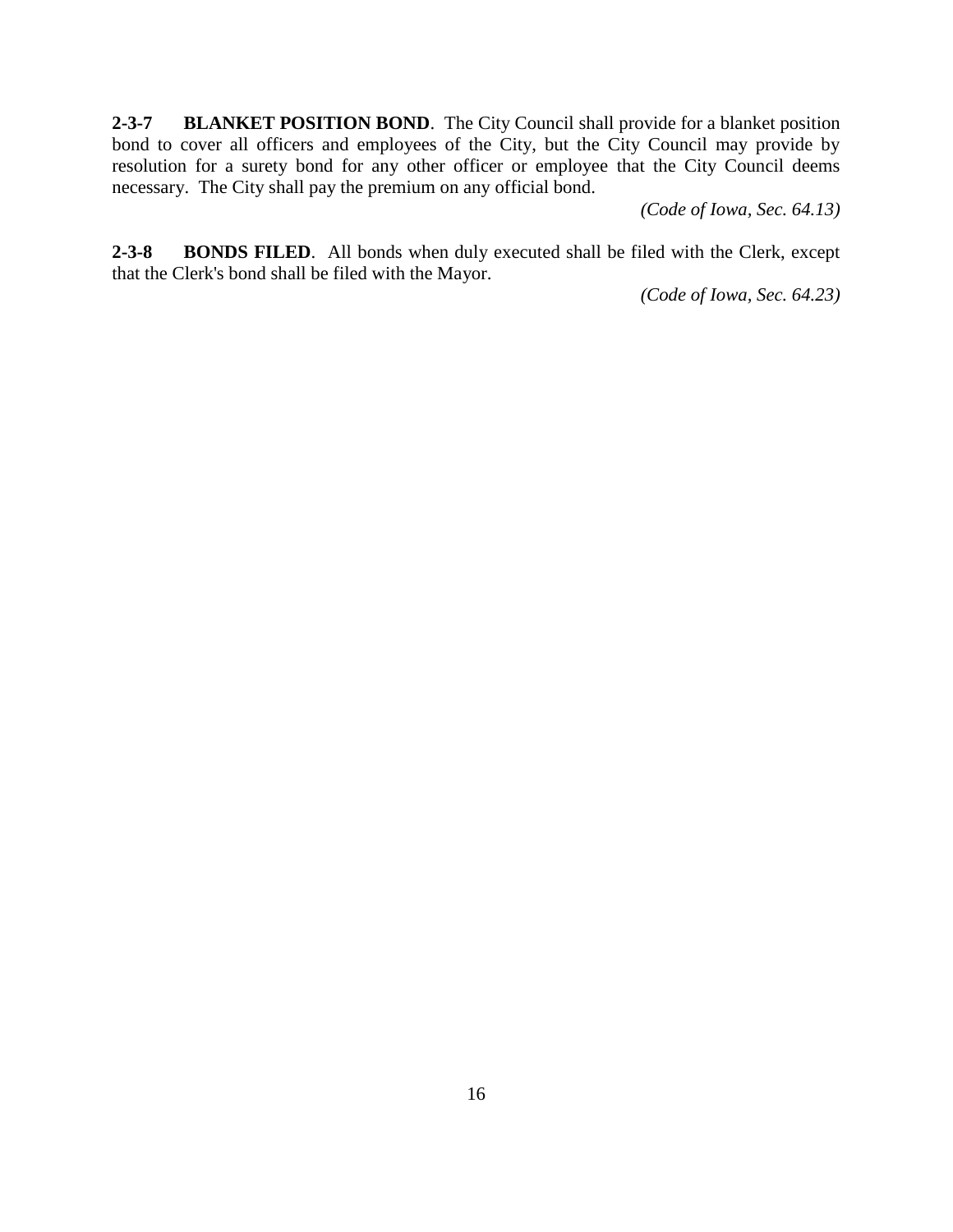## **CHAPTER 4 POWERS AND DUTIES OF MUNICIPAL OFFICERS**

- 2-4-1 General Duties
- 2-4-2 Books and Records
- 2-4-3 Deposits of Municipal Funds
- 2-4-4 Transfer of Records and Property To Successor
- 2-4-5 Powers and Duties of the Mayor
- 2-4-6 Powers and Duties of the Clerk
- 2-4-7 Powers and Duties of the City
- Attorney

**2-4-1 GENERAL DUTIES.** Each municipal officer shall exercise the powers and perform the duties prescribed by law and Ordinance, or as otherwise directed by the City Council unless contrary to State law or City charter.

*(Code of Iowa, Sec. 372.13(4))*

**2-4-2 BOOKS AND RECORDS.** All books and records required to be kept by law or Ordinance shall be open to public inspection, subject to confidential records in accordance with State law.

 *(Code of Iowa, Sec. 22.1, 22.2 & 22.7*)

**2-4-3 DEPOSITS OF MUNICIPAL FUNDS.** Prior to the fifth (5th) day of each month, each office or department shall deposit all funds collected on behalf of the municipality during the preceding month. The officer responsible for the deposit of funds shall take such funds to the City Clerk, together with receipts indicating the sources of the funds.

**2-4-4 TRANSFER OF RECORDS AND PROPERTY TO SUCCESSOR.** Each officer shall transfer to the officer's successor in office all books, papers, records, documents and property, together with an invoice of the same, in the officer's custody and appertaining to the officer's office.

**2-4-5 POWERS AND DUTIES OF THE MAYOR**. The duties of the Mayor shall be as follows:

1. The Mayor is the Chief Executive of the City and shall supervise all departments of the City and give direction to department heads concerning the functions of the departments. The Mayor shall have the power to examine all functions of the municipal departments, their records, and to call for special reports from department heads at any time.

*(Code of Iowa, Section 372.14(1))*

2. The Mayor shall act as presiding officer at all regular and special City Council meetings. The Mayor pro tem shall serve in this capacity in the Mayor's absence.

*(Code of Iowa, Sec. 372.14(1) & (3))*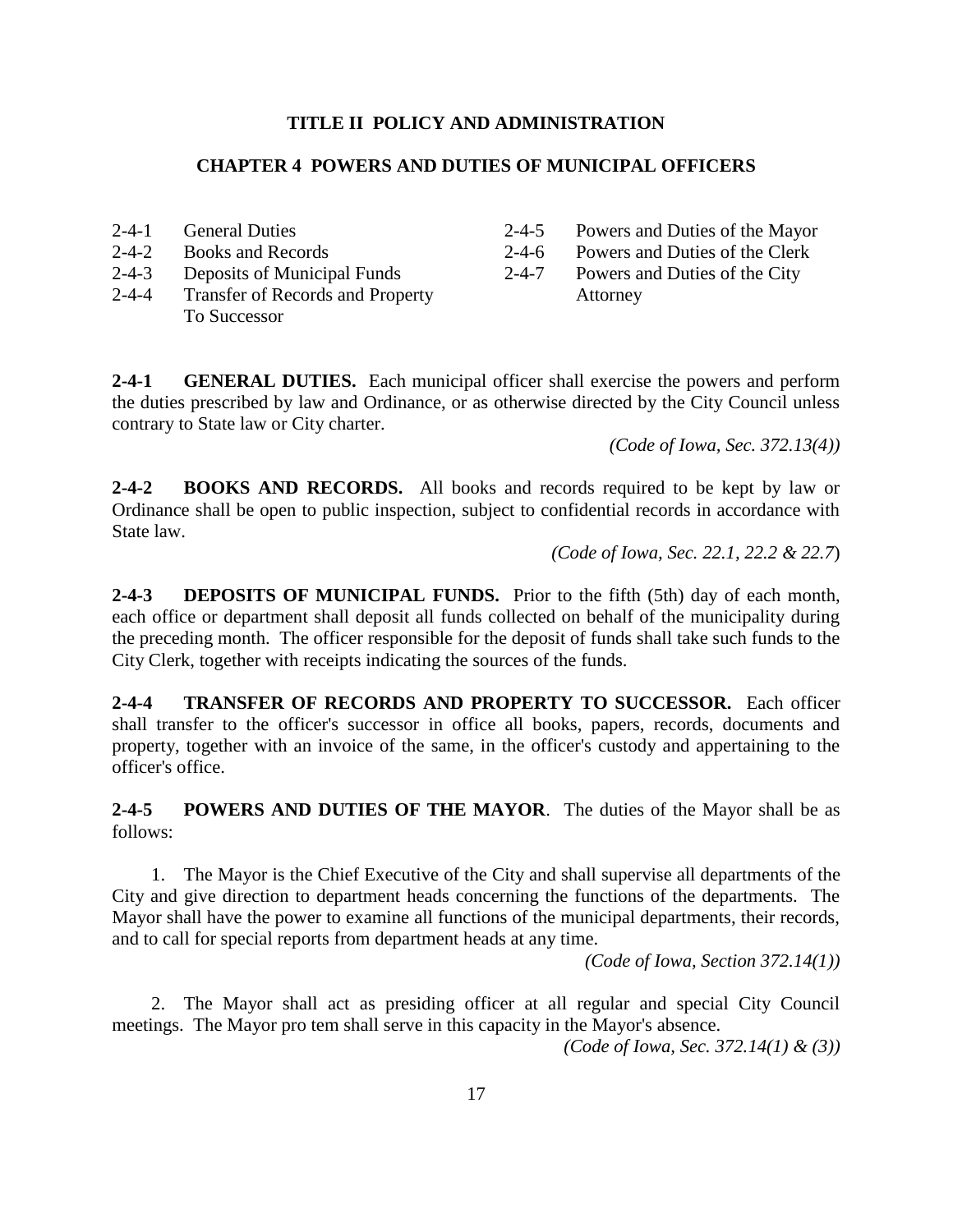3. The Mayor may sign, veto, or take no action on an Ordinance, amendment or resolution passed by the City Council. If the Mayor vetoes a measure, the Mayor must explain in writing the reason for such veto to the City Council members, if said action is taken within thirty (30) days of the veto. If the Mayor takes no action on the measure, a resolution becomes effective fourteen (14) days after the date of passage and an ordinance or amendment becomes law when published, but not sooner than fourteen (14) days after the day of passage, unless a subsequent effective date is provided within the measure. The City Council may repass a measure over the Mayor's veto by a two-thirds majority of the City Council members, if said action is taken within thirty (30) days of the veto.

*(Code of Iowa, Sec. 380.5 and 380.6(2) & (3))*

4. The Mayor shall represent the City in all negotiations properly entered into in accordance with law or Ordinance. The Mayor shall not represent the City where this duty is specifically delegated to another officer by law or Ordinance.

5. The Mayor shall, whenever authorized by the City Council, sign all contracts on behalf of the City.

6. The Mayor shall call special meetings of the City Council when the Mayor deems such meetings necessary to the interests of the City.

7. The Mayor shall make such oral or written reports to the City Council at the first meeting of every month as referred. These reports shall concern municipal affairs generally, the municipal departments, and recommendations suitable for City Council action.

8. Immediately after taking office, the Mayor shall designate one (1) member of the City Council as Mayor pro tempore. The Mayor pro tempore shall be vice-president of the City Council. Except for the limitations otherwise provided herein, the Mayor pro tempore shall perform the duties of the Mayor in cases of absence or inability of the Mayor to perform the duties of the office. In the exercise of the duties of the office, the Mayor pro tempore shall not have power to appoint, employ or discharge from employment officers or employees without approval of the City Council. The Mayor pro tempore shall have the right to vote as a member of the City Council.

*(Code of Iowa, Sec. 372.14(3))*

9. The Mayor shall appoint the following officials, with City Council approval:

A. City Attorney; B. Treasurer; C. Fire Chief;

10. The Mayor shall, upon order of the City Council, secure for the City such specialized and professional services not already available to the City. In executing the order of the City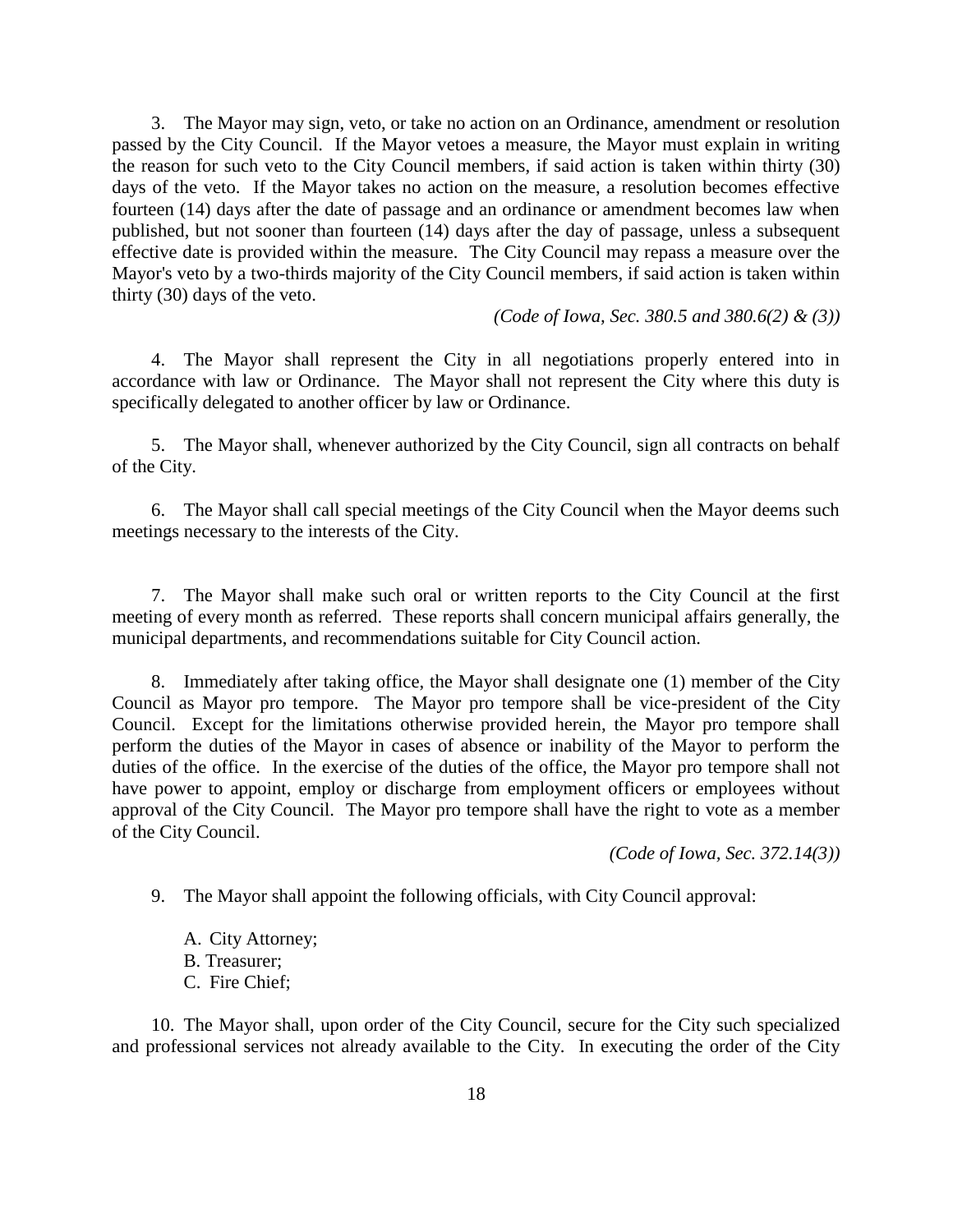Council the Mayor shall conduct said duties in accordance with the City Ordinance and the laws of the State of Iowa.

11. The Mayor shall sign all licenses and permits which have been granted by the City Council, except those designated by law or Ordinance to be issued by another municipal officer.

12. Upon authorization of the City Council, the Mayor shall revoke permits or licenses granted by the City Council when their terms, the Ordinances of the City, or the laws of the State of Iowa are violated by holders of said permits or licenses.

**2-4-6 POWERS AND DUTIES OF THE CITY CLERK.** The duties of the City Clerk shall be as follows:

1. The City Clerk shall attend all regular and special City Council meetings and prepare and publish a condensed statement of the proceedings thereof, to include the total expenditure from each City fund. The statement shall further include a list of all claims allowed, a summary of all receipts and the gross amount of the claims.

*(Code of Iowa, Sec. 372.13(4) & (6))*

2. The City Clerk shall record each measure taken by the City Council, stating where applicable whether the Mayor signed, vetoed, or took no action on the measure and what action the City Council made upon the Mayor's veto.

*(Code of Iowa, Sec. 380.7(1) & (2))*

3. The City Clerk shall cause to be published either the entire text or a summary of all Ordinances and amendments enacted by the City. "Summary" shall mean a narrative description of the terms and conditions of an Ordinance setting forth the main points of the Ordinance in a manner calculated to inform the public in a clear and understandable manner the meaning of the Ordinance and which shall provide the public with sufficient notice to conform to the desired conduct required by the Ordinance. The description shall include the title of the Ordinance, an accurate and intelligible abstract or synopsis of the essential elements of the Ordinance, a statement that the description is a summary, the location and the normal business hours of the office where the Ordinance may be inspected, when the Ordinance becomes effective, and the full text of any provisions imposing fines, penalties, forfeitures, fees, or taxes. Legal descriptions of property set forth in Ordinances shall be described in full, provided that maps or charts may be substituted for legal descriptions when they contain sufficient detail to clearly define the area with which the Ordinance is concerned. The narrative description shall be written in a clear and coherent manner and shall, to the extent possible, avoid the use of technical or legal terms not generally familiar to the public. When necessary to use technical or legal terms not generally familiar to the public, the narrative description shall include definitions of those terms.

*(Code of Iowa, Sec. 380.7(3))*

The City Clerk shall authenticate all such measures except motions with said Clerk's signature, certifying the time and place of publication when required.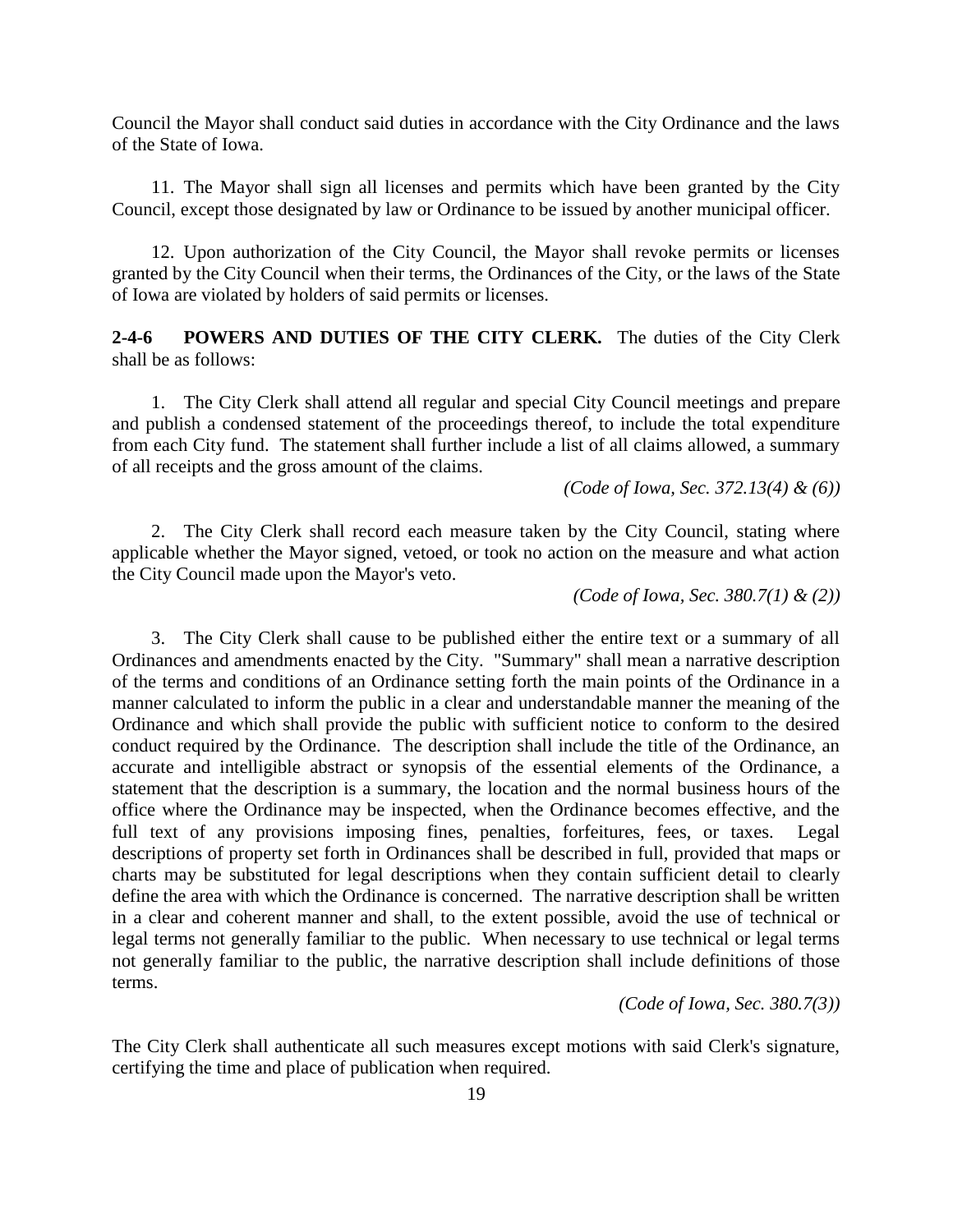*(Code of Iowa, Sec. 380.7(4))*

4. The City Clerk shall maintain copies of all effective City Ordinances and codes for public use.

*(Code of Iowa, Sec. 380.7(5))*

5. The City Clerk shall publish notice of public hearings, elections and other official actions as required by State and City Ordinance.

*(Code of Iowa, Sec. 362.3)*

6. The City Clerk shall certify all measures establishing any zoning district, building lines, or fire limits, and a plat showing each district, lines or limits to the recorder of the county containing the affected parts of the City.

*(Code of Iowa, Sec. 380.11)*

7. The City Clerk shall be the chief accounting officer of the City.

8. The City Clerk shall keep separate accounts for every appropriation, department, public improvement or undertaking, and for every public utility owned or operated by the City. Each account shall be kept in the manner required by law.

*(Code of Iowa, Sec. 384.20)*

9. Following City Council adoption for the budget, the Clerk shall certify the necessary tax levy for the following year to the County Auditor and the County Board of Supervisors.

*(Code of Iowa, Sec. 384.16(5))*

10. The City Clerk shall report to the City Council at the first meeting of each month the status of each municipal account as of the end of the previous month.

11. The City Clerk shall balance all funds with the bank statement at the end of each month.

12. The City Clerk shall prepare the annual public report, publish it, and send a certified copy to the State Auditor and other State officers as required by law.

*(Code of Iowa, Sec. 384.22)*

13. The City Clerk shall maintain all City records as required by law.

*(Code of Iowa, Sec. 372.13(3) & (5))*

14. The City Clerk shall have custody and be responsible for the safekeeping of all writings or documents in which the municipality is a party in interest unless otherwise specifically directed by law or Ordinance.

*(Code of Iowa, Sec. 372.13(4))*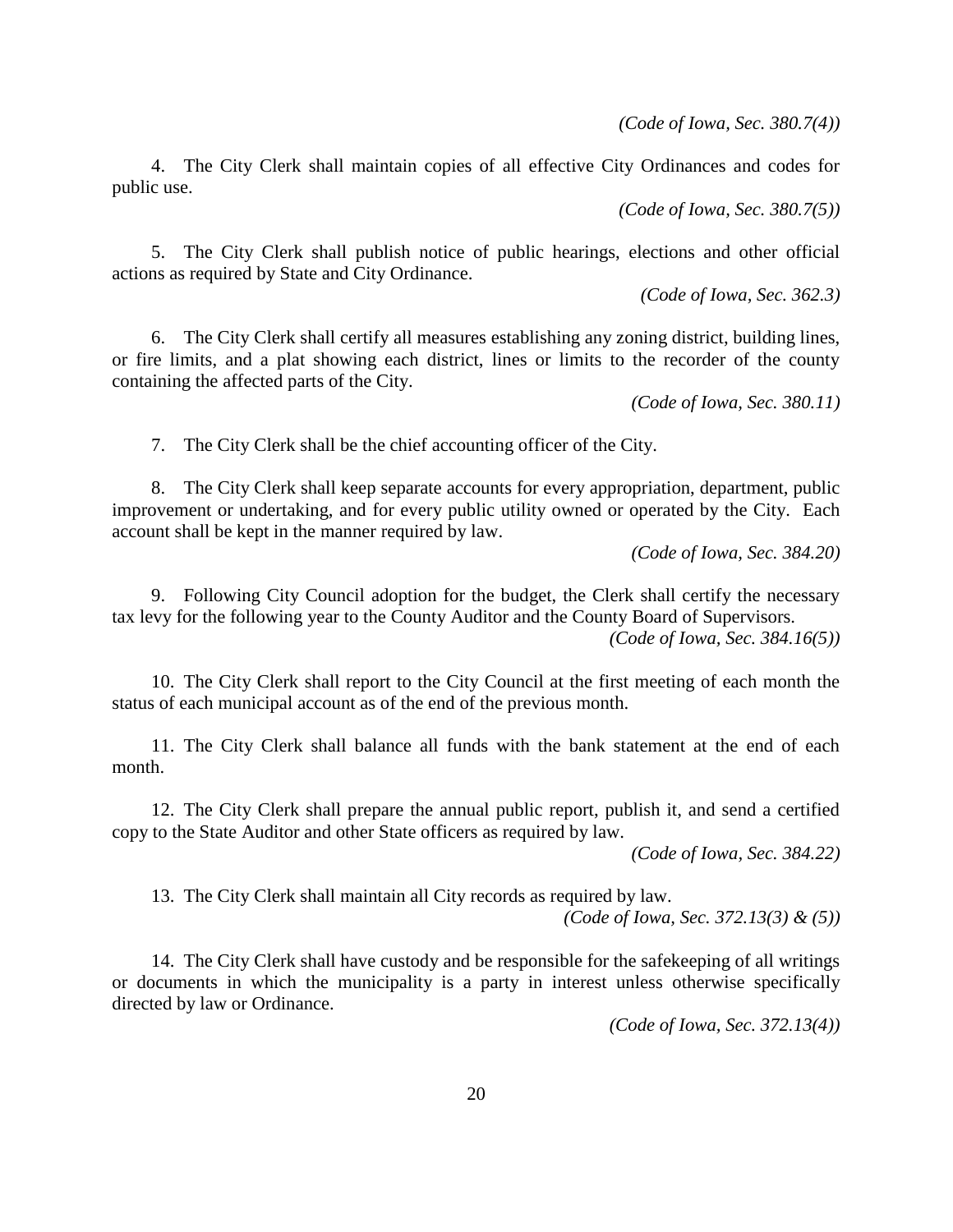15. The City Clerk shall file and preserve all receipts, vouchers, and other documents kept, or that may be required to be kept, necessary to prove the validity of every transaction and the identity of every person having any beneficial relation thereto.

16. The City Clerk shall furnish upon request to any municipal officer a copy of any record, paper or public document under the City Clerk's control when it may be necessary to such officer in the discharge of the City Clerk's duty. The City Clerk shall furnish a copy to any citizen when requested upon payment of the fee set by City Council resolution. The City Clerk shall, under the direction of the Mayor or other authorized officer, affix the seal of the corporation to those public documents or instruments which by Ordinance are required to be attested by the affixing of the seal.

*(Code of Iowa, Sec. 380.7(4)*

17. The City Clerk shall attend all meetings of committees, boards and commissions of the City. The City Clerk shall record and preserve a correct record of the proceedings of such meetings.

*(Code of Iowa, Sec. 372.13(4))*

18. The City Clerk shall keep and file all communications and petitions directed to the City Council or to the City generally. The City Clerk shall endorse thereon the action of the City Council taken upon matters considered in such communications and petitions.

*(Code of Iowa, Sec. 372.13(4))*

19. The City Clerk shall issue all licenses and permits approved by the City Council, and keep a record of licenses and permits issued which shall show a date of issuance, license or permit number, official receipt number, name of person to whom issued, term of license or permit, and purpose for which issued.

*(Code of Iowa, Sec. 372.13(4))*

20. The City Clerk shall inform all persons appointed by the Mayor or City Council to offices in the municipal government of their position and the time at which they shall assume the duties of their office.

*(Code of Iowa, Sec. 372.13(4))*

21. The City Clerk shall preserve a complete record of every City election, regular or special and perform duties required by law or Ordinance of the City Clerk in regard to elections. *(Code of Iowa, Sec. 376.4)*

22. The City Clerk shall draw all warrants/checks for the City upon the vote of the City Council.

*(Code of Iowa, Sec. 372.13(4))*

23. The City Clerk shall show on every warrant/check the fund on which it is drawn and the claim to be paid.

*(Code of Iowa, Sec. 372.13(4))*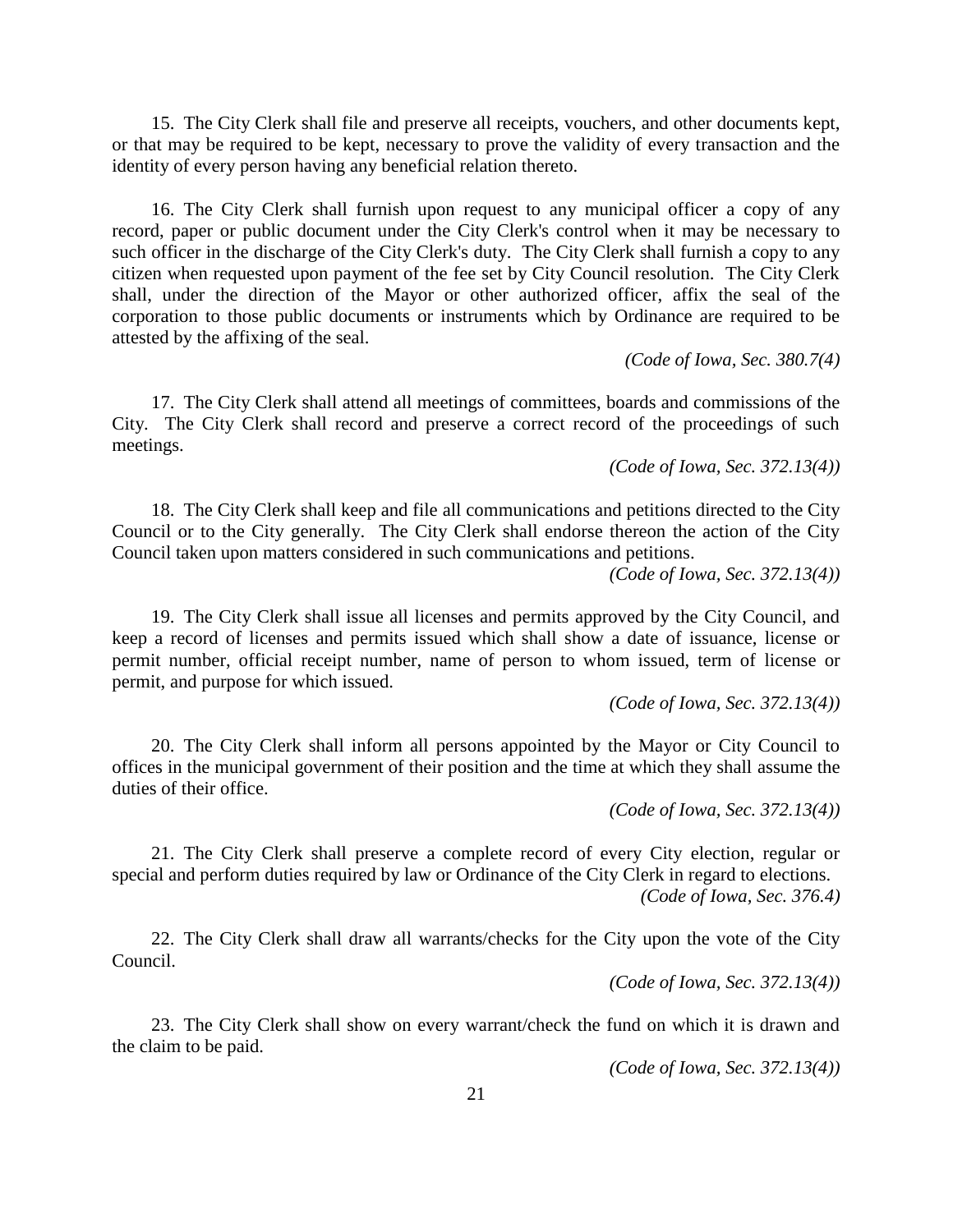24. The City Clerk shall keep a warrant/check record in a form approved by the City Council, showing the number, date, amount, payee's name, upon what fund drawn, and for what claim each warrant/check is issued.

*(Code of Iowa, Sec. 372.13(4))*

25. The City Clerk shall bill and collect all charges, rents or fees due the City for utility and other services, and give a receipt therefore.

*(Code of Iowa, Sec. 372.13(4))*

26. Annually, the City Clerk shall prepare and submit to the City Council an itemized budget of revenues and expenditures.

*(Code of Iowa, Sec. 384.16)*

27. The City Clerk shall keep the record of each fund separate.

*(Code of Iowa, Secs. 372.13(4) and 384.85)*

28. The City Clerk shall keep an accurate record for all money or securities received by the Clerk on behalf of the municipality and specify date, from whom, and for what purposes received.

*(Code of Iowa, Sec. 372.13(4))*

29. The City Clerk shall prepare a receipt in duplicate for all funds received. The Clerk shall give the original to the party delivering the funds, and retain the duplicate.

*(Code of Iowa, Sec. 372.13(4))*

30. The City Clerk shall keep a separate account of all money received by the City Clerk for special assessments.

*(Code of Iowa, Sec. 372.13(4))*

31. The City Clerk shall, immediately upon receipt of monies to be held in the City Clerk's custody and belonging to the City, deposit the same in banks selected by the City Council in amounts not exceeding monetary limits authorized by the City Council.

*(Code of Iowa, Sec. 372.13(4))*

**2-4-7 POWERS AND DUTIES OF THE CITY ATTORNEY.** The duties of the City Attorney shall be as follows:

*(Code of Iowa, Sec. 372.13(4))*

1. Upon request, the City Attorney shall attend regular meeting**s** of the City Council and attend those special meetings of the City Council at which the City Attorney is required to be present.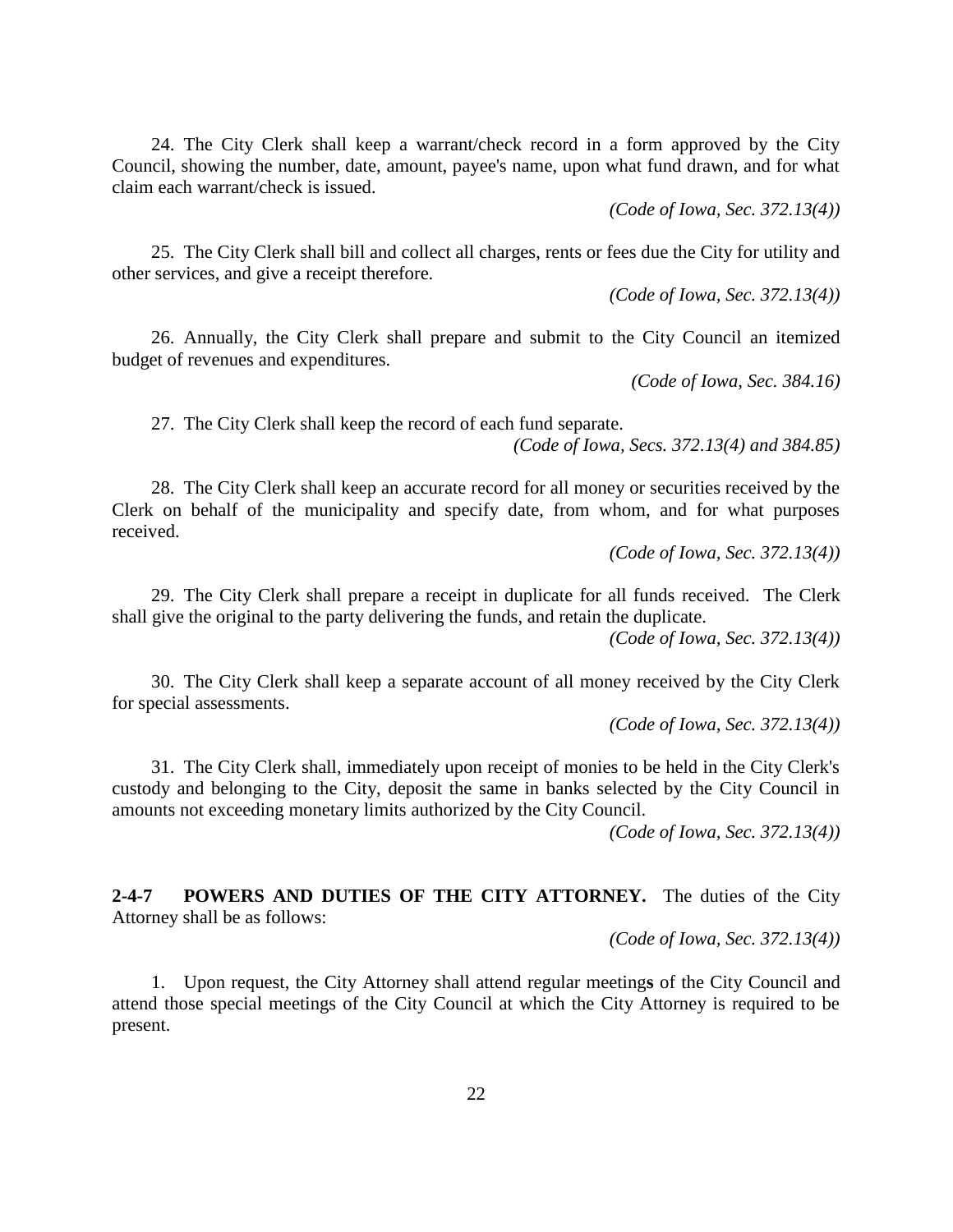2. The City Attorney shall, upon request, formulate drafts for contracts, forms and other writings which may be required for the use of the City.

3. The City Attorney shall keep in proper files a record of all official opinions and a docket or register of all actions prosecuted and defined by the City Attorney accompanied by all proceedings relating to said actions.

4. The City Attorney shall, upon request, give an opinion in writing upon all questions of law relating to municipal matters submitted by the City Council, the Mayor, members of the City Council individually, municipal boards or the head of any municipal department.

5. The City Attorney shall prepare those Ordinances when the City Council may desire and direct to be prepared and report to the City Council upon all Ordinances before their final passage by the City Council and publication.

6. The City Attorney shall act as Attorney for the City in all matters affecting the City's interest and appear on behalf of the City before any court, tribunal, commission or board. The City Attorney shall prosecute or defend all actions and proceedings when so requested by the Mayor or City Council.

7. The City Attorney shall, however, if directed by the City Council, appear to defend any municipal officer or employee in any cause of action arising out of or in the course of the performance of the duties of his or her office or employment.

8. The City Attorney shall sign the name of the City to all appeal bonds and to all other bonds or papers of any kind that may be essential to the prosecution of any cause in court, and when so signed the City shall be bound upon the same.

9. The City Attorney shall make a written report to the City Council and interested department heads of the defects in all contracts, documents, authorized power of any City officer, and Ordinances submitted to the City Attorney or coming under the City Attorney's notice.

10. The City Attorney shall, upon request, after due examination, offer a written opinion on and recommend alterations pertaining to contracts involving the City before they become binding upon the City or are published.

#### **2-4-8 POWERS AND DUTIES OF THE SUPERINTENDENT OF PUBLIC WORKS.** The duties of the Superintendent of public works shall be as follows:

(Code of Iowa, Sec. 372.13(4))

1. The Superintendent shall supervise the installation of all storm sewers in the City in accordance with the regulations of the department of public works pertaining to the installation of storm sewers.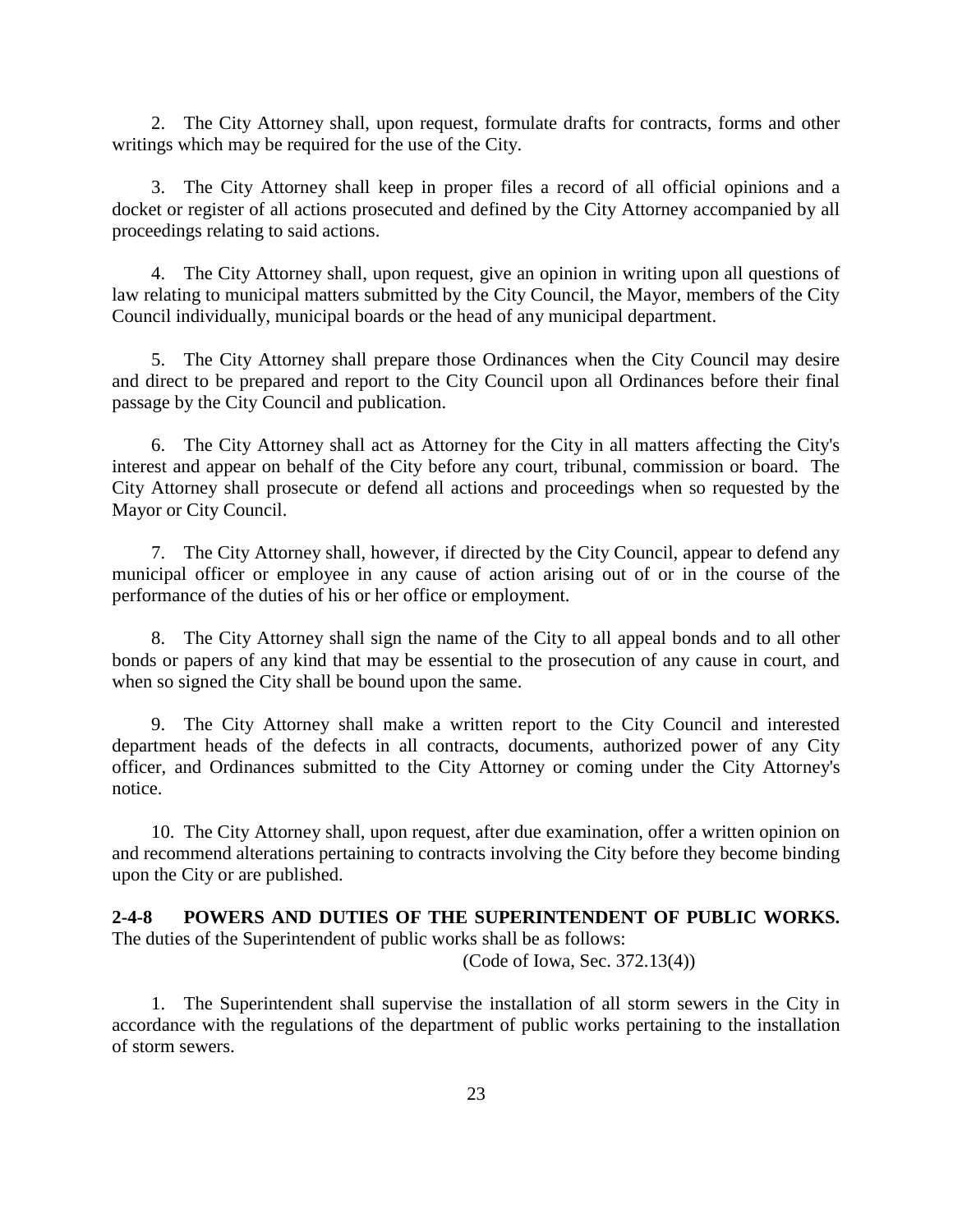2. The Superintendent shall supervise maintenance and repair of sidewalks, alleys, bridges, and streets and keep them in a reasonably safe condition for travelers. The Superintendent shall immediately investigate all complaints concerning the existence of dangerous or impassable conditions of any sidewalk, street, alley, bridge, underpass or overpass. or other city property. The Superintendent is charged with the duty of correcting unsafe defects.

3. The Superintendent shall, whenever snow or ice imperils travel upon streets and alleys, be in charge of removing snow and ice from the streets and alleys in the City and shall do whatever else is necessary and reasonable to make travel upon streets and alleys of the City safe.

4. The Superintendent shall compile and maintain written records of purchases, accomplishments, disposition of equipment and manpower, an up-to-date inventory and activities contemplated by the street department. The Superintendent shall make monthly oral and written reports of the activities of the department to the Mayor on or before the first day of each month.

5. The Superintendent shall perform all other duties of a public works nature which are not specifically assigned to other municipal officials or employees.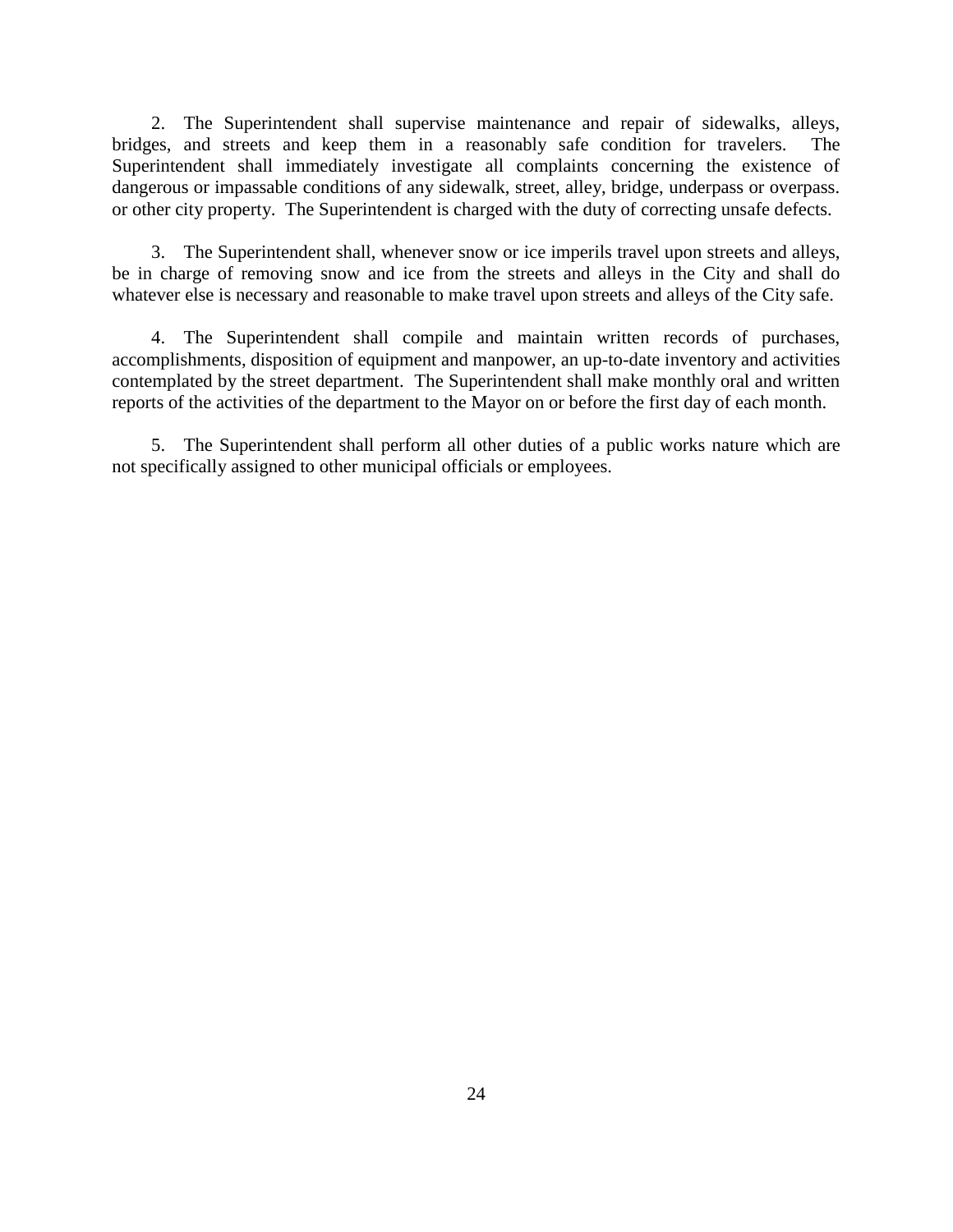## **CHAPTER 5 SALARIES OF MUNICIPAL OFFICERS**

| 2-5-1 Council Member | 2-5-3 Treasurer      |
|----------------------|----------------------|
| $2-5-2$ Mayor        | 2-5-4 Other Officers |

**2-5-1 COUNCIL MEMBER.** The salaries of each City Council member shall be \$20.00 for each meeting of the City Council but in no event shall any City Council member be paid more than \$360.00 in any one year. Such payment is to be made quarterly.

*(Code of Iowa, Sec. 372.13(8))*

**2-5-2 MAYOR.** The salary of the Mayor shall be \$37.50 for each meeting of the City Council but in no event shall the Mayor be paid more than \$675.00 in any one year. Such payment is to be made quarterly.

*(Code of Iowa, Sec. 372.13(8))*

**2-5-3 TREASURER.** The salary of the Treasurer shall be \$150.00 per quarter.

**2-5-4 OTHER OFFICERS.** The compensation of all other officers and employees shall be set by resolution of City Council.

*(Code of Iowa, Sec. 372.13(4))*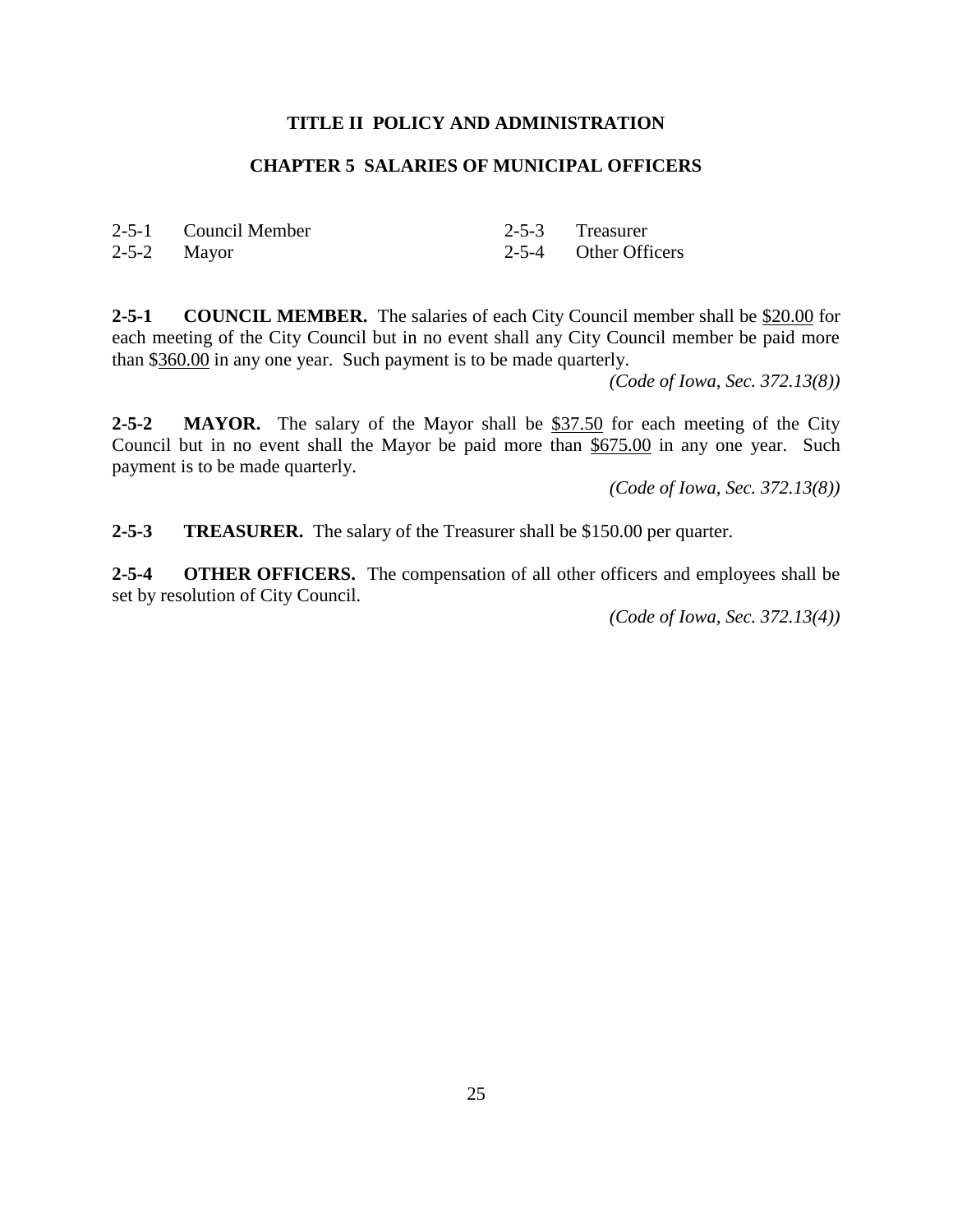## **CHAPTER 6 CITY FINANCE**

| $2 - 6 - 1$ | <b>Budget Adoption</b>       | $2 - 6 - 7$  | <b>Administrative Transfers</b> |
|-------------|------------------------------|--------------|---------------------------------|
| $2 - 6 - 2$ | <b>Budget Amendment</b>      | $2 - 6 - 8$  | <b>Budget Officer</b>           |
| $2 - 6 - 3$ | <b>Budget Protest</b>        | $2 - 6 - 9$  | Accounting                      |
| $2 - 6 - 4$ | <b>Accounts and Programs</b> | $2 - 6 - 10$ | <b>Budget Accounts</b>          |
| $2 - 6 - 5$ | <b>Annual Report</b>         |              | 2-6-11 Contingency Accounts     |
| $2 - 6 - 6$ | <b>Council Transfers</b>     |              |                                 |

**2-6-1 BUDGET ADOPTION.** The City shall prepare and adopt a budget annually, and shall certify taxes as follows:

*(Code of Iowa, Sec. 384.16)*

1. A budget shall be prepared for at least the following fiscal year. When required by rules of the City finance committee, a tentative budget shall be prepared for one or two ensuing years. The proposed budget shall show estimates of the following:

a. Expenditures for each program.

b. Income from sources other than property taxation.

c. Amount to be raised by property taxation, and the property tax rate expressed in dollars per one thousand dollars valuation.

The budget shall show comparisons between the estimated expenditures in each program in the following year and the actual expenditures in each program during the two (2) preceding years. Wherever practicable, as provided in rules of the City finance committee, a budget shall show comparisons between the levels of service provided by each program as estimated for the following year, and actual levels of service provided by each program during the two preceding years.

*(Code of Iowa, Sec. 384.16(1)(a-c))*

2. Not less than ten (10) nor more than twenty (20) days before the date that the budget must be certified to the County Auditor, the Clerk shall provide a sufficient number of copies of the budget to meet reasonable demands of taxpayers, and have them available for distribution at the offices of the Mayor and Clerk and at the City library, if any, or at three places designated by Ordinance for posting notices.

*(Code of Iowa, Sec. 384.16(2))*

3. The City Council shall set a time and place for public hearing on the budget before the final certification date and shall publish notice before the hearing not less than ten (10) nor more than (20) days before the hearing in a newspaper published at least once weekly and having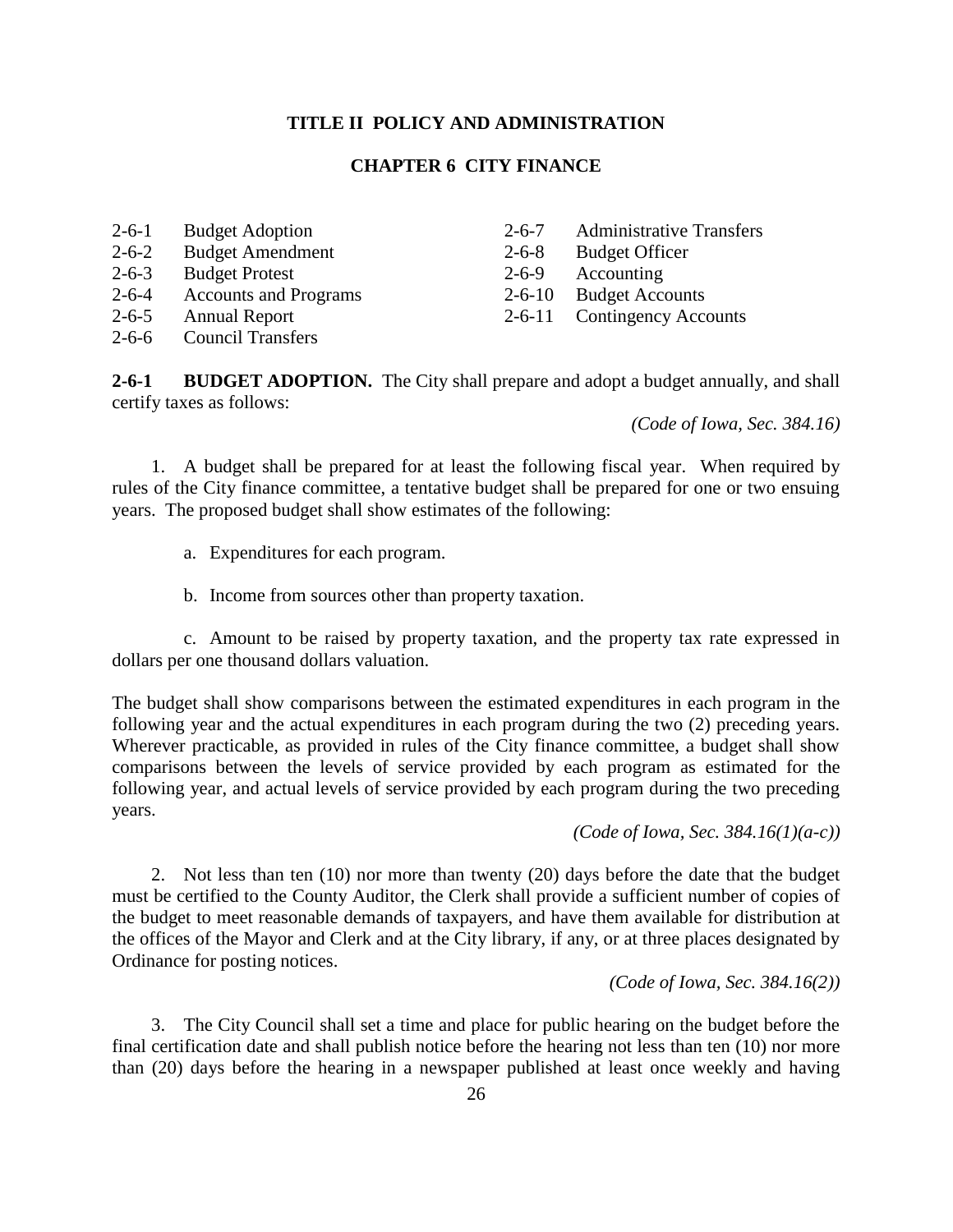general circulation in the City. A summary of the proposed budget shall be included in the notice. Proof of publication shall be filed with the County Auditor.

*(Code of Iowa, Sec. 384.16(3))*

4. At the hearing, any resident or taxpayer of the City may present to the City Council objections to any part of the budget for the following fiscal year or arguments in favor of any part of the budget.

*(Code of Iowa, Sec. 384.16(4))*

5. After the hearing, the City Council shall adopt by resolution a budget for at least the next fiscal year, and the Clerk shall certify the necessary tax levy for the next fiscal year to the County Auditor and the County Board of Supervisors. The tax levy certified may be less than but not more than the amount estimated in the proposed budget, unless an additional tax levy is approved at a City election. Two (2) copies of the complete budget as adopted shall be transmitted to the County Auditor.

*(Code of Iowa, Sec. 384.17(5))*

**2-6-2 BUDGET AMENDMENT.** The City budget as finally adopted for the following fiscal year becomes effective July first and constitutes the City appropriation for each program and purpose specified therein until amended. The City budget for the current fiscal year may be amended for any of the following purposes:

*(Code of Iowa, Sec. 384.18)*

1. To permit the appropriation and expenditures of unexpended, unencumbered cash balances on hand at the end of the preceding fiscal year which had not been anticipated in the budget.

2. To permit the appropriation and expenditure of amounts anticipated to be available from sources other than property taxation, and which had not been anticipated in the budget.

3. To permit transfers from the debt service fund, the capital improvements reserve fund, the emergency fund, or other funds established by State law, to any other City fund, unless specifically prohibited by State law.

4. To permit transfers between programs within the general fund.

The budget amendment shall be prepared and adopted in the same manner as the original budget, and is subject to protest as provided in Section 2-5-3 of this Chapter, except that the City Finance Committee may by rule provide that amendments of certain types or up to certain amounts may be made without public hearing and without being subject to protest.

*(Code of Iowa, Sec. 384.18(1-4))*

**2-6-3 BUDGET PROTEST.** Within a period of ten (10) days after the final date that the budget or amended budget may be certified to the County Auditor, persons affected by the budget may file a written protest with the County Auditor, specifying their objection to the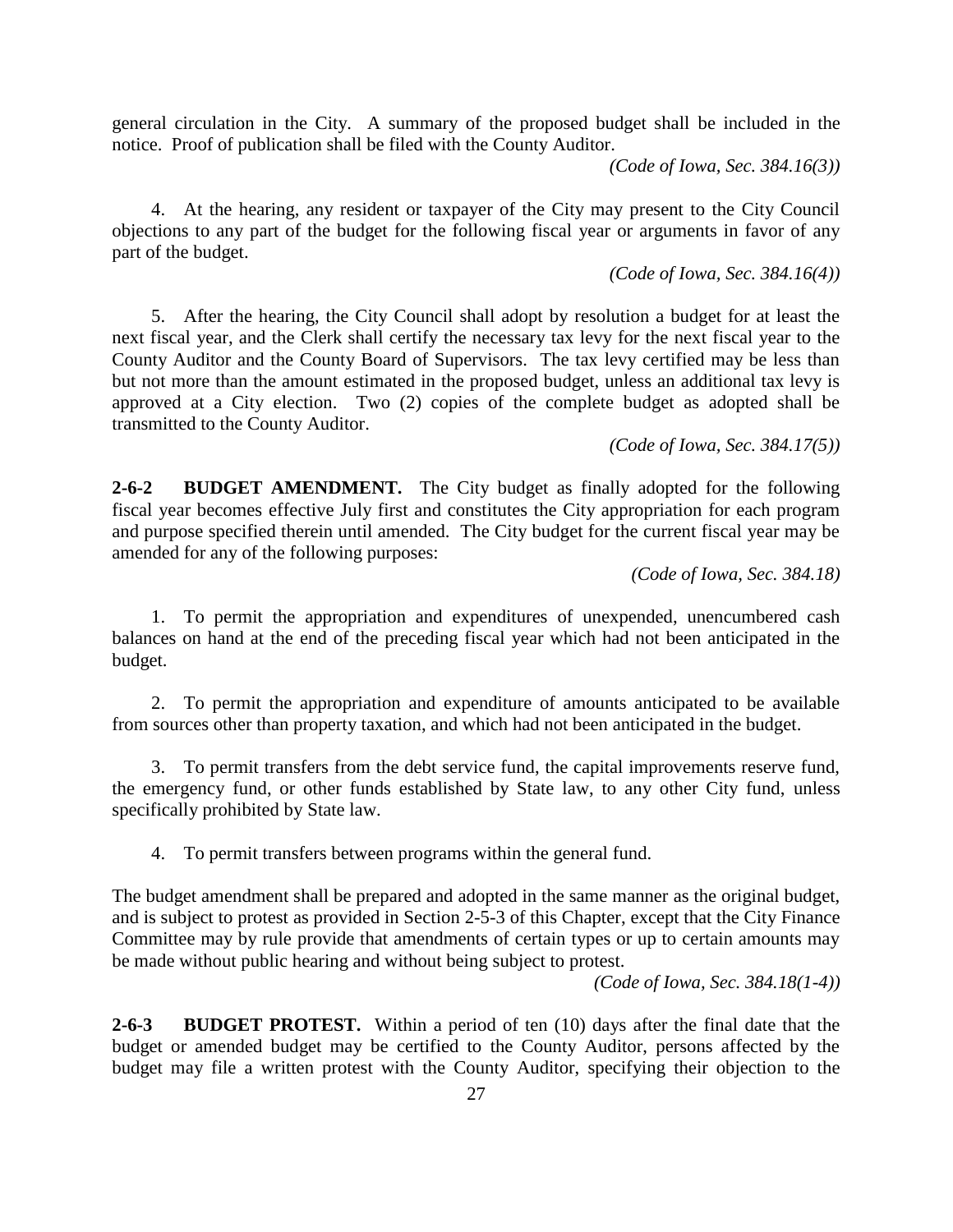budget or any part of it. A protest must be signed by qualified voters equal in number to onefourth of one percent of the votes cast for governor in the last preceding general election in the City, but not less than ten (10) persons, and the number need not be more than one hundred (100) persons.

*(Code of Iowa, Sec. 384.19)*

**2-6-4 ACCOUNTS AND PROGRAMS.** The City shall keep separate accounts corresponding to the programs and items in its adopted or amended budget, as recommended by the City Finance Committee.

The City shall keep accounts which show an accurate and detailed statement of all public funds collected, received or expended for any City purpose, by any City officer, employee, or other person, and which show the receipt, use and disposition of all City property. Public monies may not be expended or encumbered except under an annual or continuing appropriation.

*(Code of Iowa, Sec. 384.20)*

**2-6-5 ANNUAL REPORT.** Not later than December 1 of each year, the City shall publish an annual report containing a summary for the preceding fiscal year of all collections and receipts, all accounts due the City, and all expenditures, the current public debt of the City, and the legal debt limit of the City for the current fiscal year. A copy of this report shall be furnished to the Auditor of State no later than December 1 of each year.

*(Code of Iowa, Sec. 384.22)*

**2-6-6 COUNCIL TRANSFERS.** When the City Clerk determines that one or more appropriation accounts need added authorizations to meet required expenditures therein, the City Clerk shall inform the City Council, or if the City Council upon its own investigation so determines, and another account within the same programs has an appropriation in excess of foreseeable needs, or, in the case of a clear emergency or unforeseeable need, the contingency account has an unexpended appropriation which alone or with the other accounts can provide the needed appropriations, the City Council shall set forth by resolution the reductions and increases in the appropriations and the reason for such transfers. Upon the passage of the resolution and approval by the Mayor, as provided by law for resolutions, the City Clerk shall cause the transfers to be set out in full in the minutes and be included in the published proceedings of the City Council. Thereupon the Clerk, and where applicable, the City Treasurer, shall cause the appropriation to be revised upon the appropriation expenditure ledgers of the City, but in no case shall the total of the appropriation of a program be increased except for transfers from the contingency account nor shall the total appropriation for all purposes be increased except by a budget amendment made after notice and hearing as required by law for such amendments.

*(Iowa Administrative Code, Sec. 545.2.4(384,388))*

**2-6-7 ADMINISTRATIVE TRANSFERS.** The City Clerk shall have power to make transfers within a single activity between objects of expenditures within activities without prior City Council approval.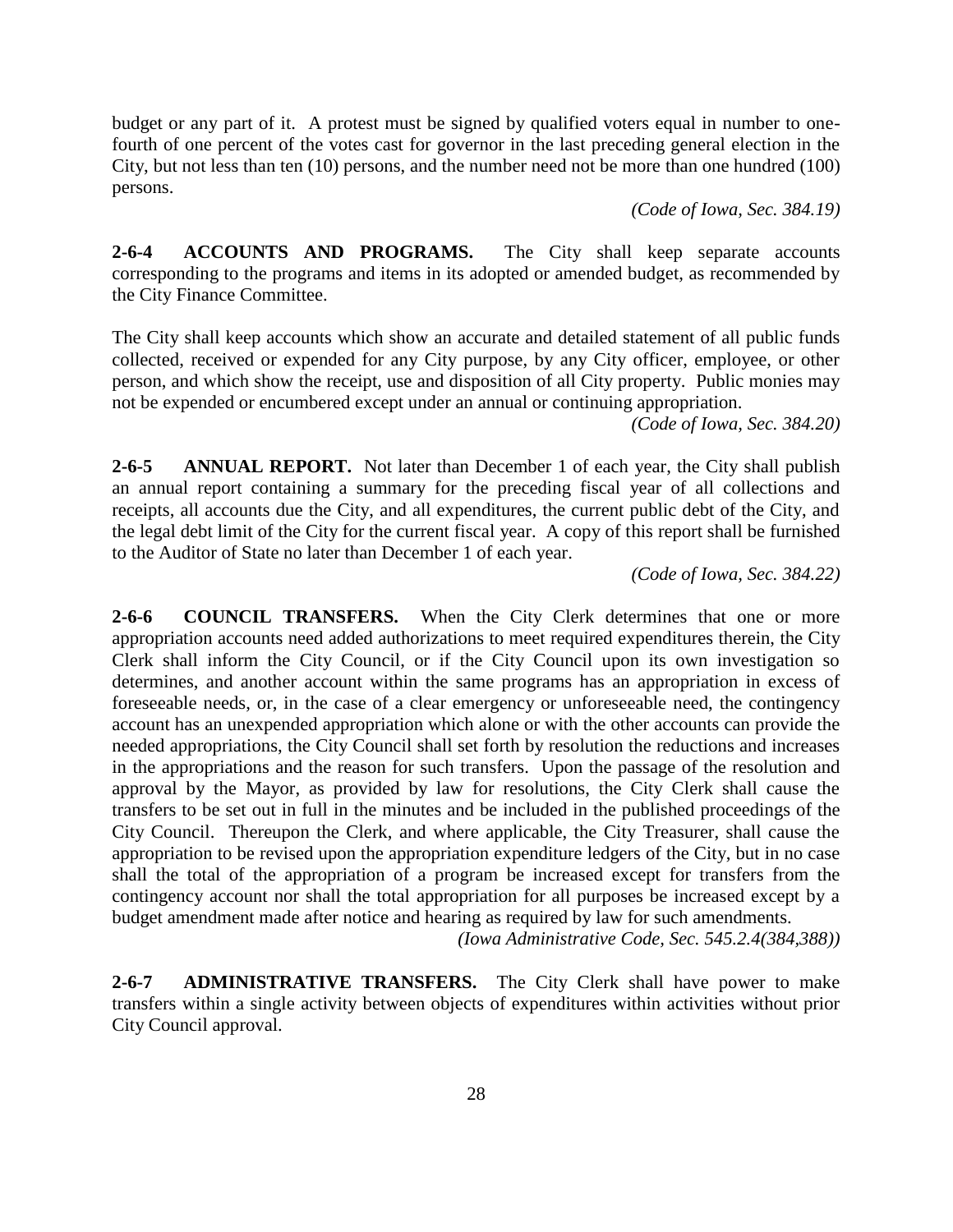The City Clerk shall have the power to make transfers between activities, or between sub-programs without prior City Council approval to meet expenditures which exceed estimates or are unforeseen but necessary to carry out City Council directives or to maintain a necessary service and provide the required appropriation balance. Such transfers shall not exceed twentyfive (25)% at any one time of the activity's annual appropriation which is increased or decreased. However, when a given transfer, considering all previous transfers to or from any activity to exceed by ten percent greater or ten percent less than the original appropriation, it shall be presented to the City Council as a resolution including all such administrative transfers to date in the fiscal year for consideration and passage as presented, or as amended by the City Council.

*(Iowa Administrative Code, Sec. 545.2.4(384,388))*

**2-6-8 BUDGET OFFICER.** The City Clerk shall be the City budget officer and is responsible for preparing the budget data in cooperation with the City Council or Mayor. The City Clerk shall be responsible for carrying out the authorizations and the budget as set forth in the budget, subject to City Council control and the limitations set out in this Ordinance.

*(Code of Iowa, Sec. 372.13(4))*

**2-6-9 ACCOUNTING.** The City Clerk shall set up and maintain books of original entry to provide a chronological record of cash received and disbursed through all receipts given and warrants written, which receipts and warrants shall be pre-numbered, in accordance with modern, accepted methods, and the requirement of the state. The City Clerk shall keep a general ledger controlling all cash transactions, budgetary accounts and recording unappropriated surpluses. Warrants/checks shall be signed by the City Clerk and by the Mayor.

*(Code of Iowa, Sec. 384.20)*

**2-6-10 BUDGET ACCOUNTS.** The City Clerk shall set up such individual accounts to record receipts by source and expenditures by program and purpose as will provide adequate information and control for budgetary purposes as planned and approved by the City Council. Each individual account shall be maintained within its proper fund as required by City Council order or State law and shall be so kept that receipts can be immediately and directly compared with specific estimates and expenditures can be related to the appropriation which authorized it. No expenditure shall be posted except to the appropriation for the function and purpose for which the expense was incurred.

*(Code of Iowa, Sec. 384.20)*

**2-6-11 CONTINGENCY ACCOUNTS.** Whenever the City Council shall have budgeted for a contingency account, the City Clerk shall set up in the accounting records. The City Clerk shall not charge any claim to a contingency account. Contingency accounts may be drawn upon only by City Council resolution directing a transfer to a specific purpose account within its fund and then only upon compelling evidence of an unexpected and unforeseeable need or emergency.

All administrative transfers shall be reported in writing at the next regular meeting of the City Council after being made. All facts shall be set out in the minutes for the information of the Mayor and City Council.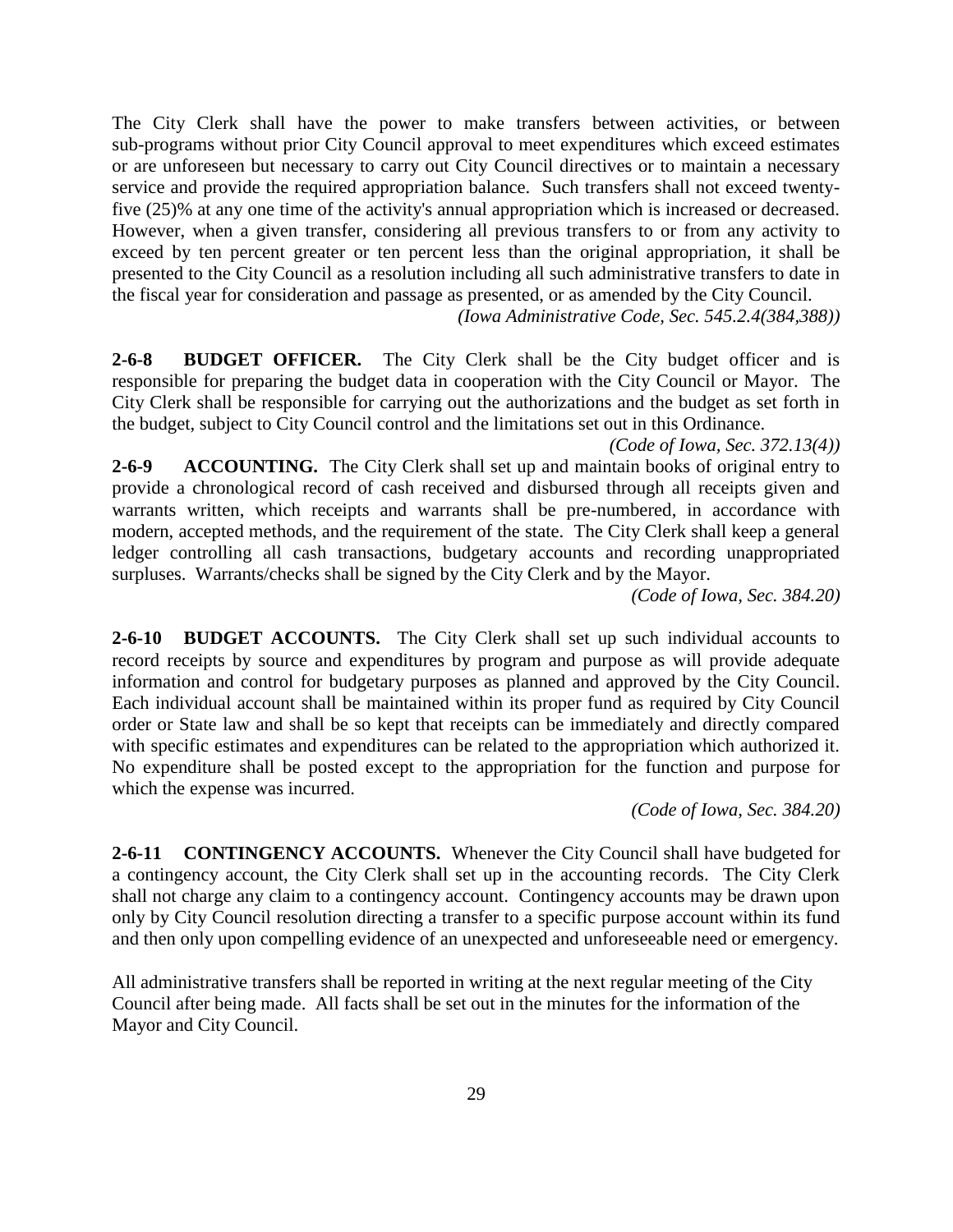#### **CHAPTER 7 POSTING**

2-7-1 Purpose

2-7-3 Removal Unlawful

2-7-2 Listing; Length of Notice

**2-7-1 PURPOSE.** The City of Orient, Iowa has no newspaper published within the corporate limits of the City, and publications of notice of elections, Ordinances and amendments may be made by posting in three (3) public places which have been permanently designated by Ordinance.

*(Code of Iowa, Sec. 362.3(2))*

**2-7-2 LISTING, LENGTH OF NOTICE.** The three (3) public places where public notice of Ordinances and other matters permitted to be posted are to be displayed are: Quick Shop, Post Office and Farmers and Merchants State Bank. The City Clerk is hereby directed to promptly post notices of elections, Ordinances, and amendments, and to leave them so posted for not less than ten (10) days after the first date of posting, and the City Clerk shall note the first date of such posting on the official copy of the Ordinance and in the official Ordinance book immediately following the Ordinance.

*(Code of Iowa, Sec. 380.7)*

**2-7-3 REMOVAL UNLAWFUL.** It shall be unlawful for any person, other than the City Clerk, to remove any public notice. Any unlawful removal of a public notice or posting shall not affect the validity of the Ordinance or action taken.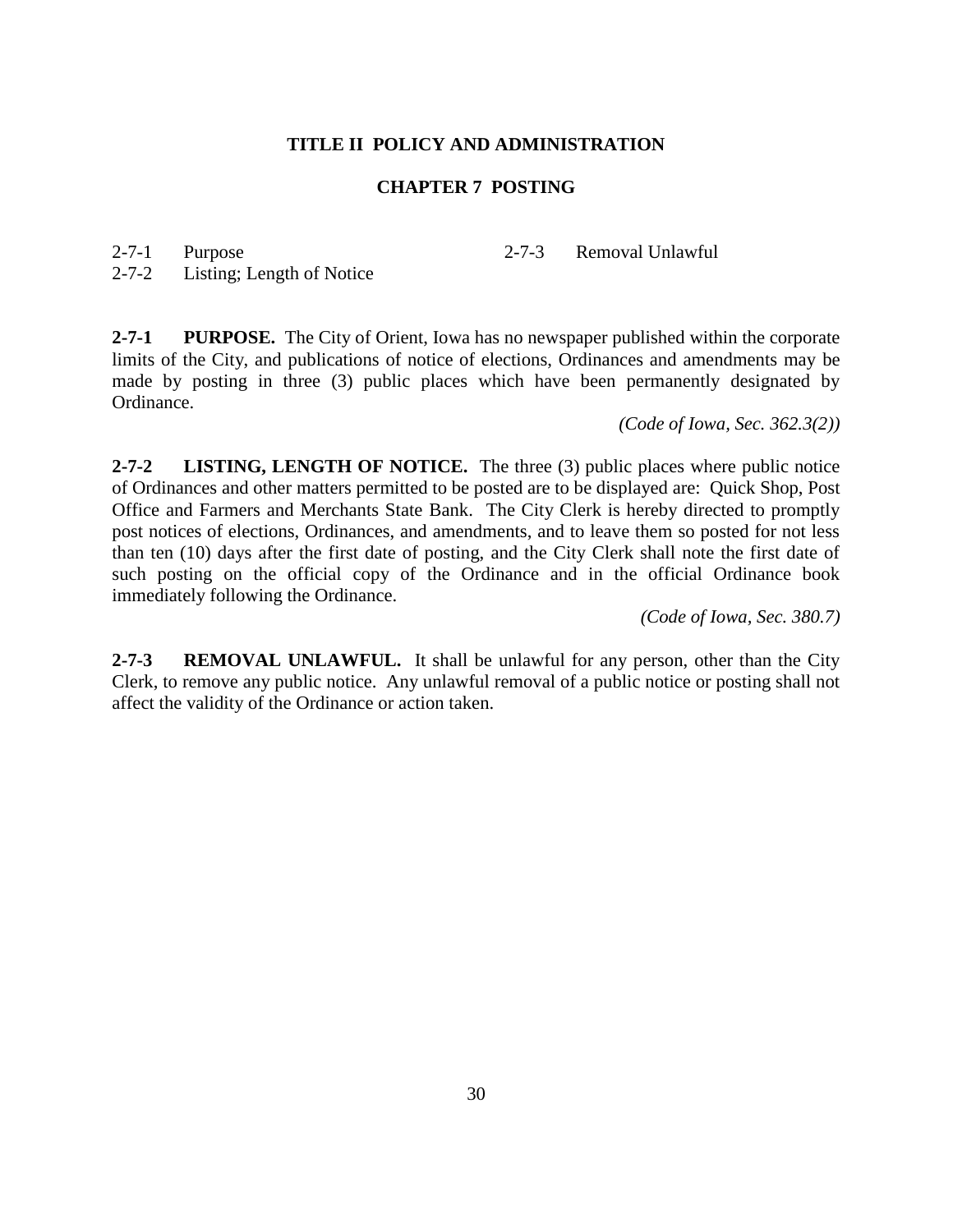### **CHAPTER 8 MEETINGS**

2-8-1 Meetings. All meetings of the City Council, any board or commission, or any multimembered body formally and directly created by an of the foregoing bodies shall be held in accordance with the following:

- 1. Schedule of Meetings. All meetings times and dates of the boards and commissions shall be established no less frequently than once a calendar year and shall be submitted to the City Clerk before the beginning of each calendar year so that they can be distributed to the City Council. Any changes to that schedule will then be changed after notification to the Council.
- 2. Notice of Meetings. Reasonable notice, as defined by State law, of the time, date and place of each meeting, and its tentative agenda shall be given.

*(Code of Iowa, sec. 21.4)*

3. Meetings Open. All meetings shall be held in open session unless closed sessions are held as expressly permitted by State Law.

*(Code of Iowa, sec. 21.3)*

4. Minutes. Minutes shall be kept of all meetings showing the date, time and place, the members present, and the action taken at each meeting. The minutes shall show the results of each vote taken and information sufficient to indicate the vote of each member present. The vote of each member present shall be made public at the open session. The minutes shall be public records open to public inspection.

*(Code of Iowa, sec. 21.3)*

5. Closed Session. A closed session may be held only by affirmative vote of either two-thirds of the body or all of the members present at the meeting and in accordance with Chapter 21 of the Iowa Code….

*(Code of Iowa, sec. 21.5)*

6. Cameras and Recorders. The public may use cameras or recording devices at any open session.

*(Code of Iowa, sec. 21.7)*

7. Electronic Meetings. A meeting may be conducted by electronic means only in circumstances where such a meeting in person is impossible or impractical and then only in compliance with the provisions of Chapter 21 of the Iowa Code. *(Code of Iowa, sec. 21.8)*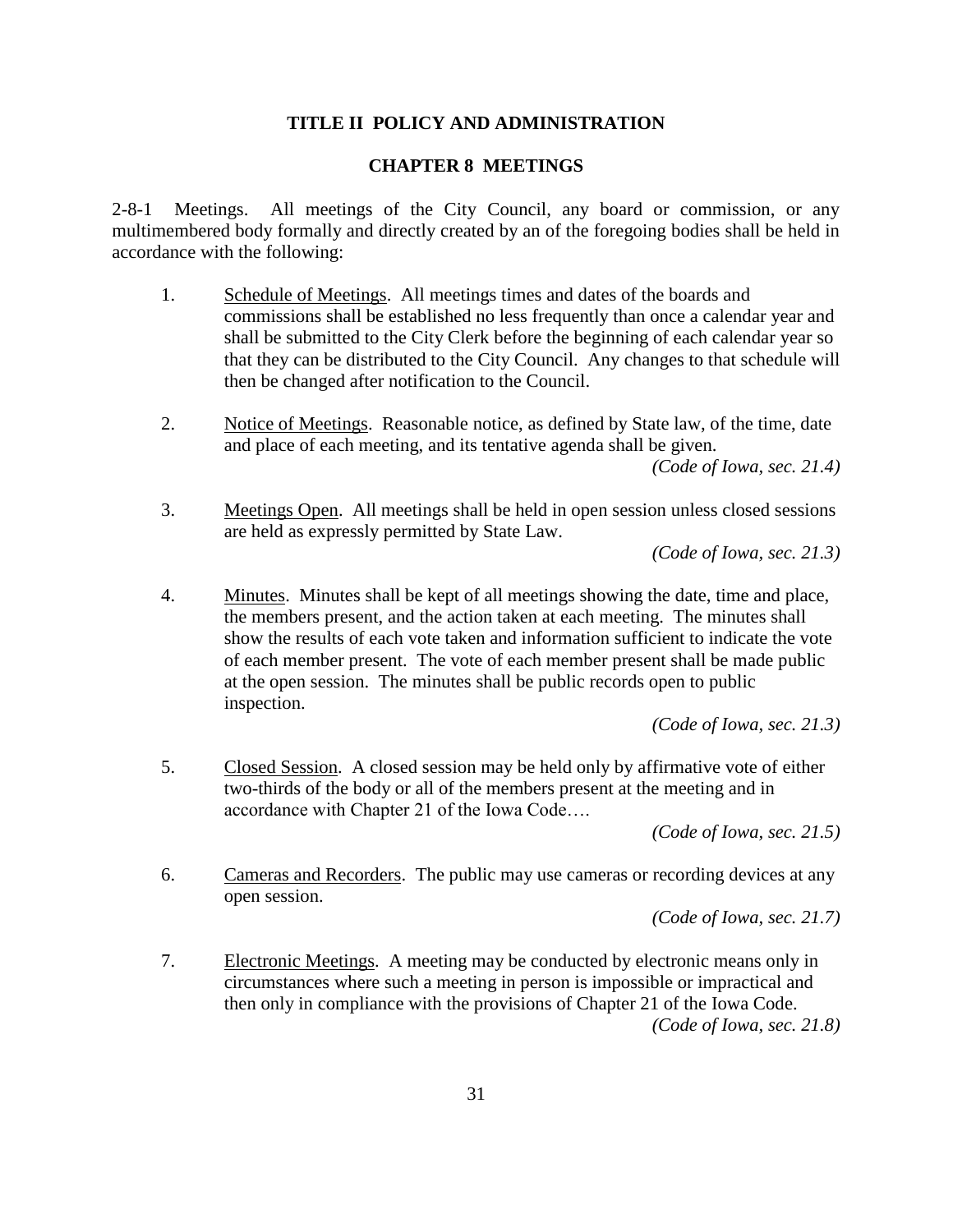## **CHAPTER 9 CITY COUNCIL**

2-9-1 Powers and Duties

2-9-3 Meetings

2-9-2 Exercise of Power

**2-9-1 POWER AND DUTIES**. The powers and duties of the City Council include, but are not limited to the following:

1. General. All powers of the City are vested in the City Council except as otherwise provided by law or ordinance.

*(Code of Iowa, Sec. 364.2(1))*

2. Wards. By ordinance, the City Council may divide the City into wards based upon population, change the boundaries of wards, eliminate wards or create new wards.

*(Code of Iowa, Sec. 372.13(7))*

3. Fiscal Authority. The City Council shall apportion and appropriate all funds, and audit and allow all bills, accounts, payrolls and claims, and order payment thereof. It shall make all assessments for the cost of street improvements, sidewalks, sewers and other work, improvement or repairs which may be specially assessed.

*(Code of Iowa, Secs. 364.2(1), 384.16 & 384.38(1))*

4. Public Improvements. The City Council shall make all orders for the doing of work, or the making or construction of any improvements, bridges or buildings.

*(Code of Iowa, Sec. 364.2(1))*

5. Contracts. The City Council shall make or authorize the making of all contracts, and no contract shall bind or be obligatory upon the City unless either made by ordinance or resolution adopted by the City Council, or reduced to writing and approved by the City Council, or expressly authorized by ordinance or resolution adopted by the City Council.

*(Code of Iowa, Secs. 364.2(1) & 384.95 through 384.102)*

6. Employees. The City Council shall authorize, by resolution, the number, duties, term of office and compensation of employees or officers not otherwise provided for by the State law or the Code of Ordinances.

*(Code of Iowa, Sec. 372.13(4))*

7. Setting Compensation for Elected Officers. By ordinance, the City Council shall prescribe the compensation of the Mayor, City Council members, and other elected City officers, but a change in the compensation of the Mayor does not become effective during the term in which the change is adopted, and the City Council shall not adopt such an ordinance changing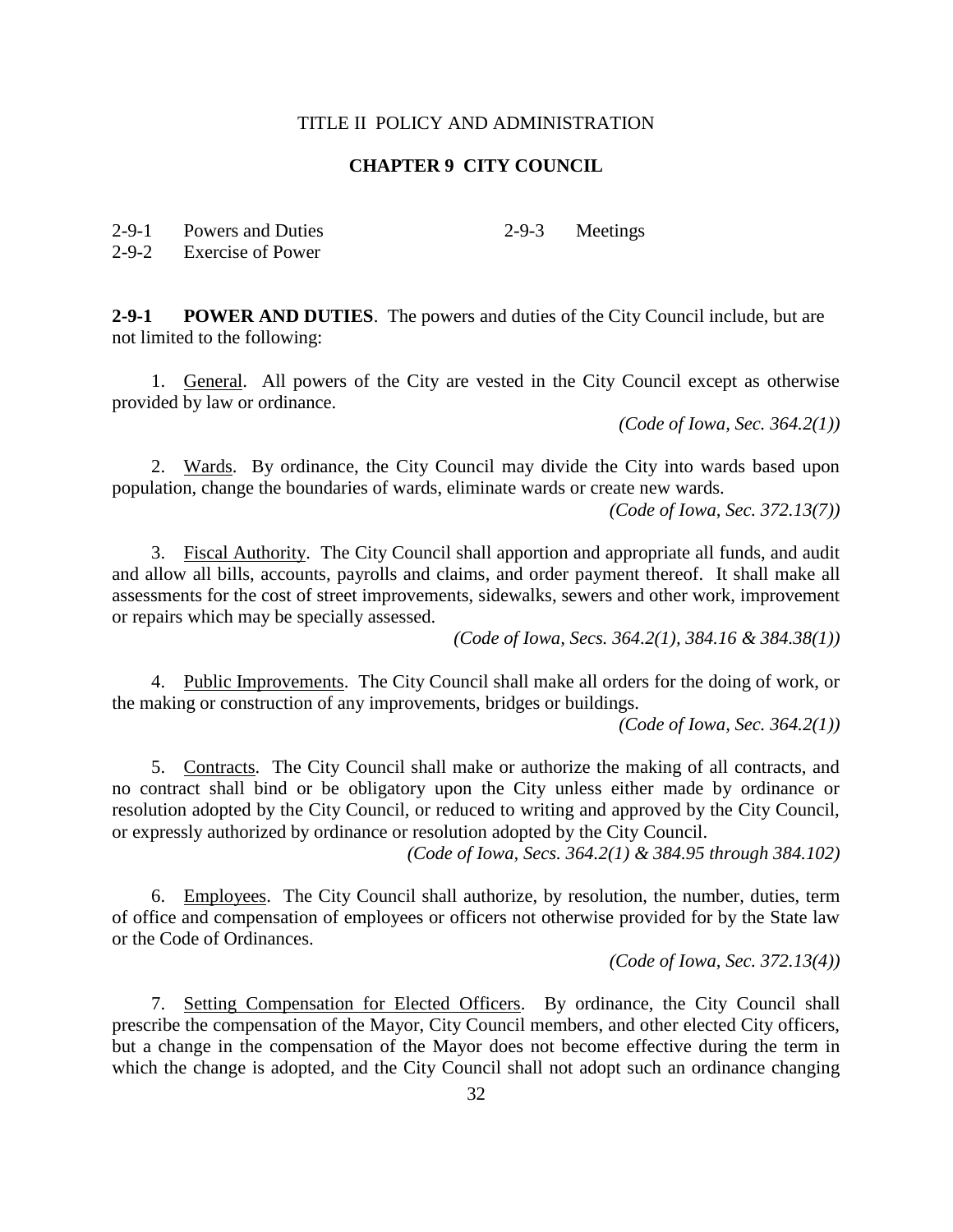the compensation of any elected officer during the months of November and December in the year of a regular City election. A change in the compensation of City Council members becomes effective for all City Council members at the beginning of the term of the City Council members elected at the election next following the change in compensation.

*(Code of Iowa, Sec. 372.13(8))*

**2-9-2 EXERCISE OF POWER**. The City Council shall exercise a power only by the passage of a motion, a resolution, an amendment or an ordinance in the following manner:

*(Code of Iowa, Sec. 364.3(1))*

1. Approved Action by the City Council. Passage of an ordinance, amendment, or resolution requires an affirmative vote of not less than a majority of the City Council members. A motion to spend public funds in excess of twenty five thousand dollars (\$25,000) on any one project, or a motion to accept public improvements and facilities upon their completion also requires an affirmative vote of not less than a majority of the City Council members. Each Council member's vote on an ordinance, amendment or resolution must be recorded.

*(Code of Iowa, Sec. 380.4)*

2. Overriding Mayor's Veto. Within thirty (30) days after the Mayor's veto, the City Council may repass the ordinance or resolution by a vote of not less than two-thirds of the City Council members, and the ordinance or resolution becomes effective upon repassage and publication.

*(Code of Iowa, Sec. 380.6(2))*

3. Measures Become Effective. Measures passed by the City Council, other than motions, become effective in one of the following ways:

a. If the Mayor signs the measure, a resolution becomes effective immediately upon signing and an ordinance or amendment becomes a law when published, unless a subsequent effective date is provided within the measure.

*(Code of Iowa, Sec. 380.6(1))*

b. If the Mayor vetoes a measure and the City Council repasses the measure after the Mayor's veto, a resolution becomes effective immediately upon repassage, and an ordinance or amendment becomes a law when published unless a subsequent effective date is provided with the measure.

*(Code of Iowa, Sec. 380.6(2))*

c. If the Mayor takes no action on the measure, a resolution becomes effective fourteen (14) days after the date of passage and an ordinance or amendment becomes law when published, but not sooner than fourteen (14) days after the day of passage, unless a subsequent effective date is provided within the measure.

*(Code of Iowa, Sec. 380.6(3))*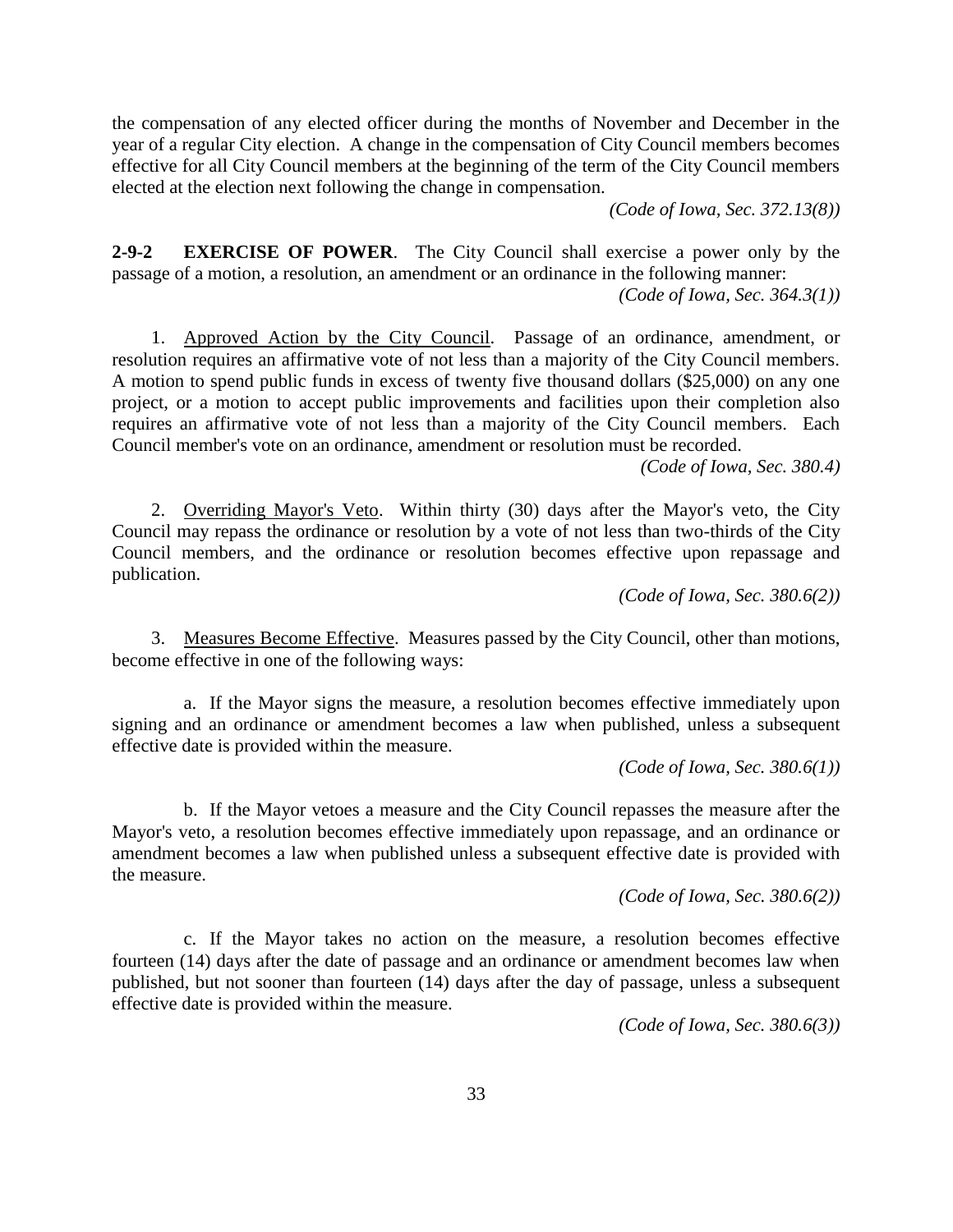**2-9-3 MEETINGS**. Procedures for giving notice of meetings of the City Council and other provisions regarding the conduct of City Council meetings are contained in Section 5.06 of this Code of Ordinances. Additional particulars relating to City Council meetings are the following:

1. Regular Meetings. The regular meetings of the City Council are on the second Monday of each month at six o'clock (6:00) p.m. in the City Council Chambers at City Hall. If such day falls on a legal holiday or Christmas Eve, the meeting is held on such different day or time as determined by the City Council.

2. Special Meetings. Special meetings shall be held upon call of the Mayor or upon the written request of a majority of the members of the City Council submitted to the City Clerk. Notice of a special meeting shall specify the date, time, place and subject of the meeting and such notice shall be given personally or left at the usual place of residence of each member of the City Council. A record of the service of notice shall be maintained by the City Clerk.

*(Code of Iowa, Sec. 372.13(5))*

3. Quorum. A majority of all City Council members is a quorum.

*(Code of Iowa, Sec. 372.13(1))*

4. Rules of Procedure. The City Council shall determine its own rules and maintain records of its proceedings.

*(Code of Iowa, Sec. 372.13(5))*

5. Compelling Attendance. Any three (3) members of the City Council can compel the attendance of the absent members at any regular, adjourned or duly called meeting, by serving a written notice upon the absent members to attend at once.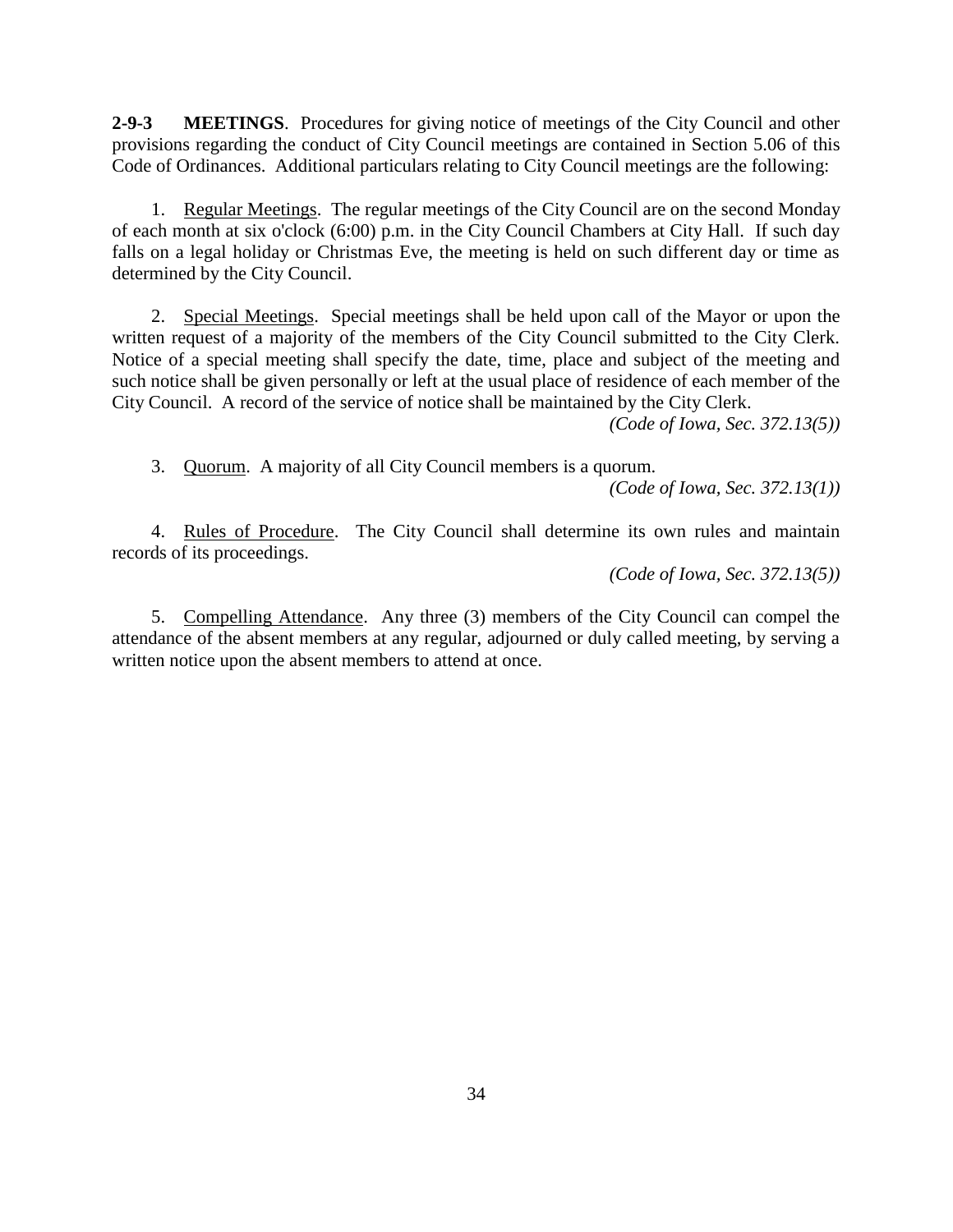#### **TITLE III COMMUNITY PROTECTION**

#### **CHAPTER 1 OFFENSES**

| 3-1-1 Violations of Chapter | 3-1-4 Streets                  |
|-----------------------------|--------------------------------|
| 3-1-2 Public Peace          | 3-1-5 Public Safety and Health |
| 3-1-3 Public Morals         | 3-1-6 Public Property          |

**3-1-1 VIOLATIONS OF CHAPTER.** Commission of any of the acts named in the following sections by any person shall constitute a violation of this Chapter.

**3-1-2 PUBLIC PEACE.** It shall be unlawful for any person to do any of the following:

1. Engage in fighting or violent behavior in any public place, provided that participants in athletic contests may engage in such conduct which is reasonably related to that sport. *(Code of Iowa, Sec. 723.4(1))*

2. Make unusually loud or excessive noise which results in the disturbance of the peace and the public quiet of a neighborhood.

*(Code of Iowa, Sec. 723.4(2))*

3. Willfully permit upon any premises owned, occupied, possessed or controlled by such person any unusually loud or excessive noise in such a manner calculated to provoke a breach of the peace of others, or the public quiet of the neighborhood.

*(Code of Iowa, Sec. 723.4(2))*

4. Direct abusive language or make any threatening gesture which the person knows or reasonably should know is likely to provoke a violent reaction by another.

*(Code of Iowa, Sec. 723.4(3))*

5. Without lawful authority or color of authority, disturb any lawful assembly or meeting of persons by conduct intended to disrupt the meeting or assembly.

*(Code of Iowa, Sec. 723.4(4))*

6. By words or action, initiates or circulates a report or warning of fire, epidemic, or other catastrophe, knowing such report to be false or such warning to be baseless.

*(Code of Iowa, Sec. 723.4(5))*

7. Knowingly and publicly uses the flag of the United States in such a manner as to show disrespect for the flag as a symbol of the United States, with the intent or reasonable expectation that such use will provoke or encourage another to commit a public offense.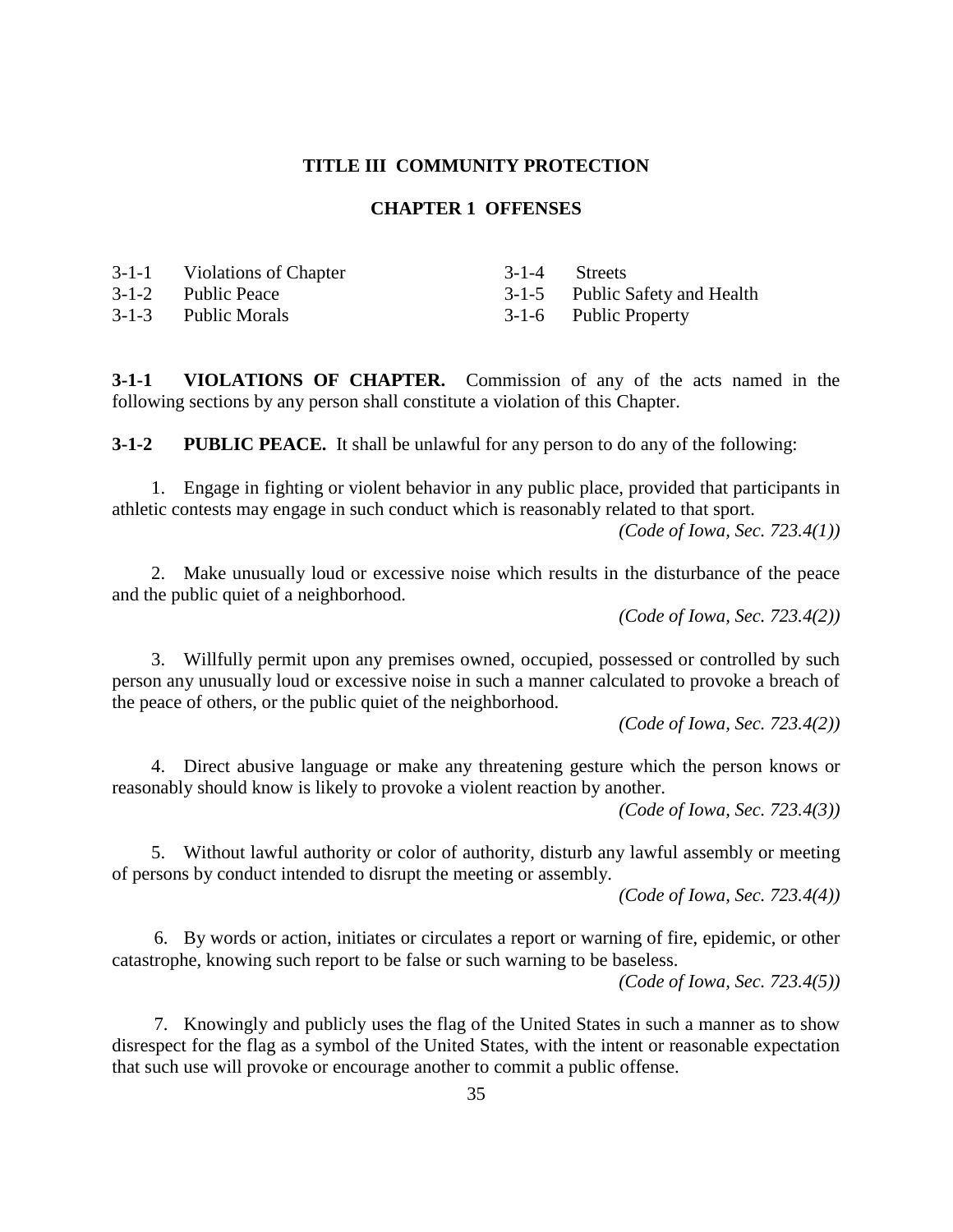*(Code of Iowa, Sec. 723.4(6))*

8. Without authority or justification, obstruct any street, sidewalk, highway or other public way.

*(Code of Iowa, Sec. 723.4(7))*

9. Without authority, solicit contributions, distribute literature, or otherwise peddle or sell goods and services within the traveled portion of any roadway.

*(Code of Iowa, Sec. 364.12(2)(a))*

**3-1-3 PUBLIC MORALS.** Indecent exposure. It shall be unlawful for any person to expose such person's genitals, pubes, female nipples, or buttocks to another or to urinate or defecate in the presence of or in view of another, if the person knows or reasonably should know that such behavior would be offensive to a reasonable person.

*(Code of Iowa, Sec. 709.9)*

### **3-1-4 STREETS.**

1. Removal of Safeguards or Danger Signals. No person shall willfully remove, tear down, destroy, deface or carry away from any highway, street, alley, avenue or bridge any lamp, obstruction, guard or other article or things, or extinguish any lamp or other light, erected or placed thereupon for the purpose of guarding or enclosing unsafe or dangerous places in said highway, street, alley, avenue or bridge without the consent of the person in control thereof.

*(Code of Iowa, Sec. 716.5)*

2. Obstructing or Defacing Streets. No person shall damage, obstruct, deface, alter or injure any public road in any manner by breaking up, plowing or digging within the boundary lines thereof, without permission from the Mayor.

*(Code of Iowa, Sec. 716.1)*

3. Allowing Water, Snow, Ice and Accumulations on Sidewalk. No abutting property owner shall allow water from an improperly located eave or drain, or from any roof, to fall onto a public sidewalk, or fail to remove snow, ice and accumulations from the sidewalks promptly. Upon failure by the abutting property owner to perform the action required under this subsection within a reasonable time, the City may perform the required action and assess the costs against the abutting property.

*(Code of Iowa, Secs. 364.12(2)(b) & (e))*

4. Removal of Hydrant Caps, Sewer Caps or Manhole Covers. No person shall remove or carry away hydrant caps, sewer caps or manhole covers without the consent of the person in control thereof.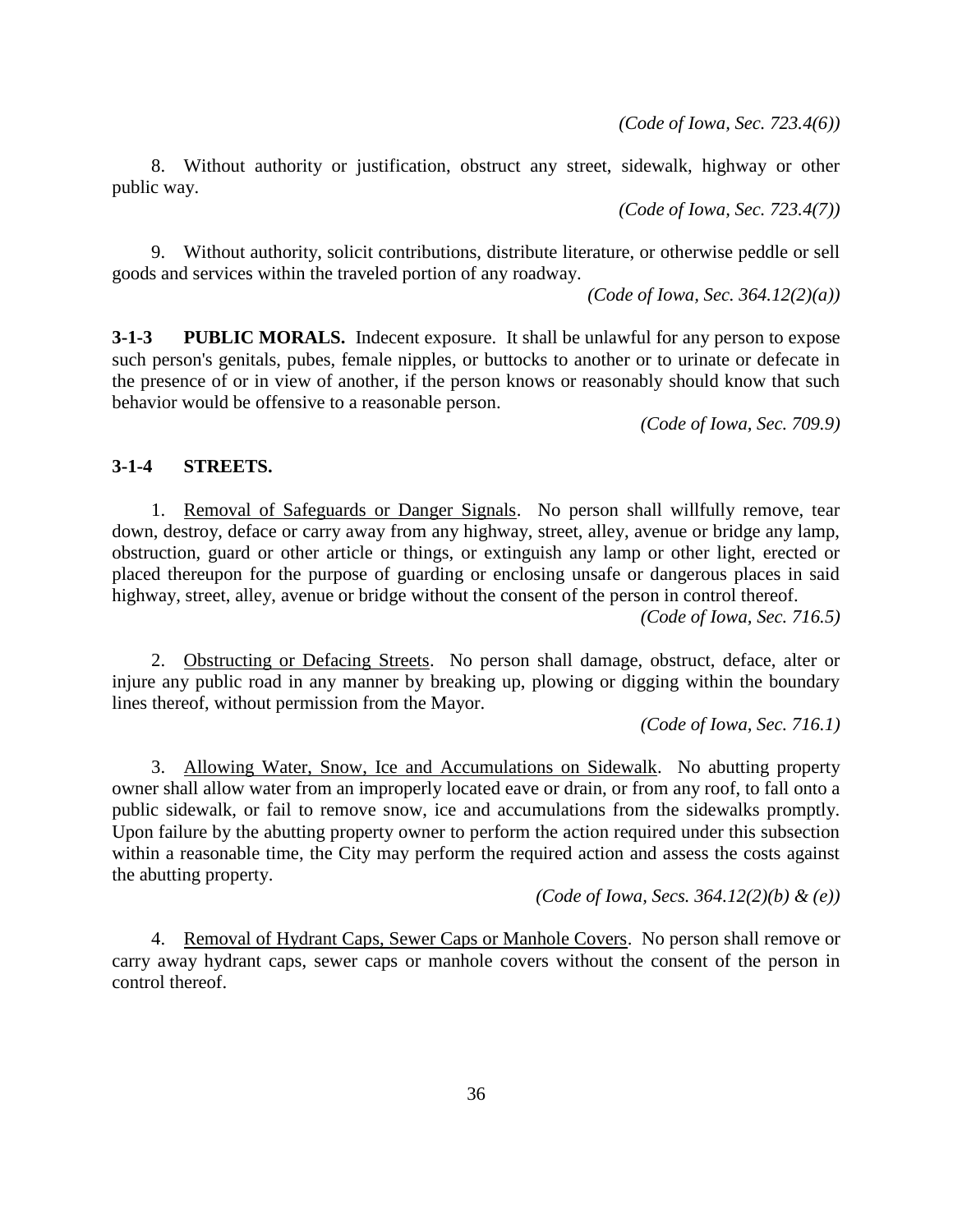## **3-1-5 PUBLIC SAFETY AND HEALTH.**

1. Putting Debris on Streets and Sidewalks. No person shall throw or deposit on any street or sidewalk any glass bottle, glass, nails, tacks, wire, cans, trash, garbage, rubbish, litter, offal, other debris, or any other substance likely to injure any person, animal or vehicle.

*(Code of Iowa, Sec. 321.369)*

2. Carrying a Concealed Weapon. It shall be unlawful for any person to carry under such person's clothes or concealed about their person or to be found in possession of any slingshot, knuckles of metal or other material, air gun or any other weapon other than a knife unless licensed by the Iowa Department of Public Safety.

3. False Alarms. No person shall give or cause to be given any false alarm of a fire, nor set fire to any combustible material, or cry or sound an alarm or by any other means without cause.

4. Stench Bombs. No person shall throw, drop, pour, explode, deposit, release, discharge or expose any stench bomb or tear bomb, or any liquid, gaseous or solid substance or matter of any kind that is injurious to persons or property, or that is nauseous, sickening, irritating or offensive to any of the senses in, on or about a theater, restaurant, car, structure, place of business, or amusement, or any place of public assemblage, or attempt to do any of these acts, or prepare or possess such devices or materials with intent to do any of these acts. This provision shall not apply to duly constituted police, military authorities, or peace officers in the discharge of their duties, or to licensed physicians, nurses, pharmacists and other similar persons licensed under the laws of this State; nor to any established place of business or home having tear gas installed as a protection against burglary, robbery or holdup, nor to any bank or other messenger carrying funds or other valuables.

#### 5. Discharging Firearms and Fireworks.

a. No person, firm, or corporation shall discharge or fire any cannon, gun, bomb, pistol, air gun, or other firearms or set off or burn firecrackers, torpedoes, sky rockets, roman candles, or other fireworks of like construction or any fireworks containing any explosive or inflammable compound, or other device containing any explosive.

b. The City Council may, upon application in writing, grant a permit for the display and use of fireworks by any organization or groups of individuals when such fireworks display will be handled by a competent operator.

*(Iowa Code, Sec. 727.2)*

c. The City Council may, upon application in writing, grant a permit for the operation of a firing range in which the discharge of firearms for training, recreational or competitive events would be allowed upon showing that the range would be under the direction of a competent organization, group or individual.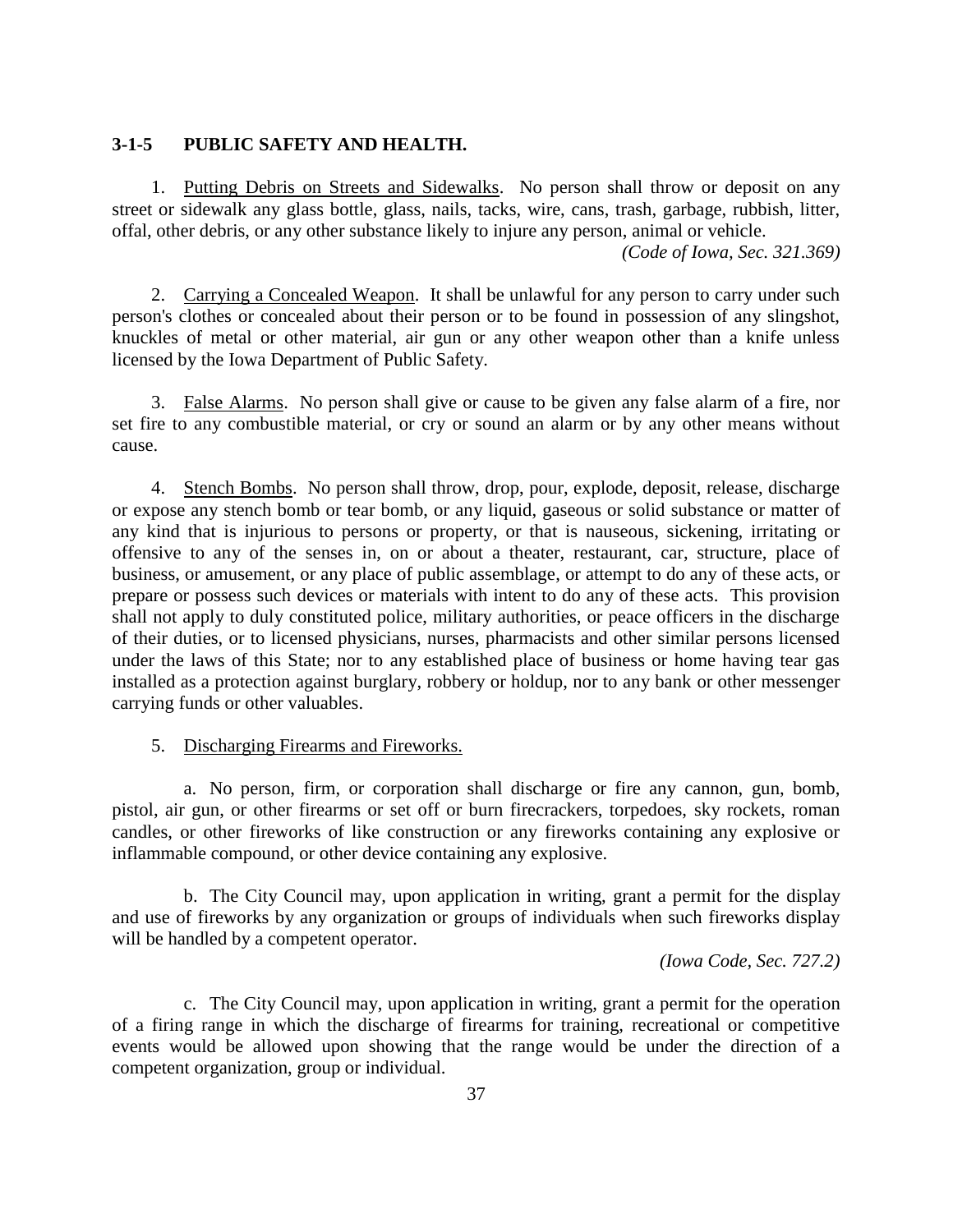d. In the interest of public health and safety and at such times as approved by the Adair County Sheriff, the sheriff or his designee may use firearms to control rodent or animal problems when it is evident that conventional control methods have not resolved the problem.

e. Nothing herein shall be construed to prohibit the use of blank cartridges for a show or the theatre, or for signal purposes in athletic sports or by railroads, or trucks, for signal purposes, or by a recognized military organization and provided further that nothing in this section shall apply to any substance or composition prepared and used for medicinal or fumigation purposes.

# 6. Possession of Fireworks.

a. Definition. The term "fireworks" includes any explosive composition, or combination of explosives, substances or articles prepared for the purpose of producing a visible or audible effect by combustion, explosion or detonation and includes blank cartridges, firecrackers, torpedoes, sky rockets, Roman Candles or other fireworks of like construction and fireworks containing any explosive or flammable compound, or other device containing any explosive substance. The term "fireworks" does not include gold star-producing sparklers on wires that contain no magnesium or chlorate or perchlorate, flitter sparklers in paper tubes that do not exceed 1/8 inch in diameter, toy snakes that contain no mercury, or caps used in cap pistols.

*(Iowa Code, Sec. 727.2)*

b. Exemption. The use of blank cartridges for a show or the theater, or for signal purposes in athletic events, or by railroads or trucks for signal purposes, or by recognized military organizations is exempt from this Subsection.

c. Prohibition. No person shall possess fireworks except as provided in this Chapter.

7. Abandoned Refrigerators. No person shall place, or allow to be placed, any discarded, abandoned, unattended or unused refrigerator, ice box or similar container equipped with an air-tight door or lid, snap lock, or other locking device which cannot be released from the inside, in a location accessible to children, outside any building, dwelling, or within an unoccupied or abandoned building or dwelling, or other structure, under such person's control without first removing the door, lid, snap lock, or other locking device from said icebox, refrigerator or similar container. This provision applies equally to the owner of any such refrigerator, icebox or similar container, and to the owner or occupant of the premises where the hazard is permitted to remain.

*(Code of Iowa, Sec. 727.3)*

8. Impersonating an Officer. No person shall falsely represent himself or herself or falsely assume to be any law enforcement officer, judge or magistrate. It shall be unlawful to wear or adopt the uniform or insignia of any law enforcement officer on any street or public place.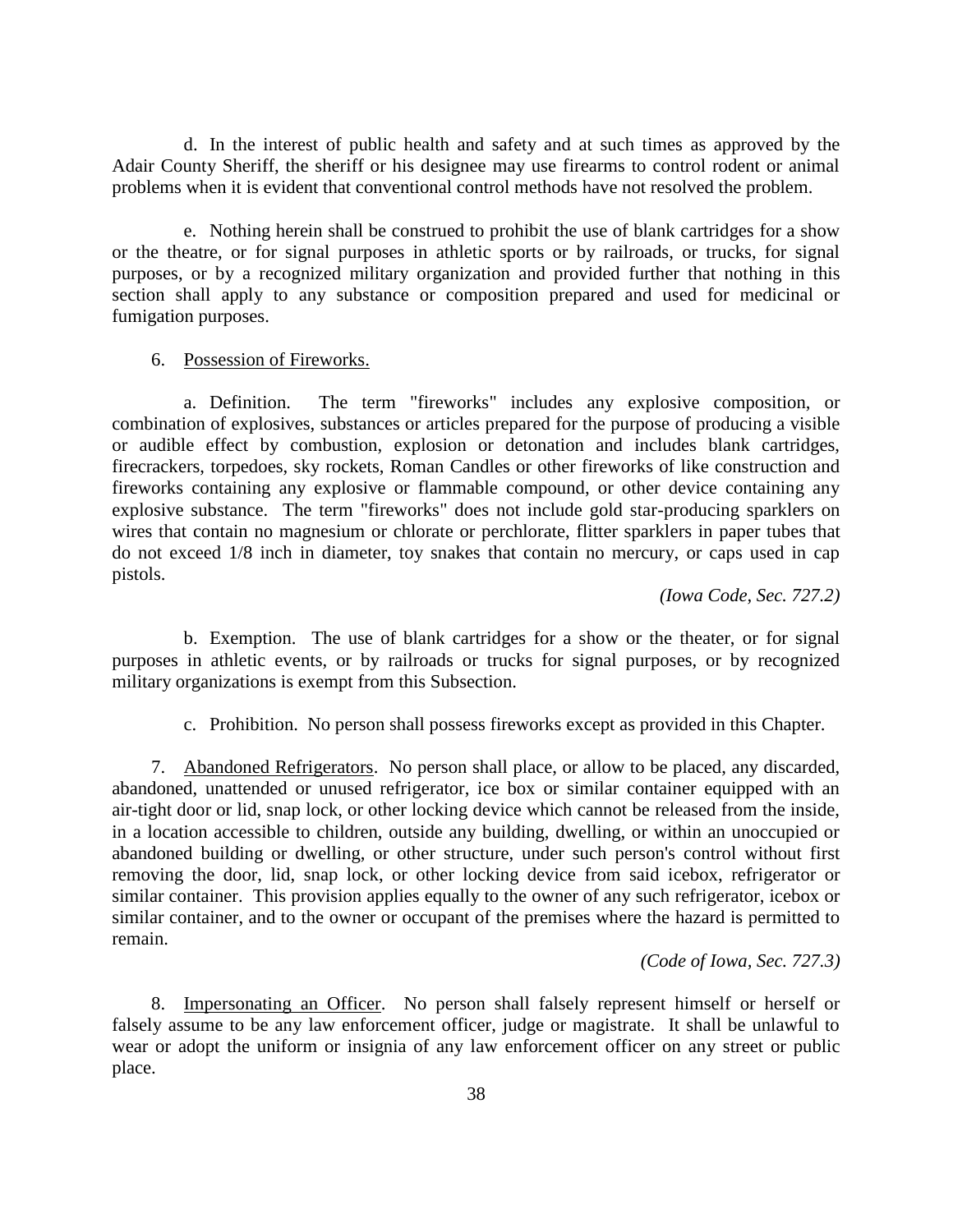*(Code of Iowa, Sec. 718.2)*

#### 9. Harassment of City Employees.

a. It shall be unlawful for any person to willfully prevent, resist or obstruct or attempt to prevent, resist or obstruct any City employee from the performance of any official duty. *(Iowa Code, Sec. 718.4)*

b. It shall be unlawful for any person to communicate by any means, any threat of bodily or property harm to any City employee or to any member of the employee's family during the course of, or as a result of, the performance of any official duty by said City employee.

10. Antenna and Radio Wires. No person shall allow, locate or maintain any antenna wires, antenna supports, radio wires or television wires to exist over any street, alley, highway, sidewalk or public property.

*(Code of Iowa, Sec. 364.12(2))*

11. Barbed Wire. No person shall install, allow to be installed or use barbed wire without the consent of the City Council.

*(Code of Iowa, Sec. 364.1)*

12. Playing in Streets. No person shall coast, sled or play games on streets or highways except in areas blocked off by peace officers for such purposes.

*(Code of Iowa, Sec. 364.12)*

#### **3-1-6 PUBLIC PROPERTY.**

1. Defacing Public Grounds. No person shall cut, break or deface any tree or shrub in a public park or on any avenue thereto by willfully defacing, cutting, breaking or injuring, except by the authority of the Mayor.

*(Code of Iowa, Sec. 364.12(2))*

2. Injuring New Pavement. No person shall injure new pavement in any street, alley or sidewalk by willfully driving, walking or making marks on such pavement before it is ready for use.

*(Code of Iowa, 364.12(2))*

3. Destroying Park Equipment. No person shall destroy or injure any property or equipment in public swimming pools, playgrounds or parks by willfully defacing, breaking, damaging, mutilating or cutting.

*(Code of Iowa, Sec. 364.12(2))*

4. Injury to Public Library Books or Property. No person shall willfully, maliciously or wantonly tear, deface, mutilate, injure or destroy, in whole or in part, any newspaper, periodical,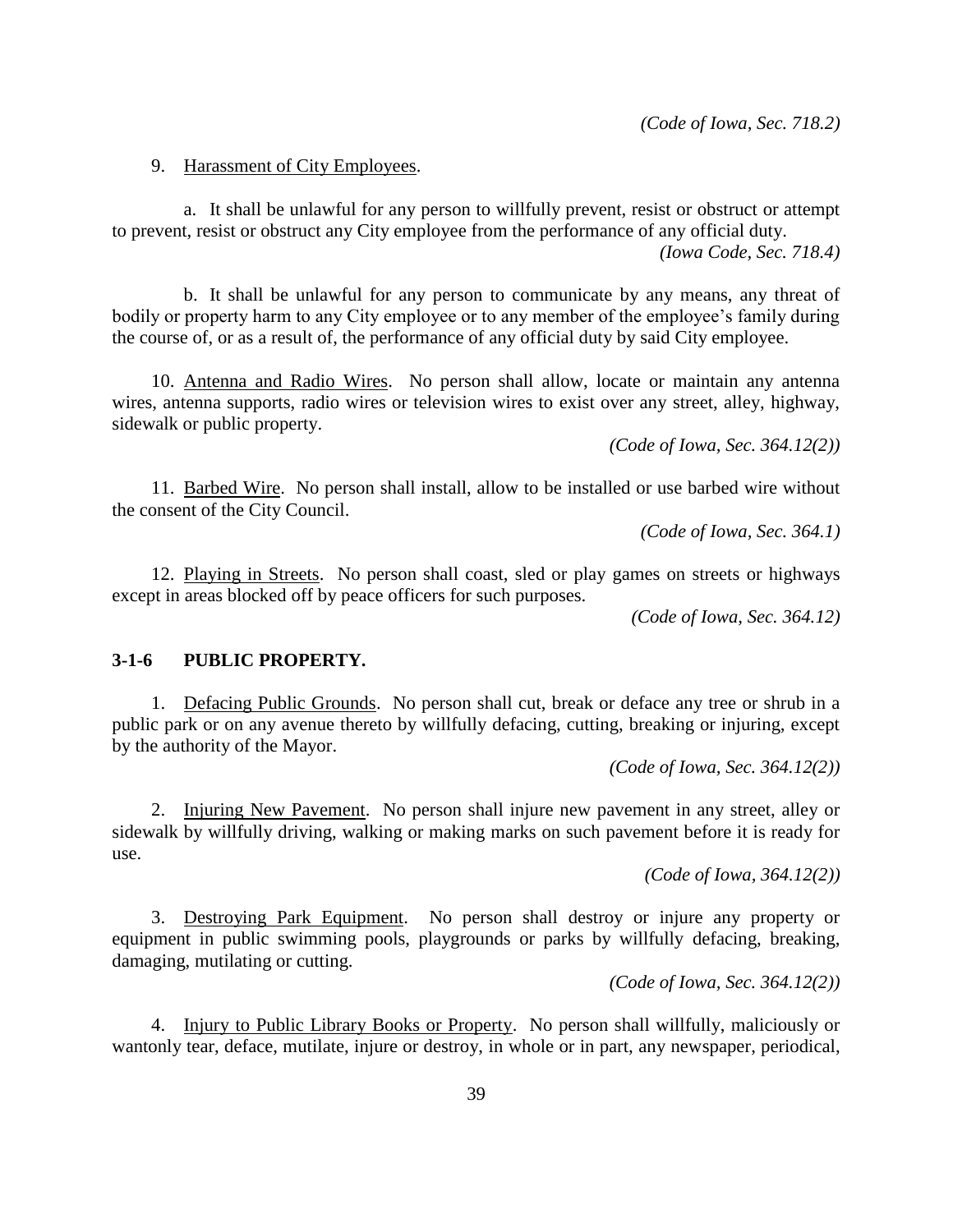book, map, pamphlet, chart, picture or other property belonging to any public library or reading room.

5. Defacing or Destroying Proclamations or Notices. No person shall intentionally deface, obliterate, tear down or destroy in whole or in part any transcript or extract from or of any law of the United States or of this State, or any proclamation, advertisement or notification, set up at any place within the City by authority of law or by order of any court, during the time for which the same is to remain set up.

#### *(Code of Iowa, Sec. 716.1)*

6. Injury to Gravestones or Property in Cemetery. No person shall willfully and maliciously destroy, mutilate, deface, injure or remove any tomb, vault, monument, gravestone or other structure placed in any public or private cemetery, or any fences, railing or other work for the protection, ornamentation of any public or private cemetery, or of any tomb, vault, monument or gravestone, or other structure aforesaid, on any cemetery lot within such cemetery, or willfully and maliciously destroy, cut, break or injure any tree, shrub, plant or lawn within the limits of such cemetery, or drive outside of any avenues or roads, and over the grass or graves of such cemetery.

#### *(Code of Iowa, Sec. 716.1)*

7. Injury to Fire Apparatus. No person shall willfully destroy or injure any engines, hose carriage, hose, hook and ladder carriage, or other things used and kept for extinguishment of fires.

*(Code of Iowa, Sec. 716.1)*

8. Injury to Ambulance or Paramedic Apparatus. No person shall willfully destroy or injure any ambulance or paramedic unit, equipment or other things used to administer medical care.

*(Code of Iowa, Sec. 716.1)*

9. Obstructing or Defacing Roads. No person shall obstruct, deface or injure any public road by breaking up, plowing or digging within the boundary lines thereof, except by written authorization of the Mayor.

*(Code of Iowa, Sec. 716.1)*

10. Injury to Roads, Railways, and Other Utilities. No person shall maliciously injure, remove or destroy any electric railway or apparatus belonging thereto, or any bridge, rail or plank road; or place or cause to be placed, any obstruction on any electric railway, or on any such bridge, rail or plank road; or willfully obstruct or injure any public road or highway; or maliciously cut, burn, or in any way break down, injure or destroy any post or pole used in connection with any system of electric lighting, electric railway, or telephone or telegraph system; or break down and destroy or injure and deface any electric light, telegraph or telephone instrument; or in any way cut, break or injure the wires of any apparatus belonging thereto; or willfully without proper authorization tap, cut, injure, break, disconnect, connect, make any connection with, or destroy any of the wires, mains, pipes, conduits, meters or other apparatus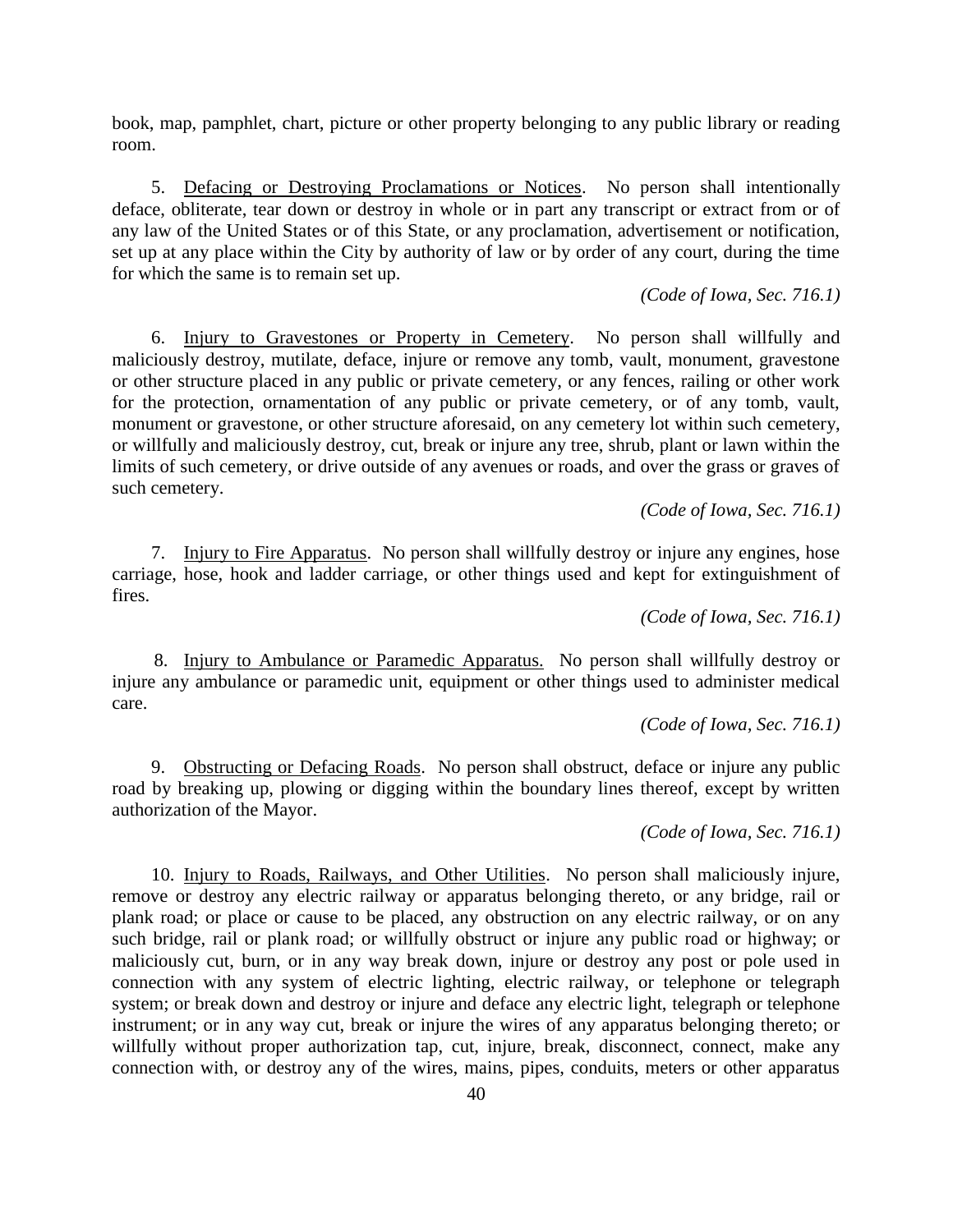belonging to, or attached to, the power plant or distributing system of any electric light plant, electric motor, gas plant or water plant; or aid or abet any other person in so doing.

*(Code of Iowa, Sec. 716.1)*

11. Tapping into Utility Transmission Cables. No person shall connect to any transmission cable without first obtaining permission from the owner of the cable.

*(Code of Iowa, Sec. 727.8)*

12. Obstructing Ditches and Breaking Levees. No person shall divert, obstruct, impede, or fill up, without legal authority, any ditch, drain, or watercourse, or break down any levee established, constructed, or maintained under any provision of law.

*(Code of Iowa, Sec. 716.1)*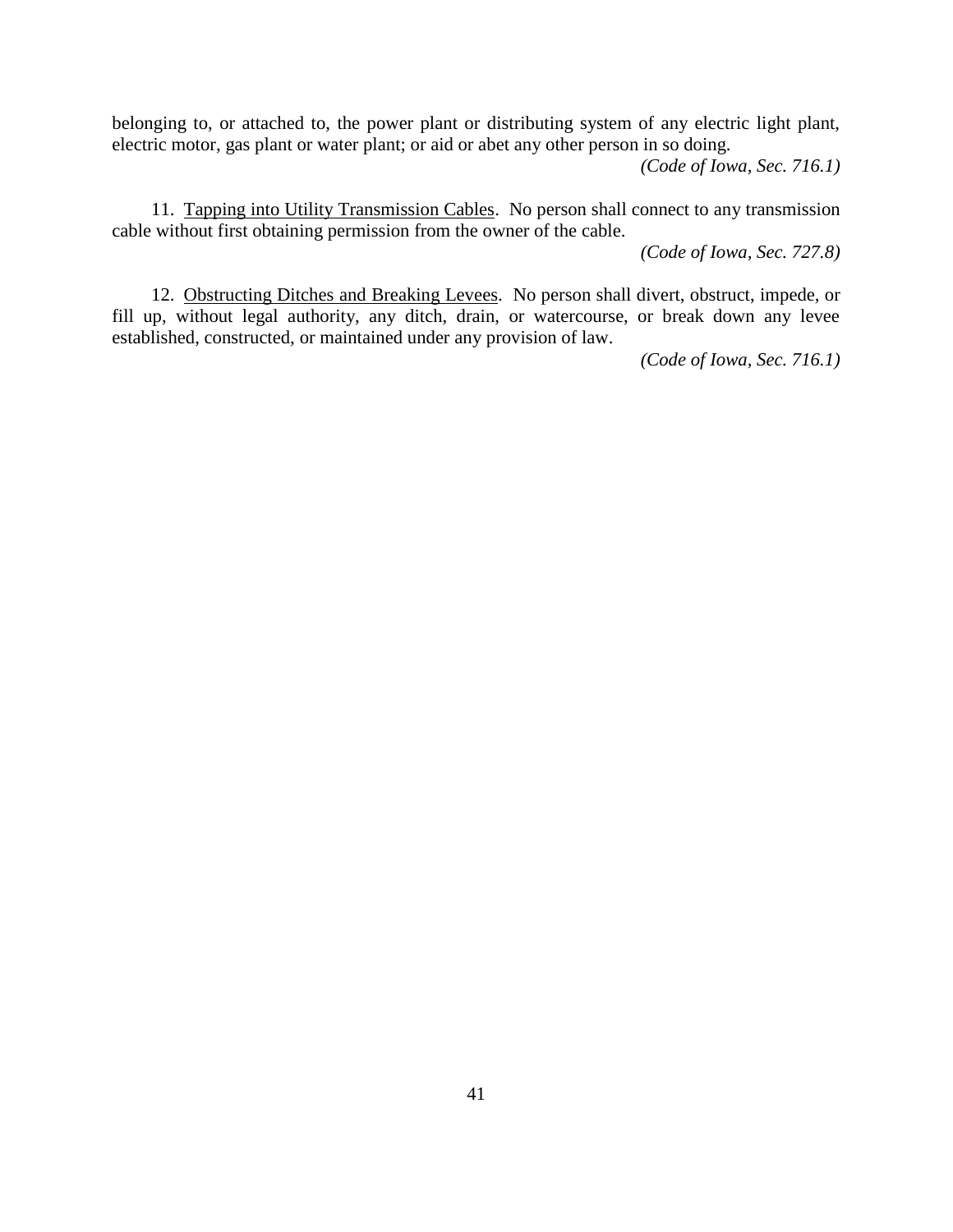### **TITLE III COMMUNITY PROTECTION**

### **CHAPTER 2 NUISANCES**

| $3-2-1$     | Definitions                        | $3 - 2 - 7$  | Request for Hearing and Appeal         |
|-------------|------------------------------------|--------------|----------------------------------------|
| $3 - 2 - 2$ | <b>Nuisances Prohibited</b>        | $3 - 2 - 8$  | Abatement in Emergency                 |
| $3 - 2 - 3$ | <b>Other Conditions Regulated</b>  | $3 - 2 - 9$  | <b>Abatement by Municipality</b>       |
| $3 - 2 - 4$ | Notice to Abate Nuisance or        | $3 - 2 - 10$ | <b>Collection of Cost of Abatement</b> |
|             | Condition                          | $3 - 2 - 11$ | Installment Payment of Cost of         |
| $3 - 2 - 5$ | <b>Contents of Notice to Abate</b> |              | Abatement                              |
| $3 - 2 - 6$ | Method of Service                  | $3 - 2 - 12$ | <b>Condemnation of Nuisance</b>        |

**3-2-1 DEFINITIONS**. For use in this Ordinance, the following terms are defined:

1. The term "nuisance" means whatever is injurious to health, indecent, or unreasonably offensive to the senses or an obstacle to the free use of property, so as essentially to unreasonably interfere with the comfortable enjoyment of life or property. The following are declared to be nuisances:

*(Code of Iowa, Sec. 657.1)*

a. The erecting, continuing, or using any building or other place for the exercise of any trade, employment, or manufacture, which by occasioning noxious exhalations, unreasonably offensive smells, or other annoyances, becomes injurious and dangerous to the health, comfort, or property of individuals or the public.

*(Code of Iowa, Sec. 657.2(1))*

b. The causing or suffering any offal, filth, or noisome substance to accumulate or to remain in any place to the prejudice of others.

*(Code of Iowa, Sec. 657.2(2))*

c. The obstructing or impeding without legal authority the passage of any navigable river, harbor or collection of water.

*(Code of Iowa, Sec. 657.2(3))*

d. The corrupting or rendering unwholesome or impure the water of any river, stream, or pond, or unlawfully diverting the same from its natural course or state, to the injury or prejudice of others.

*(Code of Iowa, Sec. 657.2(4))*

e. The obstructing or encumbering by fences, buildings, or otherwise the public roads, private ways, streets, alleys, commons, landing places, or burying grounds.

*(Code of Iowa, Sec. 657.2(5))*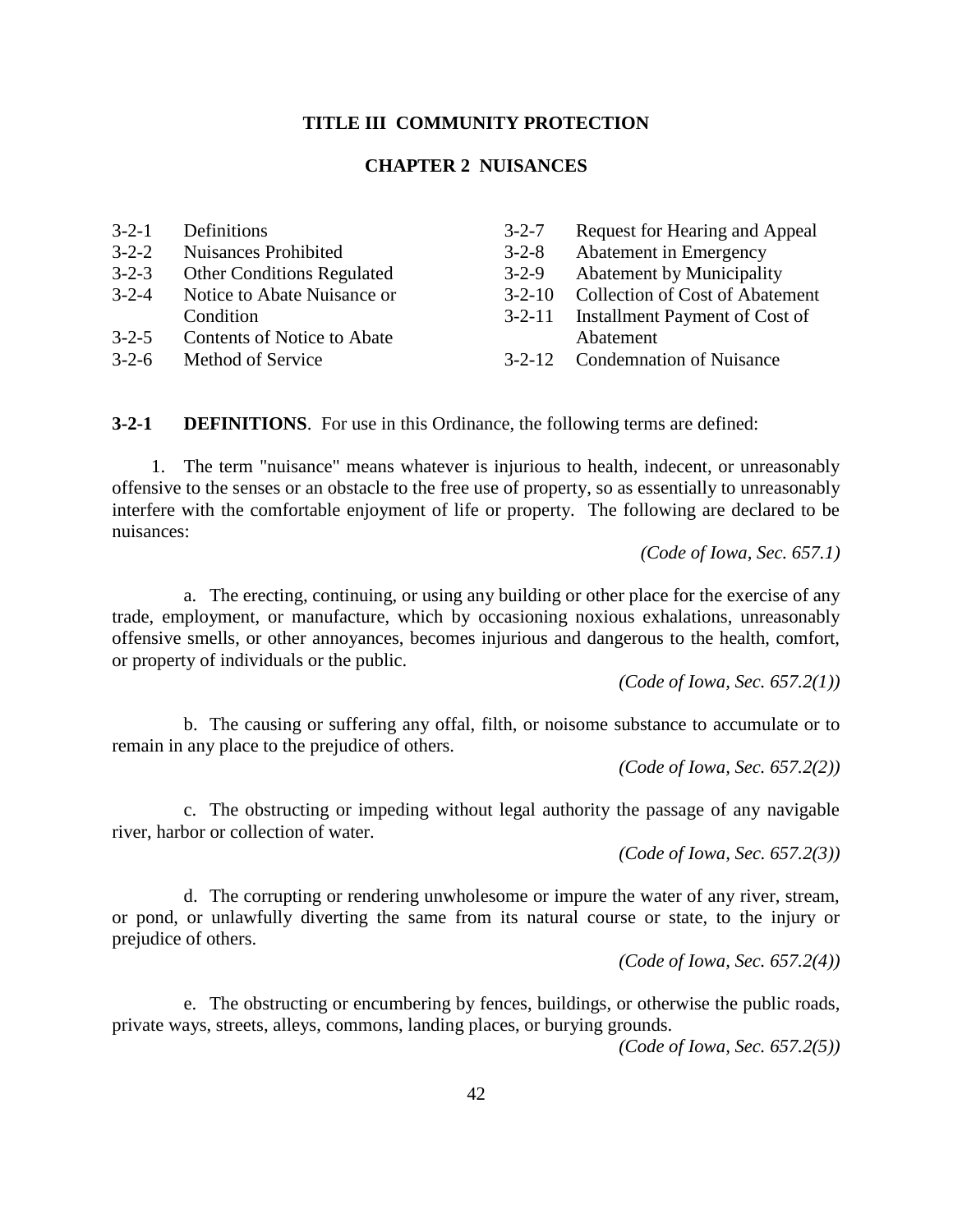f. Houses of ill fame, kept for the purpose of prostitution and lewdness, gambling houses, or houses resorted to for the use of controlled substances or houses where drunkenness, quarreling, fighting or breaches of the peace are carried on or permitted to the disturbance of others.

*(Code of Iowa, Sec. 657.2(6))*

g. Billboards, signboards, and advertising signs, whether erected and constructed on public or private property, which so obstruct and impair the view of any portion or part of a public street, avenue, highway, boulevard or alley or of a railroad or street railway track as to render dangerous the use thereof, especially near intersecting streets.

*(Code of Iowa, Sec. 657.2(7))*

h. Cotton-bearing cottonwood trees and all other cotton-bearing poplar trees in the City.

i. Any object or structure hereafter erected within 1,000 feet of the limits of any municipal or regularly established airport or landing place, which may endanger or obstruct aerial navigation, including take-off and landing, unless such object or structure constitutes a proper use or enjoyment of the land on which the same is located.

*(Code of Iowa, Sec. 657.2(8))*

j. The depositing or storing of inflammable junk, such as old rags, rope, cordage, rubber, bones, and paper, by any person, including a dealer in such articles, unless it be in a building of fire resistant construction.

*(Code of Iowa, Sec. 657.2(9))*

k. The emission of dense smoke, noxious fumes, or fly ash.

*(Code of Iowa, Sec. 657.2(10))*

l. Dense growth of all weeds, grasses, vines, brush, or other vegetation in the City so as to constitute a health, safety, or fire hazard including any City owned property between the abutting property line and the street right-of-way.

*(Code of Iowa, Sec. 657.2(11))*

m. Trees infected with Dutch elm disease.

*(Code of Iowa, Sec. 657.2(12))*

n. Effluent from septic tank or drain field running or ponding on the ground in the open.

o. Any article or substance placed upon a street, alley, sidewalk, public ground, or in any ditch, waterway or gutter so as to obstruct the drainage.

*(Code of Iowa, Sec. 657.1)*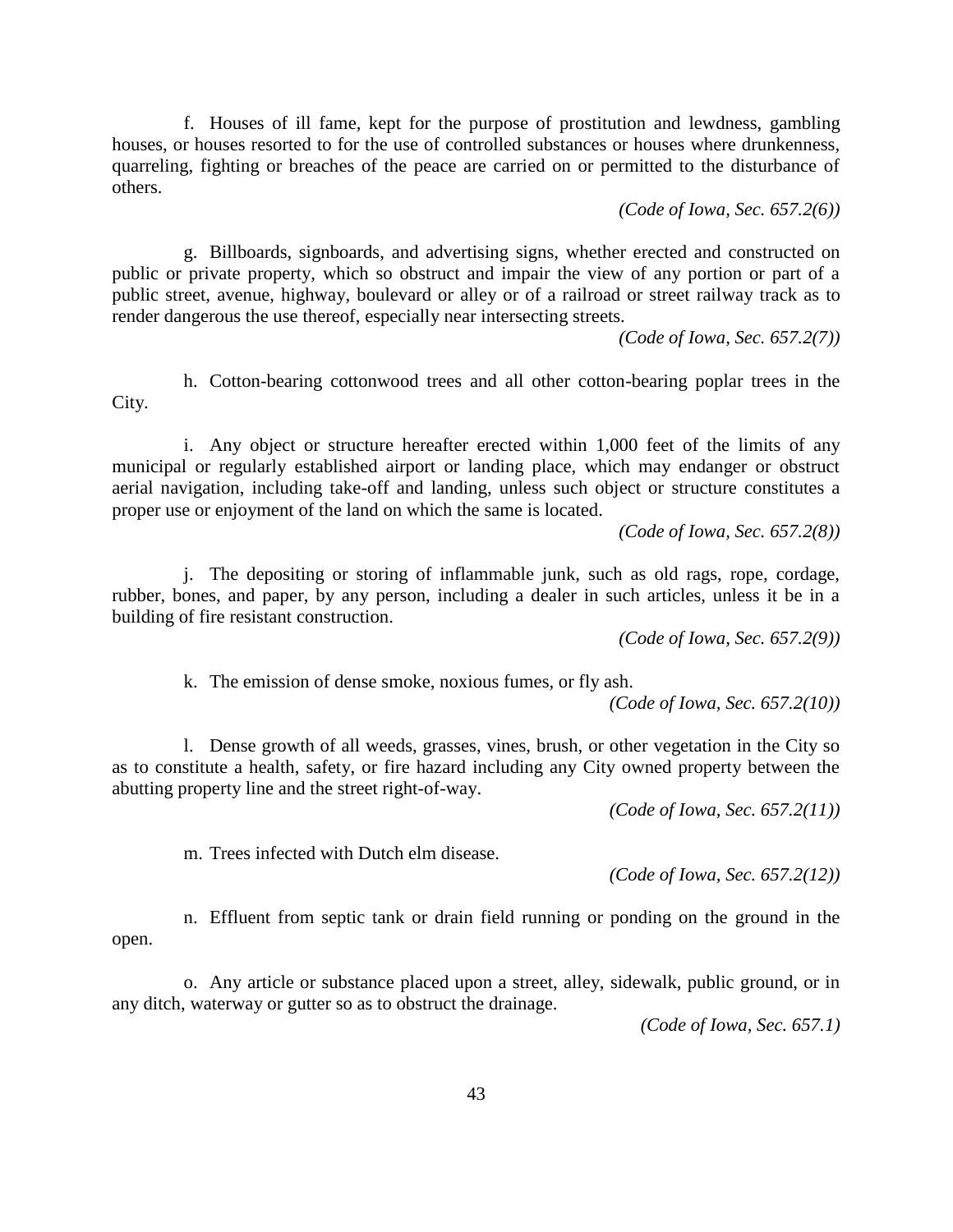p. Accumulations of rubbish or trash tending to harbor vermin, rodents, and rank growth of weeds or other vegetation and plants, which is conducive to hazard.

*(Code of Iowa, Sec. 657.2)*

q. All diseased animals running at large.

2. The term "property owner" means the contract purchaser if there is one of record, otherwise the record holder of legal title.

*(Code of Iowa, Sec. 364.12(1))*

**3-2-2 NUISANCES PROHIBITED**. The creation or maintenance of a nuisance is prohibited, and a nuisance, public or private, may be abated in the manner provided in this Chapter.

*(Code of Iowa, Sec. 657.3)*

**3-2-3 OTHER CONDITIONS REGULATED**. The following actions are required and may also be abated in the manner provided in this Ordinance:

1. The removal of diseased trees or dead wood, but not diseased trees and dead wood outside the lot and property lines and inside the curb lines upon the public street.

*(Code of Iowa, Sec. 364.12(3)(b))*

2. The removal, repair, or dismantling of dangerous buildings or structures. *(Code of Iowa, Sec. 364.12(3)(c))*

3. The numbering of buildings.

*(Code of Iowa, Sec. 364.12(3)(d))*

4. The connection to public drainage systems from abutting property when necessary for public health or safety.

*(Code of Iowa, Sec. 364.12(3)(e))*

5. The connection to public sewer systems from abutting property, and the installation of sanitary toilet facilities and removal of other toilet facilities on such property.

*(Code of Iowa, Sec. 364.12(3)(f))*

6. The cutting or destruction of weeds or other growth which constitutes a health, safety or fire hazard.

*(Code of Iowa, Sec. 364.12(3)(g))*

7. Drug Paraphernalia.

The maintenance, by the property owner, of all property outside the lot and property lines and inside the curb lines upon public streets, including maintaining a fifteen (15) foot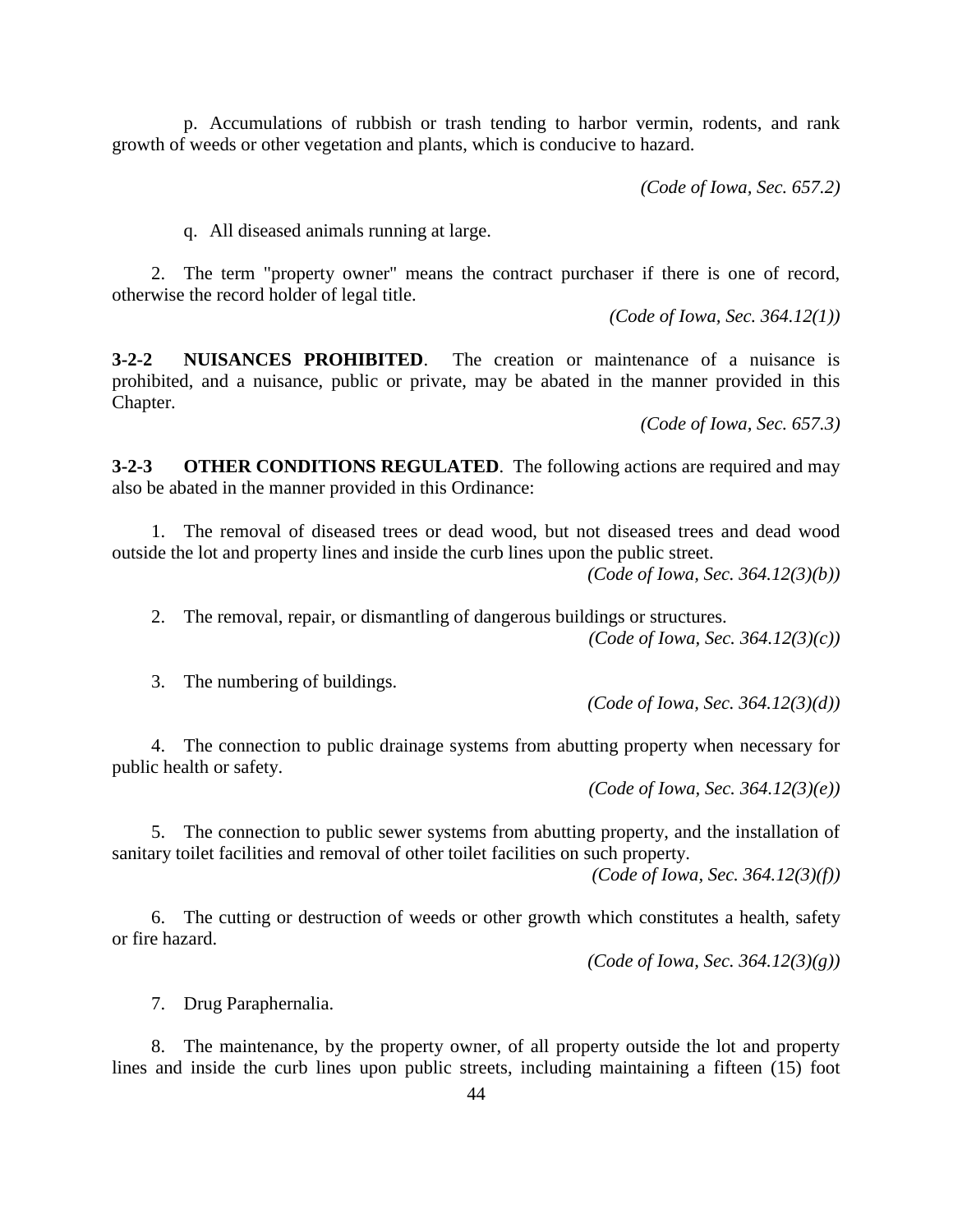clearance above the street from trees extending over the streets, except as provided in Section 3-  $2-3(1)$ .

**3-2-4 NOTICE TO ABATE NUISANCE OR CONDITION**. Whenever the Mayor or other authorized municipal officer finds that a nuisance or other condition exists which is listed in Section 3 of this Chapter, the Mayor or officer shall cause to be served upon the property owner as shown by the records of the County Auditor a written notice to abate the nuisance within a reasonable time after notice.

*(Code of Iowa, Sec. 364.12(3)(h))*

# **3-2-5 CONTENTS OF NOTICE TO ABATE**. The notice to abate shall contain: *(Code of Iowa, Sec. 364.12(3)(h))*

- 1. A description of what constitutes the nuisance or other condition;
- 2. The location of the nuisance or condition;
- 3. A statement of the act or acts necessary to abate the nuisance or condition;
- 4. A reasonable time within which to complete the abatement; and

5. A statement that if the nuisance or condition is not abated as directed and no request for hearing is made within the time prescribed, the City will abate it and assess the costs against such person.

**3-2-6 METHOD OF SERVICE**. The notice may be served by certified mail or personal service to the property owner as shown by the records of the County Auditor.

*(Code of Iowa, Sec. 364.12(3)(h))*

**3-2-7 REQUEST FOR HEARING AND APPEAL**. Any person ordered to abate a nuisance or condition may have a hearing with the officer ordering the abatement as to whether a nuisance or prohibited condition exists. A request for a hearing must be made in writing and delivered to the officer ordering the abatement within the time stated in the notice, or it will be conclusively presumed that a nuisance or prohibited condition exists and it must be abated as ordered.

At the conclusion of the hearing, the hearing officer shall render a written decision as to whether a nuisance or prohibited condition exists. If the officer finds that a nuisance or prohibited condition exists, the officer must order it abated within an additional time which must be reasonable under the circumstances. An appeal from this decision may be had by immediately filing a written notice with the hearing officer. This appeal shall be heard before the City Council at a time and place fixed by the Council. The findings of the Council shall be conclusive and, if a nuisance or prohibited condition is found to exist, it shall be ordered abated within a time reasonable under the circumstances.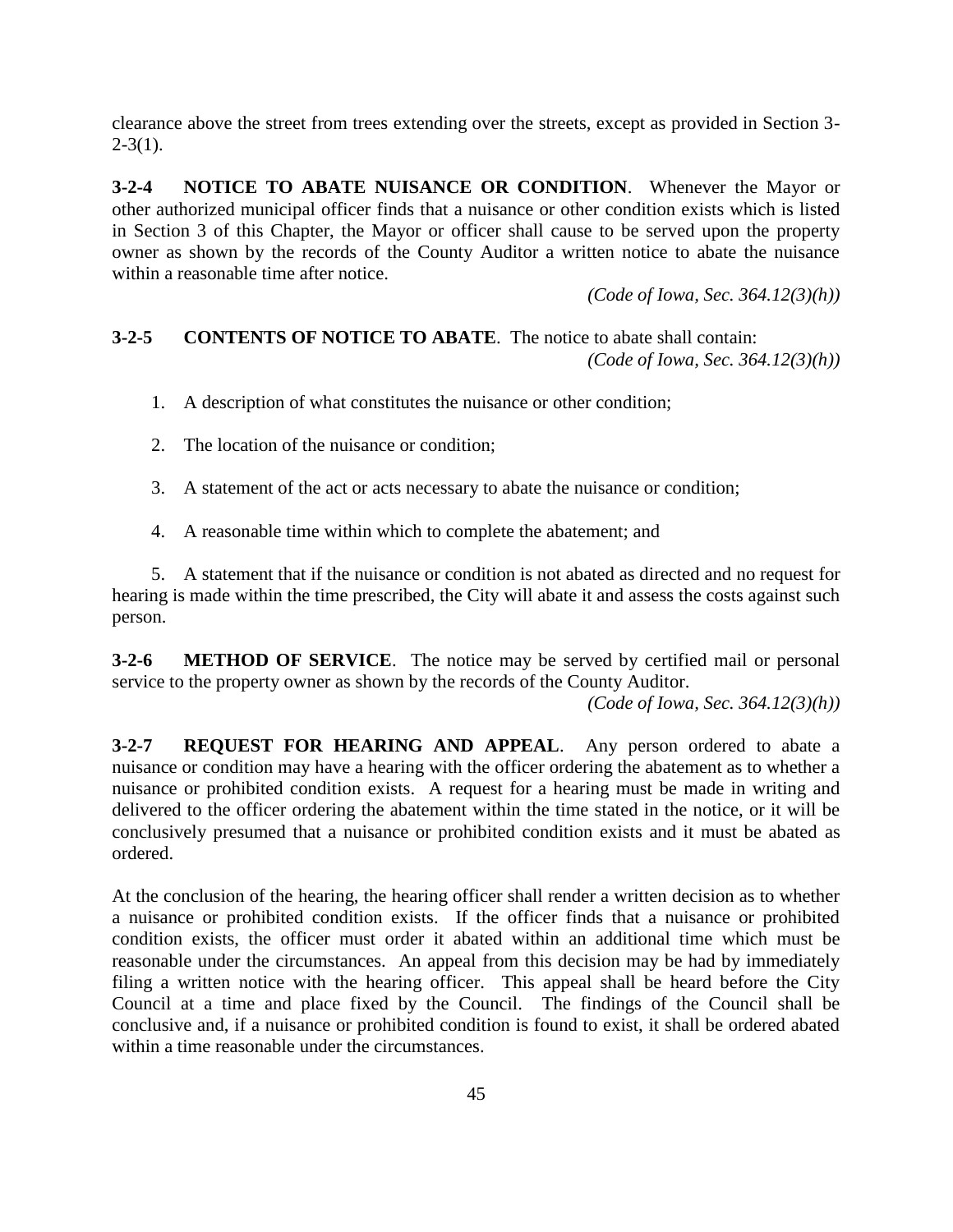**3-2-8 ABATEMENT IN EMERGENCY**. If it is determined that an emergency exists by reason of the continuing maintenance of the nuisance or condition, the City may perform any action that may be required under this Chapter without prior notice, and assess the costs as provided herein, after notice to the property owner under the applicable provision of Sections 3- 2-4 and 3-2-5 and hearing as provided in Section 3-2-7.

*(Code of Iowa, Sec. 364.12(3)(h))*

**3-2-9 ABATEMENT BY MUNICIPALITY**. If the person notified to abate a nuisance or condition neglects or fails to abate as directed, the City may perform the required action to abate, keeping an accurate account of the expense incurred. The itemized expense account shall be filed with the City Clerk, who shall pay such expenses on behalf of the municipality.

*(Code of Iowa, Sec. 364.12(3)(h))*

**3-2-10 COLLECTION OF COST OF ABATEMENT**. The City Clerk shall mail a statement of the total expense incurred to the property owner who has failed to abide by the notice to abate, and if the amount shown by the statement has not been paid within one (1) month, the City Clerk shall certify the costs to the County Treasurer and they shall then be collected with, and in the same manner, as general property taxes.

*(Code of Iowa, Sec. 364.12(3)(h))*

**3-2-11 INSTALLMENT PAYMENT OF COST OF ABATEMENT**. If the amount expended to abate the nuisance or condition exceeds one hundred dollars (\$100.00), the City may permit the assessment to be paid in up to ten (10) annual installments, to be paid in the same manner and at the same rate of interest charged delinquent real estate taxes by the County Treasurer.

*(Code of Iowa, Sec. 364.13)*

**3-2-12 CONDEMNATION OF NUISANCE**. The City may condemn a residential building found to be a public nuisance and take title to the property for the public purpose of disposing of the property under Section 364.7 by conveying the property to a private individual for rehabilitation or for demolition and construction of housing.

*(Code of Iowa, Sec. 364.12A)*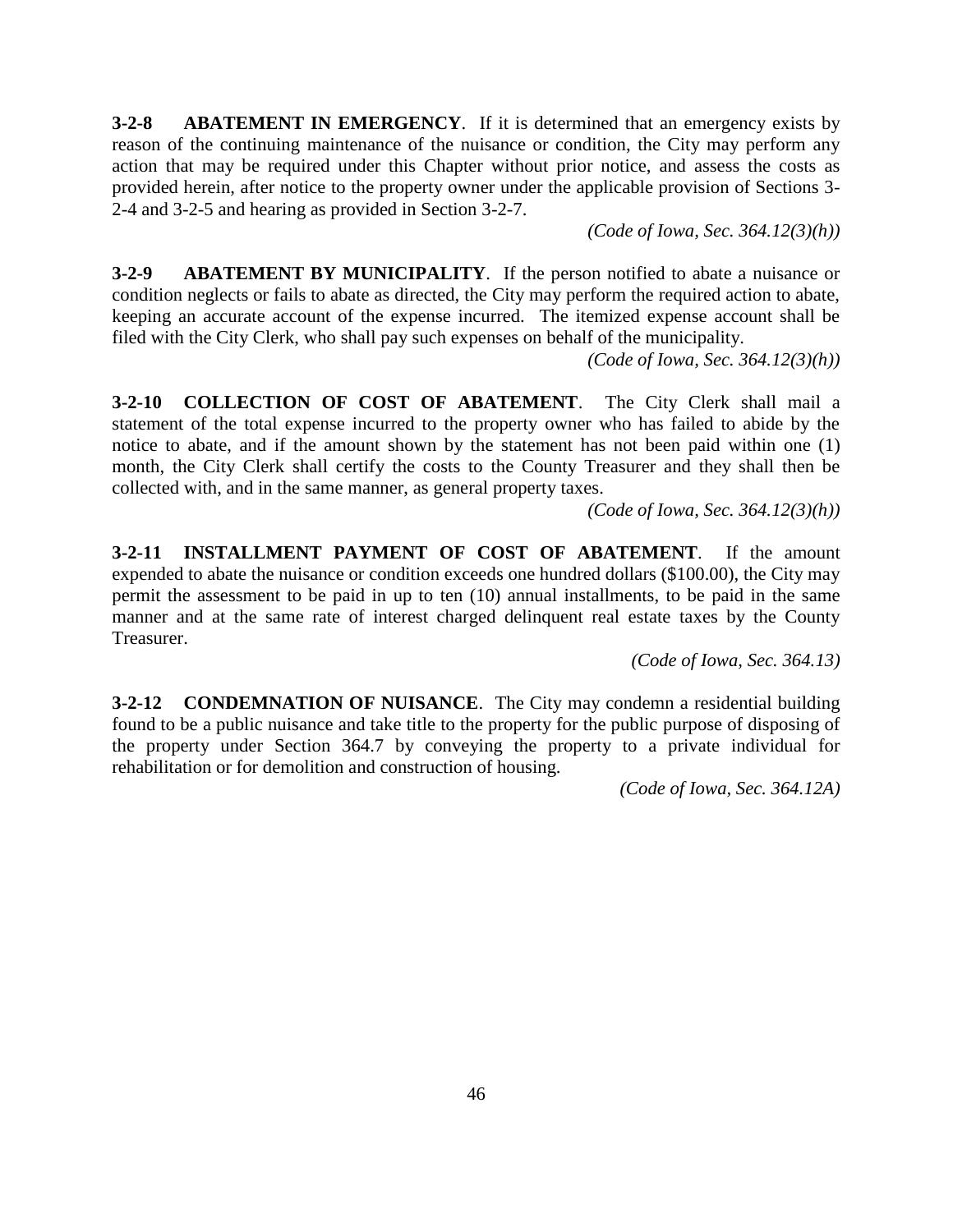## **TITLE III COMMUNITY PROTECTION**

# **CHAPTER 3 TRAFFIC CODE**

# 3-3-1 Short Title

# 3-3-2 Definitions

# ENFORCEMENT AND OBEDIENCE TO TRAFFIC REGULATIONS

- 3-3-3 Authority of Police and Fire Department Officials
- 3-3-4 Required Obedience to Provisions of this Chapter and State Law

# TRAFFIC CONTROL DEVICES

- 3-3-5 Authority to Install Traffic-Control Devices
- 3-3-6 The Council to Designate Crosswalks, Establish, and Mark Traffic Lanes
- 3-3-7 Play Streets

#### SPEED REGULATIONS

- 3-3-8 General
- 3-3-9 Business District
- 3-3-10 Residential and School District

#### TURNING MOVEMENTS

- 3-3-11 Turning Markers, Buttons and Signs
- 3-3-12 Authority to Place Restricted Turn Signs
- 3-3-13 "U" Turns

#### ONE-WAY STREETS AND ALLEYS

- 3-3-14 Authority to Designate One-Way Streets and Alleys
- 3-3-15 One-Way Streets and Alleys
- 3-3-16 Authority on Streets During

### Certain Periods

# SPECIAL STOPS REQUIRED

- 3-3-17 Authority to Erect Stop Signs
- 3-3-18 Stops at Intersecting Through
- Highways and Other Intersections
- 3-3-19 Stop When Traffic Is Obstructed
- 3-3-20 School Stops

## PEDESTRIANS' RIGHTS AND DUTIES

- 3-3-21 Prohibited Crossing
- 3-3-22 Pedestrians on Left

# METHOD OF PARKING

3-3-23 Standing or Parking Close To Curb

## STOPPING, STANDING OR PARKING PROHIBITED IN SPECIFIED PLACES

- 3-3-24 Stopping, Standing or Parking Prohibited in Specified Places
- 3-3-25 Authority to Paint Curbs and Erect Signs Prohibiting Standing or Parking
- 3-3-26 Authority to Impound Vehicles

### STOPPING, STANDING OR PARKING

- 3-3-27 Parking Signs Required
- 3-3-28 All-Night Parking Prohibited
- 3-3-29 Truck Parking Limited

#### MISCELLANEOUS DRIVING RULES

- 3-3-30 Vehicles Not to be Driven on Sidewalks
- 3-3-31 Clinging to Vehicles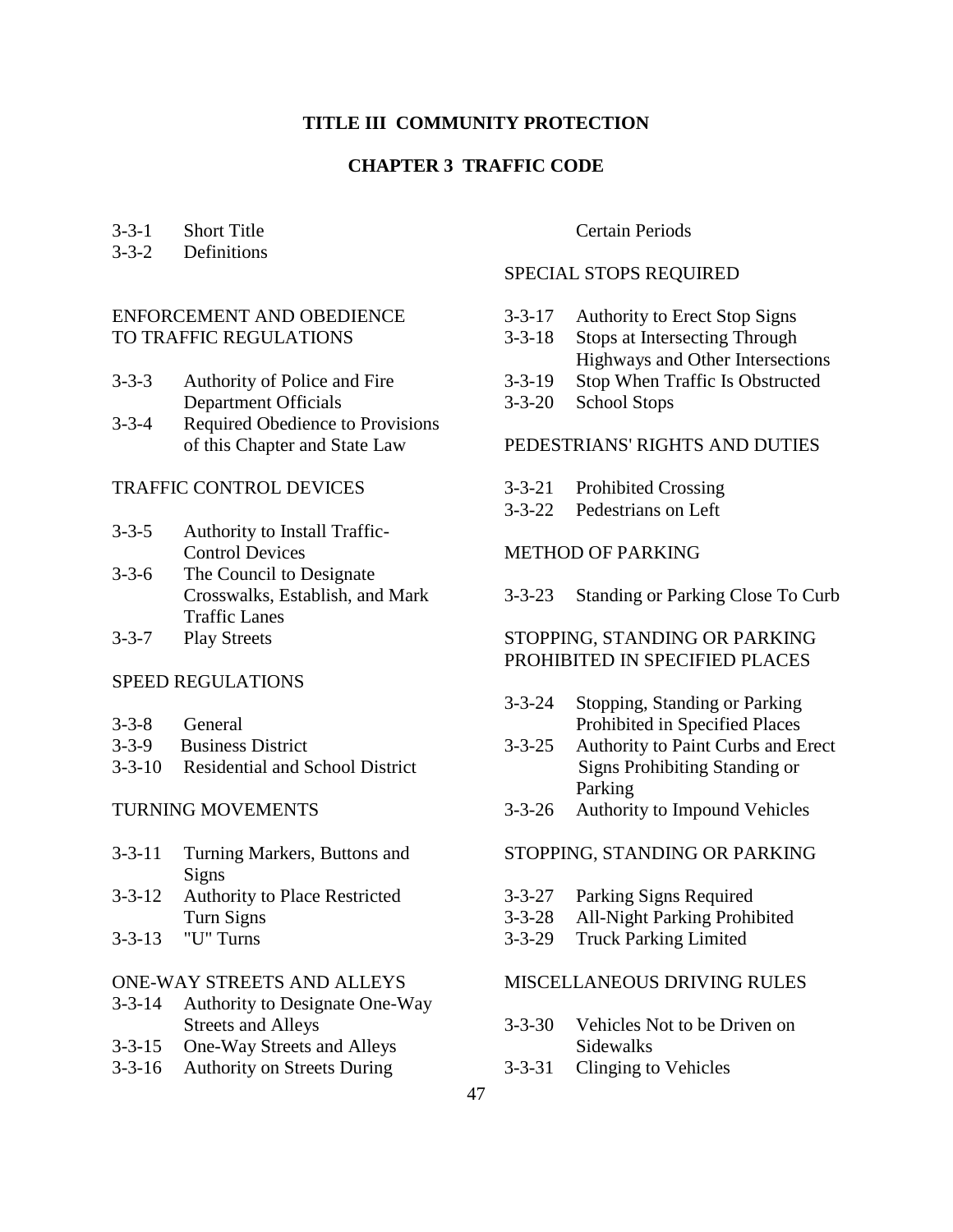- 3-3-32 Parking for Certain Purposes
- 3-3-33 Driving Through Funeral or Other Procession
- 3-3-34 Drivers in a Procession
- 3-3-35 Funeral Processions to be Identified
- 3-3-36 Load Restrictions Upon Vehicles Using Certain Streets
- 3-3-37 Truck Routes

#### SNOWMOBILES

- 3-3-38 Snowmobile Definitions
- 3-3-39 Permitted Areas of Operation
- 3-3-40 Regulations
- 3-3-41 Equipment Required
- Unattended Vehicles
- 3-3-43 Restriction of Operation
- 3-3-44 Traffic Regulation

ALL-TERRAIN VEHICLES

- 3-3-45 Definitions
- 3-3-46 General Regulations
- 3-3-47 Operation of All-Terrain Vehicles
- 3-3-48 Negligence
- 3-3-49 Accident Reports

## GOLF CARTS

3-3-50 Operation of Golf Carts

## PENALTIES AND PROCEDURE ON ARREST

- 3-3-51 Citation Placed on Illegally Parked Vehicle
- 3-3-52 Presumption in Reference to Illegal Parking
- 3-3-53 Local Parking Fines
- 3-3-54 Failure to Pay Parking Citations
- 3-3-55 Vehicular Noise
- 3-3-56 Engine and Compression Brakes

**3-3-1 SHORT TITLE**. This Chapter may be known and cited as the "Traffic Code."

**3-3-2 DEFINITIONS**. Where words and phrases used in this Chapter are defined in Chapter 321 of the Code of Iowa, such definitions shall apply to this Ordinance.

1. "Park and parking" shall mean the stopping or standing of a vehicle, except for the purpose of, and while actually engaged in, loading or unloading merchandise or passengers.

2. "Stand or standing" shall mean the halting of a vehicle, whether occupied or not, except for the purpose of and while actually engaged in receiving or discharging passengers.

3. "Stop", when required, shall mean complete cessation of movement.

4. "Stop or stopping", when prohibited, shall mean any halting of a vehicle, even momentarily, whether occupied or not, except when necessary to avoid conflict with other traffic or in compliance with the directions of a police officer or traffic-control sign or signal.

5. "Business districts" shall mean the territory contiguous to and including a highway when fifty percent (50%) or more of the frontage thereon for a distance of three hundred (300) feet or more is occupied by buildings in use for business.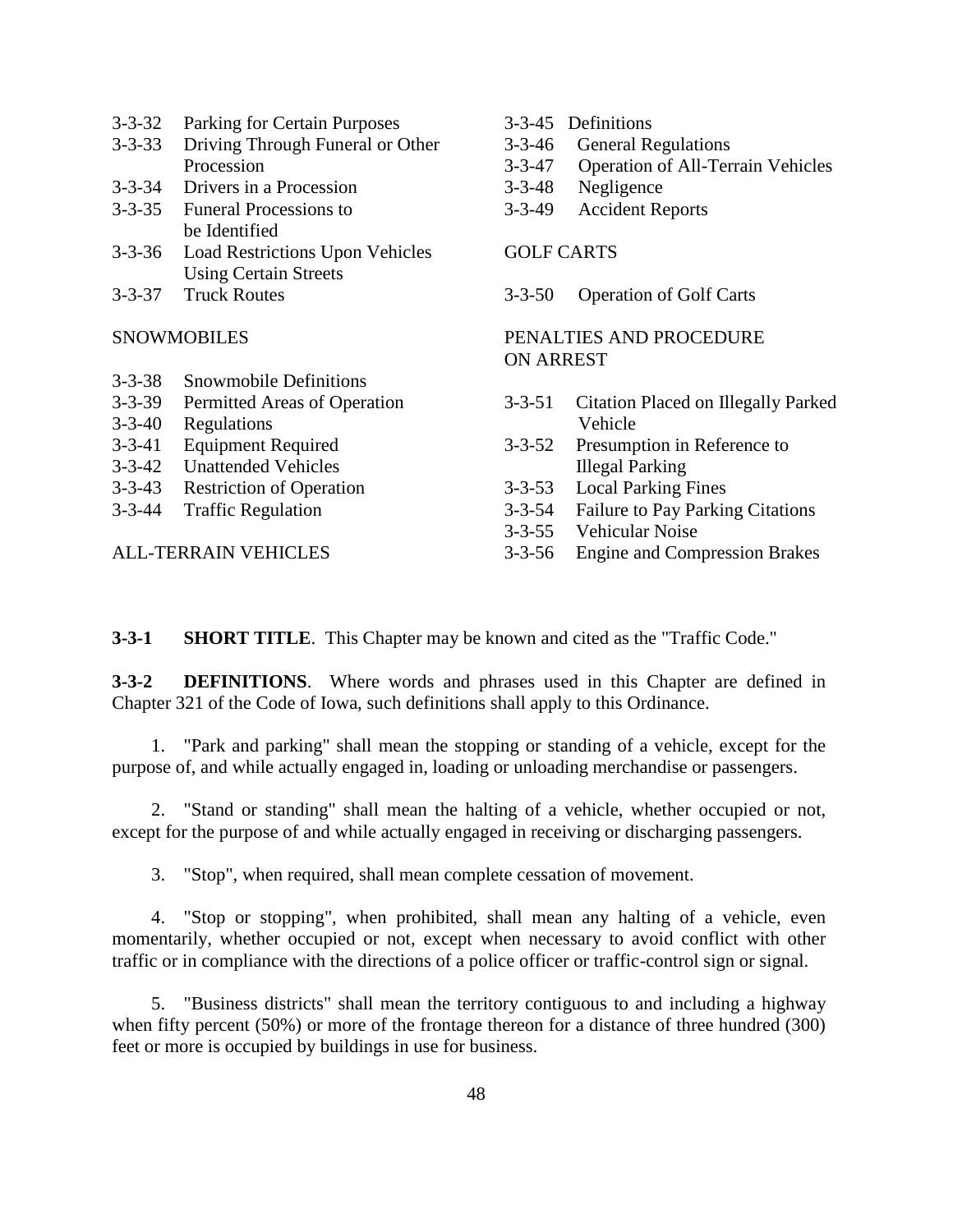6. "Residential districts" shall mean all areas of the City not included in business districts.

*(Code of Iowa, Sec. 321.1)*

#### **ENFORCEMENT AND OBEDIENCE TO TRAFFIC REGULATIONS**

**3-3-3 AUTHORITY OF LAW ENFORCEMENT OFFICERS AND FIRE DEPARTMENT OFFICIALS.** Provisions of this Chapter and Iowa law relating to motor vehicles and the laws of the road shall be enforced by law enforcement officers. Law enforcement officers are hereby authorized to direct all traffic by voice, hand or signal in conformance with traffic laws. In the event of a fire or other emergency, law enforcement officers may direct traffic as conditions require notwithstanding the provisions of the traffic laws. Officers of the fire department may direct or assist the police in directing traffic threat or in the immediate vicinity.

*(Code of Iowa, Sec. 321.229)*

**3-3-4 REQUIRED OBEDIENCE TO PROVISIONS OF THIS CHAPTER AND STATE LAW**. Any person who shall willfully fail or refuse to comply with any lawful order of a law enforcement officer or direction of a fire department officer during a fire, or who fails to abide by the provisions of this chapter and the applicable provisions of the following Iowa statutes relating to motor vehicles and the law of the road is in violation of this Chapter. These sections of the Code of Iowa are adopted by reference:

1. 321.32, 321.174, 321.189, 321.193, and 321.218 through 321.224 -- display of registration and license to drive.

2. 321.229 through 321.234A -- obedience to a peace officer and responsibility of public officers, emergency vehicles and bicycles to obey traffic regulations.

3. 321.256 through 321.260 -- traffic signs, signals and markings, including right or left turns on red.

4. 321.261 through 321.266 and 321.268 -- accidents and accident reporting.

5. 321.275 -- operation of motorcycles.

6. 321.277, 321.277A, 321.278, 321.285, 321.288, 321.290, 321.294, and 321.294 - reckless driving, careless driving, drag racing, speed, control of vehicle and minimum speed.

7. 321.297 through 321.299, 321.302 through 321.310 -- driving on right, meeting, overtaking, following or towing.

8. 321.311 through 321.318 -- turning and starting, signals on turning and stopping.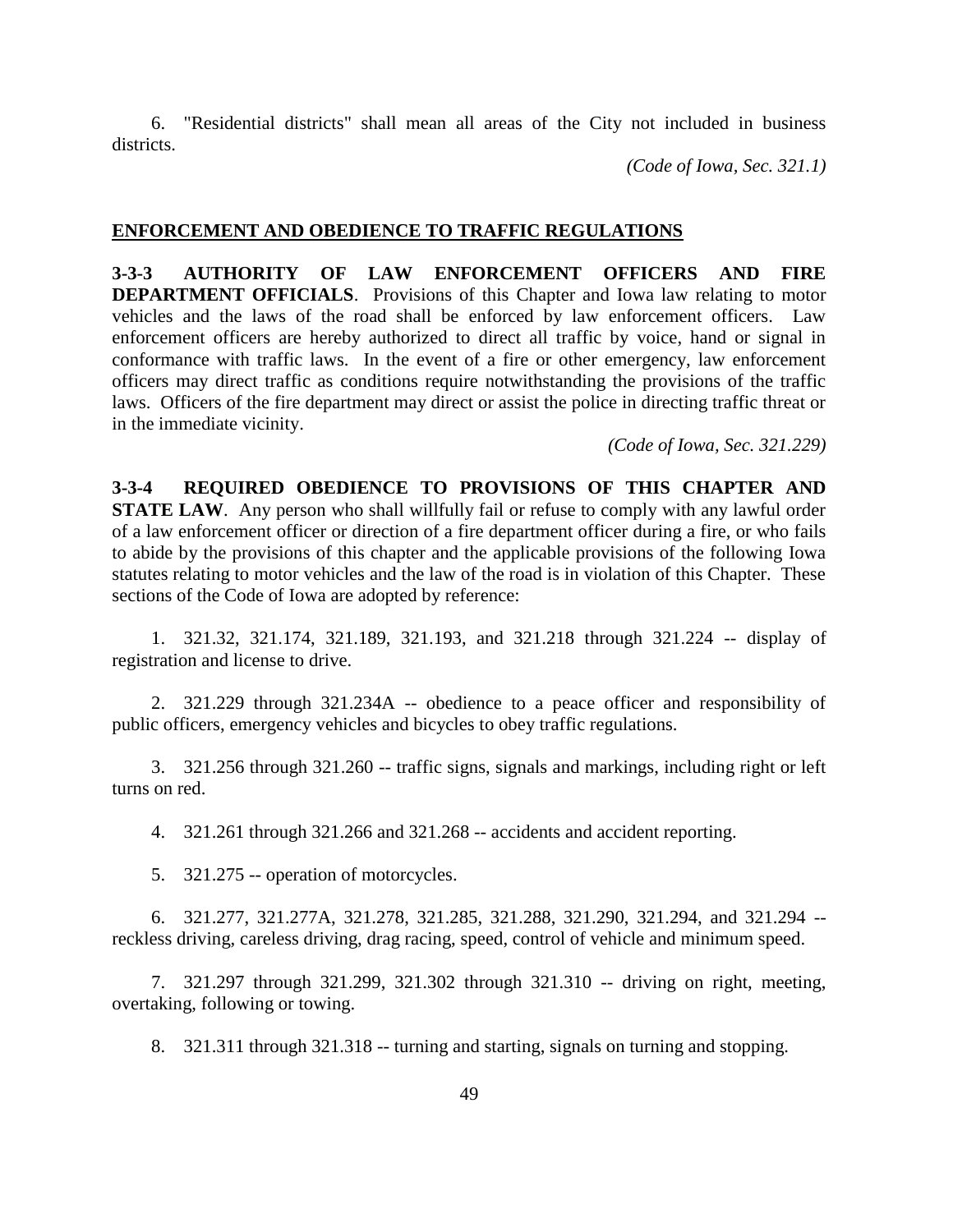9. 321.319 through 321.324 -- right of way, left turns, and entering through highways, and approaching certain stationery vehicles.

10. 321.325 through 321.334 and 321.340 -- pedestrian rights and duties and safety zones.

11. 321.341 through 321.344 -- railroad crossings.

12. 321.353 through 321.360 -- stop at sidewalks, stopping, standing and parking.

13. 321.362 through 321.371 -- unattended vehicle, obstructing driver's view, crossing median, following fire apparatus, or crossing fire hose, and putting debris on streets.

14. 321.384 through 321.390, 321.392 through 321.398, 321.402 through 321.406, 321.408, 321.409, 321.415, 321.418 through 321.423 -- lighting equipment required and time of use. (Under the provisions of Section 321.395, motor vehicles parked where permitted by this Ordinance need not have parking lamps lighted if the vehicle is within one hundred sixty (160) feet of a City street light ahead and to the rear of the vehicle and the permitted speed on said street is twenty-five (25) miles per hour or less.).

15. 321.430 through 321.434, 321.436 through 321.446, 321.449 and 321.450 -- brakes, horns, sirens, mufflers, wipers, mirrors, tires, windows, safety belts, and special markings for transporting explosives.

16. 321.452 through 321.463, 321.465 and 321.466 -- size, weight and load.

### **TRAFFIC CONTROL DEVICES**

**3-3-5 AUTHORITY TO INSTALL TRAFFIC-CONTROL DEVICES**. The Council shall cause to be placed and maintained traffic-control devices when and as required under this Chapter or other Ordinances of this City to make effective their provisions, and may so cause to be placed and maintained such additional, emergency, or temporary traffic-control devices for the duration of an emergency or temporary condition as traffic conditions may require, to regulate traffic under the traffic Ordinances of this City or under State law or to guide or warn traffic.

The Council shall keep a record of all traffic-control devices maintained by the city.

All traffic-control devices shall comply with current standards established by the Manual of Uniform Traffic Control Devices for Streets and Highways.

*(Code of Iowa, Sec. 321.255)*

The City Council is authorized by resolution, to designate and maintain crosswalks by appropriate traffic control devices at intersections where, due to traffic conditions, there is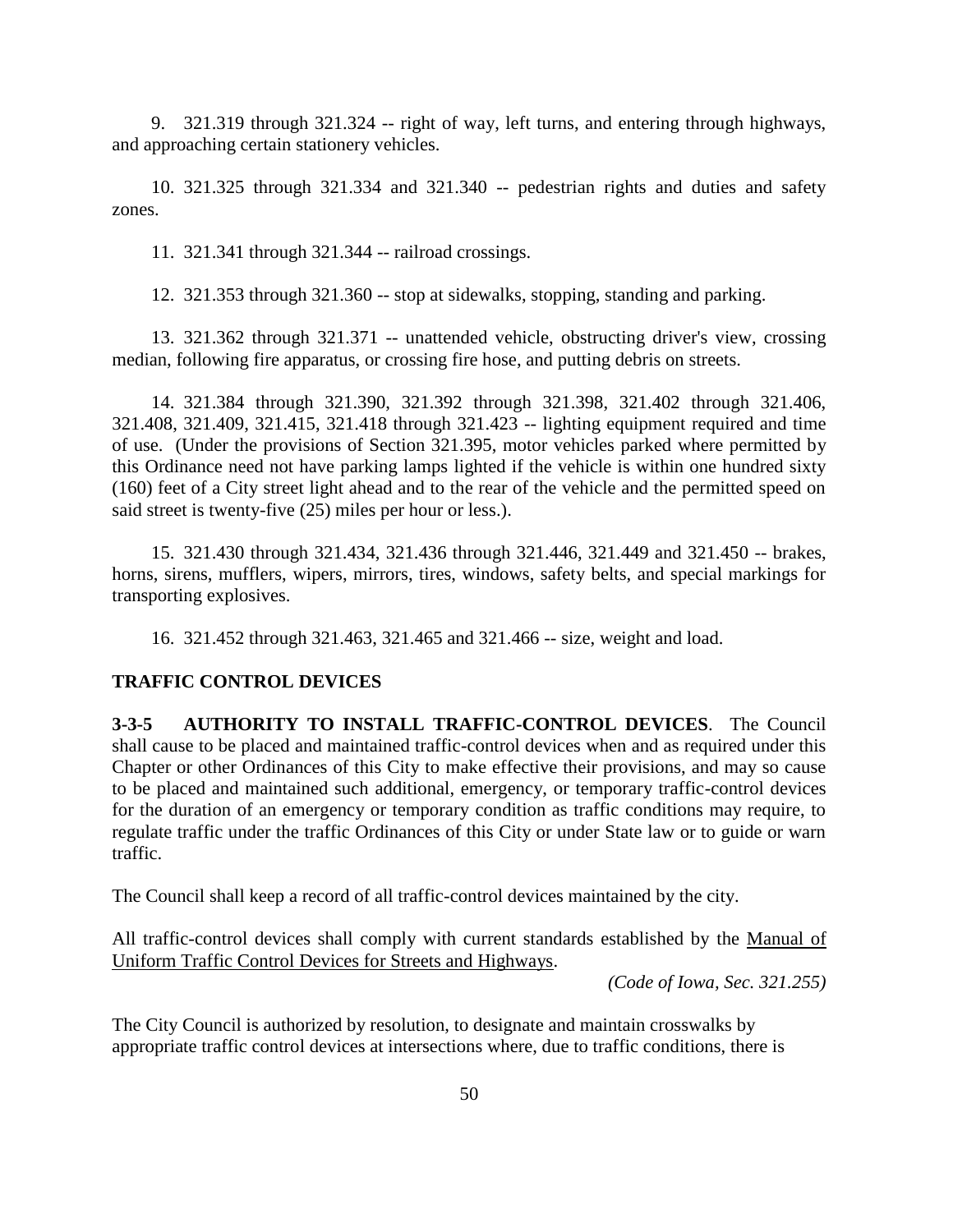particular danger to pedestrians crossing the street or roadway, and at such other places as traffic conditions require.

*(Code of Iowa, Sec. 372.13(4) & 321.255)*

# **3-3-6 CITY COUNCIL TO DESIGNATE CROSSWALKS, ESTABLISH, AND MARK TRAFFIC LANES**. The Council is hereby authorized:

1. To designate and maintain by appropriate devices, marks or lines upon the surface of the roadway, crosswalks at intersections where, due to traffic conditions, there is particular danger to pedestrians crossing the street or roadway, and at such other places as traffic conditions require.

2. To mark lanes for traffic on street pavements at such places as traffic conditions require, consistent with the traffic Code of this City. Where traffic lanes have been marked, it shall be unlawful for the operator of any vehicle to fail or refuse to keep such vehicle within the boundaries of a lane except when lawfully passing another vehicle or preparatory to making a lawful turning movement.

*(Code of Iowa, Sec. 372.13(4) & 321.255)*

**3-3-7 PLAY STREETS**. The Council has the authority to declare any street or part thereof a play street and to place appropriate signs or devices in the roadway indicating and helping to protect the same.

Whenever authorized signs are erected indicating any street or part thereof as a play street, no person shall drive a vehicle upon the street or any portion thereof except drivers of vehicles having business or whose residences are within the closed area, and then the driver shall exercise the greatest care in driving upon the street or portion thereof.

*(Code of Iowa, Sec. 321.255)*

### **SPEED REGULATIONS**

**3-3-08 GENERAL**. Every driver of a motor vehicle on street shall drive the same at a careful and prudent speed not greater that nor less than is reasonable and proper, having due regard to the traffic, surface and width of the street and of any other conditions then existing, and no person shall drive a vehicle on any street at a speed greater than will permit the driver to bring it to a stop within the assured clear distance ahead, such driver having the right to assume, however, that all persons using the street will observe the law.

*(Code of Iowa, Sec. 321.285)*

**3-3-09 BUSINESS DISTRICT**. A speed in excess of twenty (20) miles per hour in the business district, unless specifically designated otherwise in this Chapter, is unlawful. *(Code of Iowa, Sec. 321.285(1))*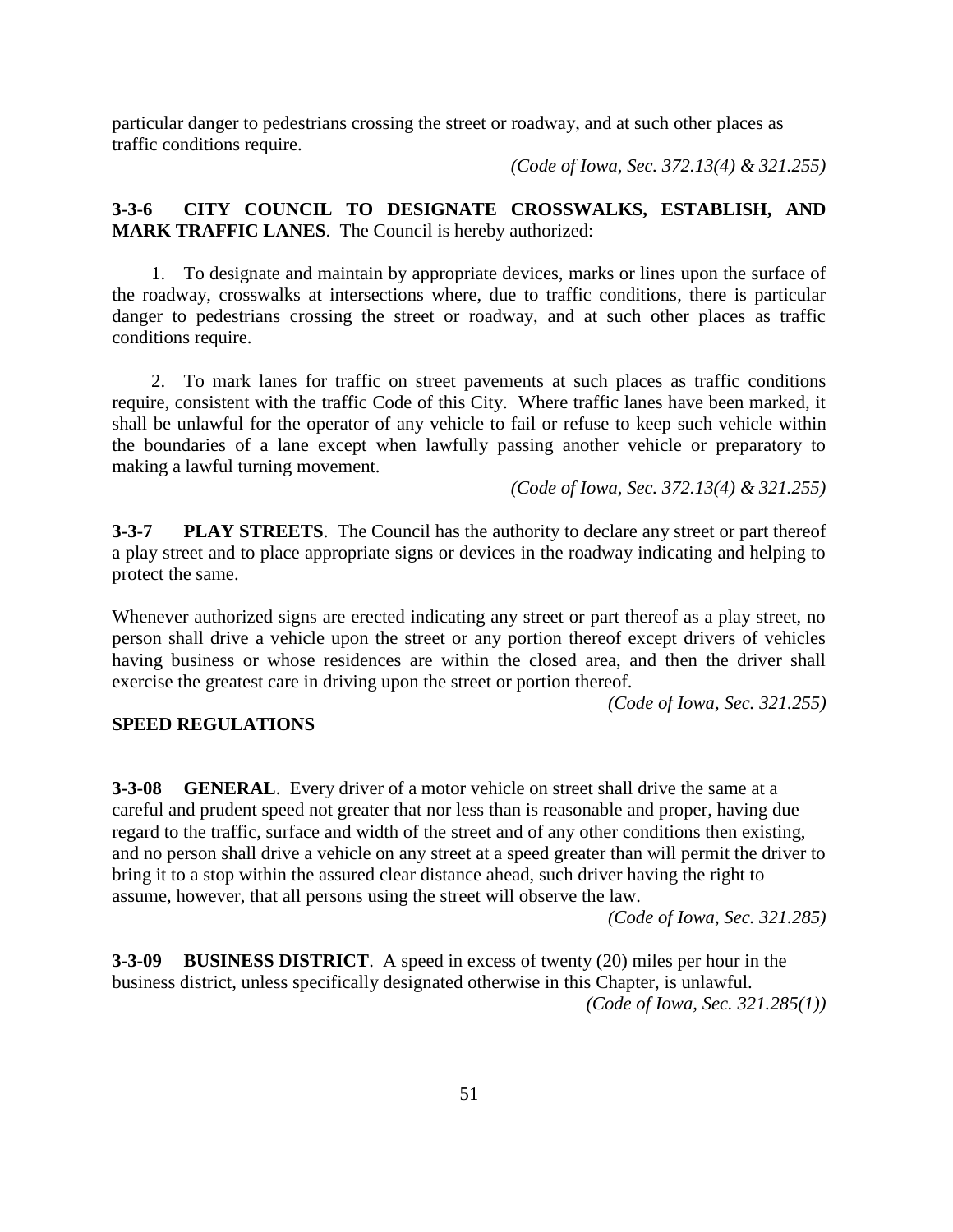**3-3-10 RESIDENTIAL AND SCHOOL DISTRICT**. A speed in excess of twenty-five (25) miles per hour in any school or residential district, unless specifically designated otherwise in this Chapter, is unlawful.

*(Code of Iowa, Sec. 321.285(2))*

## **TURNING MOVEMENTS**

**3-3-11 TURNING MARKERS, BUTTONS AND SIGNS**. The Council may cause markers, buttons, or signs to be placed within or adjacent to intersections, and thereby require and direct, as traffic conditions require, that a different course from that specified by the State law be traveled by vehicles turning at intersections, and when markers, buttons, or signs are so placed no driver of a vehicle shall turn a vehicle at an intersection other than as directed and required by the markers, buttons, or signs, including right-hand turns at intersections with automatic traffic signals.

*(Code of Iowa, Sec. 321.311(2))*

**3-3-12 AUTHORITY TO PLACE RESTRICTED TURN SIGNS**. The Council is authorized to determine those intersections, as traffic conditions require, at which the drivers of vehicles shall not make a right or left turn. The making of turns may be prohibited between certain hours of any day, in which event the same shall be plainly indicated on signs.

**3-3-13 "U" TURNS**. It shall be unlawful for a driver to make a "U" turn except at an intersection. "U" turns are prohibited at intersections within the business district and at intersections where there are automatic traffic signals.

*(Code of Iowa, Sec. 321.236(9))*

# **ONE-WAY STREETS AND ALLEYS**

**3-3-14 AUTHORITY TO DESIGNATE ONE-WAY STREETS AND ALLEYS**. Whenever any traffic Code of this City designates any one-way street or alley, the Council shall cause to be placed and maintained signs giving notice thereof and the regulation shall not be effective unless the signs are in place. Signs indicating the direction of traffic movement shall be placed at every intersection where movement of traffic in the opposite direction is prohibited. It shall be unlawful for any person to operate any vehicle in violation of markings, signs, barriers or other devices placed in accordance with this section.

**3-3-15 ONE-WAY STREETS AND ALLEYS**. Upon the following streets and alleys vehicular traffic shall move only in the indicated direction: no designated streets at this time *(Code of Iowa, Sec. 321.236(4))*

**3-3-16 AUTHORITY TO RESTRICT DIRECTION OF MOVEMENT ON STREETS DURING CERTAIN PERIODS**. The Council is authorized to determine and recommend to the City Council certain streets, or specified lanes thereon, upon which vehicular traffic shall proceed in one direction during one period and the opposite direction during another period of the day and shall, upon authority given by Ordinance, place and maintain appropriate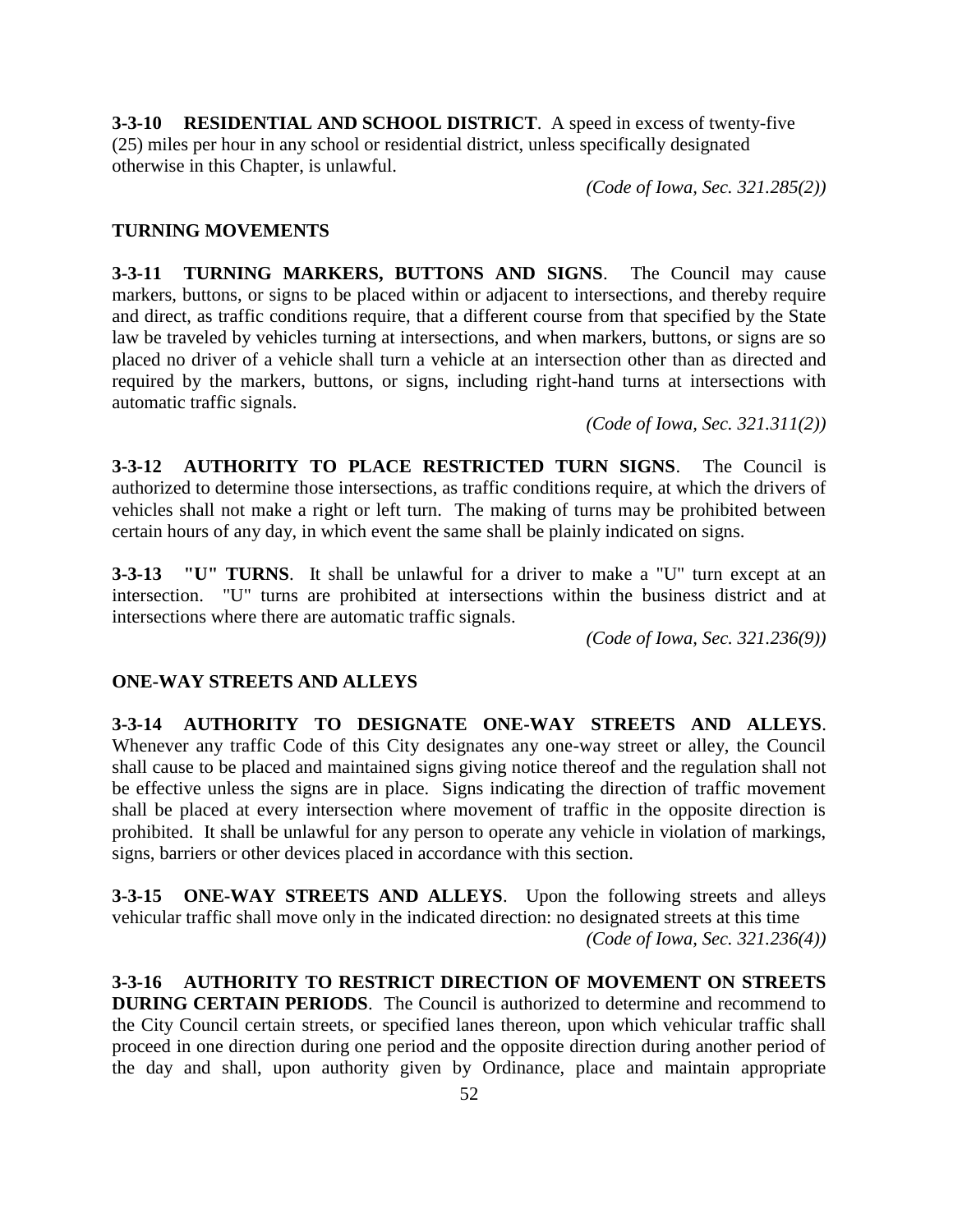markings, signs, barriers, or other devices to give notice thereof. The Superintendent of Maintenance Utilities and Streets may erect signs temporarily designating lanes to be used by traffic moving in a particular direction, regardless of the center line of the roadway.

It shall be unlawful for any person to operate any vehicle in violation of markings, signs, barriers, or other devices placed in accordance with this section.

# **SPECIAL STOPS REQUIRED**

**3-3-17 AUTHORITY TO ERECT STOP SIGNS**. Whenever any Ordinance of this City designates and describes a Through Highway it shall be the duty of the Council to cause to be placed and maintained a stop sign on each and every street intersecting Through Highway except as modified in the case of intersecting Through Highways.

**3-3-18 STOPS AT INTERSECTING THROUGH HIGHWAYS AND OTHER INTERSECTIONS**. At the intersections of Through Highways and at intersections upon streets other than Through Highways, where, because of heavy cross-traffic or other traffic conditions, particular hazard exists, the Council is hereby authorized to determine whether vehicles shall stop or yield at one or more entrances to the intersection and shall present recommendations to the City Council, and, upon approval of the City Council, shall erect an appropriate sign at every place where a stop or yield is required.

**3-3-19 STOP WHEN TRAFFIC IS OBSTRUCTED**. Notwithstanding any traffic-control signal indication to proceed, no driver shall enter an intersection or a marked crosswalk unless there is sufficient space on the other side of the intersection or crosswalk to accommodate the vehicle.

**3-3-20 SCHOOL STOPS**. When a vehicle approaches an authorized school stop, the driver shall bring the vehicle to a full stop at a point ten (10) feet from the approach side of the crosswalk marked by an authorized school stop sign, and thereafter proceed in a careful and prudent manner until the driver shall have passed such school site.

# **PEDESTRIANS' RIGHTS AND DUTIES**

**3-3-21 PROHIBITED CROSSING**. Pedestrians crossing a street in the business district shall cross in the crosswalks only.

*(Code of Iowa, Sec. 321.327)*

**3-3-22 PEDESTRIANS ON LEFT**. Where sidewalks are provided it shall be unlawful for any pedestrian to walk along and upon an adjacent roadway. Where sidewalks are not provided pedestrians at all times when walking on or along a roadway, shall walk on the left side of the roadway.

*(Code of Iowa, Sec. 321.326)*

# **METHOD OF PARKING**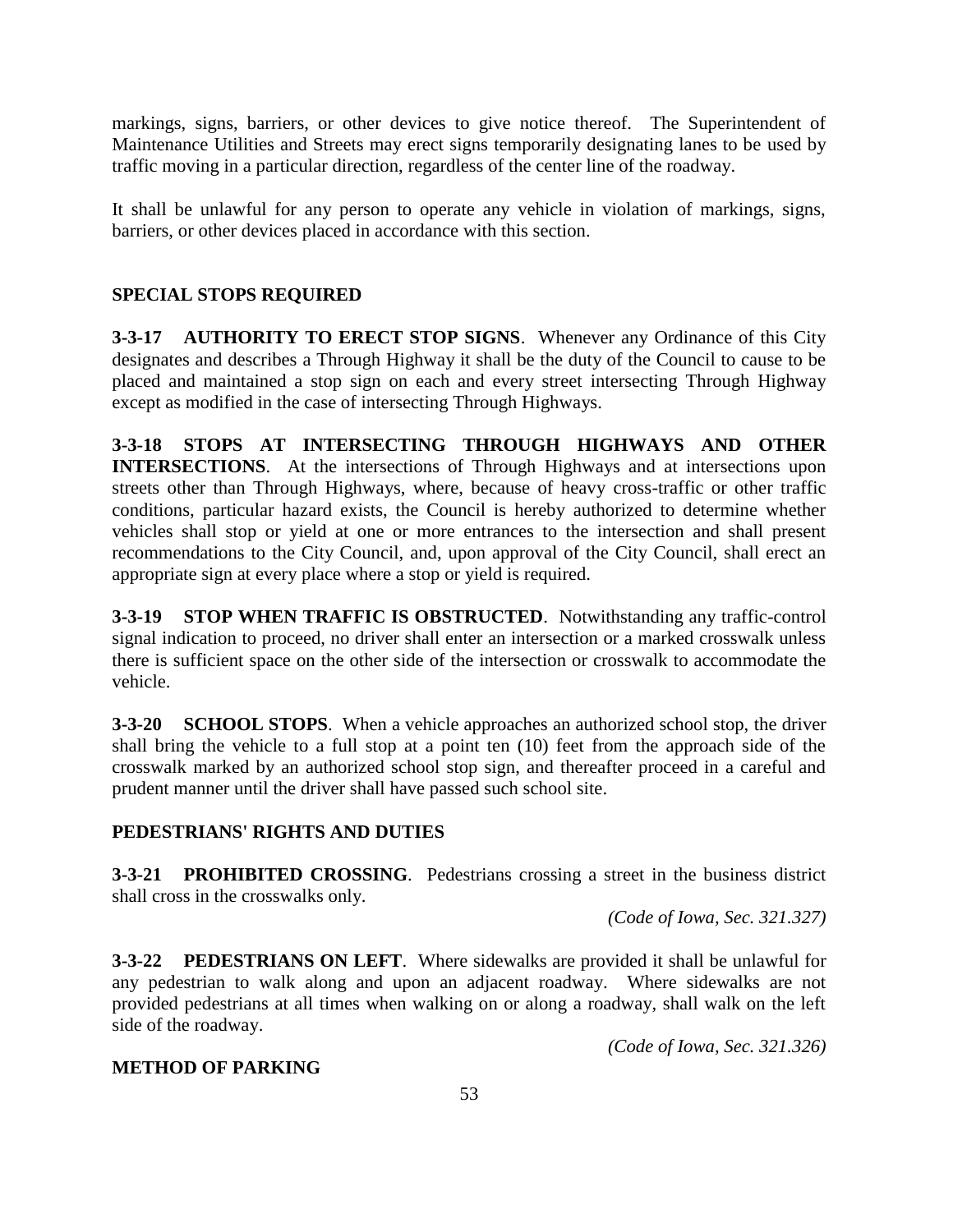**3-3-23 STANDING OR PARKING CLOSE TO CURB**. No person shall stand or park a vehicle in a roadway other than parallel with the edge of the roadway headed in the direction of lawful traffic movement and with the right-hand wheels of the vehicle within eighteen (18) inches of the curb or edge of the roadway except as provided in the case of angle parking and vehicles parked on the left-hand side of one-way streets.

*(Code of Iowa, Sec. 321.361)*

### **STOPPING, STANDING, OR PARKING PROHIBITED IN SPECIFIED PLACES**

**3-3-24 STOPPING, STANDING, OR PARKING PROHIBITED IN SPECIFIED PLACES**. No person shall stop, stand or park a vehicle except when necessary to avoid conflict with other traffic or in compliance with the directions of a police officer or trafficcontrol device, in any of the following places:

*(Code of Iowa, Sec. 321.358)*

- 1. On a sidewalk;
- 2. In front of a public or private driveway;
- 3. Within an intersection;
- 4. Within five (5) feet of either side of the point on the curb nearest to a fire hydrant;
- 5. On a crosswalk;

6. Within ten (10) feet upon the approach to any flashing beacon, stop sign, or trafficcontrol signal located at the side of the roadway;

7. Within fifty (50) feet of the nearest rail of a railroad crossing, except when parked parallel with such rail and not exhibiting a red light;

8. Within twenty (20) feet of the driveway entrance to any fire station and on the side of a street opposite the entrance to any fire station within seventy-five (75) feet of said entrance when properly signposted;

9. Alongside or opposite any street excavation or obstruction when such stopping, standing, or parking would obstruct traffic;

10. On the roadway side of any vehicle stopped or parked at the edge or curb of street;

11. Opposite the entrance to a garage or driveway in such a manner or under such conditions as to leave available less than twenty (20) feet of the width of the roadway for the free movement of vehicular traffic;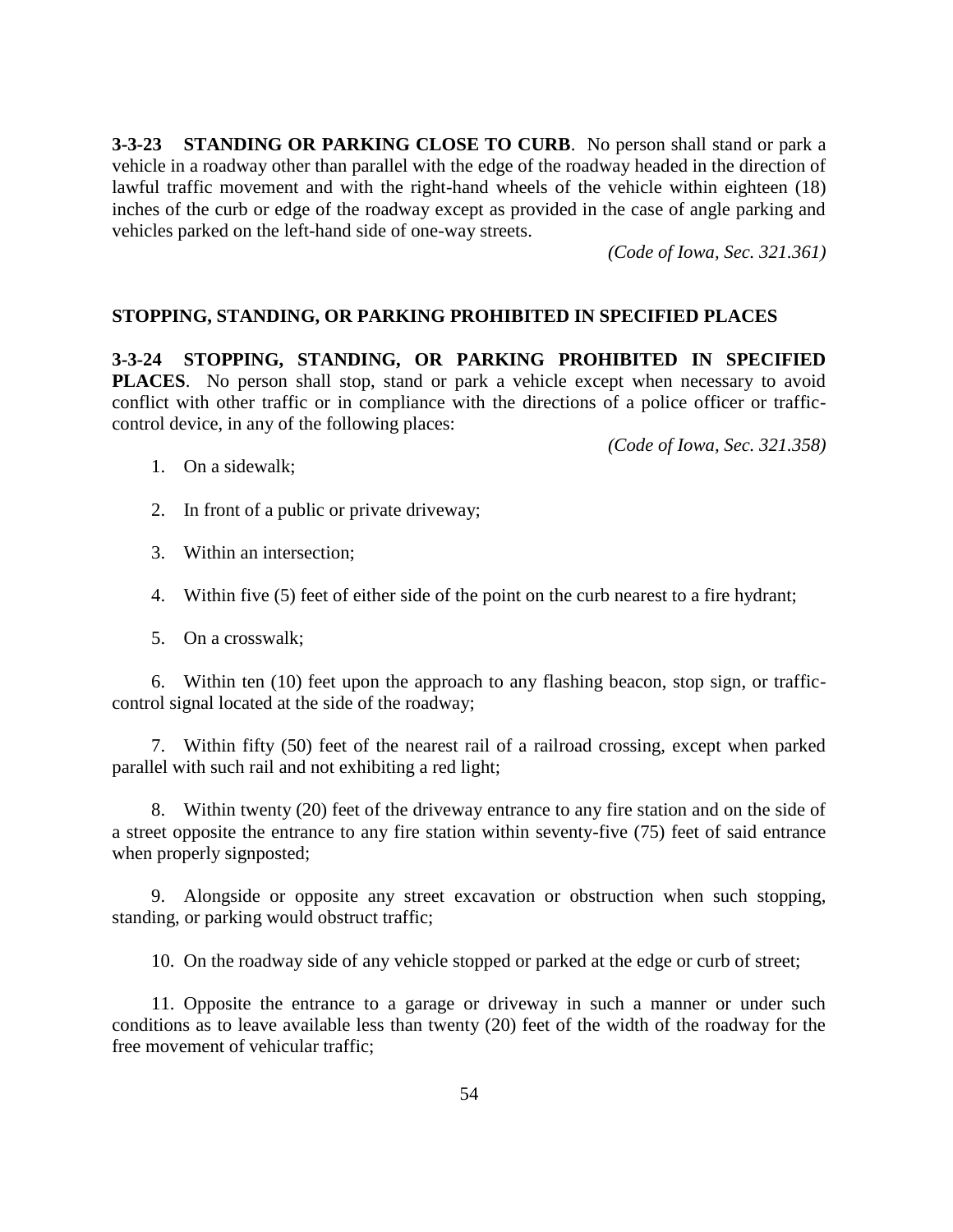12. Upon any street or in any alley in any part of the City in such a manner or under such conditions as to leave available less than ten (10) feet of the width of the roadway of such street or alley for the free movement of vehicular traffic, except when necessary in obedience to traffic regulations or traffic signs, or signals of a police officer;

13. At any place where official signs or curb markings prohibit stopping, standing or parking;

- 14. Within ten (10) feet of the crosswalk at all intersections within the City; or
- 15. In an alley under any fire escape at any time.

**3-3-25 AUTHORITY TO PAINT CURBS AND ERECT SIGNS PROHIBITING STANDING OR PARKING.** When, because of restricted visibility or when standing or parked vehicles constitute a hazard to moving traffic, or when other traffic conditions require, the Council may cause curbings to be painted with a yellow or orange color and erect "no parking" or "standing" signs. It shall be unlawful for the operator of any vehicle to stand or park a vehicle in an area so painted or sign-posted. It shall be unlawful for any person, other than after having first secured the permission of the Council, to paint any curbing, sidewalk or street with yellow or orange colored paint or to erect "no parking" signs.

*(Code of Iowa, Sec. 321.358(10))*

**3-3-26 AUTHORITY TO IMPOUND VEHICLES**. Law enforcement officers are authorized to remove, or cause to be removed, a vehicle from a street, public alley, or highway to the nearest garage or other place of safety, or to a garage designated or maintained by the sheriff's department, under the following circumstances:

1. When a vehicle is upon a street and is so disabled as to constitute an obstruction to traffic and the person or persons in charge of the vehicle are by reason of physical injury incapacitated to such an extent as to be unable to provide for its custody or removal.

2. When any vehicle is left unattended upon a street and constitutes a definite hazard or obstruction to the normal movement of traffic.

3. When any vehicle is left parked upon a street for a continuous period of seventy-two (72) hours or more, a diligent effort shall first be made to locate the owner. If the owner is found, the owner shall be given the opportunity to remove the vehicle.

In addition to the penalties hereinafter provided, the owner or driver of any vehicle impounded for violation of any of the provisions of this Chapter shall be required to pay the reasonable cost of towing charges and storage.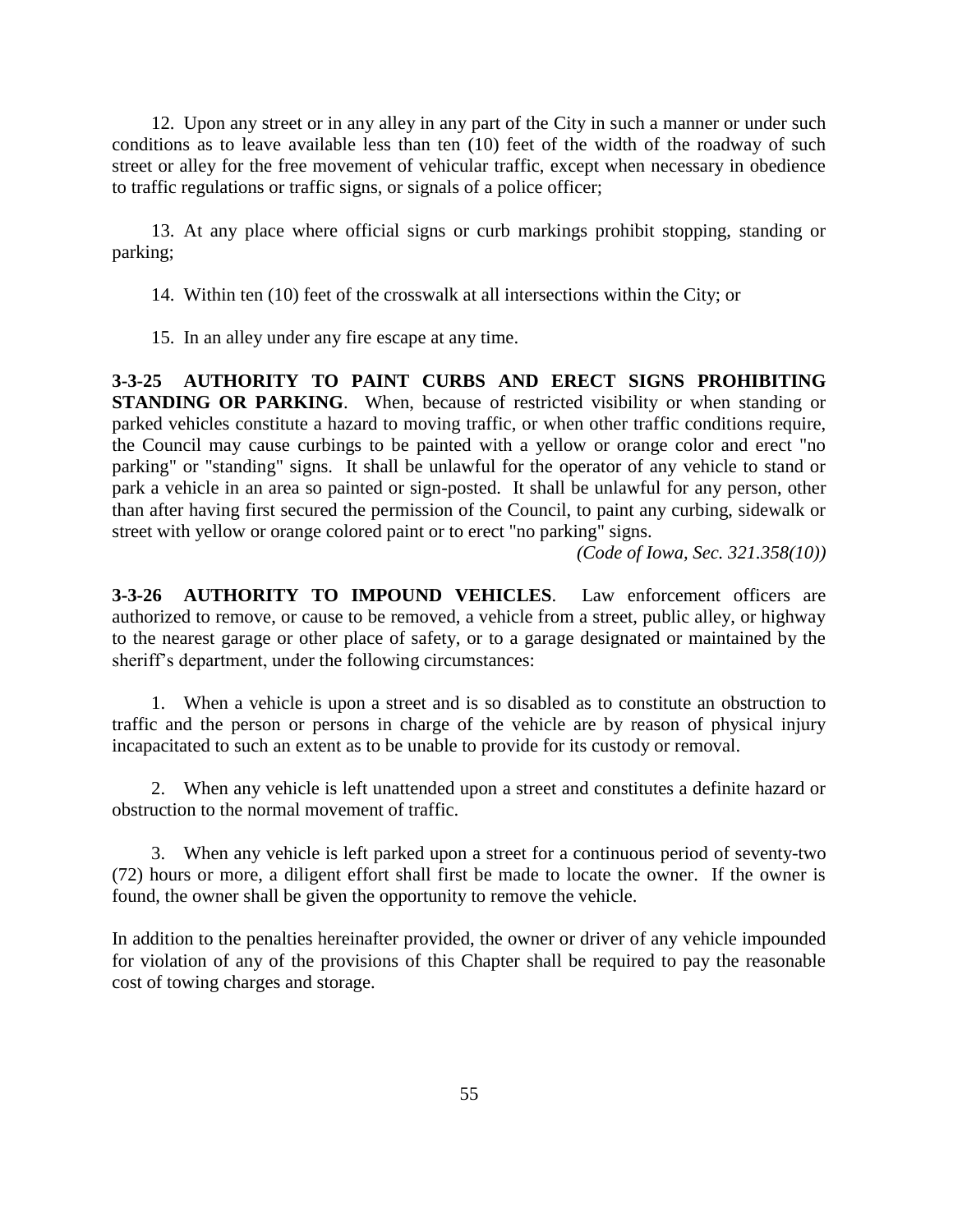# **STOPPING, STANDING OR PARKING**

**3-3-27 PARKING SIGNS REQUIRED**. Whenever by this or any other Chapter of this City Code any parking time limit is imposed or parking is prohibited on designated streets or portions of streets it shall be the duty of the Council to erect appropriate signs giving notice thereof and the regulations shall not be effective unless signs are erected and in place at the time of any alleged offense. When signs are erected giving notice thereof, no person shall disobey the restrictions stated on such signs.

(Code of Iowa, Sec. 321.236)

**3-3-28 ALL-NIGHT PARKING PROHIBITED**. No person, except physicians or other persons on emergency calls, shall park a vehicle on any street marked to prohibit all night parking and giving notice thereof, for a period of time longer than thirty (30) minutes between the hours of 2 a.m. and 5 a.m. of any day.

**3-3-29 TRUCK PARKING LIMITED**. Trucks licensed for five (5) tons or more shall not be parked overnight on the city streets.

# **MISCELLANEOUS DRIVING RULES**

**3-3-30 VEHICLES NOT TO BE DRIVEN ON SIDEWALKS**. The driver of a vehicle shall not drive upon or within any sidewalk area.

**3-3-31 CLINGING TO VEHICLES**. No person shall drive a motor vehicle on the streets of this City unless all passengers of the vehicle are inside the vehicle in the place intended for their accommodation. No person shall ride on the running board of a motor vehicle or in any other place not customarily used for carrying passengers. No person riding upon any bicycle, coaster, roller skates, sled or toy vehicle shall attach the same or himself or herself to any vehicle upon a roadway.

**3-3-32 PARKING FOR CERTAIN PURPOSES PROHIBITED**. No person shall park a vehicle upon the roadway for the principal purpose of:

- 1. Displaying such vehicle for sale;
- 2. Displaying advertising;

3. Selling merchandise from the vehicle except in a duly established market place or when so authorized or licensed under the Ordinances of this City; or

4. Storage or as junk or dead storage for more than forty-eight (48) hours.

**3-3-33 DRIVING THROUGH FUNERAL OR OTHER PROCESSION**. No driver of any vehicle shall drive between the vehicles comprising a funeral or other authorized procession while they are in motion and when the vehicles are conspicuously designated as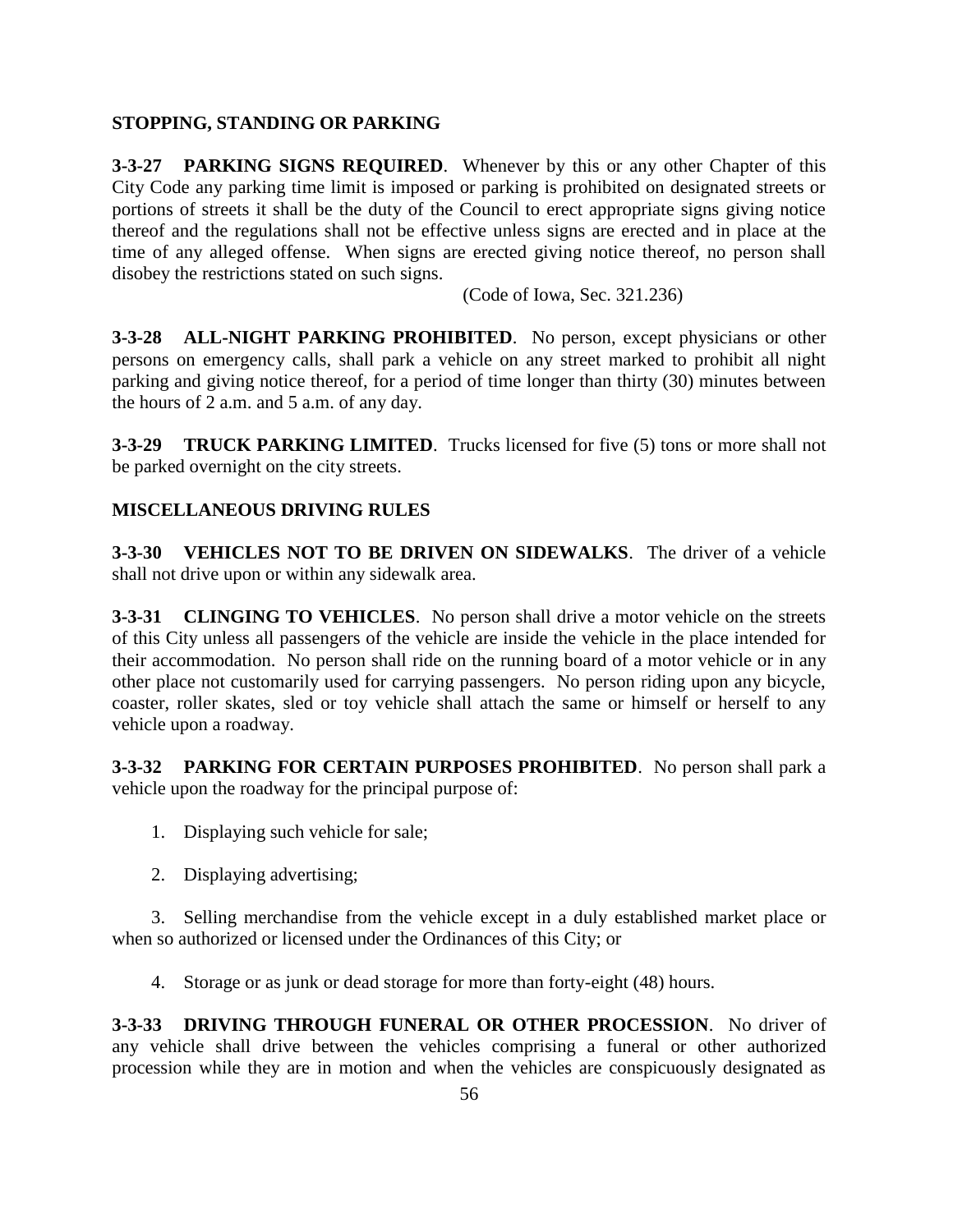required in this Chapter. This provision shall not apply at intersections where traffic is controlled by traffic-control signals or police officers.

**3-3-34 DRIVERS IN A PROCESSION**. Each driver in a funeral or other procession shall drive as near to the right-hand edge of the roadway as practical and shall follow the vehicle ahead as closely as is practical and safe.

**3-3-35 FUNERAL PROCESSIONS TO BE IDENTIFIED**. A funeral procession composed of vehicles shall be identified as such by the display upon the outside of each vehicle of a pennant or other identifying insignia or by such other method as may be determined and designated by the police department.

**3-3-36 LOAD RESTRICTIONS UPON VEHICLES USING CERTAIN STREETS**. When signs are erected giving notice thereof, no person shall operate any vehicle licensed in excess of the load restriction specified on the signs at any time on any of the following streets or parts of streets: no designated streets at this time.

# **3-3-37 TRUCK ROUTES**.

1. Every motor vehicle licensed for five (5) tons or more, having no fixed terminal within the City or making no scheduled or definite stops within the City for the purpose of loading or unloading, shall travel over or upon the following streets within the City and none other:

2. Any motor vehicle licensed for five (5) tons or more, having a fixed terminal, making a scheduled or definite stop within the City for the purpose of loading or unloading, shall proceed over or upon the designated routes set out in this section to the nearest point of its scheduled or definite stop and shall proceed thereto, load or unload and return, by the most direct route to its point of departure from the designated route.

3. The owner, or any other person, employing or otherwise directing the driver of any vehicle shall not require or knowingly permit the operation of such vehicle upon a street in any manner contrary to this section.

#### **SNOWMOBILES**

**3-3-38 DEFINITIONS**. For use is this Chapter the following terms are defined:

1. "Snowmobile" shall mean a self-propelled vehicle designed for travel on snow or ice in a natural terrain steered by wheels, skis or runners.

2. "Operate" shall mean to control the operation of a snowmobile.

3. "Operator" shall mean a person who operates or is in actual control of a snowmobile.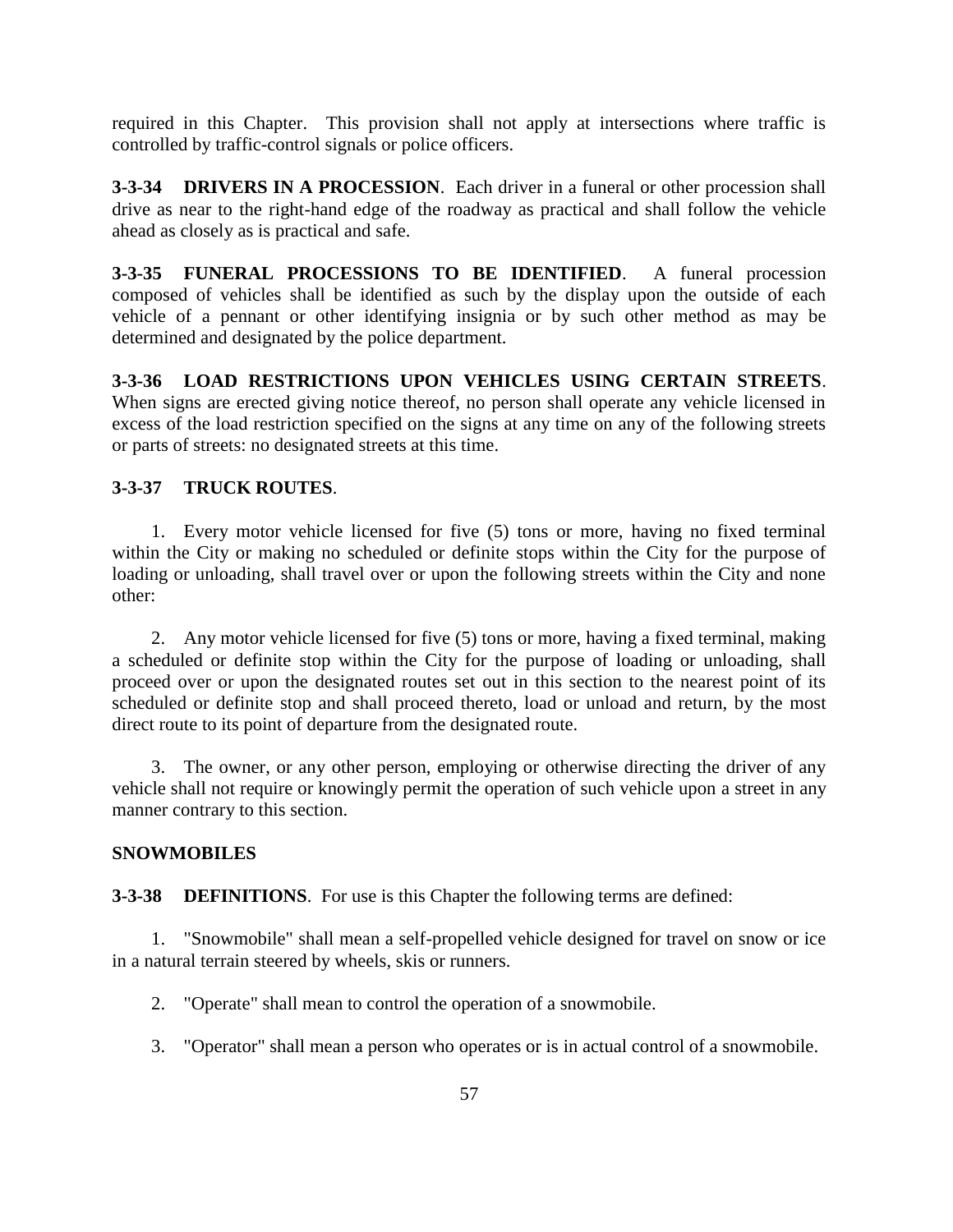**3-3-39 PERMITTED AREAS OF OPERATION**. Snowmobiles will be allowed to operate in the City as follows:

The route established herein shall be the only permitted snowmobile route and the snowmobiles shall be operated within the roadways of said public streets and shall also be subject to the following regulations.

**3-3-40 REGULATIONS**. It shall be unlawful for any person to operate a snowmobile under the following circumstances:

1. On private property of another without the express permission to do so by the owner or occupant of said property;

2. On public school grounds, park property, playgrounds, recreational areas and golf courses without express permission to do so by the proper public authority;

3. In a manner so as to create loud, unnecessary or unusual noise so as to disturb or interfere with the peace and quiet of other persons;

4. In a careless, reckless or negligent manner so as to endanger the safety of any person or property of any other person;

5. Without having such snowmobile registered as provided for by Iowa Statute except that this provision shall not apply to the operation of a snowmobile on the private property of the owner by the owner or a member of his or her immediate family;

6. Within the right-of-way of any public street or alley within the City unless the operator shall have a valid driver's license; or an instruction permit and accompanied by a qualified licensed driver; and

7. No person shall operate a snowmobile in the City from ten o'clock (10:00) p.m. to eight o'clock (8:00) a.m., except for the purpose of loading and unloading a snowmobile from another vehicle or trailer.

**3-3-41 EQUIPMENT REQUIRED**. All snowmobiles operated within the City shall have the following equipment:

1. Mufflers which are properly attached and which reduce the noise of operation of the vehicle to the minimum noise necessary for operating the vehicle and no person shall use a muffler cut-out, by-pass or similar device on said vehicle;

2. Adequate brakes in good condition;

3. At least one headlight and one taillight in good operating condition; and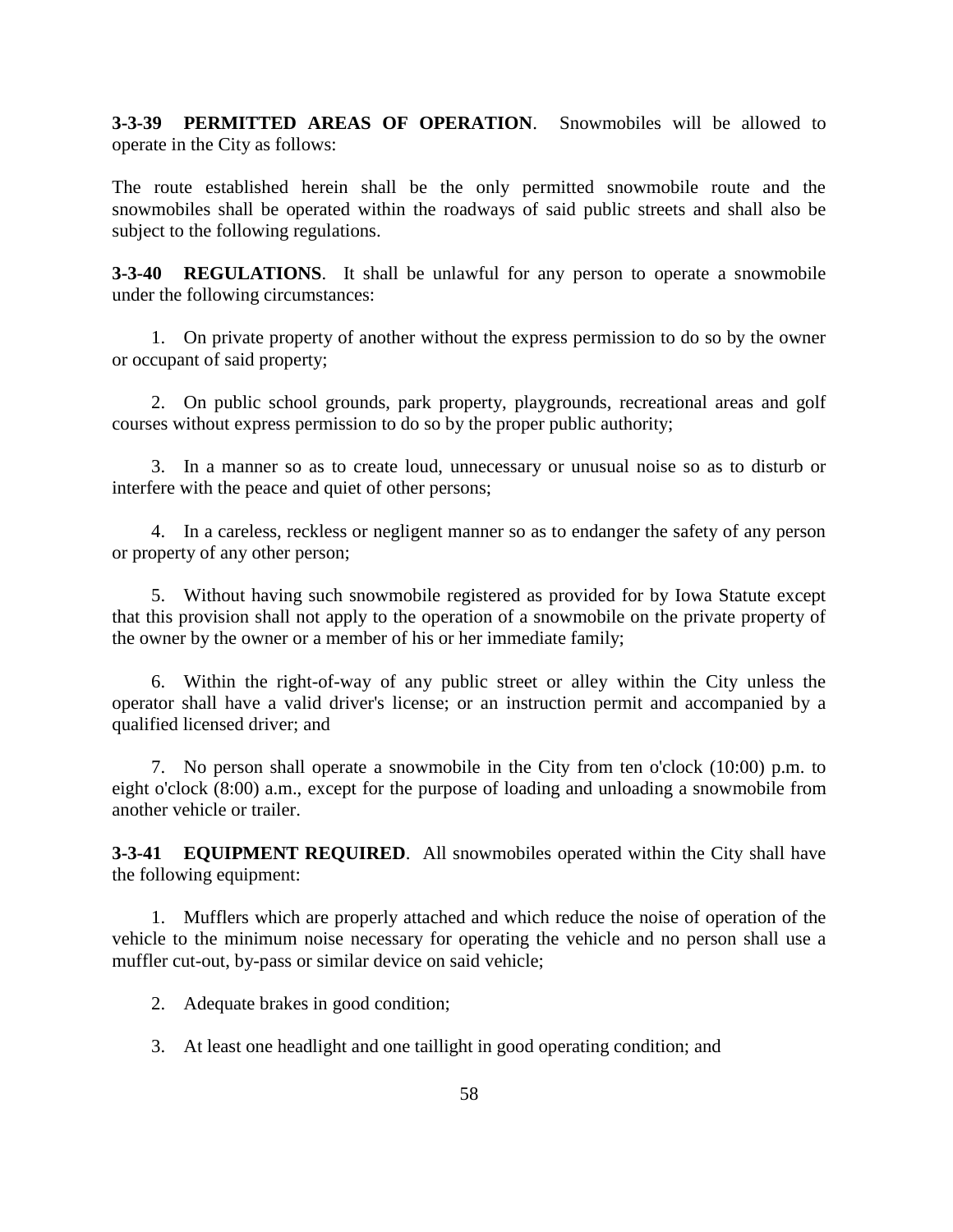4. A safety, or so-called "dead-man" throttle, in operating condition.

A safety or "dead-man" throttle is defined as a device which when pressure is removed from the accelerator or throttle causes the motor to be disengaged from the driving track.

**3-3-42 UNATTENDED VEHICLES**. It is unlawful for the owner or operator to leave or allow a snowmobile to be or remain unattended on public property while the motor is running or the key left in the ignition.

**3-3-43 RESTRICTION OF OPERATION**. The City Council may, by resolution, prohibit the operation of snowmobiles within the right-of-way of the public roads, streets or alley or other City property within the City when the public safety and welfare so requires.

**3-3-44 TRAFFIC REGULATION**. Each person operating a snowmobile shall strictly observe all traffic signs and signals and all other traffic rules and regulations applicable thereto, and shall obey the orders and directions of any police officer of the City authorized to direct or regulate traffic.

# **ALL-TERRAIN VEHICLES**

**PURPOSE.** The purpose of this Chapter is to regulate the operation of all-terrain vehicles within the City.

**3-3-45 DEFINITIONS.** For use in this Chapter the following term is defined:

1. "All-terrain vehicle" or "ATV" shall mean a motorized flotation-tire vehicle with not less than three (3) low pressure tires, but not more than six (6) low pressure tires, or a two-wheeled, off-road motorcycle, that is limited in engine displacement to less than eight hundred (800) cubic centimeters and in total dry weight to less than eight hundred fifty (850) pounds and that has a seat or saddle designed to be straddled by the operator and handlebars for steering control. Two-wheeled, off-road motorcycles shall be considered all-terrain vehicles only for the purpose of titling and registration. An operator of a two-wheeled, off-road motorcycle is exempt from the safety instruction and certification program requirements of Section 321I.24 and 321I.25 of the Code of Iowa.

*(Code of Iowa, Sec. 321I.1[1])*

**3-3-46 GENERAL REGULATIONS.** No person shall operate an ATV within the City in violation of Chapter 321I of the Code of Iowa or in violation of rules established by the Natural Resource Commission of the Department of Natural Resources governing their registration, numbering, equipment and manner of operation.

*(Code of Iowa, Ch. 321I)*

**3-3-47 OPERATION OF ALL-TERRAIN VEHICLES.** The operators of ATVs shall comply with the following restrictions as to where and when ATVs may be operated within the City: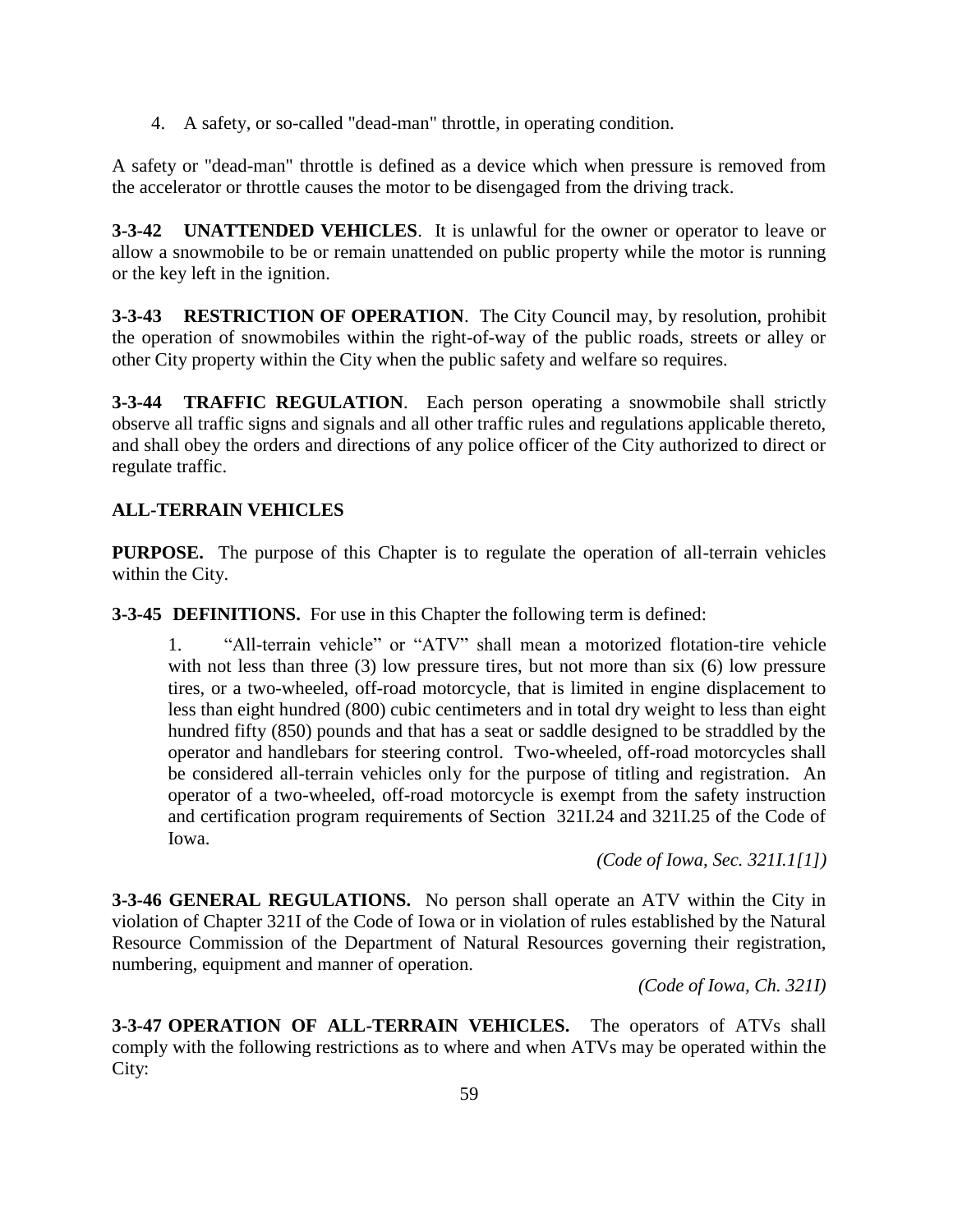1. Streets. ATVs may be operated on streets only in accordance with Section 321.234A of the Code of Iowa or on such streets as may be designated by resolution of the City Council for the sport of driving ATVs.

*(Code of Iowa, Sec. 321I.10[1& 2A])*

2. Trails. ATVs shall not be operated on snowmobile trails except where designated.

## *(Code of Iowa, Sec. 321I.10[3])*

3. Railroad Right-of-way. ATVs shall not be operated on an operating railroad right-of-way. An ATV may be driven directly across a railroad right-of-way only at an established crossing and notwithstanding any other provisions of law may, if necessary, use the improved portion of the established crossing after yielding to all oncoming traffic.

## *(Code of Iowa, Sec. 321I.14[h])*

4. Parks and Other City Land. ATVs shall not be operated in any park, playground or upon any other property owned by the City without the express permission of the City.

5. Sidewalk or Parking. ATVs shall not be operated upon the public sidewalk or that portion of the street located between the curb line and the sidewalk or property line commonly referred to as the "parking."

6. No person shall operate an all terrain vehicle between ten o'clock p.m. and eight o'clock a.m., except for the purpose of loading onto or unloading off of a vehicle or trailer.

**3-3-48 NEGLIGENCE.** The owner and operator of an ATV is liable for any injury or damage occasioned by the negligent operation of the ATV or snowmobile. The owner of an ATV shall be liable for any such injury or damage only if the owner was the operator of the ATV at the time the injury or damage occurred or if the operator had the owner's consent to operate the ATV at the time the injury or damage occurred.

*(Code of Iowa, Sec. 321I.19)*

**3-3-49 ACCIDENT REPORTS.** Whenever an ATV is involved in an accident resulting in injury or death to anyone or property damage amounting to one thousand dollars (\$1,000.00) or more, either the operator or someone acting for the operator shall immediately notify a law enforcement officer and shall file an accident report, in accordance with State law.

*(Code of Iowa, Sec. 321I.11)*

**3-3-50 OPERATION OF GOLF CARTS.** The purpose of this chapter is to permit the operation of golf carts on certain streets and alleys in the City, as authorized by Section 321.247 of the Code of Iowa, as amended. This chapter applies whenever a golf cart is operated on any street or alley, subject to those exceptions stated herein.

**1.** Unlicensed Recreation Vehicles Prohibited**.** It is unlawful for any person to drive or operate any unlicensed recreational vehicle on the streets or right-of-ways within the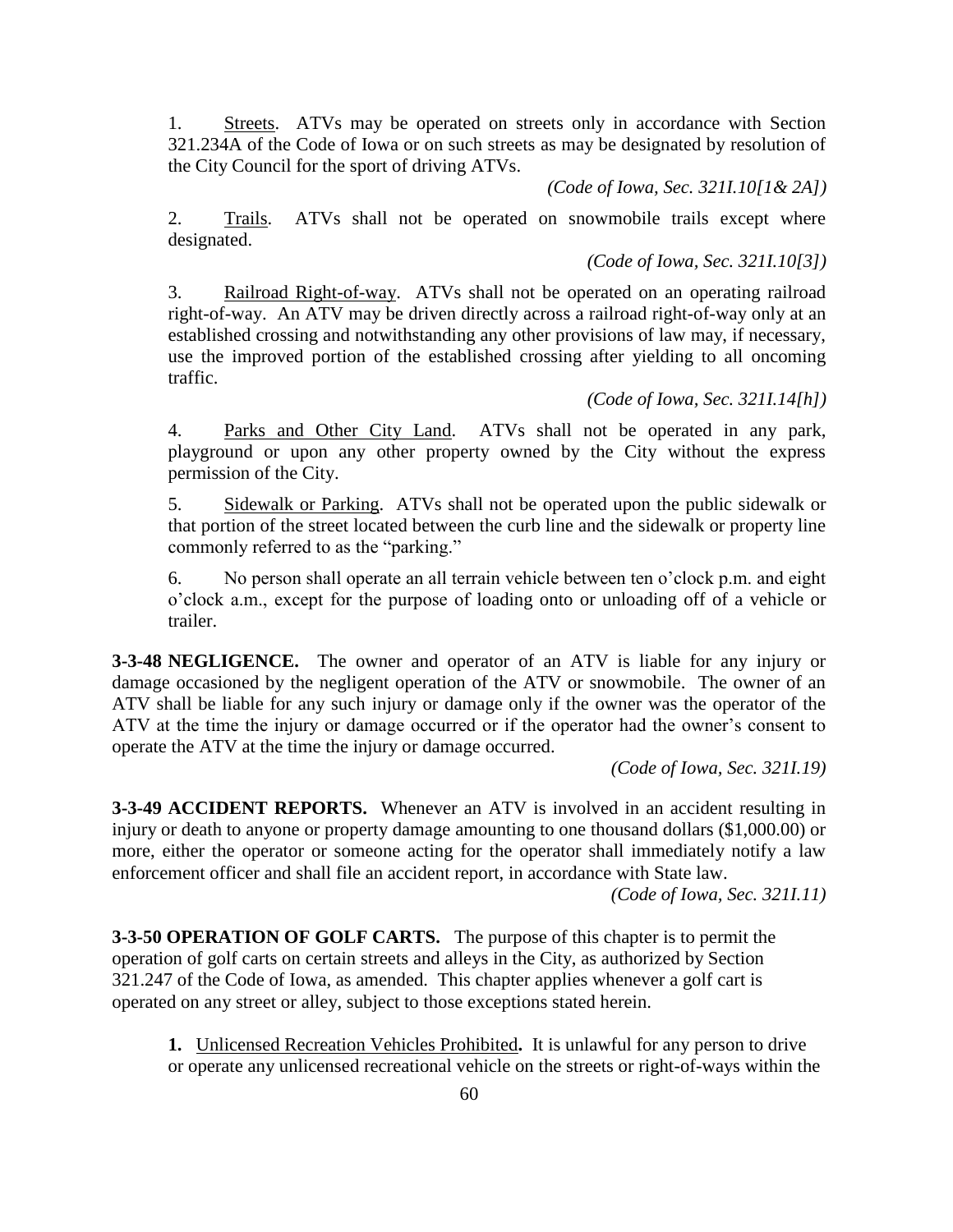corporate limits of the City, unless all other means of transportation have been halted, with the exception of the following sections pertaining to golf carts.

**2.** Permit required. Each golf cart operated on City streets shall have attached to the right rear of the golf cart a special permit obtained from the City Clerk at an annual fee of \$20.00. The application for the permit shall set forth that the owner of the golf cart has liability insurance covering the golf cart in the same limits required of automobiles by chapter 321 of the Code of Iowa. This permit may be revoked by action of the Council.

**3.** Traffic Code applies. Every person operating a golf cart upon a street or alley shall be granted all of the rights and privileges and shall be subject to all the duties and obligations applicable to the driver of a vehicle and to the laws of the State declaring the rules of the road applicable to the driver of the vehicle, except as to those provisions which by their nature can have no application.

**4.** Riding on golf carts. A person operating a golf cart shall not ride other than on a permanent regular seat attached thereto. No golf cart shall be used to carry more persons at one time than the number for which it is designed and equipped.

**5.** Operation permitted. Golf carts may be operated on the streets and alleys in the City, only on the roadway or traveled portion of the streets or alleys, and shall not be operated on any sidewalk.

**6.** Prohibited streets. A golf cart shall not be operated upon Division Street running adjacent to the Orient-Macksburg School building on the north side, Division Street/State Hwy 25 and South School Street/State Hwy 25, but shall be allowed to cross these streets.

**7.** Drivers License required. Any person operating a golf cart upon any City street or alley shall possess a valid motor vehicle license issued by the State.

**8.** Equipment. Golf carts operated upon any street shall be equipped with a slowmoving vehicle sign, a bicycle safety flag of Day-Glo color not less than 30 square inches in area color and extending at least 5 feet above the ground, adequate brakes in good condition, muffler properly attached and operating, and illuminated turn signals and brake lights.

**9.** Hours of operation.Golf carts may be operated on City streets and alleys only from sunrise to sunset and between the months of March and October.

**10.** Penalty. Violation of this chapter is punishable by a scheduled fine of \$50.00 plus court costs and all applicable surcharges.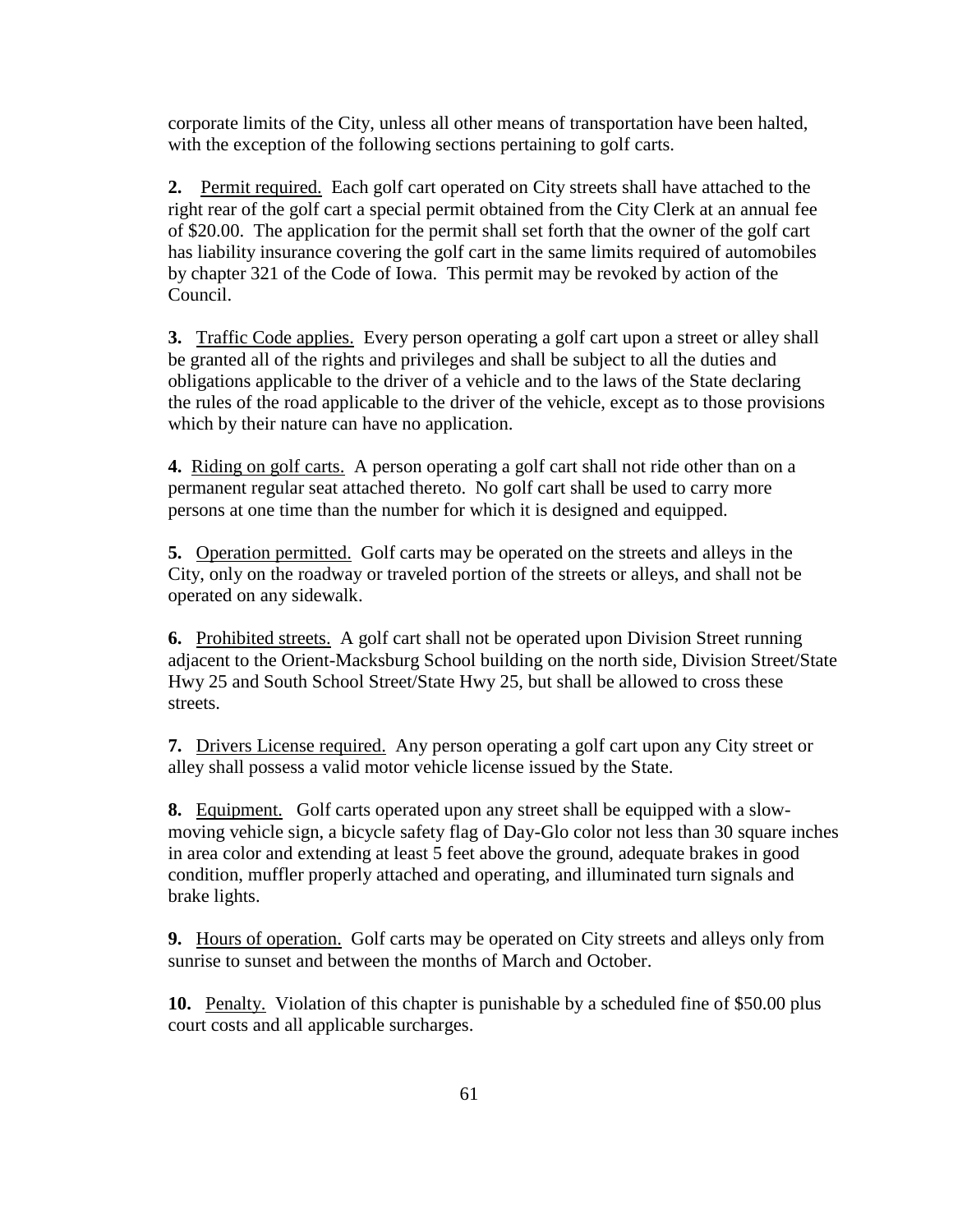**3-3-51 CITATION PLACED ON ILLEGALLY PARKED VEHICLE**. Whenever any motor vehicle without a driver is found parked or stopped in violation of any of the restrictions imposed by any Ordinance of this City or State law, the officer finding such vehicle shall prepare a written parking citation giving the registration number, and other identifying information to such vehicle in a conspicuous place and directing the driver of the vehicle to appear at the place designated in the citation within seven (7) days, or to pay the local scheduled fine established by the section titled "LOCAL PARKING FINES" in this Chapter at the City Clerk's office as provided therein.

**3-3-52 PRESUMPTION IN REFERENCE TO ILLEGAL PARKING**. In any prosecution charging a violation of any parking Ordinance or State law governing the standing, stopping, or parking of a vehicle, proof that the particular vehicle described in the complaint was parked in violation of any such Ordinance or law, together with proof that the defendant named in the complaint was at the time of such parking violation the registered owner of such vehicle, shall constitute prima facie evidence that the registered owner of such vehicle was the person who parked or placed such vehicle at the point where, and for the time during which such violation occurred.

**3-3-53 LOCAL PARKING FINES**. Scheduled fines as follows are established, payable by mail or in person at the City Clerk's office within thirty (30) days of the violation, for the following parking violations:

| 1. Prohibited parking                | \$10.00                           |
|--------------------------------------|-----------------------------------|
| 2. Persons with disabilities parking | \$10.00                           |
|                                      | (Code of Iowa, Sec. $321L.4(2)$ ) |

**3-3-54 FAILURE TO PAY PARKING CITATIONS**. If a violator of the restrictions on stopping, standing, or parking under the parking Ordinances of this City or of State law fails to make payment of the scheduled fine as specified on a parking citation affixed to such motor vehicle within thirty (30) days, the City shall send the owner of the motor vehicle to which the parking citation was affixed a letter informing the owner of the violation and warning that in the event the penalty is not paid within five (5) days from date of mailing, a court citation will be issued requiring a court appearance and subjecting the violator to court costs.

### **3-3-55 VEHICULAR NOISE**.

1. It shall be unlawful for any person to make, continue or cause any disturbing, excessive or offensive, noise which results in discomfort or annoyance to any reasonable person of normal sensitivity by means of radio, compact disk player, stereo, speakers, cassette tape player or similar sound device in a motor vehicle.

2. The operation of any radio, compact disk player, stereo, speakers, cassette tape player or similar sound device in such a manner so as to be audible at a distance of two hundred (200) feet from the motor vehicle shall constitute evidence of a prima facie violation of this section.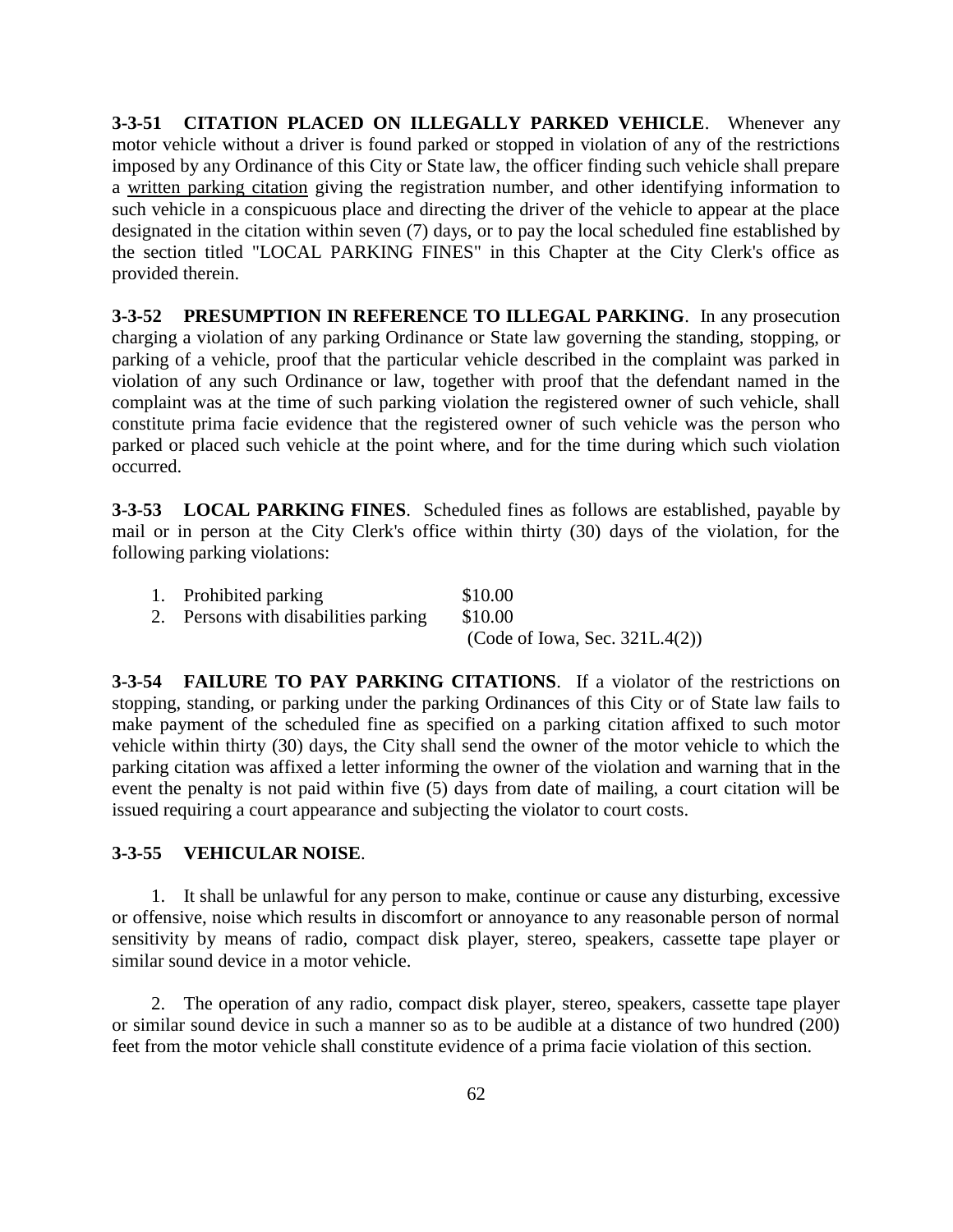## **3-3-56 ENGINE AND COMPRESSION BRAKES**.

1. It shall be unlawful for the driver of any motor vehicle to use or operate or cause to be used or operated within the City, any engine brake, compression brake or mechanical exhaust device designed to aid in the braking or deceleration of any motor vehicle that results in excessive, loud, unusual or explosive noise from such vehicle.

2. The usage of an engine brake, compression brake or mechanical exhaust device designed to aid in braking or deceleration in such a manner so as to be audible at a distance of three hundred (300) feet from the motor vehicle shall constitute evidence of a prima facie violation of this section.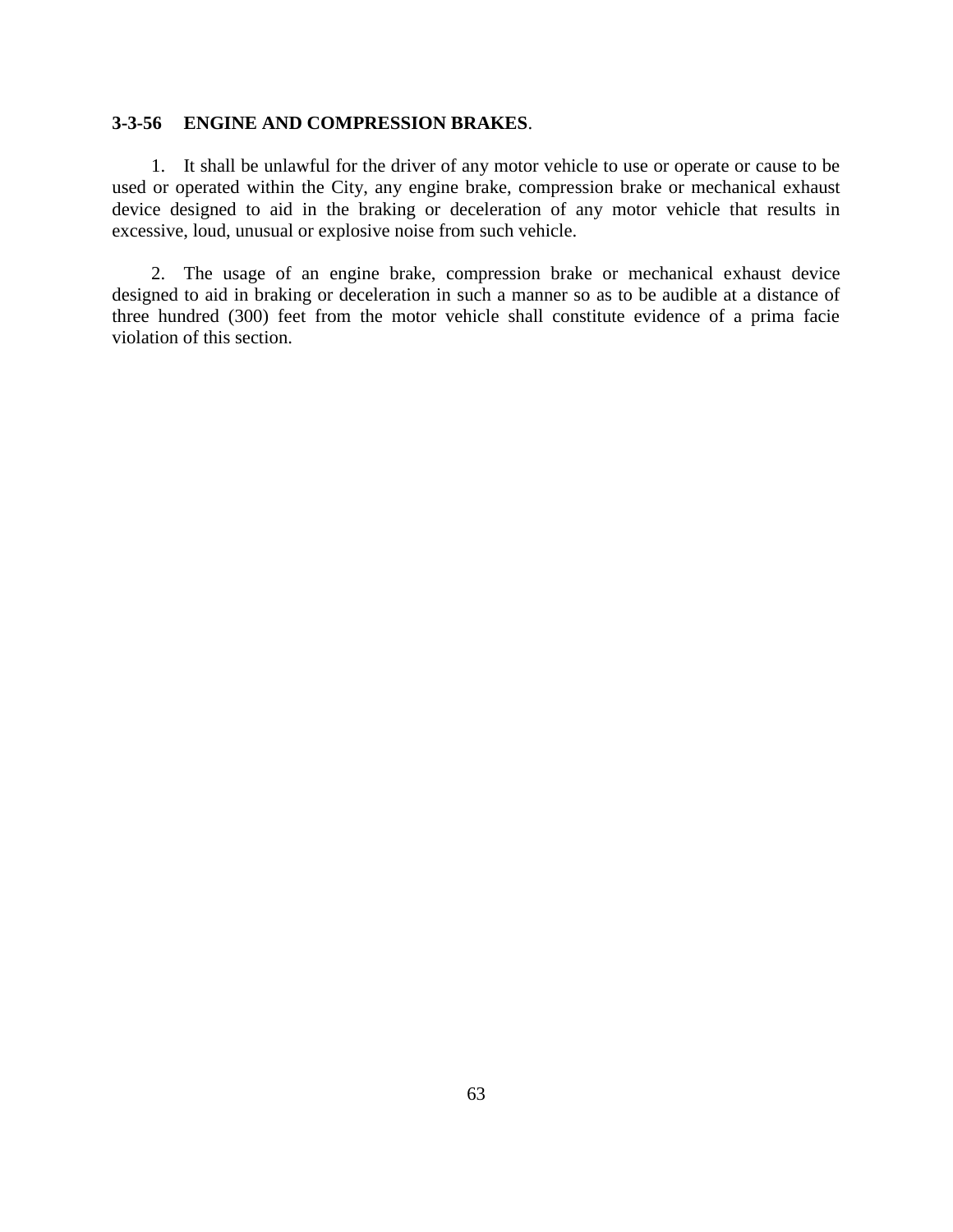## **TITLE III COMMUNITY PROTECTION**

#### **CHAPTER 6 CURFEW FOR MINORS**

| 3-6-1 Preamble             | 3-6-4 Offenses    |
|----------------------------|-------------------|
| 3-6-2 Findings and Purpose | 3-6-5 Defenses    |
| 3-6-3 Definitions          | 3-6-6 Enforcement |

**3-6-1 PREAMBLE**. The City of Orient recognizes that all citizens including minors have certain inalienable rights and that among them are the rights of liberty and the pursuit of happiness. Further, all citizens including minors have the right to freedom of religion, freedom of speech, freedom of assembly and of association. This section should be interpreted to avoid any construction that would result in the appearance of interference with the free exercise of religious worship and political association and this Ordinance shall not be construed to mean that the City intends to interfere with a minor's freedom of association for political, economic, religious or cultural matters or association for purposes such as marches, demonstrations, picketing or prayer vigils which are otherwise lawful and peaceful assemblies.

*(Code of Iowa, Sec. 364.1)*

**3-6-2 FINDINGS AND PURPOSE**. The City Council has determined that there has been an increase in juvenile violence and crime by persons under the age of seventeen (17) in the City of Orient; and

Persons under the age of seventeen (17) are particularly susceptible by their lack of maturity and experience to participate in unlawful and gang-related activities and to be victims of older perpetrators of crime; and

The City of Orient has an obligation to provide for the protection of minors from each other and from other persons, for the enforcement of parental control over and responsibility for children, for the protection of the general public, and for the reduction of the incidence of juvenile criminal activities.

**3-6-3 DEFINITIONS**. In this Chapter:

1. "Curfew hours" shall mean 12:01 a .m. until 6:00 a.m.

2. "Emergency" shall mean an unforeseen combination of circumstances or the resulting state that calls for immediate action. The term includes, but is not limited to, a fire, a natural disaster, an automobile accident, or any situation requiring immediate action to prevent serious bodily injury or loss of life.

3. "Establishment" shall mean any privately-owned place of business operated for a profit to which the public is invited, including but not limited to, any place of amusement or entertainment.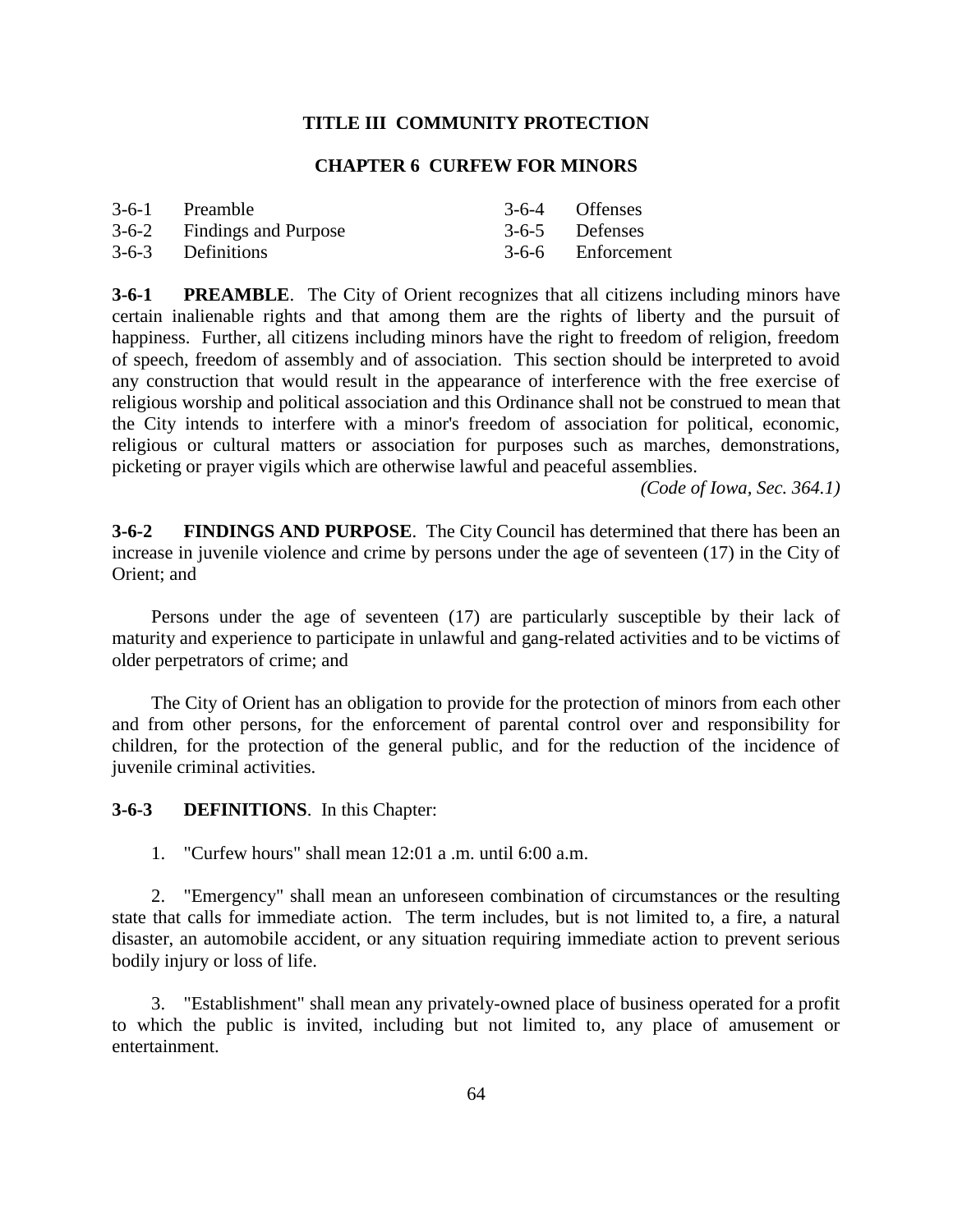4. "Guardian" shall mean:

a. A person who, under court order, is the guardian of the person of a minor; or

b. A public or private agency with whom a minor has been placed by a court.

5. "Minor" shall mean any person under seventeen (17) years of age.

6. "Operator" shall mean any individual, firm, association, partnership or corporation operating, managing or conducting any establishment. The term includes the members or partners of an association or partnership and the officers of a corporation.

7. "Parent" shall mean a person who is:

a. A biological parent, adoptive parent or step-parent of another person; or

b. At least eighteen (18) years of age and authorized by a parent or guardian to have the care and custody of a minor.

8. "Public place" shall mean any place to which the public or a substantial group of the public has access and includes, but is not limited to, streets, highways and the common areas of schools, hospitals, apartment houses, office buildings, transport facilities and shops.

9. "Remain" shall mean to:

a. Linger or stay; or

b. Fail to leave premises when requested to do so by a law enforcement officer or the owner, operator or other person in control of the premises.

10. "Serious Bodily Injury" shall mean bodily injury that creates a substantial risk of death or that causes death, serious permanent disfigurement or protracted loss of impairment of the function of any bodily member or organ.

## **3-6-4 OFFENSES**.

1. A minor commits an offense if the minor remains in any public place or on the premises of any establishment within the City during curfew hours.

2. A parent or guardian of a minor commits an offense if they knowingly permit, or by insufficient control, allow the minor to remain in any public place or on the premises of any establishment within the City during curfew hours.

3. The owner, operator or any employee of an establishment commits an offense if they knowingly allow a minor to remain upon the premises of the establishment during curfew hours.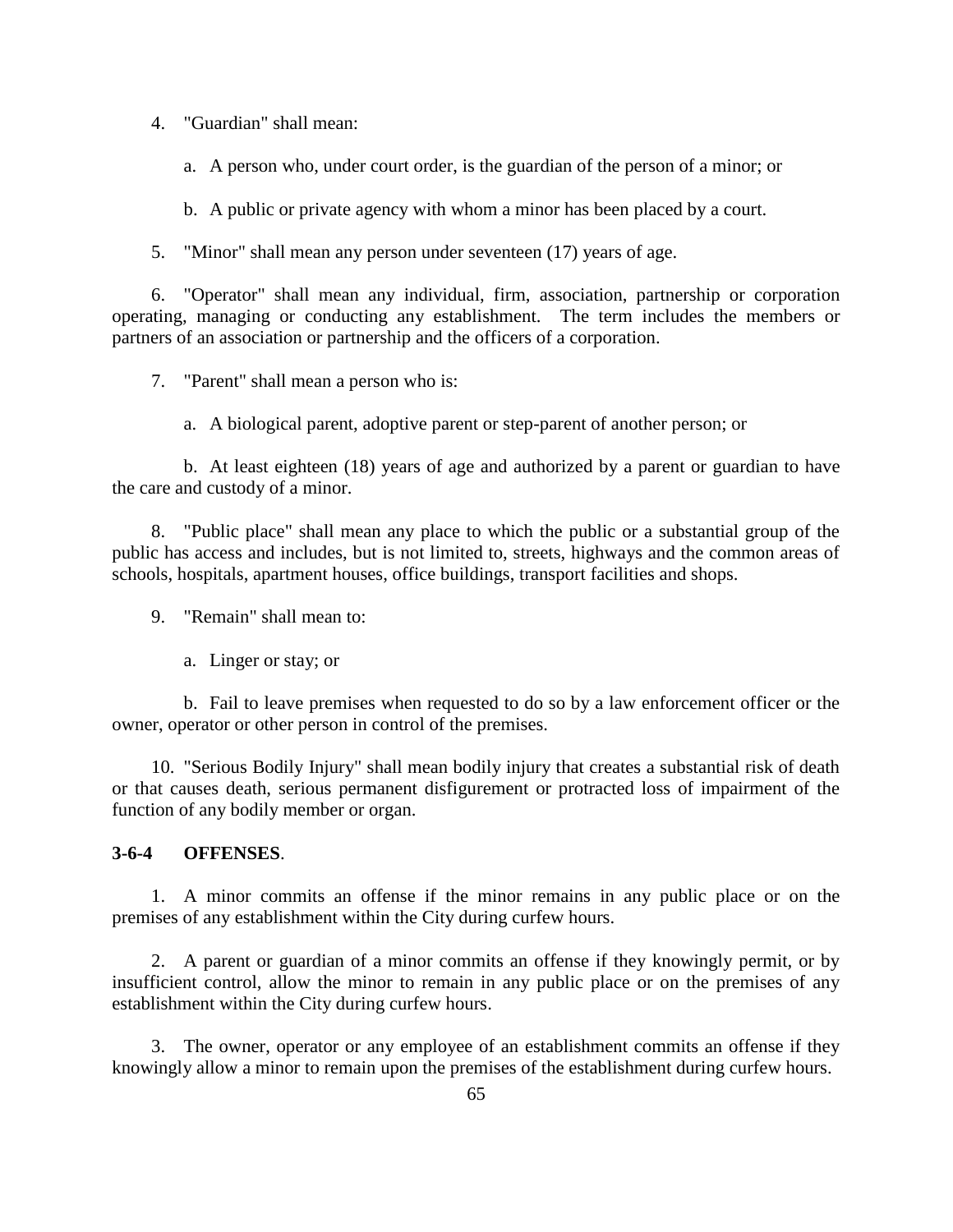#### **3-6-5 DEFENSES**.

1. It is a defense to prosecution under this Chapter if the minor was:

a. Accompanied by the minor's parent or guardian;

b. On an errand at the direction of the minor's parent or guardian, without any detour or stop;

c. In a motor vehicle involved in interstate travel;

d. Engaged in an employment activity, or going to or returning home from an employment activity, without any detour or stop;

e. Involved in an emergency;

f. On the sidewalk abutting the minor's residence or abutting the residence of a nextdoor neighbor if the neighbor did not complain to law enforcement officials about the minor's presence;

g. Attending an official school, religious, or other recreational activity supervised by adults and sponsored by the City of Orient, a civic organization, or another similar entity that takes responsibility for the minor, or going to or returning home without any detour or stop, an official school, religious, or other recreational activity supervised by adults and sponsored by the City of Orient, a civic organization, or another similar entity that takes responsibility for the minor;

h. Exercising First Amendment rights protected by the United States Constitution, such as the free exercise of religion, freedom of speech and the right of assembly; or

i. Married or had been married.

2. It is a defense to prosecution under Subsection 3-6-4(3) if the owner, operator or employee of an establishment promptly notified law enforcement officials that a minor was present on the premises of the establishment during curfew hours and refused to leave.

## **3-6-6 ENFORCEMENT**.

1. Before taking any enforcement action under this section, a law enforcement officer shall ask the apparent offender's age and reason for being in the public place. The officer shall not issue a citation or make an arrest under this section unless the officer reasonably believes that an offense has occurred and that, based on any response and other circumstances, no defense in Section 3-6-5 is present.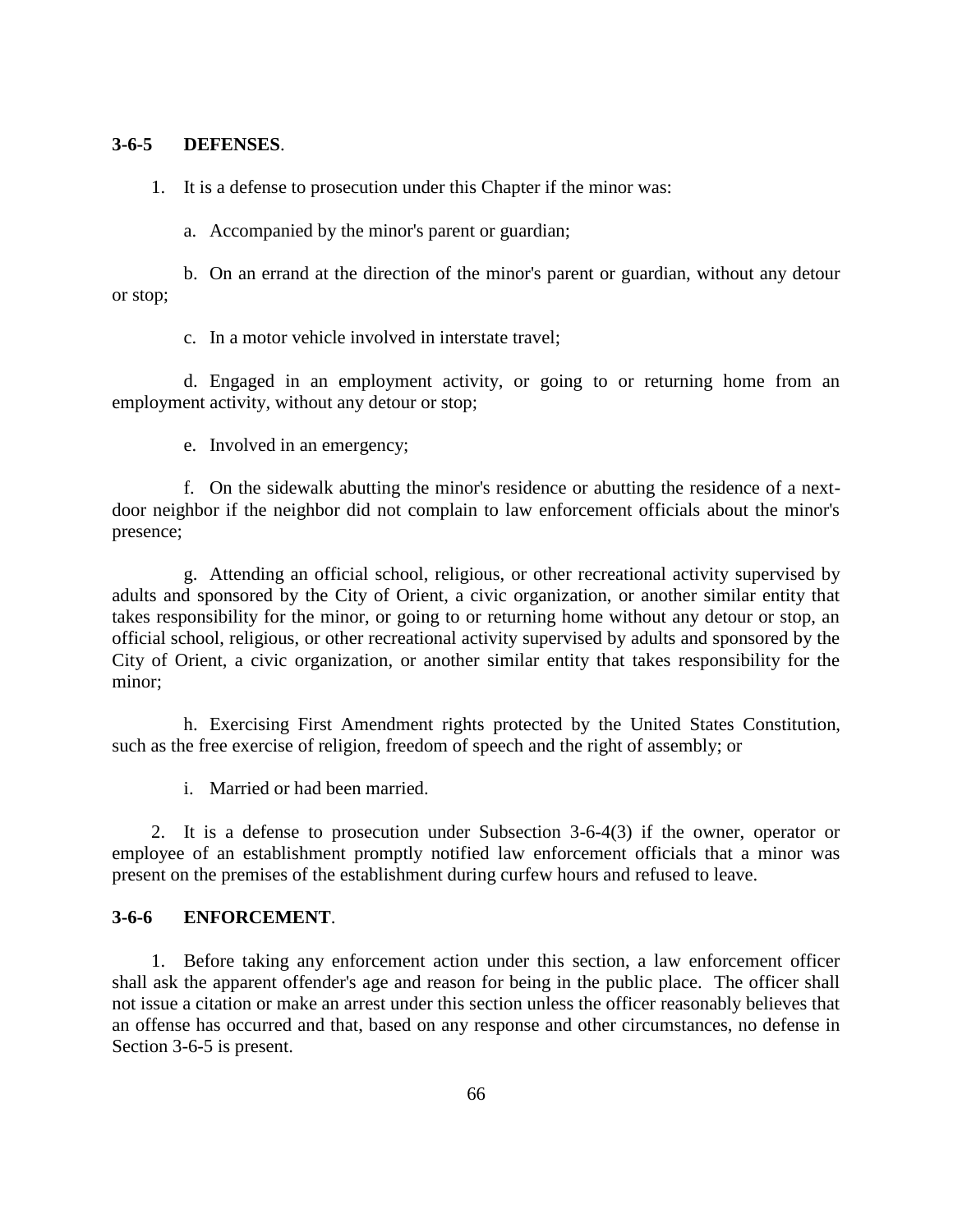2. A minor who is in violation of this Ordinance shall be reunited with the minor's parent or guardian or custodian or other adult taking the place of the parent or shall be taken home by the law enforcement officers.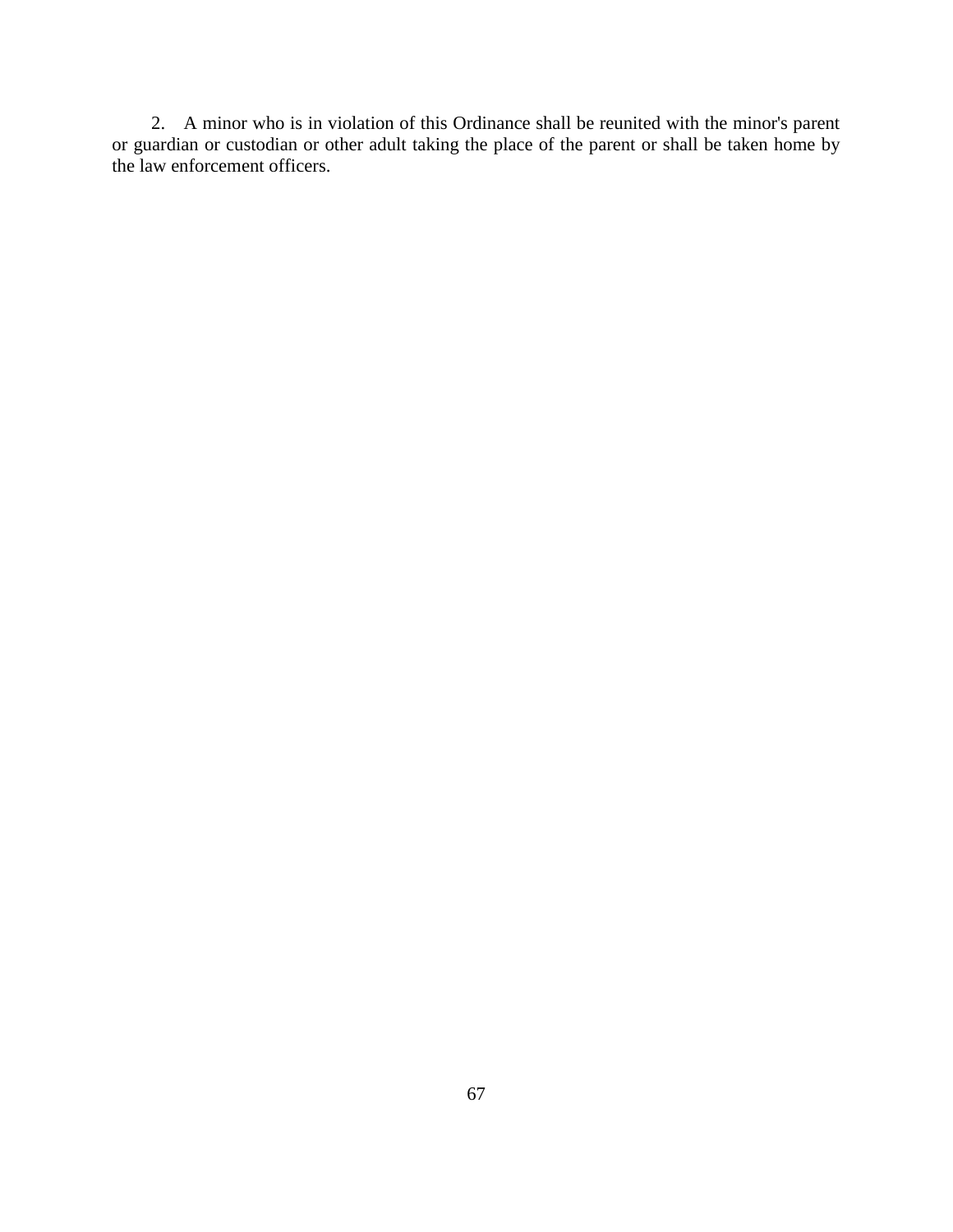#### **TITLE III COMMUNITY PROTECTION**

# **CHAPTER 7 REGULATING PEDDLERS, SOLICITORS AND TRANSIENT MERCHANTS**

|             | 3-7-1 Definitions              | $3 - 7 - 7$ | <b>Bond Required</b>           |
|-------------|--------------------------------|-------------|--------------------------------|
| $3 - 7 - 2$ | Exemptions                     | $3 - 7 - 8$ | Obstruction of Pedestrian or   |
| $3 - 7 - 3$ | Permits                        |             | Vehicular Traffic              |
|             | 3-7-4 Requirements             |             | 3-7-9 Display of Permit        |
|             | 3-7-5 Hours of Solicitation    |             | 3-7-10 Permit Not Transferable |
| $3 - 7 - 6$ | <b>Consumer Protection Law</b> |             | 3-7-11 Revocation of Permit    |

**3-7-1 DEFINITIONS**. For use in this Chapter, the following terms are defined as follows:

1. A "peddler" is any person carrying or transporting goods or merchandise who sells or offers for sale for immediate delivery such goods or merchandise from house-to-house or upon the public street.

2. A "solicitor" is any person who solicits or attempts to solicit from house-to-house or upon public streets orders for commercial goods, wares, subscriptions, publications, periodicals, merchandise, or services to be delivered or fulfilled at a future date.

For the purposes of this Chapter, "solicitor" does not include a person who contacts another person at such person's residence without prior invitation to enlist support for or against, or solicit funds for patriotic, philanthropic, charitable, political or religious purposes, whether or not there is an incidental purpose involving the sale of some goods or service.

3. A "transient merchant" includes any merchant, whether an individual person, a firm, corporation, partnership or association, who brings or causes to be brought within the municipality any goods, wares, or merchandise of any kind, nature, or description, with the intention of temporarily or intermittently selling or offering to sell at retail such goods, wares, or merchandise. Temporary association with a local merchant, dealer, trader, or auctioneer, for conducting such transient business in connection with, as part of, or in the name of any local merchant, dealer, trader, or auctioneer, does not exempt any such person, firm, or corporation from being considered a transient merchant.

The provisions of this Chapter shall not be construed to apply to persons selling at wholesale to merchants, nor to persons running a huckster wagon, or selling or distributing livestock feeds, fresh meats, fish, fruit, or vegetables, nor to persons selling their own work or production either by themselves or their employees.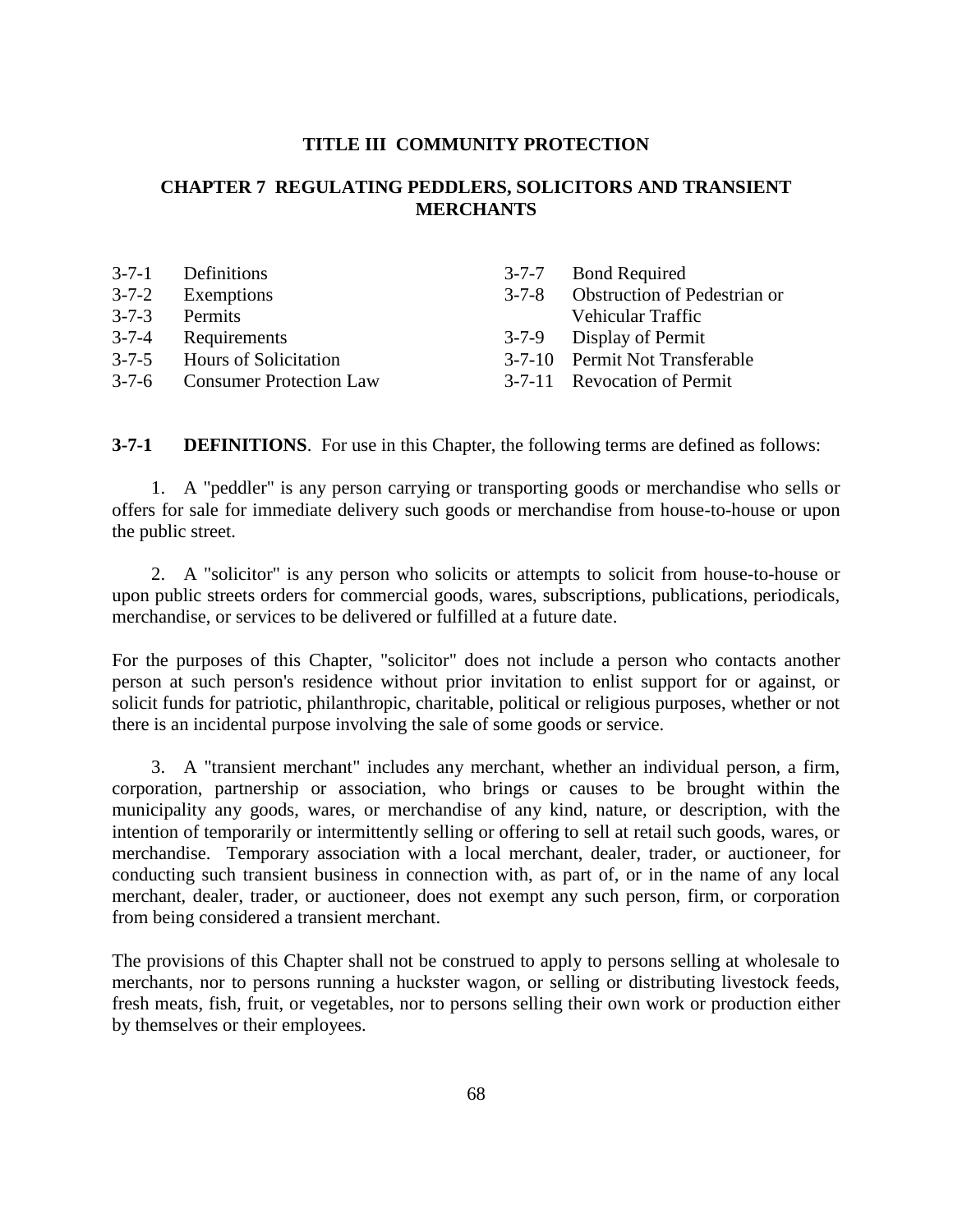**3-7-2 EXEMPTIONS**. The provisions of this Chapter shall not apply to nonprofit civic, charitable, religious or educational groups engaged in retail sale for the purposes of fund raising.

**3-7-3 PERMITS**. Before any person or organization engages in any of the practices defined herein, they must comply with all applicable Ordinances, and must also obtain from the City Clerk a permit in accordance with the provisions of sections 3-7-4 and 3-7-5. This permit shall extend no longer than sixty (60) days. A fee of \$5.00 shall be paid at the time of registration to cover the cost of investigation and issuance.

*(Code of Iowa, Sec. 9C.2)*

**3-7-4 REQUIREMENTS**. Any applicant engaged in any activity described in 3-7-1 of this Chapter must file with the City Clerk an application in writing that gives the following information:

1. Name and social security number;

2. Permanent and local addresses and, in case of transient merchants, the local address from which proposed sales will be made;

3. A brief description of the nature of the sales method;

4. Name and address of the firm for or on whose behalf the orders are solicited, or the supplier of the goods offered for sale;

5. Length of time for which the permit is desired;

6. A statement as to whether or not the applicant has been convicted of any crime, and if so, the date, the nature of the offense, and the name of the court imposing the penalty; and

7. Motor vehicle make, model, year, color and registration number, if a vehicle is to be used in the proposed solicitation.

**3-7-5 HOURS OF SOLICITATION**. No person may conduct those activities described in Section 3-7-1 except between the hours of 9:00 a.m. and 8:00 p.m. on each day, and no solicitation shall be done on Sundays or legal holidays.

**3-7-6 CONSUMER PROTECTION LAW**. All solicitors and peddlers shall be informed of, agree to comply with, and comply with the State law, Section 555A.3, Code of Iowa, requiring a "Notice of Cancellation" to be given in duplicate, properly filled out, to each buyer to whom such person sells a product or service and, comply with the other requirements of the law.

**3-7-7 BOND REQUIRED**. Before a permit under this Chapter is issued, each person subject to this Ordinance shall post with the City Clerk, a bond, by a surety company authorized to insure the fidelity of others in Iowa, in the amount of \$1,000 to the effect that the registrant and the surety consent to the forfeiture of the principal sum of the bond or such part thereof as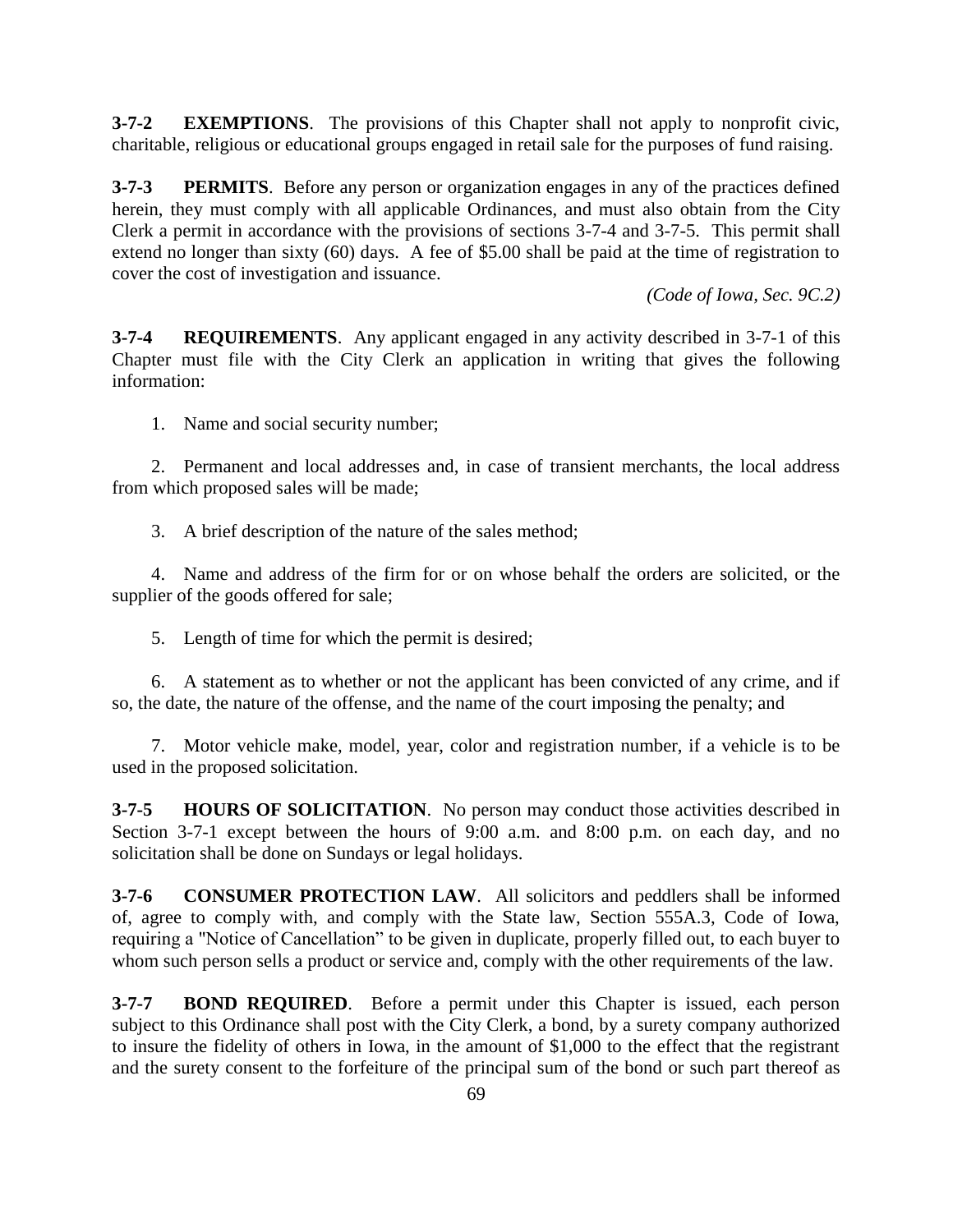may be necessary to: (1) indemnify the City for any penalties or costs occasioned by the enforcement of this Chapter, and (2) make payment of any judgment rendered against the registrant as a result of a claim or litigation arising out of or in connection with the registrant's peddling or solicitation. The bond shall not be retired until one (1) year from the expiration of the permit.

**3-7-8 OBSTRUCTION OF PEDESTRIAN OR VEHICULAR TRAFFIC**. No person, while engaged in any of the practices described in Section 3-7-1, shall block or obstruct the path of any pedestrian or vehicular traffic, or block or obstruct any way of ingress or egress to roads, buildings, or other enclosures or conveyances, including, but not limited to, vehicles, elevators and escalators.

**3-7-9 DISPLAY OF PERMIT**. Each solicitor or peddler shall at all times while doing business in this City keep in his or her possession the permit provided for in Section 3-7-3 of this Chapter, and shall, upon the request of prospective customers, exhibit the permit as evidence that he or she has complied with all requirements of this Chapter. Each transient merchant shall display publicly the permit in his or her place of business.

**3-7-10 PERMIT NOT TRANSFERABLE**. Permits issued under the provisions of this Chapter are not transferable in any situation and are to be applicable only to the person filing the application.

**3-7-11 REVOCATION OF PERMIT**. The City Council, after notice and hearing, may revoke any permit issued under this Ordinance where the permitee, in the course of conducting his or her business, has made fraudulent or incorrect statements or has violated this Ordinance or has otherwise conducted his or her business in an unlawful manner.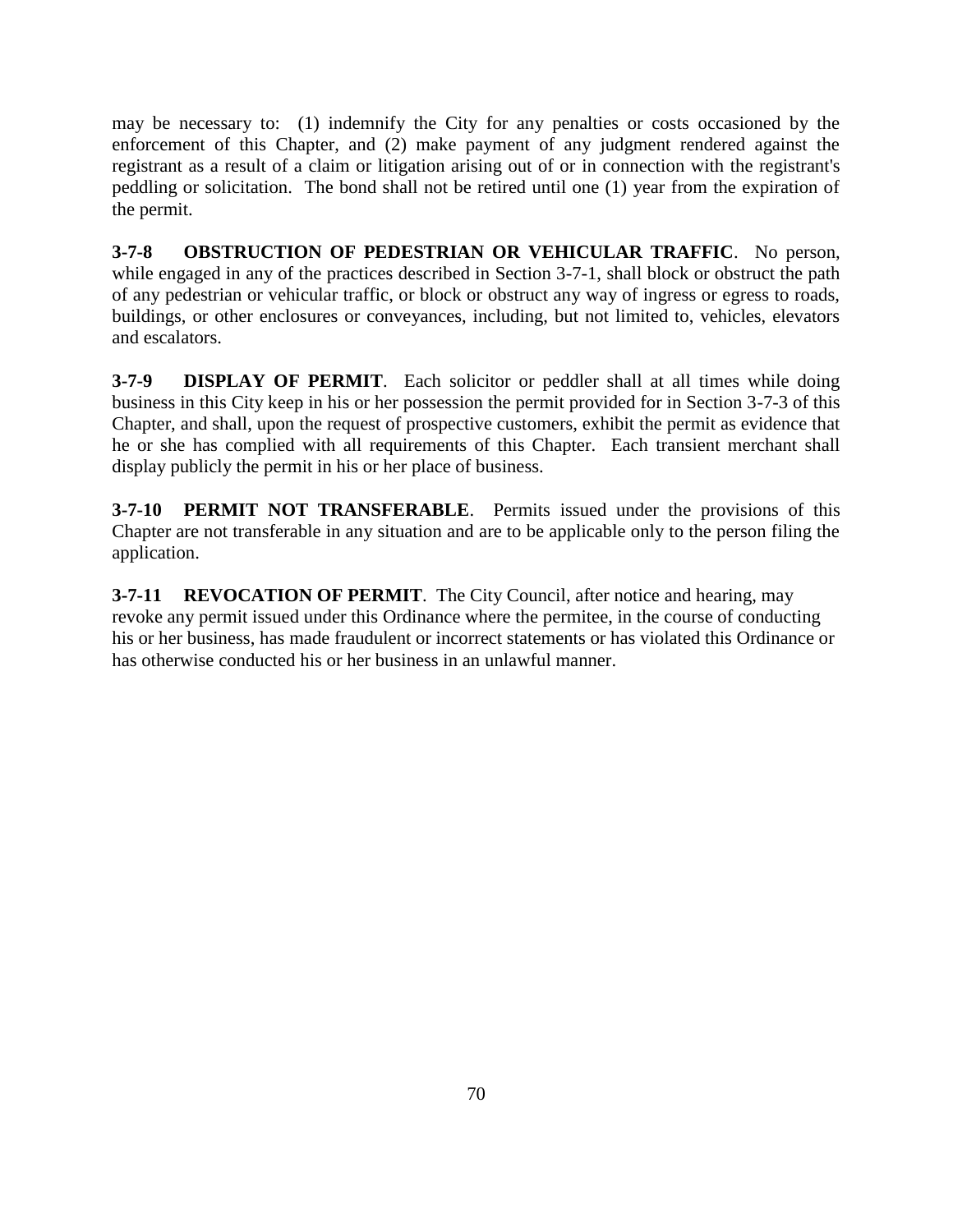## **TITLE III COMMUNITY PROTECTION**

# **CHAPTER 8 CIGARETTE LICENSE**

|             | 3-8-1 Definitions     | $3 - 8 - 6$   | Refunds                             |
|-------------|-----------------------|---------------|-------------------------------------|
|             | 3-8-2 Permit Required |               | 3-8-7 Suspension; Revocation; Civil |
| $3 - 8 - 3$ | Issuance              |               | Penalty                             |
| $3 - 8 - 4$ | Expiration            |               | 3-8-8 Permits not Transferable      |
| $3 - 8 - 5$ | <b>Fees</b>           | 3-8-9 Display |                                     |

**3-8-1 DEFINITIONS**. For use in this Chapter the following terms are defined as follows:

1. "Cigarette" shall mean any roll for smoking made wholly or in part of tobacco or any substitute for tobacco, irrespective of size or shape and irrespective of tobacco or any substitute for tobacco being flavored, adulterated, or mixed with any other ingredient, where such roll has a wrapper or cover made of paper or any other material. However, this definition shall not be construed to include cigars.

*(Code of Iowa, Sec. 453A.1(3))*

2. "Retailer" shall mean and includes every person in this State who sells, distributes, or offers for sale for consumption, or possess for the purpose of sale for consumption, cigarettes irrespective of quality or amount or the number of sales.

*(Code of Iowa, Sec. 453A.1(21))*

3. "Place of business" shall mean and includes any place where cigarettes are sold or where cigarettes are stored, within or without the State of Iowa, by the holder of an Iowa permit or kept for the purpose of sale or consumption; or if sold from any vehicle or train, the vehicle or train on which or from which such cigarettes are sold shall constitute a place of business.

*(Code of Iowa, Sec. 453A.1(19))*

**3-8-2 PERMIT REQUIRED**. No retailer shall distribute, sell, or solicit the sale of any cigarettes within the City of Orient, Iowa, without a valid Permit for each place of business. The Permit shall be displayed publicly in the place of business so that it can be seen easily by the public.

*(Code of Iowa, Sec. 453A.13)*

**3-8-3 ISSUANCE**. The City Council shall issue, or renew a Permit, upon a determination that such issuance or renewal will not be detrimental to the public health, safety or morals, when a retailer who is not a minor has filed with the City Clerk a completed application on forms provided by the State Department of Revenue and Finance and accompanied by the fee provided in Section 3-8-5.

*(Code of Iowa, Sec. 453A.13(2)(a))*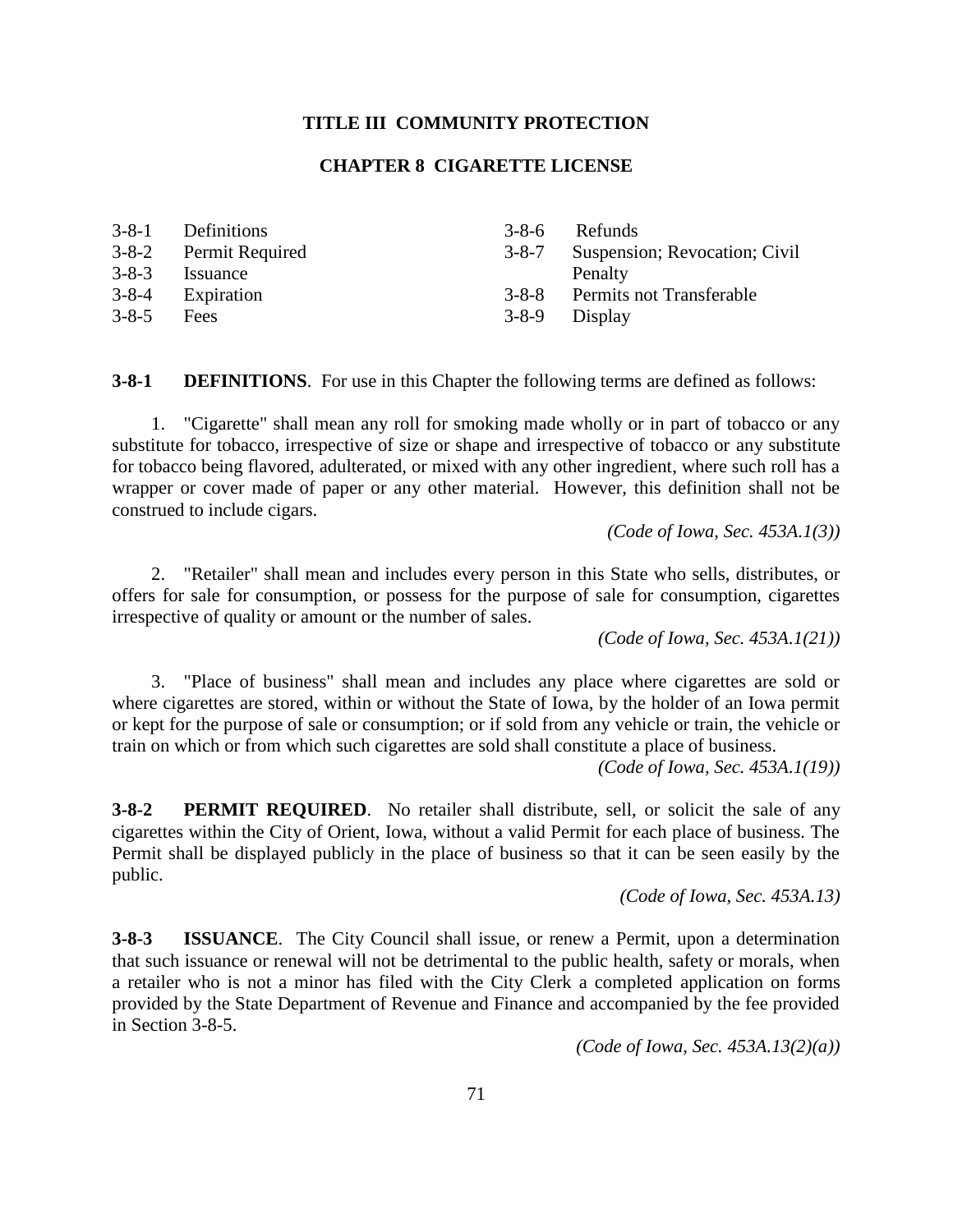**3-8-4 EXPIRATION**. Permits expire on June 30 of each year.

*(Code of Iowa, Sec. 453A.13(3))*

**3-8-5 FEES**. The fee for Permits issued or renewed in July, August, or September is \$75.00. The fee for Permits issued in October, November, or December is \$56.25; in January, February or March, \$37.50; and in April, May or June, \$18.75.

*(Code of Iowa, Sec. 453A.13(3))*

**3-8-6 REFUNDS**. A retailer may surrender an unrevoked Permit in July, August, or September for a refund of \$56.25; in October, November, or December, for \$37.50; or in January, February, or March, for \$18.75.

*(Code of Iowa, Sec. 453A.13(4)(a))*

# **3-8-7 SUSPENSION; REVOCATION; CIVIL PENALTY**.

1. If a retailer or employee of a retailer has violated Sections 453A.2, 453A.36, subsection 6 or 453A.39 of the Code of Iowa, the City Council, in addition to the other penalties fixed for such violations in this section, shall assess a penalty after giving the Permit holder an opportunity to be heard, upon ten (10) days written notice, stating the reasons for the contemplated action and the time and place at which the person may appear and be heard, as follows:

a. For a first violation, the retailer shall be assessed a civil penalty in the amount of three hundred dollars (\$300.00). Failure to pay the civil penalty as ordered under this subsection shall result in automatic suspension of the permit for a period of fourteen (14) days.

*(Code of Iowa, Sec. 453A.22(2)(a))*

b. For a second violation within a period of two (2) years, the retailer shall be assessed a civil penalty in the amount of one thousand five hundred dollars (\$1,500.00) or the retailer's permit shall be suspended for a period of thirty (30) days. The retailer may select its preference in the penalty to be applied under this paragraph.

*(Code of Iowa, Sec. 453A22(2)(b))*

c. For a third violation within a period of three (3) years, the retailer shall be assessed a civil penalty in the amount of one thousand five hundred dollars (\$1,500.00) and the retailer's permit shall be suspended for a period of thirty (30) days.

*(Code of Iowa, Sec. 453(2)(c))*

d. For a fourth violation within a period of three (3) years, the retailer shall be assessed a civil penalty in the amount of one thousand five hundred dollars (\$1,500.00) and the retailer's permit shall be suspended for a period of sixty (60) days.

*(Code of Iowa, Sec. 453(2)(d))*

e. For a fifth violation within a period of four (4) years, the retailer's permit shall be revoked.

*(Code of Iowa, Sec. 453A.22(2)(e))*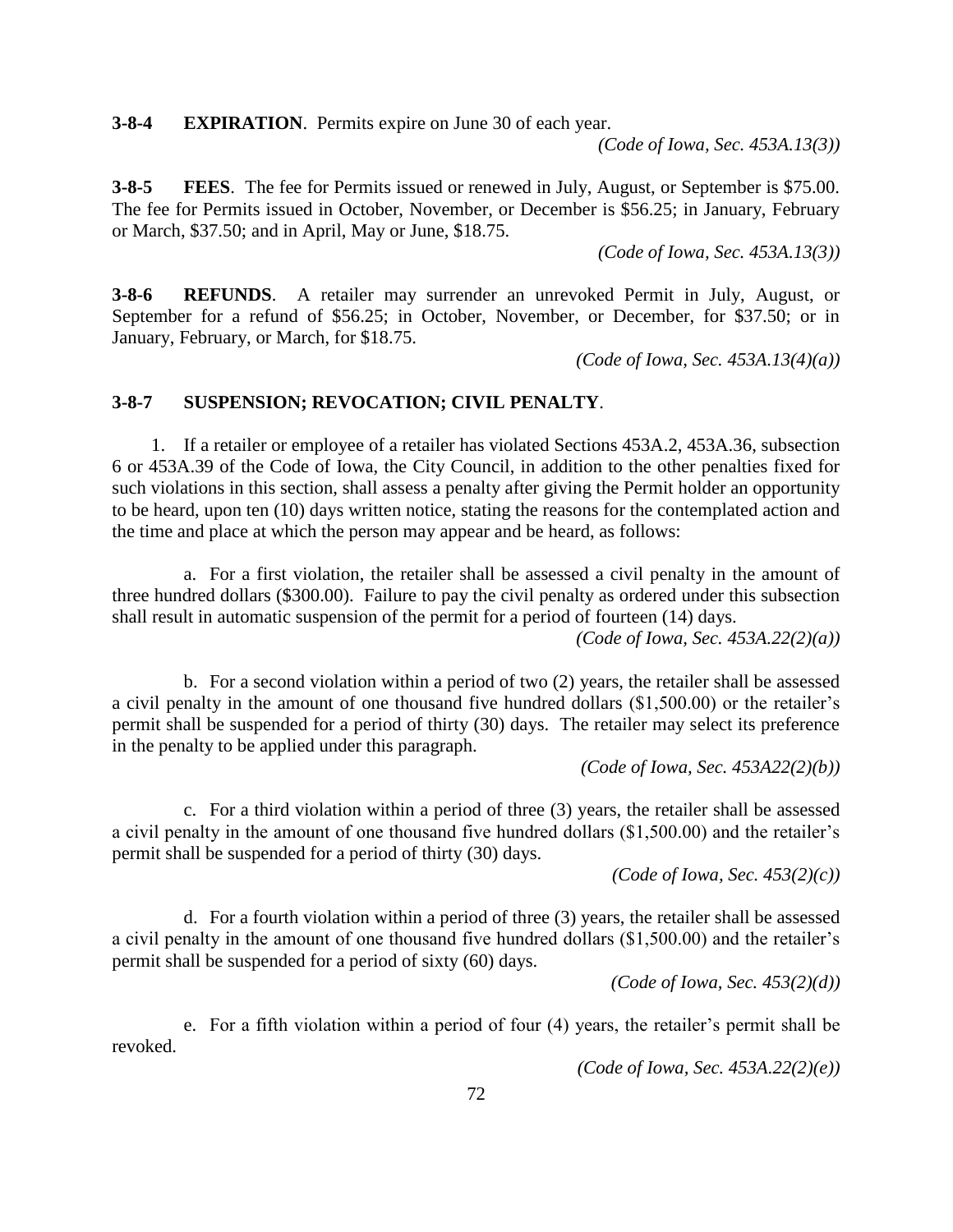f. If an employee of a retailer violates section 453A.2, subsection 1, of the Code of Iowa, the retailer shall not be assessed a penalty under subsection 2, and the violation shall be deemed not to be a violation of section 453A.2, subsection 1, for the purpose of determining the number of violations for which a penalty may be assessed pursuant to subsection 2, if the employee holds a valid certificate of completion of the tobacco compliance employee training program pursuant to section 453A.2A at the time of the violation. A retailer may assert only once in a four (4) year period the bar under either this subsection or subsection 4 against assessment of a penalty pursuant to subsection 2, for a violation of section 453A.2, that takes place at the same place of business location.

*(Code of Iowa, Sec. 453A.22(3))*

2. If a retail Permit is suspended or revoked under this section, the suspension or revocation shall only apply to the place of business at which the violation occurred and shall not apply to any other place of business to which the retail permit applies but at which the violation did not occur.

*(Code of Iowa, Sec. 453A.22(6))*

3. The City Clerk shall report the suspension or revocation of a retail Permit under this section to the Iowa Department of Public Health within thirty (30) days of the suspension or revocation of any retail permit.

*(Code of Iowa, Sec. 453A.22(7))*

**3-8-8 PERMITS NOT TRANSFERABLE**. A Permit shall not be transferable to another place of business or retailer. However, if a retailer who holds a valid Permit moves the place of business, the City Council, if it decides to issue a new Permit for the new place of business, shall not charge any additional fee for the unexpired term of the original Permit if the retailer has not received a refund for surrender of the original Permit.

**3-8-9 DISPLAY**. The Permit shall be displayed in the place of business so that it can be seen easily by the public.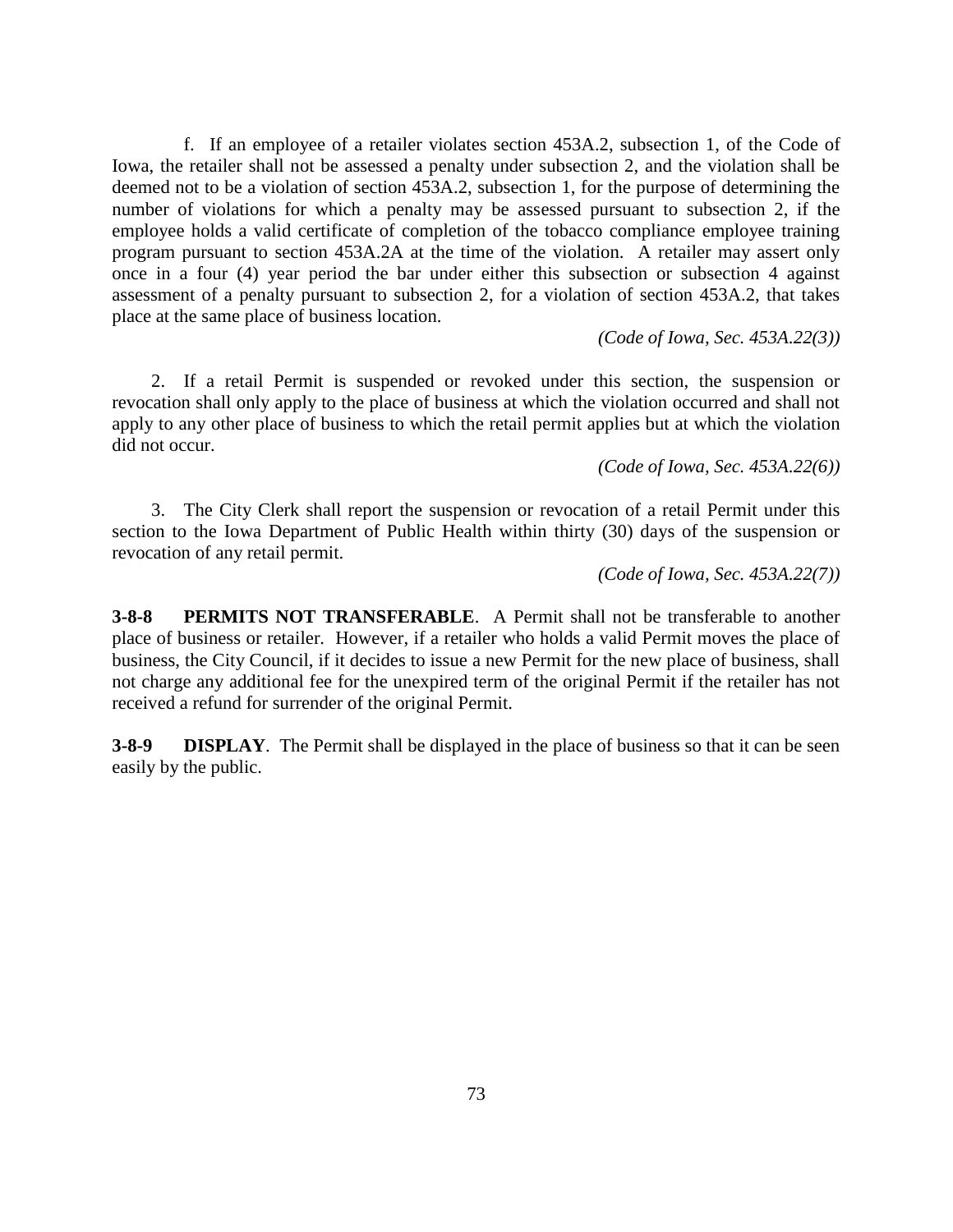## **TITLE III COMMUNITY PROTECTION**

# **CHAPTER 9 ALCOHOLIC BEVERAGES**

| 3-9-1 Purpose                          | 3-9-3 Action by Council |
|----------------------------------------|-------------------------|
| 3-9-2 Required Obedience to Provisions | 3-9-4 Transfers         |
| of this Chapter and State Law          |                         |

**3-9-1 PURPOSE**. The purpose of this Chapter is to provide for administration of licenses and permits and for local regulations and procedures for the conduct of the sale and consumption of beer, wine and liquor, for the protection of the safety, health and general welfare of this community.

*(Code of Iowa, Sec. 364.1)*

**3-9-2 REQUIRED OBEDIENCE TO PROVISIONS OF THIS CHAPTER AND STATE LAW**. The following sections of the Iowa Code are hereby adopted by reference:

- 1. 123.2 and 123.3 General Prohibition and Definitions
- 2. 123.18 Favors From Licensee or Permittee
- 3. 123.22 State Monopoly
- 4. 123.28 Open Alcoholic Beverage Containers
- 5. 123.30 Liquor Control Licenses Classes
- 6. 123.31 Application Contents
- 7. 123.33 Records
- 8. 123.34 Expiration Seasonable, Five Day, or Fourteen-Day License or Permit
- 9. 123.35 Simplified Renewal Procedure
- 10. 123.36 Liquor Fees Sunday Sales
- 11. 123.38 Nature of Permit or License Surrender Transfer
- 12. 123.39 Suspension or Revocation of License or Permit Civil Penalty
- 13. 123.40 Effect of Revocation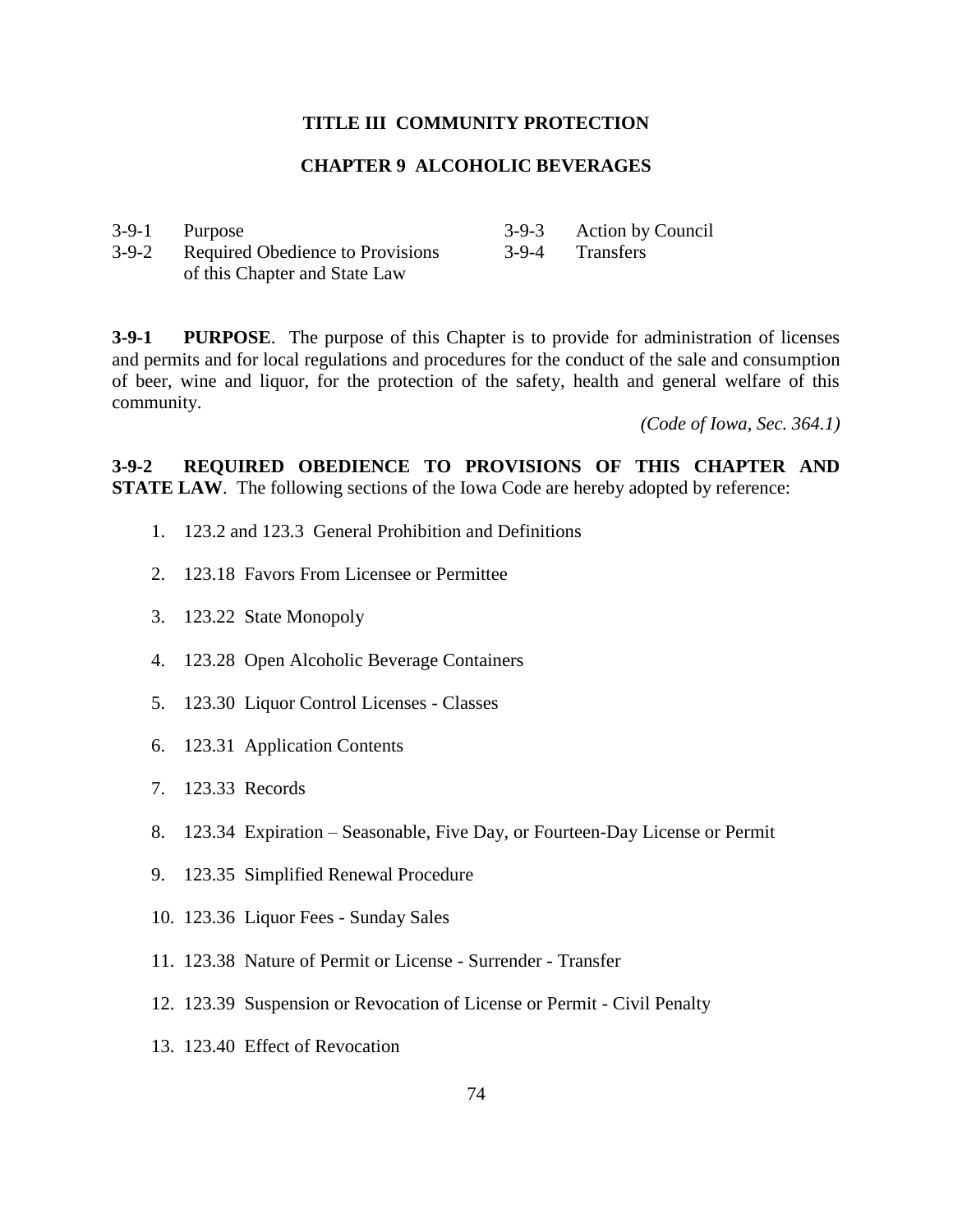14. 123.44 Gifts of Liquors Prohibited

15. 123.46 Consumption in Public Places - Intoxication - Right to Chemical Test - Notifications - Exoneration

16. 123.47 Persons Under Legal Age - Penalty

17. 123.49 Miscellaneous Prohibitions

18. 123.50 Criminal and Civil Penalties

19. 123.51 Advertisements for Alcoholic Liquor, Wine or Beer

20. 123.52 Prohibited Sale

21. 123.90 Penalties Generally

22. 123.95 Premises Must Be Licensed - Exception as to Conventions and Social **Gatherings** 

23. 123.122 through 123.145 Beer Provisions (Division II)

24. 123.150 Sunday Sales Before New Year's Day

25. 123.171 through 123.182 Wine Provisions (Division V)

26. 321.284 Open Containers in Motor Vehicles - Drivers

27. 321.284A Open Containers in Motor Vehicles - Passengers

**3-9-3 ACTION BY COUNCIL**. The City Council shall approve or disapprove the application for all Liquor Control Licenses. Action taken by the City Council shall be endorsed on the application. The application, fee, penal bond, and certificate of dram shop liability insurance (if applicable) shall be forwarded to the Iowa Alcoholic Beverages Division for further action as provided by law.

*(Code of Iowa, Sec. 123.32(2))*

**3-9-4 TRANSFERS**. The City Council may, in its discretion, authorize a licensee or permittee to transfer the license or permit from one location to another within the City, provided that the premises to which the transfer is to be made would have been eligible for a license or permit in the first instance and the transfer will not result in the violation of any law or Ordinance. An applicant for a transfer shall file with the application for transfer proof of dram shop liability insurance and penal bond covering the premises to which the license is to be transferred.

*(Code of Iowa, Sec. 123.38)*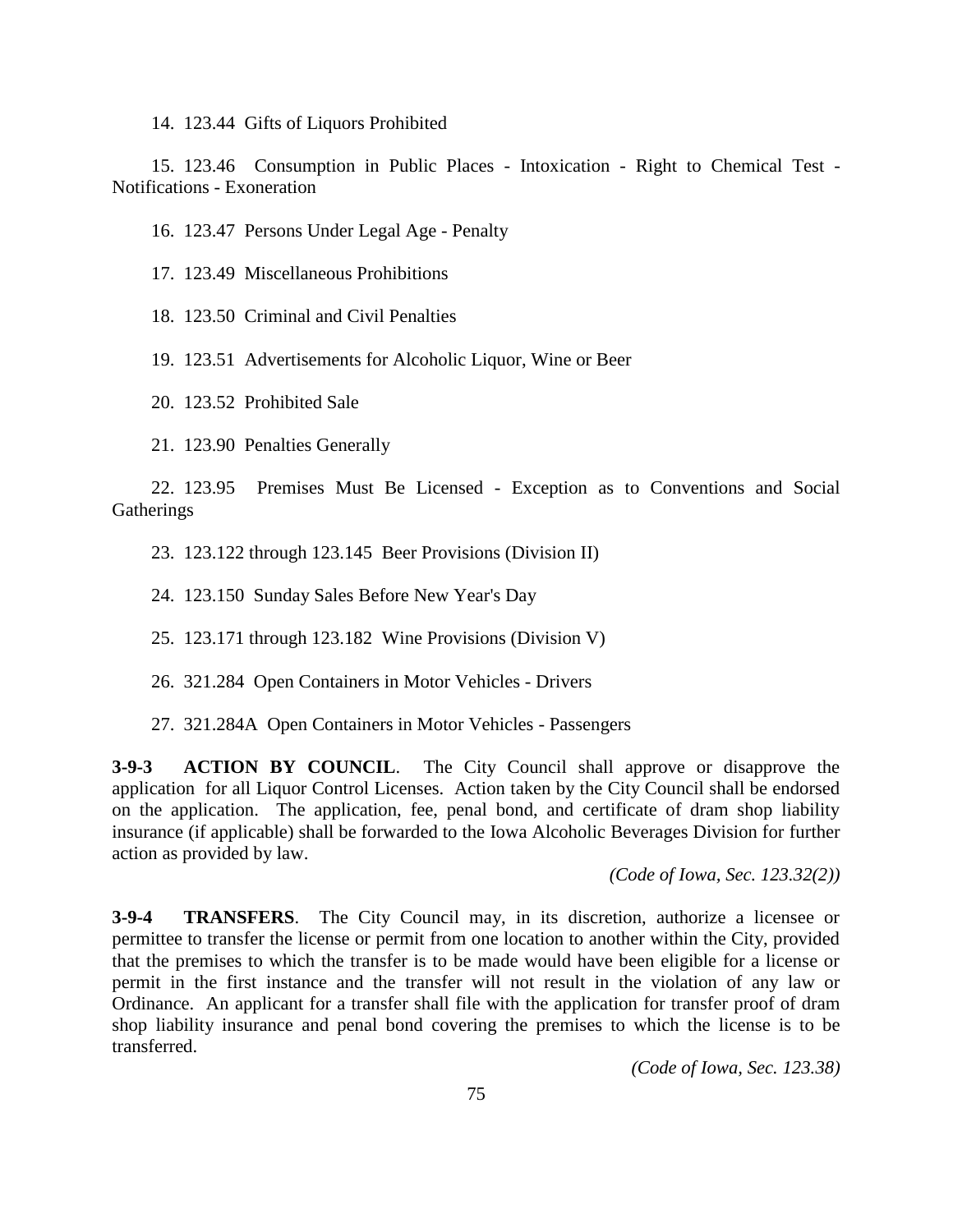### **TITLE III COMMUNITY PROTECTION**

## **CHAPTER 10 JUNK AND ABANDONED VEHICLES**

| $3-10-1$ Purpose                        | 3-10-8 Junk Vehicles Declared a         |
|-----------------------------------------|-----------------------------------------|
| 3-10-2 Definitions                      | Nuisance                                |
| 3-10-3 Removal of Abandoned Vehicles    | 3-10-9 Notice to Abate                  |
| 3-10-4 Notification of Owners and       | 3-10-10 Abatement by Municipality       |
| Lienholders                             | 3-10-11 Collection of Cost of Abatement |
| 3-10-5 Impoundment Fees and Bonds       | 3-10-12 Exceptions                      |
| 3-10-6 Hearing Procedures               | 3-10-13 Interference with Enforcement   |
| 3-10-7 Auction or Disposal of Abandoned |                                         |

**3-10-1 PURPOSE**. The purpose of this Chapter is to protect the health, safety and welfare of the citizens and safety of property of this City by providing for removal of abandoned motor vehicles and the elimination of the open storage of abandoned and junk motor vehicles and machinery except in authorized places.

*(Code of Iowa, Sec. 364.1)*

**3-10-2 DEFINITIONS**. For the purpose of this Chapter, the following terms are defined as follows:

1. "Abandoned vehicle" shall mean any of the following:

Vehicles

a. A vehicle that has been left unattended on public property for more than twentyfour (24) hours and lacks current registration plates or two or more wheels or other parts which render the vehicle inoperable; or unsafe;

*(Code of Iowa, Sec. 321.89(1)(a)(1))*

b. A vehicle that has remained illegally on public property for more than twenty-four (24) hours;

*(Code of Iowa, Sec. 321.89(1)(a)(2))*

c. A vehicle that has been unlawfully parked on private property or has been placed on private property without the consent of the owner or person in control of the property for more than twenty-four (24) hours;

*(Code of Iowa, Sec. 321.89(1)(a)(3)*

d. A vehicle that has been legally impounded by order of law enforcement officials and has not been reclaimed for a period of ten (10) days; or

*(Code of Iowa, Sec. 321.89(1)(a)(4))*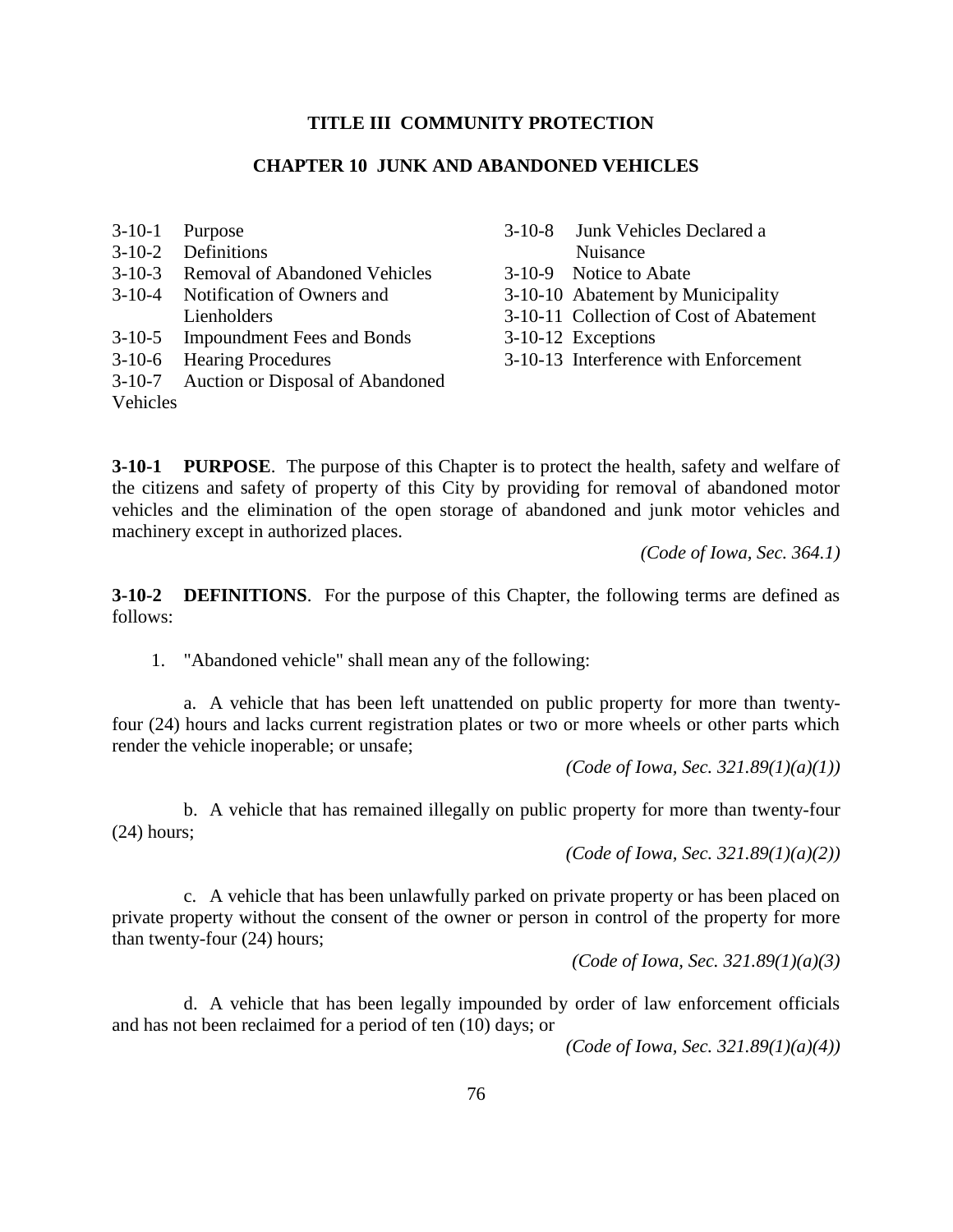e. Any vehicle parked on the street determined by a law enforcement officer to create a hazard to other vehicular traffic.

*(Code of Iowa, Sec. 321.89(1)(a)(5))*

2. "Private property" shall mean any real property within the City which is not public property as defined in this section.

3. "Public property" shall mean any public right-of-way open for the purposes of vehicular travel.

4. A "junk vehicle" shall mean any vehicle without current license plates or which has any one of the following characteristics:

a. Any vehicle with a broken or cracked windshield, or window or headlight or any other cracked or broken glass;

b. Any vehicle with a broken or loose fender, door or bumper or hood or door handle or window handle or steering wheel, trunk top or trunk handle or tail pipe;

c. Any vehicle which has become the habitat of rats, mice, or snakes, or any other vermin or insects;

d. Any vehicle which contains gasoline or any other flammable fuel not contained in the vehicle's fuel cell as installed by the manufacturer of the vehicle;

e. Any motor vehicle which lacks an engine or two or more wheels or other structural parts which render said motor vehicle totally inoperable; or

f. Any other vehicle which, because of its defective or obsolete condition, in any other way constitutes a threat to the public health and safety.

5. "Vehicle" means every device in, upon, or by which a person or property is or may be transported or drawn upon a highway or street, excepting devices moved by human power or used exclusively upon stationary rails or tracks, and shall include without limitation a motor vehicle, automobile, truck, trailer, motorcycle, tractor, buggy, wagon, farm machinery or any combination thereof.

## **3-10-3 REMOVAL OF ABANDONED VEHICLES.**

1. Law enforcement officers may, without prior notice or hearing, remove and impound any abandoned vehicle as defined in section 3-10-2 (1). Law enforcement officers may hire other personnel, equipment and facilities for the purpose of removing, preserving, storing or disposing of abandoned vehicles.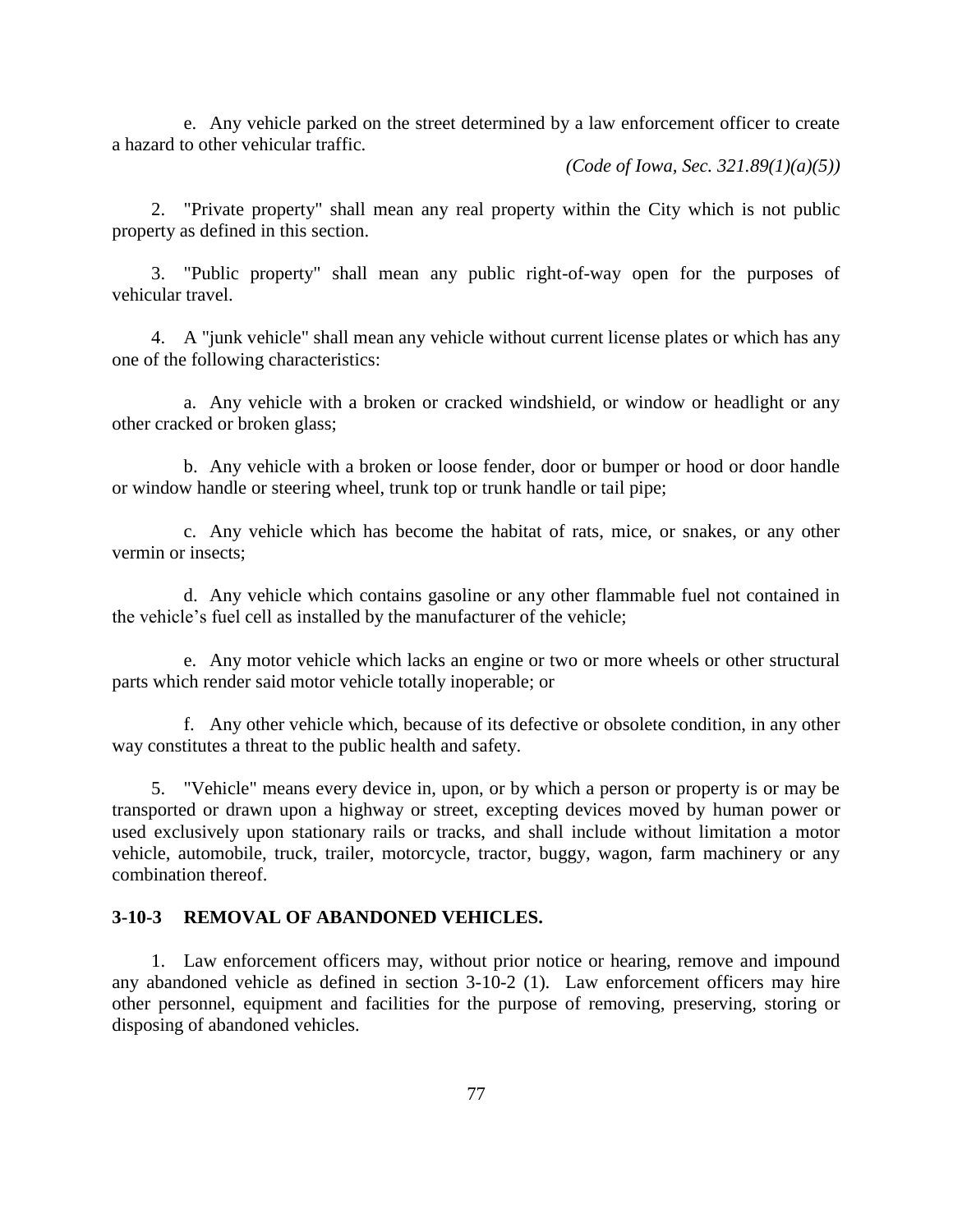2. The impoundment and storage of all vehicles pursuant to this Chapter shall be in such areas or places designated by the City Council.

3. When a vehicle is taken into custody and impounded under the provisions of this Chapter, law enforcement officers shall maintain a record of the vehicle, listing the color, year of manufacture, manufacturer's trade name, body style, vehicle identification number, and license plate and year displayed on the vehicle. The records shall include the date and hour of tow, location towed from, location towed to, person or firm doing the towing, reason for towing and the name of the officer authorizing the tow.

*(Code of Iowa, Sec. 321.89(2))*

4. Nothing in this Chapter shall govern the procedures of any law enforcement officer in taking into custody and impounding any vehicle to be used or proposed to be used as evidence in a criminal case involving crimes other than violations of this Chapter.

## **3-10-4 NOTIFICATION OF OWNERS AND LIENHOLDERS**.

1. When a vehicle is taken into custody under the provisions of this Chapter or under any provisions of State law, law enforcement officers shall notify, within twenty (20) days, by certified mail, the last known registered owner of the vehicle, all lienholders of record, and any other known claimant to the vehicle or to personal property found in the vehicle, addressed to their last known addresses of record, that the abandoned vehicle has been taken into custody. Notice shall be deemed given when mailed. The notice shall:

- a. Describe the year, make, model and serial number of the vehicle;
- b. Describe the personal property found in the vehicle;
- c. Describe the location of the facility where the vehicle is being held;
- d. Inform the persons receiving notice:

(1) of their right to reclaim the vehicle and personal property within ten (10) days after the effective date of the notice;

(2) that the right can be exercised upon payment of all towing, preservation, notice and storage charges resulting from placing the vehicle in custody;

(3) that failure of the owner or lienholders to exercise their right to reclaim the vehicle within the reclaiming period shall be deemed a waiver by the owner and all lienholders of all right, title, claim, and interest in the vehicle; and

(4) that failure to reclaim the vehicle is deemed consent to the sale of the vehicle at a public auction or disposal of the vehicle to a demolisher.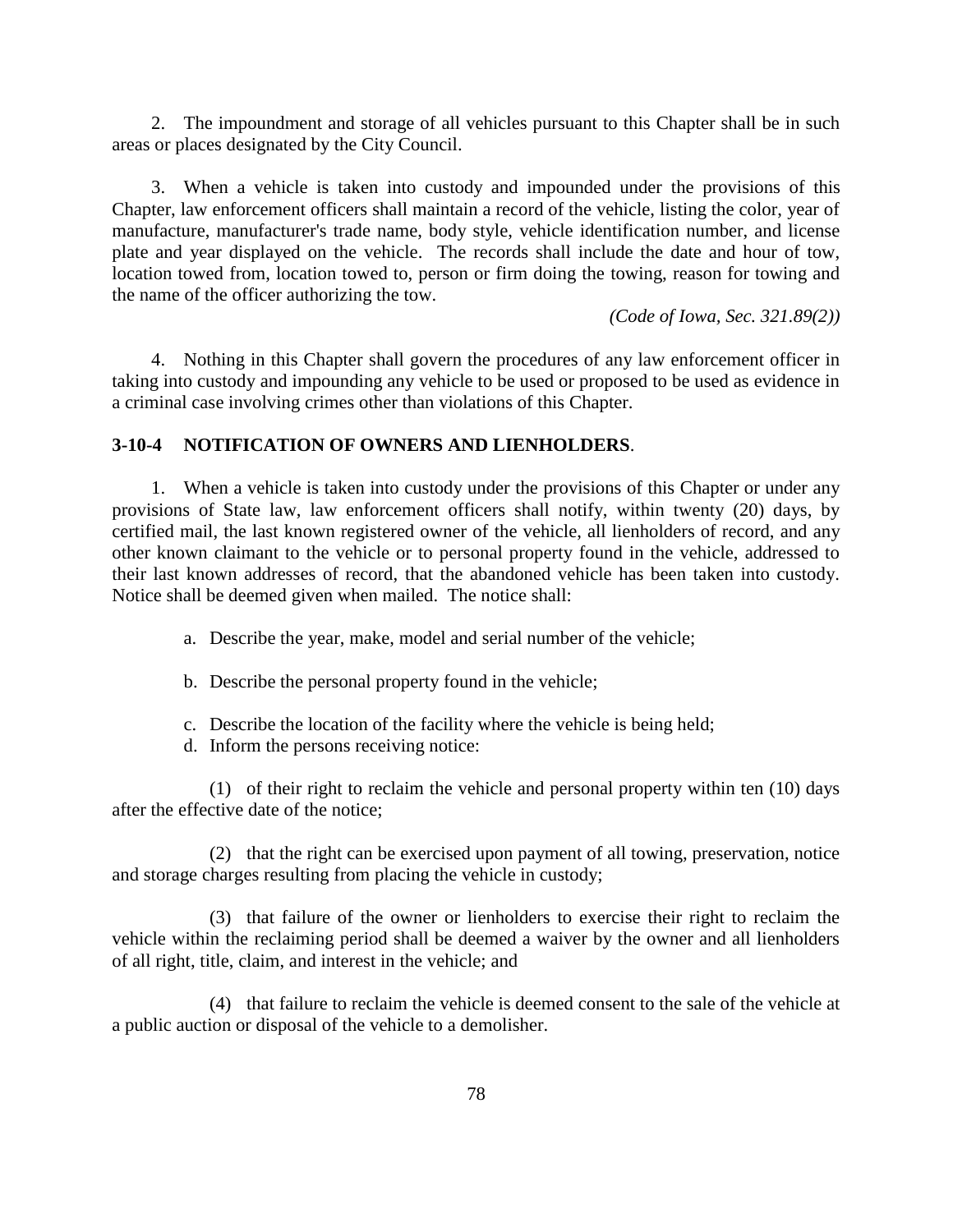e. State that any person claiming rightful possession of the vehicle or personal property who disputes the planned disposition of the vehicle or personal property by law enforcement officers or the assessment of fees and charges provided by this chapter may request a hearing to contest these matters in accordance with the provisions of Section 3-10-6;

f. State that a request for a hearing must be in writing and received by the Adair County Sheriff prior to the expiration of the ten day (10) reclaiming period; and

g. State that in the event a hearing is requested immediate release of the vehicle may be obtained by posting a cash bond as required by Section 3-10-5.

*(Code of Iowa, Sec. 321.89(3)(a))*

2. The owner, lienholders or any person receiving notice may, by written request received by the Adair County Sheriff prior to the expiration of the ten (10) day reclaiming period, obtain an additional fourteen (14) days within which the vehicle may be reclaimed.

*(Code of Iowa, Sec. 321.89(3)(a))*

3. Notice by one publication in one newspaper of general circulation in the area where the vehicle was abandoned shall be sufficient to meet the requirements of this Chapter. The published notice may contain multiple listings of abandoned vehicles but shall be published within the same time requirements and shall contain the same information as prescribed for mailed notice in this section. Published notice shall be used if:

a. the identity of the last registered owner cannot be determined,

b. the registration contains no address for the owner, or

c. it is impossible to determine with reasonable certainty the identity and addresses of all lienholders.

*(Code of Iowa, Sec. 321.89(3)(b))*

4. If the persons receiving notice do not request a hearing or exercise their right to reclaim the vehicle or personal property within the reclaiming period, the owner of the vehicle or owners of the personal property shall no longer have any right, title, claim, or interest in or to the vehicle.

5. No court in any case in law or equity shall recognize any right, title, claim, or interest of the owner and lienholders after the ten (10) day reclaiming period.

*(Code of Iowa, Sec. 321.89(3))*

#### **3-10-5 IMPOUNDMENT FEES AND BOND**.

1. Before the owner or other person lawfully entitled to possession of any vehicle that has been impounded under the provisions of this Chapter or any other provision of law may recover such vehicle, such person shall present to the Adair County Sheriff evidence of such person's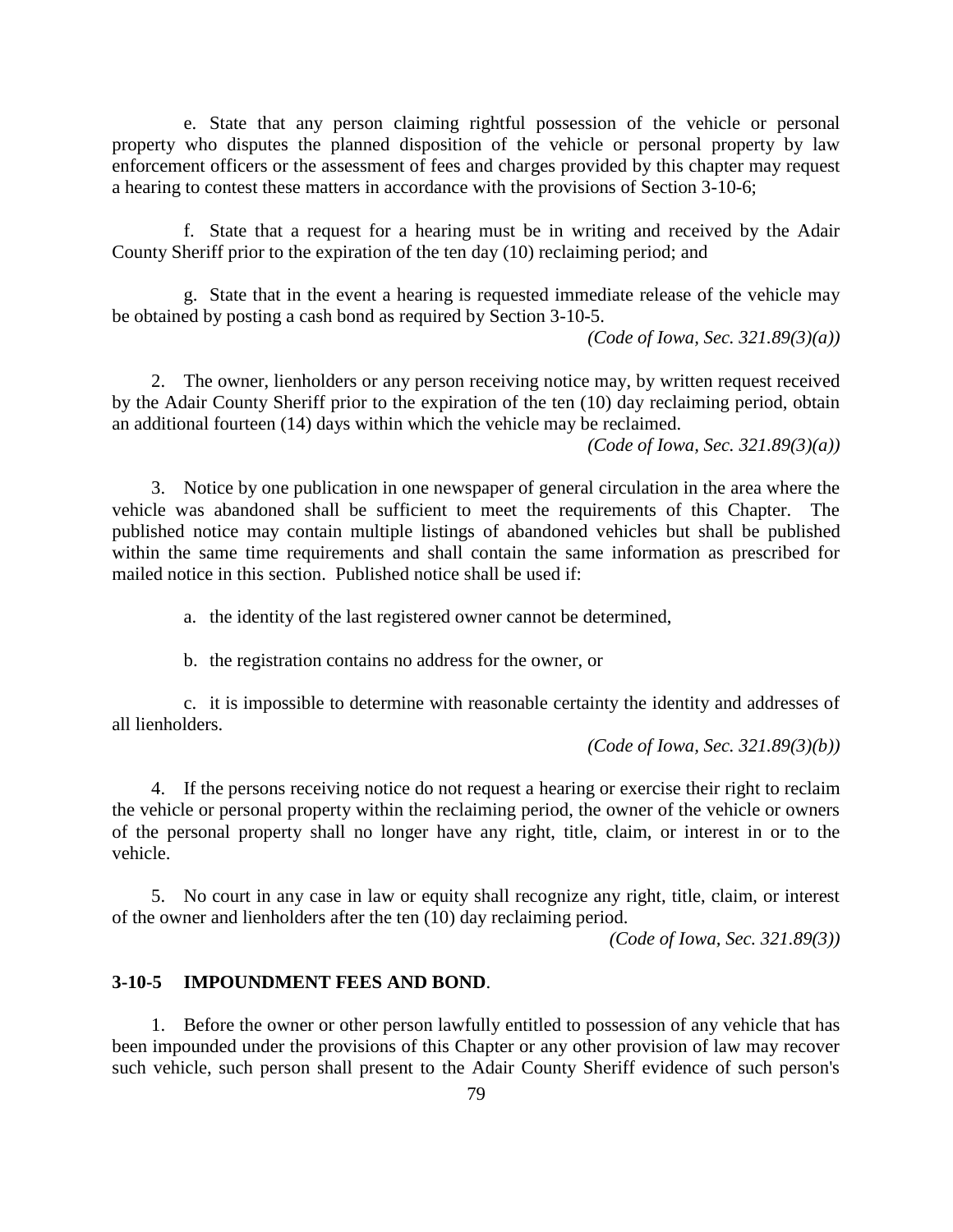identity and right to possession of the vehicle, shall sign a receipt for its return and shall pay the costs of:

- a. an impoundment fee;
- b. towing charges;
- c. preservation charges;
- d. storage charges; and
- e. notice charges

*(Code of Iowa, Sec. 321.89(3)(a))*

2. If a hearing is requested under section 3-10-4 (1)(e), the owner or person lawfully entitled to possession of the vehicle shall be permitted to secure the immediate release of the vehicle upon posting a cash bond in an amount equal to the sum of:

a. the fees required by Section 3-10-5(1); and

b. the amount of the fine or penalty for each violation for which there is an outstanding or otherwise unsettled traffic violation notice or warrant.

#### **3-10-6 HEARING PROCEDURES**.

1. The registered owner, any lienholder of record, or duly authorized agents thereof, may object to the legality of the impoundment or the assessment of fees and request a hearing thereon. No person shall be entitled to more than one hearing on each impoundment. Upon receipt of a timely objection to the impoundment, the objector shall be informed of the reason for the impoundment and a hearing shall be held, without unnecessary delay, before the City Council pursuant to Section 1-4-1.

*(Code of Iowa, Sec. 321.89(3))*

**3-10-7 AUCTION OR DISPOSAL OF ABANDONED VEHICLES**. The Adair County Sheriff shall follow the procedures as provided in Section 321.89(4) o the Iowa Code for the auction or disposal of abandoned vehicles.

**3-10-8 JUNK VEHICLES DECLARED A NUISANCE**. Except as hereinafter provided, it is hereby declared that the parking, leaving or storage of a junk vehicle upon either public or private property within the corporate limits of the City of Orient, Iowa, constitutes a threat to the health and safety of the citizens and is a nuisance within the meaning of Section 657.1 of the Code of Iowa. If any junk vehicle is stored upon private property or public property in violation hereof, the owner of or the person occupying the property upon which it is located shall be *prima facie* liable for said violation.

*(Code of Iowa, Sec. 364.12(3)(a)*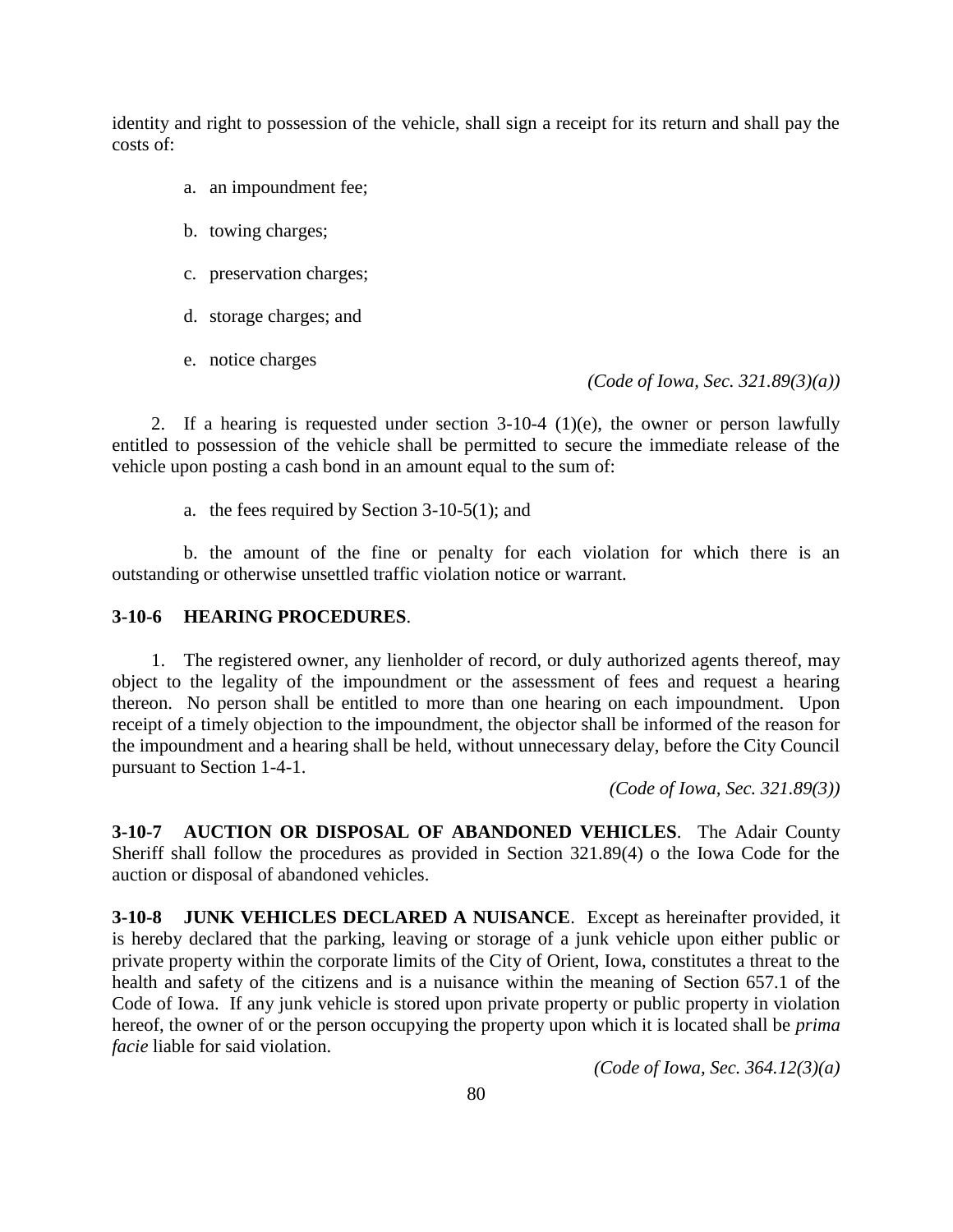#### **3-10-9 NOTICE TO ABATE**.

1. Whenever a law enforcement official shall find a junk vehicle placed or stored on private property within the City in violation of Section 3-10-8, the law enforcement official shall notify, by certified mail with five (5) days' return receipt, the following persons:

- a. the owner of the property; and
- b. the occupant of the property.
- 2. The notice to abate shall:
	- a. describe, to the extent possible, the year, make, model, and color of the vehicle;
	- b. describe the location of the vehicle;
	- c. state that the vehicle constitutes a nuisance under the provisions of this Chapter; and

d. state that the owner of the property shall remove or repair the said junk vehicle within ten  $(10)$  days.

*(Code of Iowa, Sec. 364.12(3)(a)*

**3-10-10 ABATEMENT BY MUNICIPALITY**. If the person notified to abate a nuisance or condition neglects or fails to abate as directed, the City may perform the required action to abate. The City shall keep an accurate account of the expense incurred. The itemized expense account shall be filed with the City Clerk who shall pay such expenses on behalf of the municipality.

*(Code of Iowa, Sec. 364.12(3)(h))*

**3-10-11 COLLECTION OF COST OF ABATEMENT**. The City Clerk shall mail a statement of the total expense incurred to the property owner who has failed to abide by the Notice to Abate, and if the amount shown by the statement has not been paid within thirty (30) days, the City Clerk shall certify the costs to the County Treasurer and the costs shall then be collected with, and in the same manner, as general property taxes.

*(Code of Iowa, Sec. 364.12(3)(h))*

**3-10-12 EXCEPTIONS**. This Chapter shall not apply to the following:

1. A vehicle in an enclosed building;

2. A vehicle on the premises of a business enterprise operated in a district properly zoned therefore, as authorized under the Zoning Ordinance or restricted residence district of this City, when necessary to the operation of said business enterprise; and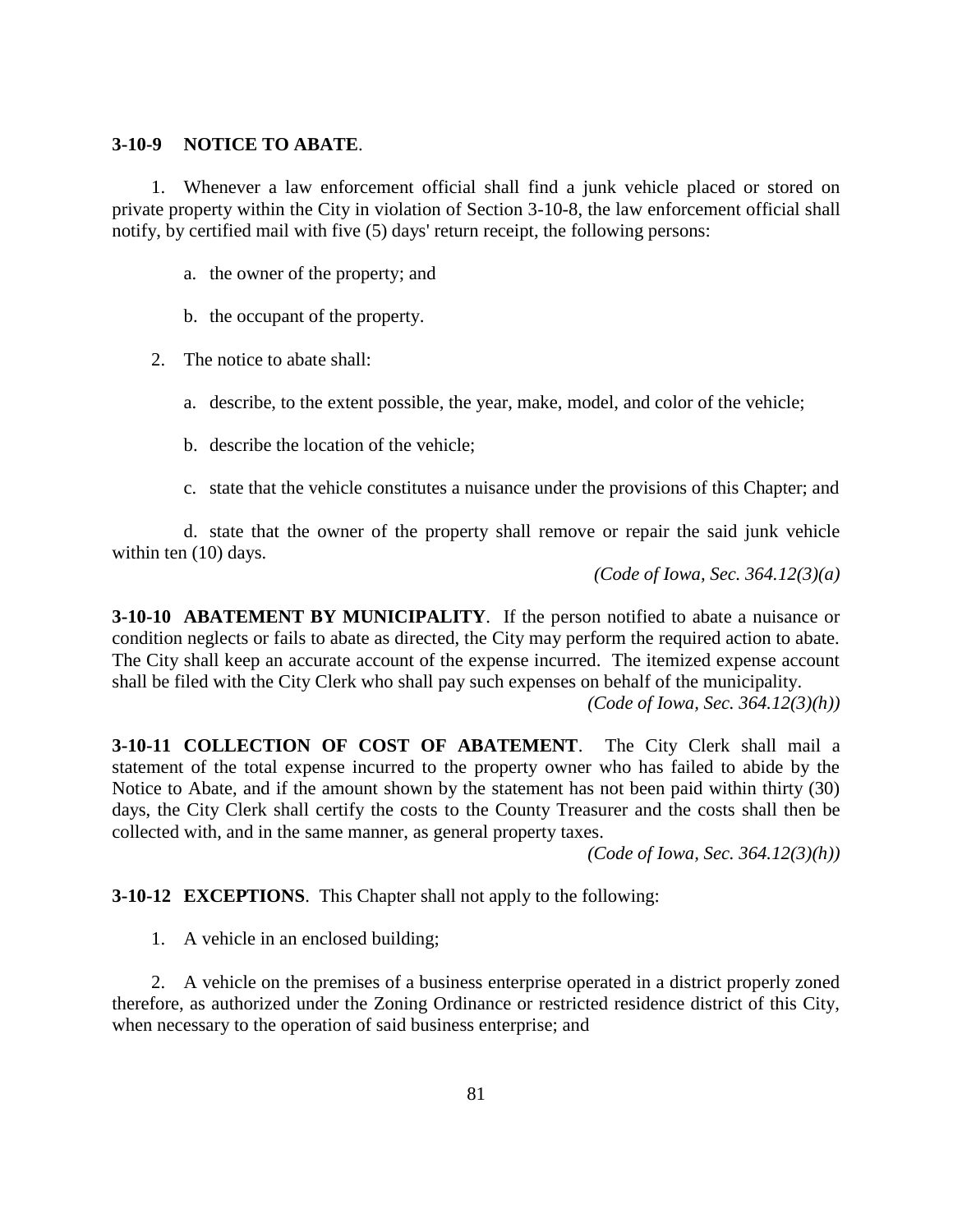3. A vehicle in an appropriate storage space or depository maintained in a lawful place and lawful manner by this City.

**3-10-13 INTERFERENCE WITH ENFORCEMENT**. No person shall interfere in any way with the enforcement provision of this Chapter.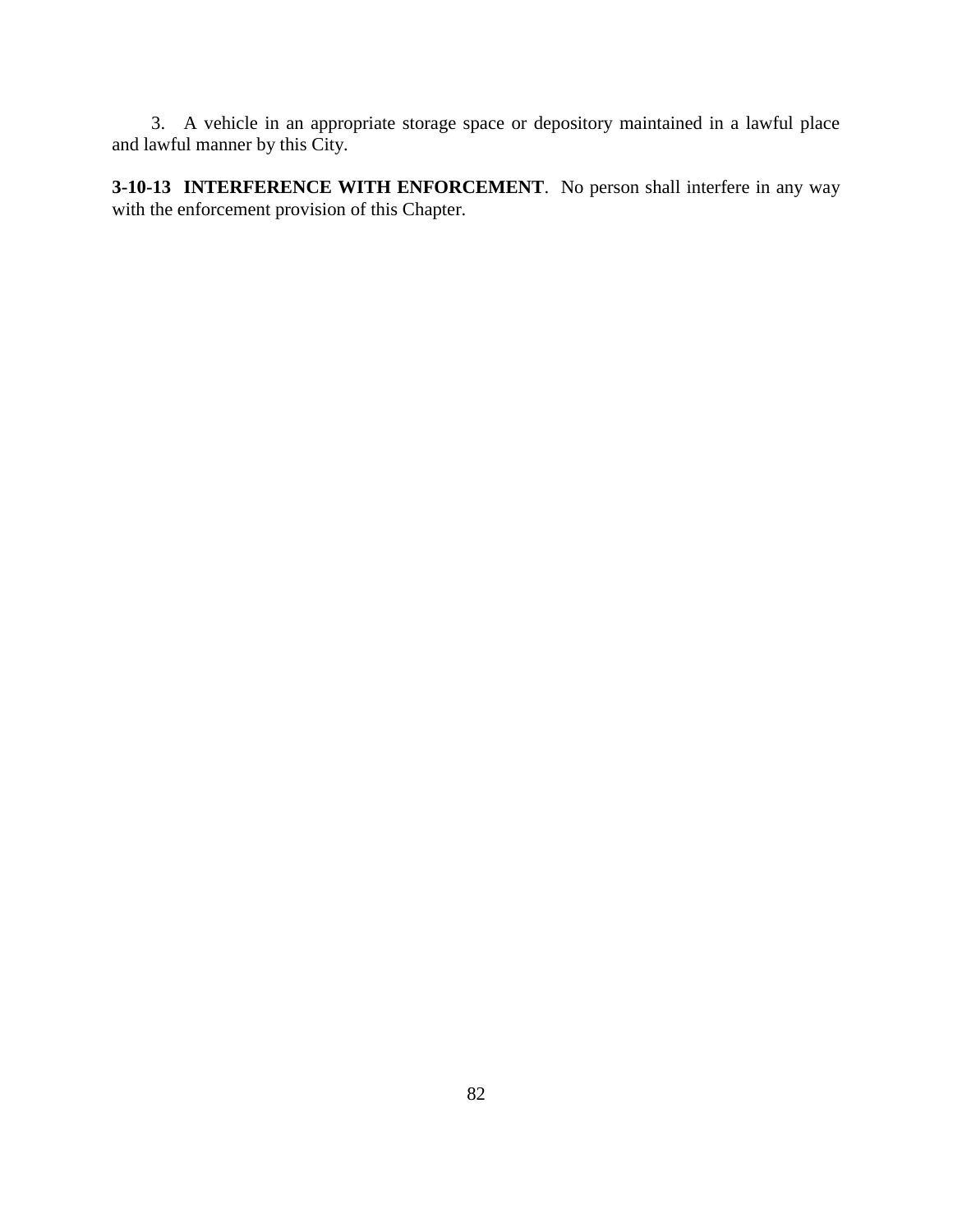### **TITLE III COMMUNITY PROTECTION**

## **CHAPTER 11 HAZARDOUS SUBSTANCE SPILLS**

- 
- 3-11-1 Purpose 3-11-4 Cleanup Costs
- 3-11-2 Definitions 3-11-5 Notifications
- 

- 
- 3-11-3 Cleanup Required 3-11-6 Law Enforcement Authority

3-11-1 PURPOSE. In order to reduce the danger to the public health, safety and welfare from the leaks and spills of hazardous substances, these regulations are promulgated to establish responsibility for the treatment, removal and cleanup of hazardous substance spills within the City limits.

3-11-2 DEFINITIONS. For purposes of this Chapter the following terms are defined: 1. "Cleanup" shall mean actions necessary to contain, collect, control, identify, analyze, clean up, treat, disperse, remove or dispose of a hazardous substance.

*(Code of Iowa, Sec. 455B.381(1))*

2. "Hazardous condition" shall mean any situation involving the actual, imminent or probable spillage, leakage, or release of a hazardous substance onto the land, into a water of the State or into the atmosphere which creates an immediate or potential danger to the public health or safety or to the environment.

*(Code of Iowa, Sec. 455B.381(4))*

3. "Hazardous substance" shall mean any substance or mixture of substances that presents a danger to the public health or safety and includes, but is not limited to, a substance that is toxic, corrosive, or flammable, or that is an irritant or that generates pressure through decomposition, heat, or other means. "Hazardous substance" may include any hazardous waste identified or listed by the administrator of the United States Environmental Protection Agency under the Solid Waste Disposal Act as amended by the Resource Conservation and Recovery Act of 1976, or any toxic pollutant listed under section 307 of the Federal Water Pollution Control Act as amended to January 1, 1977, or any hazardous substance designated under Section 311 of the Federal Water Pollution Control Act as amended to January 1, 1977, or any hazardous material designated by the Secretary of Transportation under the Hazardous Materials Transportation Act.

*(Code of Iowa, Sec. 455B.381(5))*

4. "Responsible person" shall mean a person who at any time produces, handles, stores, uses, transports, refines, or disposes of a hazardous substance, the release of which creates a hazardous condition, including bailees, carriers, and any other person in control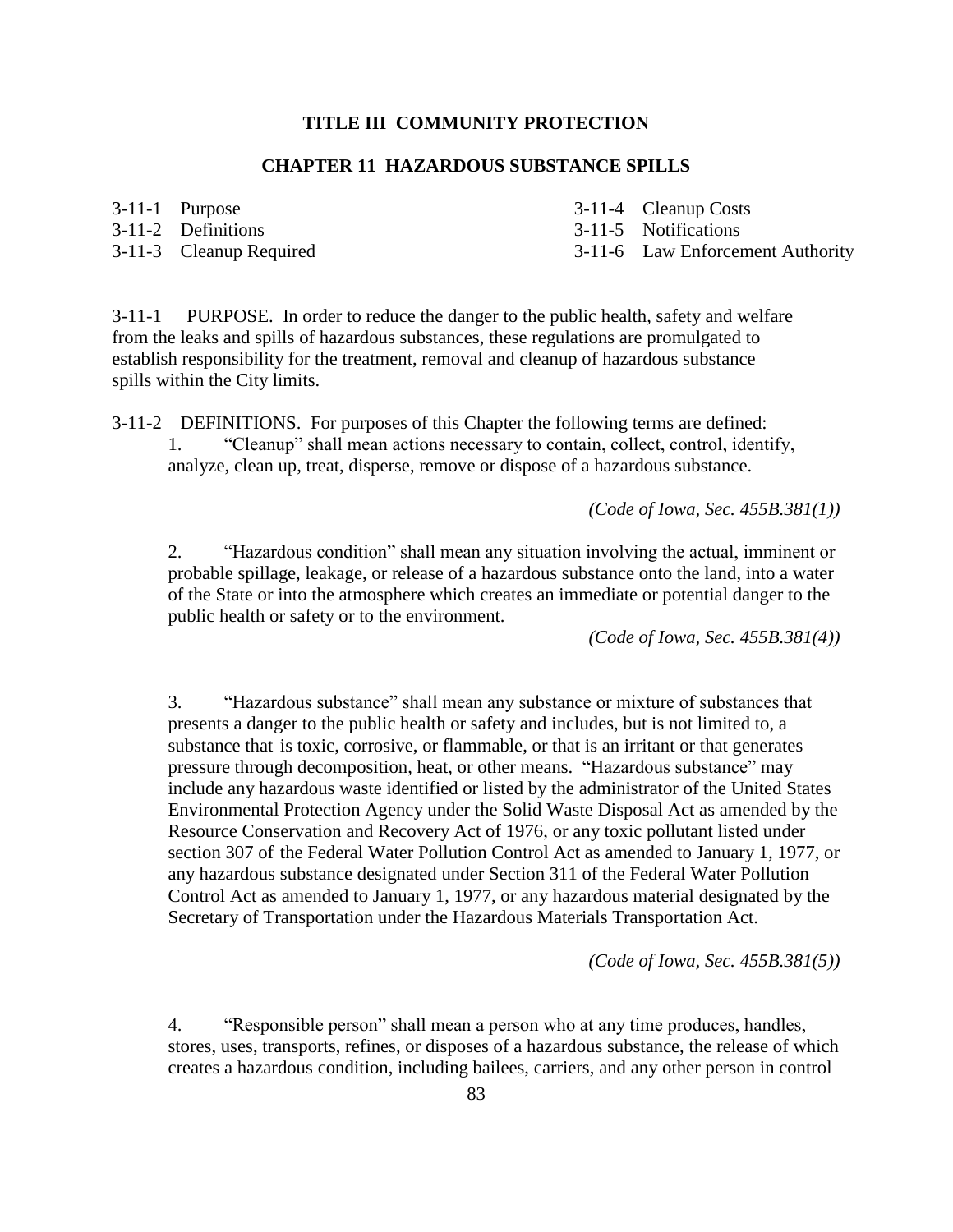of a hazardous substance when a hazardous condition occurs, whether the person owns the hazardous substance or is operating under a lease, contract, or other agreement with the legal owner of the hazardous substance.

#### *(Code of Iowa, Sec. 455B.381(7))*

3-11-3 CLEANUP REQUIRED. Whenever a hazardous condition is created by the deposit, injection, dumping, spilling, leaking or placing of a hazardous substance, so that the hazardous substance or a constituent of the hazardous substance may enter the environment or be emitted into the air or discharged into any waters, including ground waters, the responsible person shall cause the condition to be remedied by a cleanup, as defined in the preceding section, as rapidly as feasible to an acceptable, safe condition. The costs of cleanup shall be borne by the responsible person. If the responsible person does not cause the cleanup to begin in a reasonable time in relation to the hazard and circumstances of the incident, the City may, by an authorized officer, give reasonable notice, based on the character of the hazardous condition, said notice setting a deadline for accomplishing the cleanup and stating that the City will proceed to procure cleanup services and bill the responsible person for all costs associated with the cleanup if the cleanup is not accomplished within the deadline. In the event that it is determined that immediate cleanup is necessary as a result of the present danger to the public health, safety and welfare, then no notice shall be required and the City may proceed to procure the cleanup and bill the responsible person for all costs associated with the cleanup. If the bill for those services is not paid within thirty (30) days, the City Attorney shall proceed to obtain payment by all legal means. If the cost of the cleanup is beyond the capacity of the City to finance it, the authorized officer shall report to the City Council and immediately seek any State or Federal funds available for said cleanup.

3-11-4 CLEANUP COSTS. The responsible person shall be strictly liable for all of the following:

1. The reasonable cleanup costs incurred by the City as a result of the failure of the responsible person to clean up a hazardous substance involved in a hazardous condition.; 2. The reasonable costs incurred by the City to evacuate people from the area threatened by a hazardous condition caused by the person; and

3. The reasonable damages to the City for the injury to, destruction of, or loss of City property, including parks and roads, resulting from a hazardous condition caused by that person, including the costs of assessing the injury, destruction or loss.

#### 3-11-5 NOTIFICATIONS.

1. A person manufacturing, storing, handling, transporting, or disposing of a hazardous substance shall notify the State Department of Natural Resources and the Adair County Sheriff's Department of the occurrence of a hazardous condition as soon as possible but not later than six (6) hours after the onset of the hazardous condition or discovery of the hazardous condition. The Sheriff shall immediately notify the Department of Natural Resources.

2. Any other person who discovers a hazardous condition shall notify the Adair County Sheriff's Department, which shall then notify the Department of Natural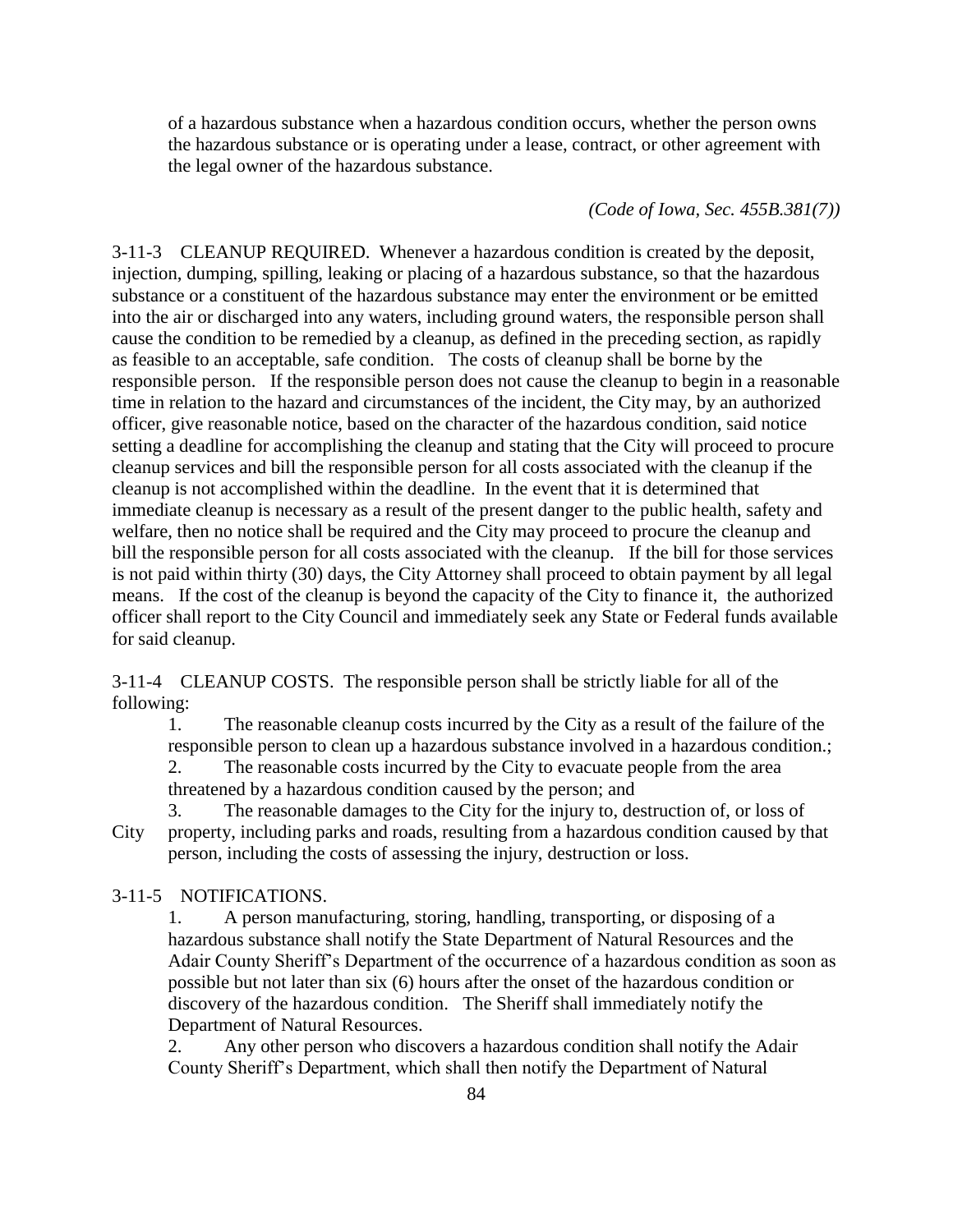Resources.

# 3-11-6 LAW ENFORCEMENT AUTHORITY**. If the circumstances reasonably so require, the law enforcement officer or an authorized representative may:**

1. Evacuate persons from their homes to areas away from the site of a hazardous condition, and

2. Establish perimeters or other boundaries at or near the site of a hazardous condition and limit access to cleanup personnel.

No person shall disobey an order of any law enforcement officer issued under this section.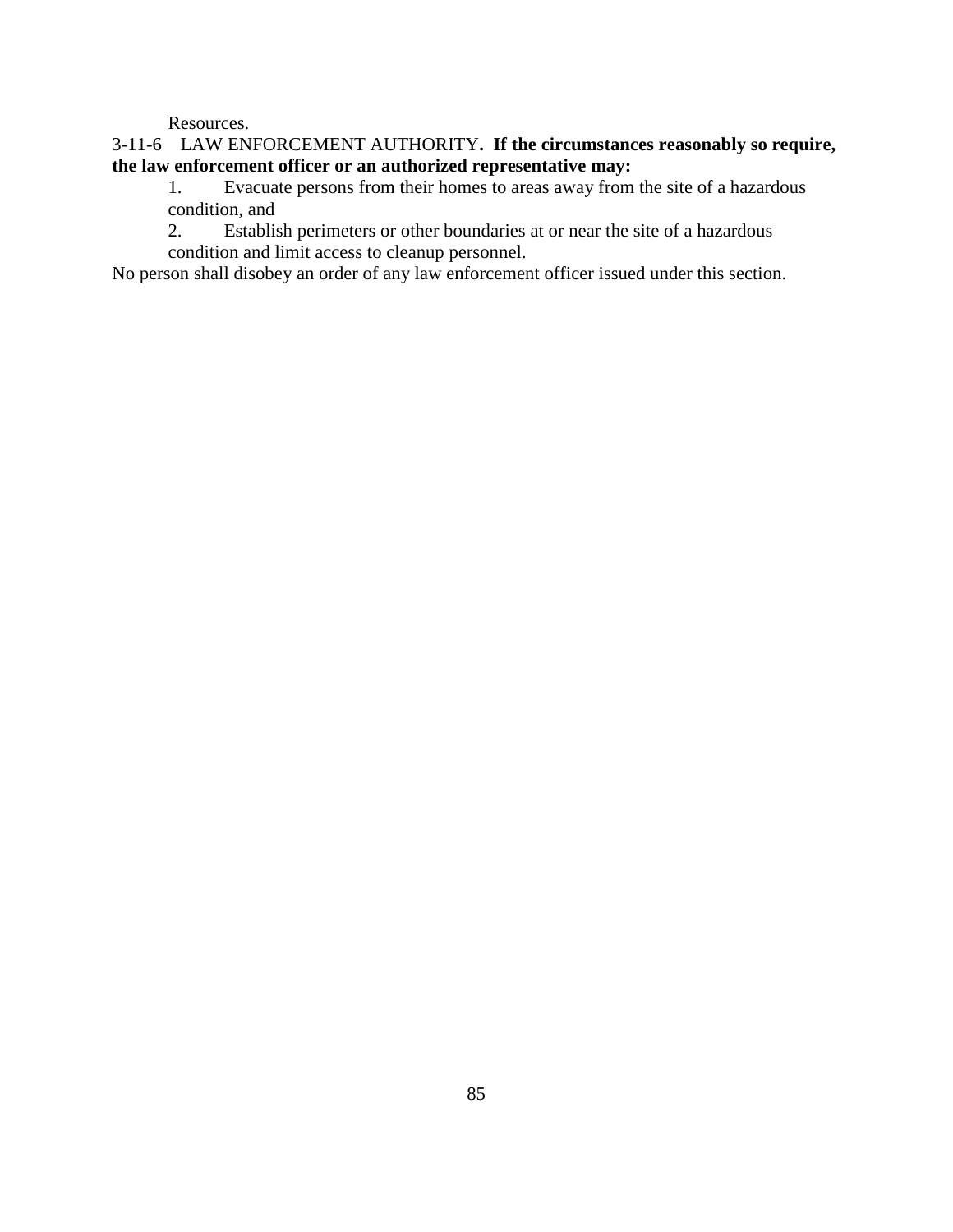### **TITLE IV MENTAL AND PHYSICAL HEALTH**

#### **CHAPTER 1 ANIMAL CONTROL**

- 4-1-1 Definitions
- 4-1-2 Immunization
- 4-1-3 At Large Prohibited
- 4-1-4 Animal Nuisances
- 4-1-5 Impounding
- 4-1-6 Dangerous Animals
- 4-1-7 Keeping a Vicious Animal
- 4-1-8 Keeping of Pit Bull Dogs
- 4-1-9 Pit Bulls at Large
- 4-1-10 Failure to Comply
- 4-1-11 Seizure, Impoundment and Disposition
- 4-1-12 Penalty

**4-1-1 DEFINITIONS**. For use in this Chapter the following terms are defined as follows:

1. The term "dogs" shall mean animals of the canine species whether altered or not.

2. The term "at large" shall mean any animal found off the premises of the owner and not under the control of a competent person, restrained within a motor vehicle, housed in a veterinary hospital or kennel, on a leash or "at heel" beside a competent person and obedient to that person's command.

3. The term "owner" shall mean any person owning, keeping, sheltering or harboring an animal.

**4-1-2 IMMUNIZATION**. All dogs six (6) months or older shall be vaccinated against rabies. It shall be a violation of this Ordinance for any dog to not be vaccinated against rabies. A tag showing evidence of proper vaccination shall be worn by every dog when not confined.

*(Code of Iowa, Sec. 351.33)*

**4-1-3 AT LARGE PROHIBITED**. No owner or person having custody of an animal shall permit such animal to run at large.

*(Code of Iowa, Sec. 351.41)*

**4-1-4 ANIMAL NUISANCES**. It shall be unlawful for any person to permit an animal under such person's control or within such person's custody to commit a nuisance. An animal shall be considered a nuisance if it:

1. Damages, soils, defiles or defecates on private property other than the owner's or on public walks and recreation areas unless such waste is immediately removed and properly disposed of by the owner;

2. Causes unsanitary, dangerous or offensive conditions; or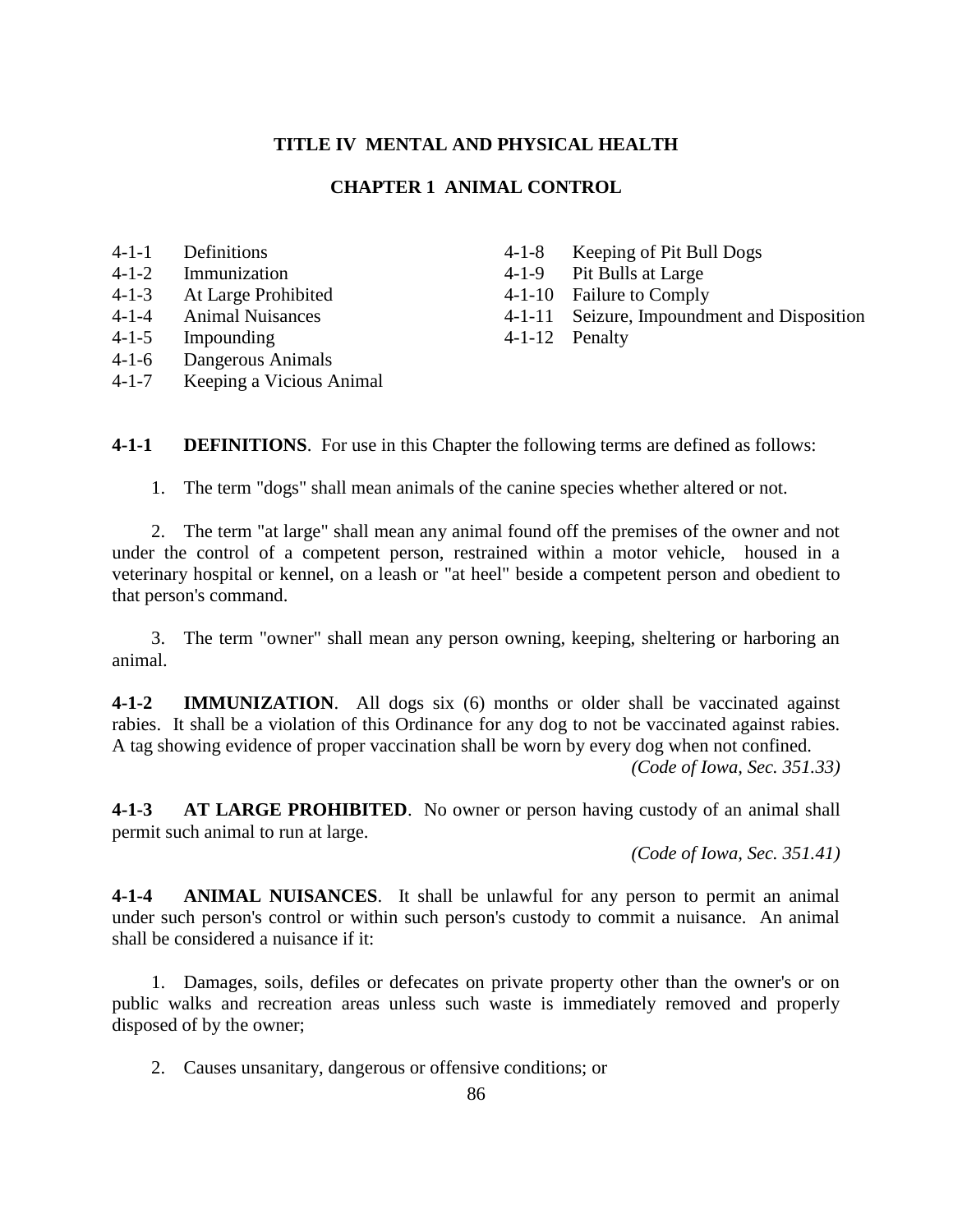3. Causes a disturbance by excessive barking or other noisemaking or chases vehicles, or molests, attacks or interferes with persons or other domestic animals on public property.

*(Code of Iowa, Sec. 657.1)*

## **4-1-5 IMPOUNDING**.

1. Any dog found at large in violation of Sections 4-1-3 and 4-1-4 of this Chapter shall be seized and impounded, or, at the discretion of the Mayor, the owner may be served a summons to appear before a proper court to answer charges made thereunder.

2. Owners of dogs shall be notified within two (2) days that upon payment of actual costs, including transportation and other related costs, plus cost of food and care in a reasonable amount, the dog will be returned. If the impounded dogs are not recovered by their owners within seven (7) days after notice, the dogs shall be disposed of as provided in Section 717B.4 Code of Iowa.

3. Any animal found to have bitten a person or other animal shall be confined as directed by the Mayor.

*(Code of Iowa, Sec. 351.39)*

4. This section shall not apply to a law enforcement dog or horse used by the law enforcement agency that is acting in the performance of its duties, which has bitten a person. *(Code of Iowa, Sec 351.39)*

### **4-1-6 DANGEROUS ANIMALS**.

1. Dangerous Animals Prohibited. No person shall keep, shelter or harbor for any purpose within the City limits, a dangerous animal.

2. Definitions. A dangerous animal is defined as:

a. Any animal which is not naturally tame or gentle, and which is of a wild nature or disposition, and which is capable of killing, inflicting serious injury upon, or causing disease among human beings or domestic animals, and having known tendencies as a species to do so.

b. The following are animals which shall be deemed to be dangerous animals *per se*:

- (1) Lions, tigers, jaguars, leopards, cougars, lynx and bobcats;
- (2) Wolves, coyotes and foxes;
- (3) Badgers, wolverines, weasels, skunks and mink;
- (4) Raccoons;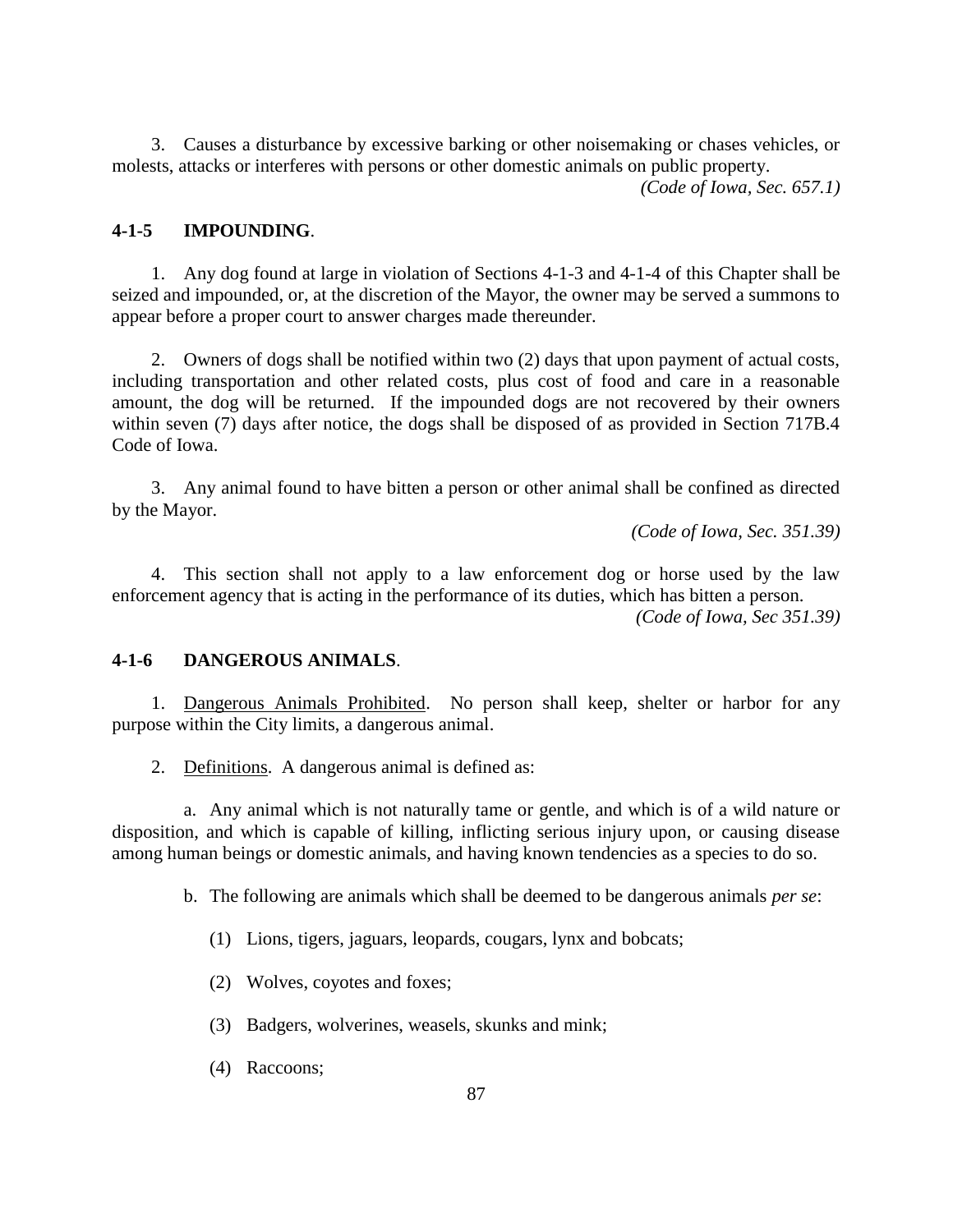- (5) Bears;
- (6) Monkeys, chimpanzees and apes;
- (7) Alligators, crocodiles;
- (8) Scorpions; gila monsters;
- (9) Snakes that are venomous or constrictors;

(10) Staffordshire terriers, commonly known as pit bulls; and

(11) Any cross breed of such animals which have similar characteristics of the animals specified above.

c. Any animals declared to be dangerous by the City Council.

3. Dangerous Animals Exceptions. The keeping of dangerous animals shall not be prohibited in the following circumstances:

a. The keeping of dangerous animals in a public zoo, bona fide educational or medical institution, humane society, or museum where they are kept as live specimens for the public to view, or for the purpose of instruction, research or study and has obtained the written approval of the City Council.

**4-1-7 KEEPING A VICIOUS ANIMAL**. It shall be unlawful for any person or persons to harbor or keep a vicious animal within the City. An animal is deemed a vicious animal when it shall have attacked or bitten any person without provocation, or when the propensity to attack or bite persons or other animals shall exist and such propensity is known or ought to reasonably be known to the owner thereof.

**4-1-8 KEEPING OF PIT BULL DOGS.** All owners must report arrival of pit bull dogs within the City limits to the City Clerk within ten (10) days and be subject to the following regulations and restrictions:

**1. Signs.** All owners, keepers or harborers of pit bull dogs within the City shall display in a prominent place on their premises a sign easily readable by the public using the words "Beware of Dog". In addition, a similar sign is required to be posted on the kennel or pen of such animals.

**2. Insurance.** All owners, keepers or harborers of pit bull dogs within the City shall provide proof to the Clerk within ten (10) days of arrival of public liability insurance in a single incident amount of \$50,000 for bodily injury to or death of any person or persons or for damages to property owned by any persons which may result from the ownership, keeping or maintenance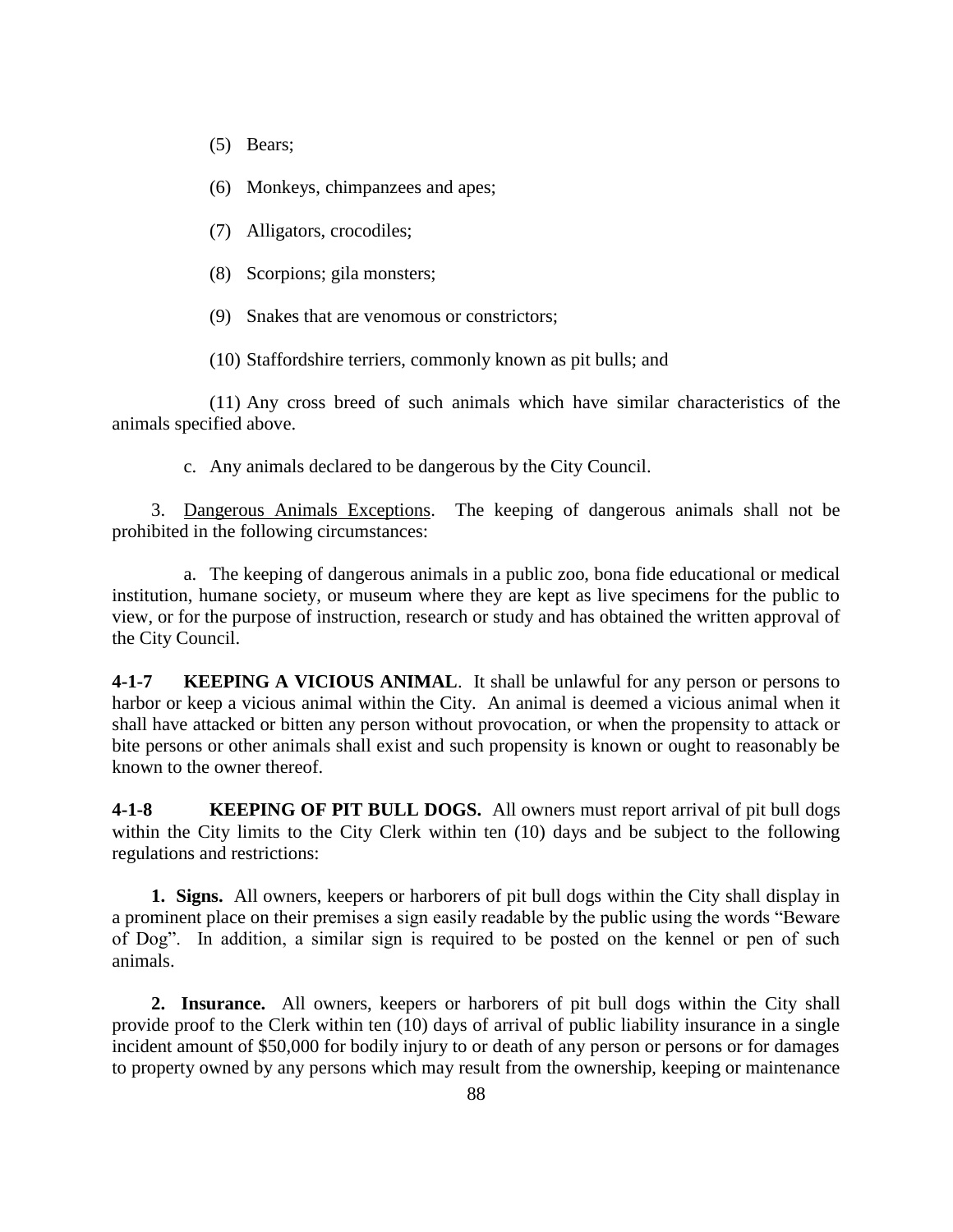of such animal. Such insurance policy shall provide that no cancellation of the policy will be made unless ten (10) days' written notice is first given to the clerk.

**3. Identification Photographs.** All owners, keepers or harborers of pit bull dogs must provide to the Clerk within ten (10) days of arrival two color photographs (different views) of the animal clearly showing the color and approximate size of the animal.

**4. Reporting Requirements.** All owners, keepers or harborers of pit bull dogs must within ten (10) days of the incident, report the following information in writing to the Clerk as required herein:

- A. The removal from the City or death of a pit bull dog.
- B. The birth of offspring of a pit bull dog.
- C. The new address of a pit bull dog owner should the owner move within the corporate City limits.

**5. Sale or Transfer of Ownership Prohibited.** No person shall sell, barter or in any other way dispose of a pit bull dog to any person within the City unless the recipient person resides permanently in the same household and on the same premises as the owner of such dog; provided that the owner of a pit bull dog may sell or otherwise dispose of a pit bull dog or the offspring of such dog to a person who does not reside within the City.

**Animals Born of Pit Bull Dogs**. All offspring born of pit bull dogs must be removed from the City within eight (8) weeks of the birth of the animal.

**4-1-9 PIT BULLS AT LARGE.** It shall be unlawful for any owner of a pit bull to allow it to run at large within the city limits of Orient. All pit bulls must be muzzled and on a leash not to exceed four (4) feet in length and under the control of the owner when off of owner's property. After the first conviction of allowing a pit bull to run at large, the owner must following the following guidelines.

**(a) Leash and Muzzle.** No person shall permit a pit bull to go outside its kennel or pen unless such dog is securely leashed with a leash no longer than four (4) feet. No person shall permit a pit bull to be kept on a chain, rope or other type of leash outside its kennel or pen unless a person is in physical control of the leash. Such dogs may not be leashed to inanimate objects such as trees, posts, buildings, etc. In addition, all pit bulls on a leash outside the animal's kennel or pen must be muzzled by a muzzling device sufficient to prevent such dog from biting persons or other animals **except on owner's property and supervised by owner.** 

**(b) Confinement.** All pit bulls shall be securely confined indoors or in a securely enclosed and locked pen or kennel, except when leashed and muzzled as able provided. Such pen, kennel or structure must have secure sides. All structures used to confine pit bull dogs must be locked with a key or combination lock while such animals are within the structure. Such structure must have a secure bottom or floor attached to the sides of the pen or the sides of the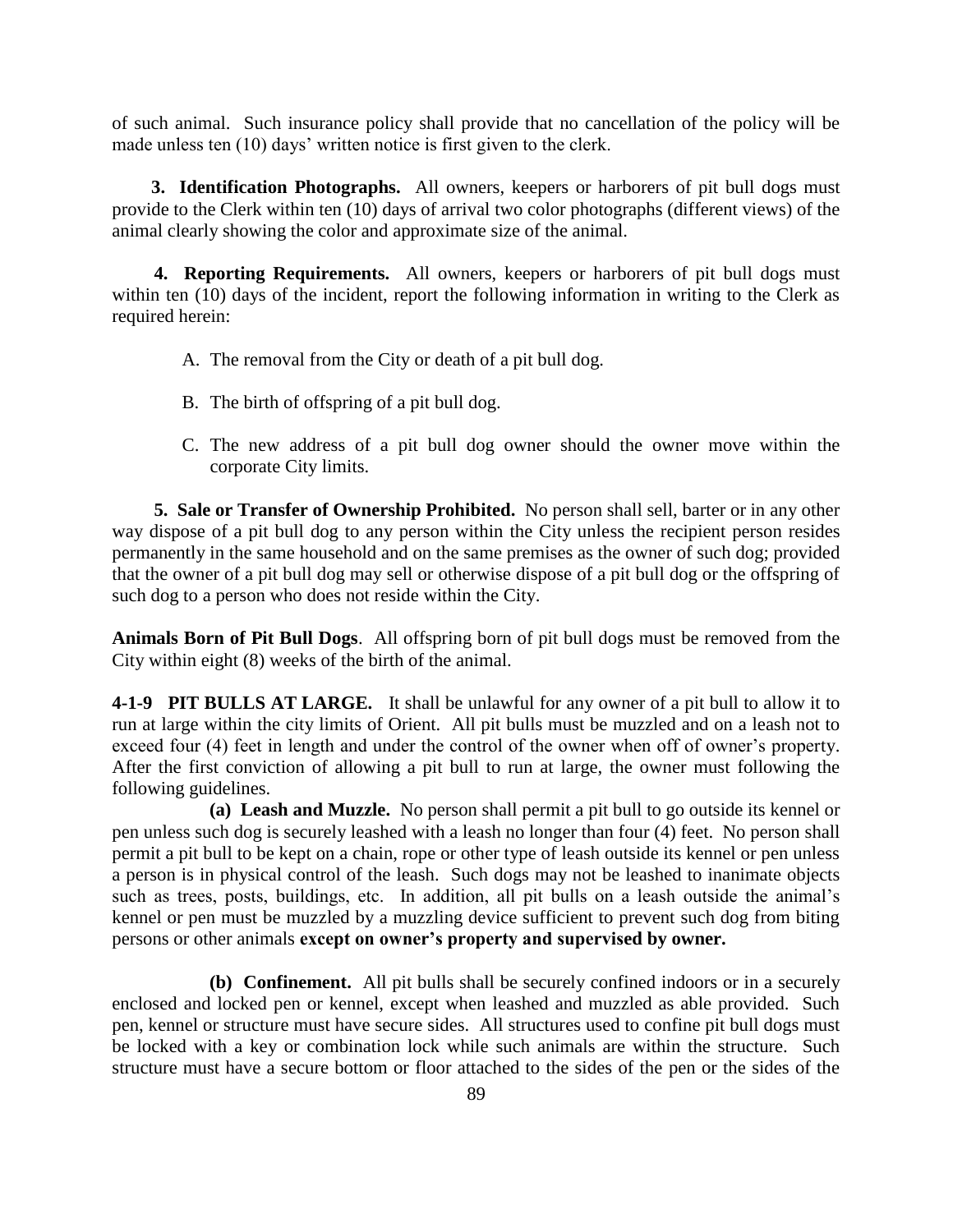pen must be embedded in the ground no less than two (2) feet. All structures erected to house pit bull dogs must comply with all zoning and building regulations of the City. All such structures must be adequately lighted and ventilated and kept in a clean and sanitary condition.

**(c) Confinement Indoors.** No pit bull dogs may be kept on a porch, patio or in any part of a house or structure that would allow the dog to exit such building on its own volition. In addition, no such animal may be kept in a house or structure when the windows are open or when screen windows or screen doors are the only obstacles preventing the dog from exiting the structure.

Upon a second conviction, the owner will be considered an irresponsible animal owner and the dog will be ordered removed from the city limits.

**4-1-10 FAILURE TO COMPLY.** It is unlawful for the owner, keeper or harborer of a pit bull dog to fail to comply with the requirements and conditions set forth in this chapter. Any pit bull dog found to be the subject of a violation of this chapter upon conviction shall be ordered removed from the City. Should the defendant refuse to remove the dog from the City, the Magistrate shall find the defendant owner in contempt and order the immediate confiscation and impoundment of the animal. Each day that a violation of this chapter continues shall be deemed a separate offense. In addition to the foregoing penalties, any person who violates this chapter shall pay all expenses, including shelter, food, handling, veterinary care and testimony necessitated by the enforcement of this chapter.

## **4-1-11 SEIZURE, IMPOUNDMENT AND DISPOSITION.**

1. In the event that a dangerous animal or vicious animal is found at large and unattended upon public property, park property, public right-of-way or the property of someone other than its owner, thereby creating a hazard to persons or property, such animal may, in the discretion of the Animal Control Officer, be destroyed if it cannot be confined or captured. The City shall be under no duty to attempt the confinement or capture of a dangerous animal or vicious animal found at large, nor shall it have a duty to notify the owner of such animal prior to its destruction.

2. Upon the complaint of any individual that a person is keeping, sheltering or harboring a dangerous animal or vicious animal on premises in the City, the Animal Control Officer shall cause the matter to be investigated and if after investigation, the facts indicate that the person named in the complaint is keeping, sheltering or harboring a dangerous or vicious animal in the City, such officer shall order the person named in the complaint to safely remove such animal from the City, permanently place the animal with an organization or group allowed to possess dangerous or vicious animals, or destroy the animal within three (3) days of the receipt of such an order. Such order shall be contained in a notice to remove dangerous or vicious animal, which notice shall be given in writing to the person keeping, sheltering or harboring the dangerous animal or vicious animal, and shall be served personally or by certified mail. Such order and notice to remove the dangerous animal or vicious animal shall not be required where such animal has previously caused serious physical harm or death to any person, in which case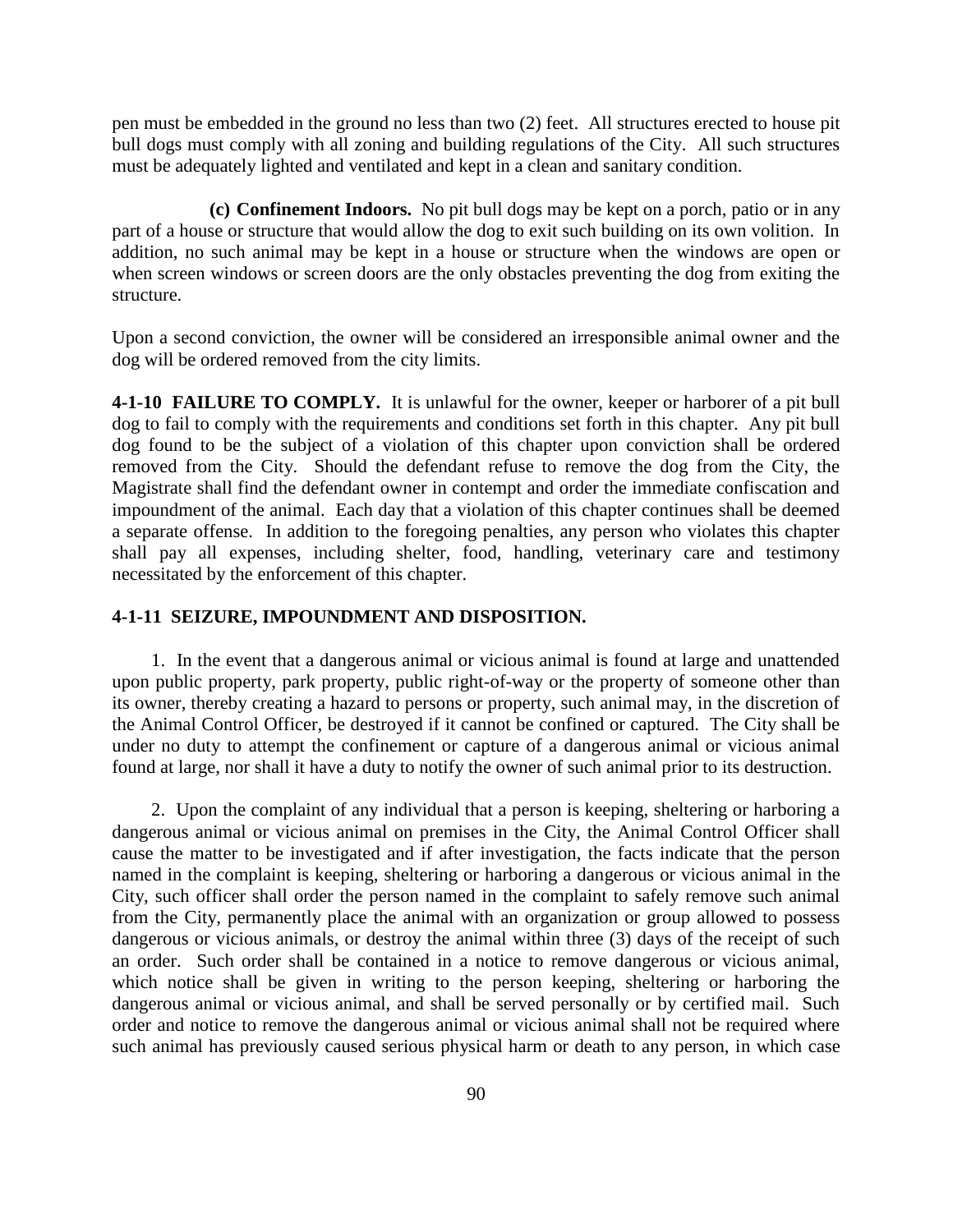the officer shall cause the animal to be immediately seized and impounded or killed if seizure and impoundment are not possible without risk of serious physical harm or death to any person.

3. The order to remove a dangerous animal or vicious animal issued by the Animal Control Officer may be appealed to the Council. In order to appeal such order, written notice of appeal must be filed with the Clerk within three (3) days after receipt of the order contained in the notice to remove the dangerous or vicious animal. Failure to file such written notice of appeal shall constitute a waiver of the right to appeal the order of the officer.

4. The notice of appeal shall state the grounds for such appeal and shall be delivered personally or by certified mail to the Clerk. The hearing of such appeal shall be scheduled within seven (7) days of the receipt of the notice of appeal. The hearing may be continued for good cause. After such hearing, the Council may affirm or reverse the order of the officer. Such determination shall be contained in a written decision and shall be filed with the Clerk within three (3) days after the hearing or any continued session thereof.

5. If the Council affirms the action of the Animal Control Officer, the Council shall order in its written decision that the person owning, sheltering, harboring or keeping such dangerous or vicious animal remove such animal from the City, permanently place such animal with an organization or group allowed to possess dangerous or vicious animals or destroy it. The decision and order shall immediately be served upon the person again whom rendered in the same manner as the notice of removal. If the original order of the officer is not appealed and is not complied with within three (3) days or the order of the Council after appeal is not complied with within three (3) days of its issuance, the officer is authorized to seize, impound or destroy such dangerous or vicious animal. Failure to comply with an order of the Mayor or Animal Control Officer issued pursuant to this chapter and not appealed, or of the Council after appeal, shall constitute a simple misdemeanor.

#### **4-1-11 PENALTY**

1. The penalty for any violation of this chapter shall be a fine of up to \$100.00 for a first offense and up to \$200.00 for a second or subsequent offense. Removal of any offending animal pursuant to Section 4-1-10 will also be considered for any violation of Title IV Chapter 1 and any subsequently enacted ordinance that supercedes this ordinance and such removal will not preclude the Mayor or Animal Control Officer from also issuing a fine.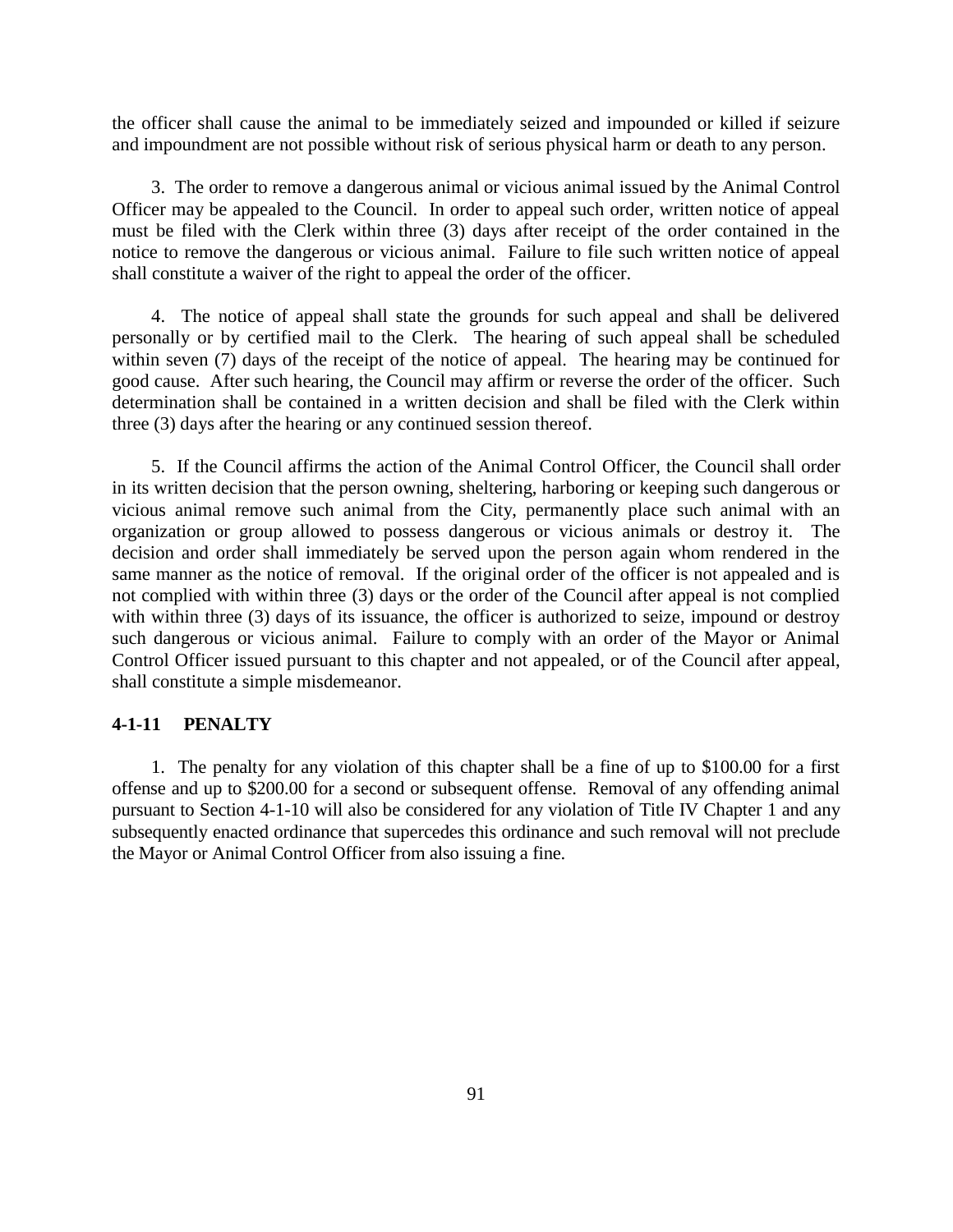### **TITLE V PHYSICAL ENVIRONMENT**

### **CHAPTER 1 MOBILE HOME REGULATION**

| $5 - 1 - 1$ | Definitions                     |             | 5-1-5 Traffic Code Applicable         |
|-------------|---------------------------------|-------------|---------------------------------------|
| $5 - 1 - 2$ | <b>Location of Mobile Homes</b> | $5-1-6$     | <b>Building Requirements</b>          |
| $5 - 1 - 3$ | Special Permits for Location of | $5 - 1 - 7$ | Mobile Home Hookups                   |
|             | Mobile Homes Outside Mobile     | $5 - 1 - 8$ | <b>Installation During Winter</b>     |
|             | Home Parks                      |             | Restricted                            |
| $5 - 1 - 4$ | <b>Emergency and Temporary</b>  | $5 - 1 - 9$ | <b>Residential Dwelling Standards</b> |
|             | Parking                         |             |                                       |

**5-1-1 DEFINITIONS**. For use in this Chapter the following terms are defined as follows:

1. "Mobile home" shall mean any vehicle without motive power used or so manufactured or constructed as to permit its being used as a conveyance upon the public streets and highways and so designed, constructed, or reconstructed as will permit the vehicle to be used as a place for human habitation by one or more persons; but shall also include any such vehicle with motive power not registered as a motor vehicle in Iowa. A "mobile home" is not built to a mandatory building code, contains no State or federal seals, and was built before June 15, 1976.

*(Code of Iowa, Sec. 435.1(5))*

2. "Mobile home park" shall mean any site, lot, field or tract of land upon which three or more occupied mobile homes, manufactured homes, or modular homes or a combination of any of these homes are placed on developed spaces and operated as a for-profit enterprise with water, sewer or septic, and electrical services available.

*(Code of Iowa, Sec. 435.1(6))*

**5-1-2 LOCATION OF MOBILE HOMES**. All mobile homes shall be placed or parked in a mobile home park unless permitted otherwise by State law. This section shall not apply to mobile homes parked or placed upon private property as part of a dealer's or a manufacturer's stock not used as a place for human habitation.

**5-1-3 SPECIAL PERMITS FOR LOCATION OF MOBILE HOMES OUTSIDE MOBILE HOME PARKS**. The City Council, upon application of a mobile home owner, may grant a permit for a mobile home to be located for a limited time on premises outside mobile home parks. The City Council shall issue such special permits when it appears that location within local mobile home park is impracticable or impossible and public health, safety and welfare interests will not be seriously affected by granting the permit. Special permits shall not be granted for periods in excess of <u>vear(s</u>) but upon expiration of a special permit reapplication may be made. Application for the permit shall include:

1. A statement concerning the practicability of location within a local mobile home park;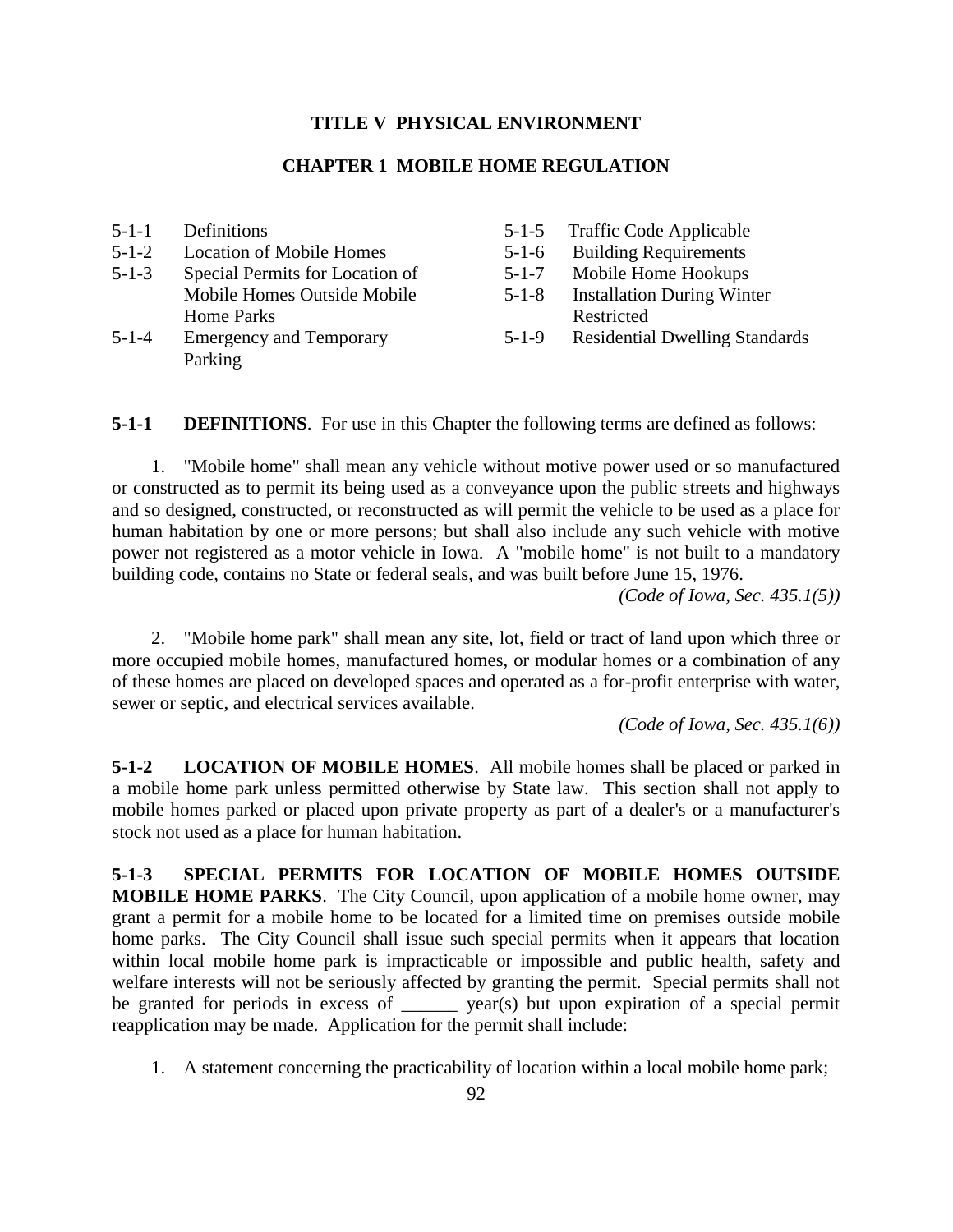2. A description of sanitation facilities contained within the mobile home and those facilities available at the proposed location; and

3. A statement of the desired duration of the special permit.

**5-1-4 EMERGENCY AND TEMPORARY PARKING**. Emergency or temporary parking of mobile homes upon the streets, alleys, highways, or any other public or private place for a period not in excess of seven (7) days shall not constitute a violation of 6-1-2, but such parking shall be subject to any prohibitions or regulations contained in other Ordinances of this City.

**5-1-5 TRAFFIC CODE APPLICABLE**. The owner of a mobile home park may elect to have City traffic provisions of the City Code apply to real property in the mobile home park and any person located on the real property. The owner of a mobile home park may waive this right by filing a waiver with the County Recorder.

**5-1-6 BUILDING REQUIREMENTS**. All mobile homes, modular homes and factory built homes as defined in the Iowa Code located outside a mobile home park shall comply with all Ordinances relating to residences or homes in the community and shall be affixed to a permanent perimeter foundation.

*(Code of Iowa, Sec. 435.26)*

**5-1-7 MOBILE HOME HOOKUPS**. A mobile home dealer or an employee of a mobile home dealer may perform water, gas, electrical and other utility service connections in a mobile home space, or within ten (10) feet of such space, located in a mobile home park, and the dealer or an employee of the dealer may install a tie-down system on a mobile home located in a mobile home park. The connections are subject to inspection and approval by city officials and the mobile home dealer shall pay an inspection fee of \$. No additional permits shall be required.

*(Code of Iowa, Sec. 322B.5)*

**5-1-8 INSTALLATION DURING WINTER RESTRICTED**. No installation or moving in of a mobile home is permitted after November 2 or before March 1 of any year, due to frozen ground conditions, subject to approval by the Council.

**5-1-9 RESIDENTIAL DWELLING STANDARDS.** All residential dwelling units shall meet the following minimum standards:

1. The dwelling unit must have a minimum width of twenty-two (22) feet for at least sixtyfive (65%) percent of the length of the dwelling unit, said dimension to be exclusive of attached garages, porches or other accessory structures.

2. All dwelling units including attached garages shall be placed on a permanent frost-free foundation. The foundation system must be visually compatible with permanent foundation systems of surrounding residential structures.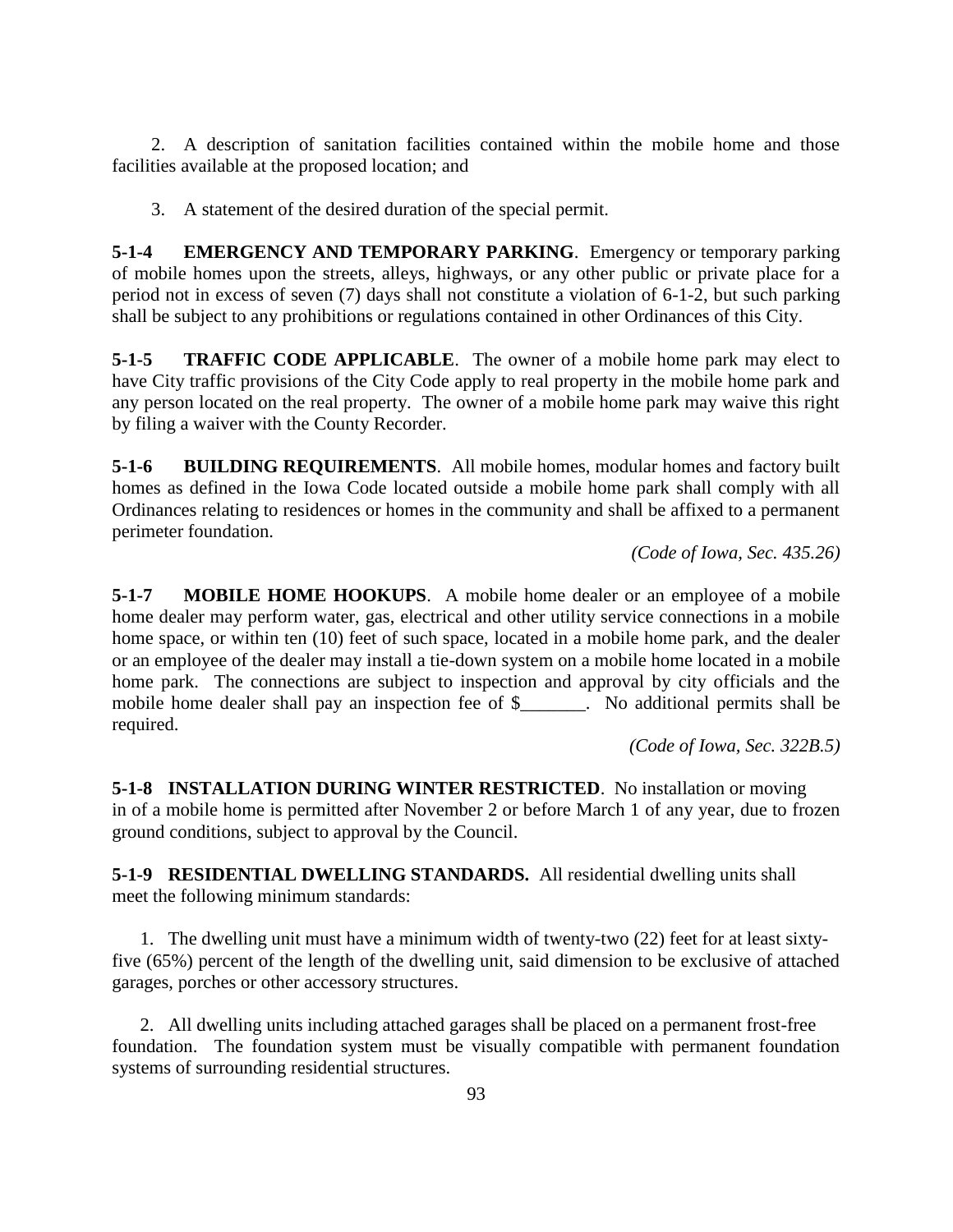3. All dwelling units shall have a minimum roof pitch of 3:12. This requirement shall not apply to manufactured housing if the housing otherwise complies with 42 U.S.C. Sec. 5403.

- a. Wood or masonry finish or its appearance, and/or
- b. Vertical or horizontal grooved siding or lap siding or its appearance.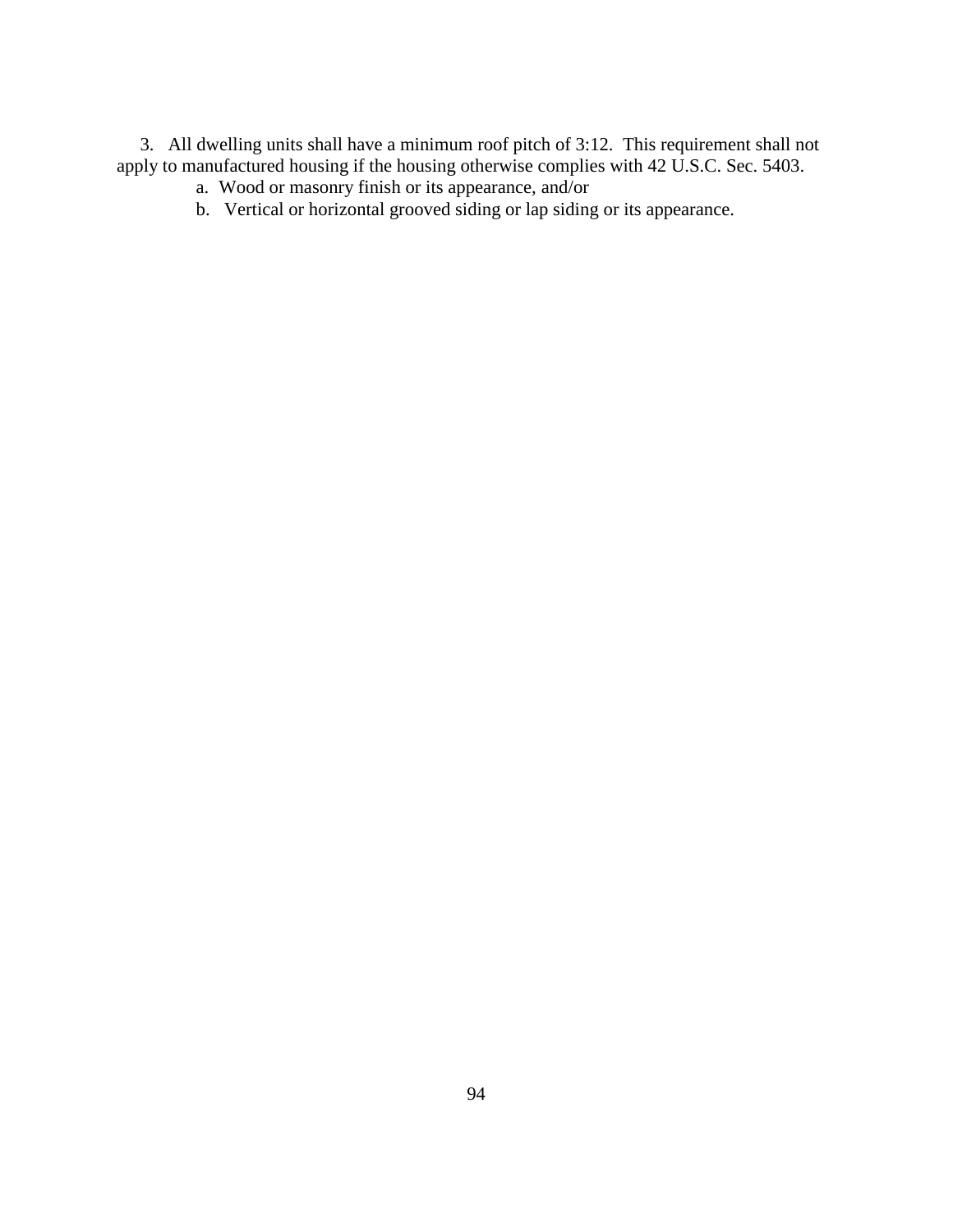## **TITLE V PHYSICAL ENVIRONMENT**

## **CHAPTER 2 REFUSE COLLECTION**

| 5-2-1 Definitions          | 5-2-5 Collections               |
|----------------------------|---------------------------------|
| 5-2-2 Duty to Provide Cans | 5-2-6 Necessity of Permits      |
| 5-2-3 Administration       | 5-2-7 Refuse Other Than Garbage |
| 5-2-4 Storage              | 5-2-8 Sanitary Landfill         |

5-2-4 Storage

**5-2-1 DEFINITIONS**. For use in this Chapter, the following terms are defined as follows:

1. "Refuse". Includes all garbage, rubbish, ashes or other substances offensive to sight or smell, dangerous to the public health or detrimental to the best interests of the community except dead animals not killed for food.

2. "Garbage". Includes all animal, fruit, vegetable and other refuse resulting from the preparation of food and drink.

3. "Rubbish". Includes all other refuse not falling within the term "garbage" except those objects too large to be placed in cans.

4. "Can". Shall mean a container for the storage of garbage or rubbish, which is:

- a. Provided with a handle and tight fitting cover;
- b. Made of non-corrosive material;.
- c. Water-tight; and
- d. With a capacity of no more than thirty-five (35) gallons.

**5-2-2 DUTY TO PROVIDE CANS**. Each person shall provide cans or approved containers for the storage of garbage and rubbish accumulating on the premises owned or occupied by such owner. Such cans or containers shall be kept covered and reasonably clean at all times. The cans or containers shall be readily accessible to the collector.

It shall be the duty of the owner of each household residing in a building arranged for more than one family unit to provide proper cans for garbage and rubbish.

**5-2-3 ADMINISTRATION**. Administration of this Chapter shall be by the Superintendent, or such employee designated by the Superintendent.

(Code of Iowa, Sec. 372.13(4)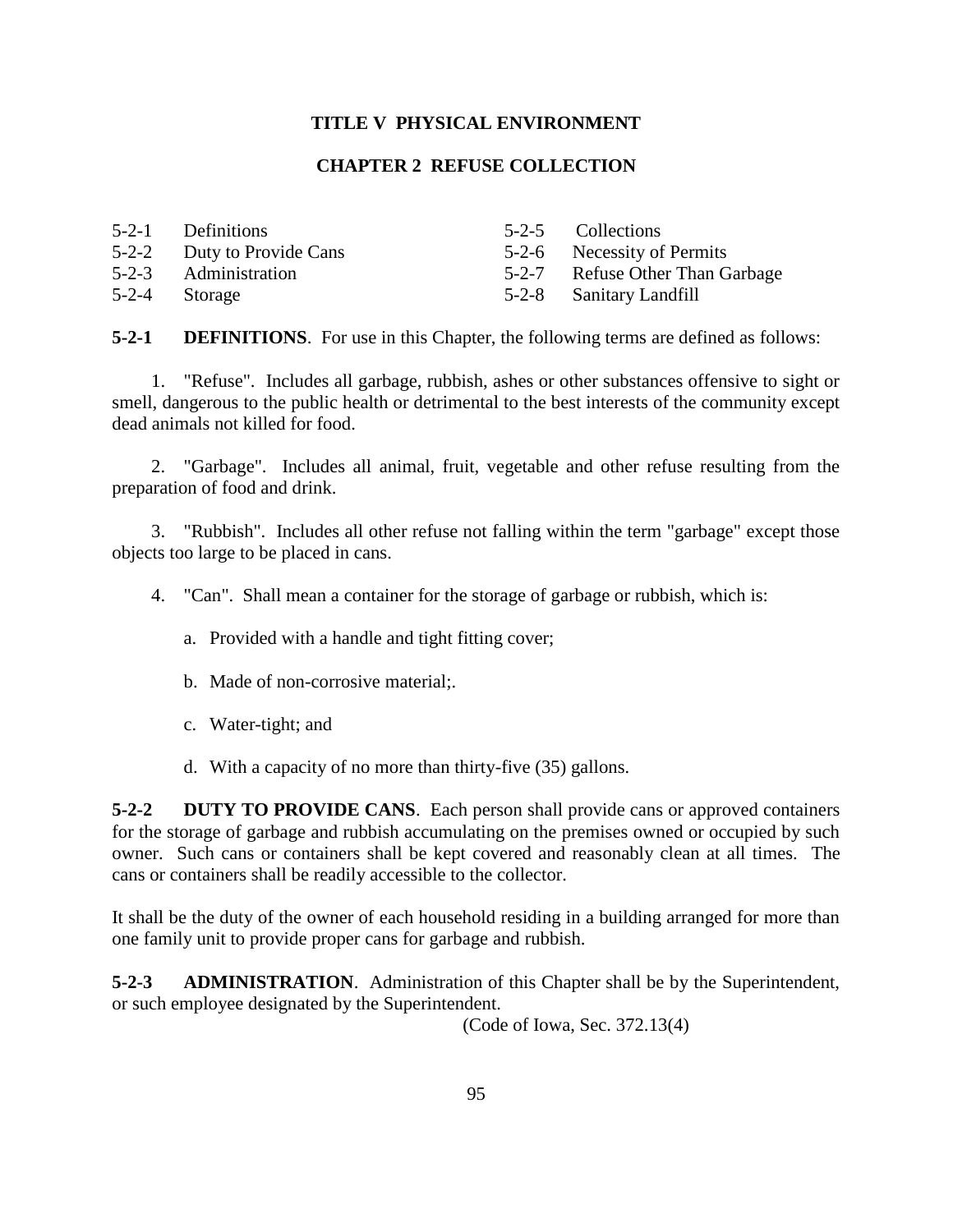**5-2-4 STORAGE**. All garbage and rubbish shall be placed in a can except as otherwise provided.

**5-2-5 COLLECTIONS**. All garbage and rubbish shall be taken from dwellings at least once each week and from public establishments as frequently as the City Council may require.

1. All cans for garbage and rubbish shall be kept as provided in the rules and regulations for collection of refuse.

**5-2-6 NECESSITY OF PERMIT**. No person shall collect garbage or rubbish unless by contract or permit approved by the Superintendent and issued by the City Clerk.

In the event any business, firm or corporation may elect to dispose of refuse or waste matter as may accumulate on any premises, property or location, the same may be done provided that such disposal and transporting of any refuse or waste matter complies with the provisions of this Chapter, is approved by the City and a permit has been issued by the City Clerk.

**5-2-7 REFUSE OTHER THAN GARBAGE**. Each person shall dispose of all refuse, other than garbage and rubbish, accumulation on any premises such person owns or occupies before it becomes a nuisance. If it does become a nuisance, it shall be subject to provisions of Title III, Chapter 2 of this Code.

**5-2-8 SANITARY LANDFILL**. Adair County Landfill is designated as the sanitary landfill for all garbage and rubbish collected within the City of Orient. All of the solid waste generated within the corporate limits of the City of Orient, Iowa shall be disposed of at the Adair County Sanitary Landfill unless the solid waste hauler obtains a written waiver from the Adair County Sanitary Landfill Commission to deposit solid waste at an alternate site.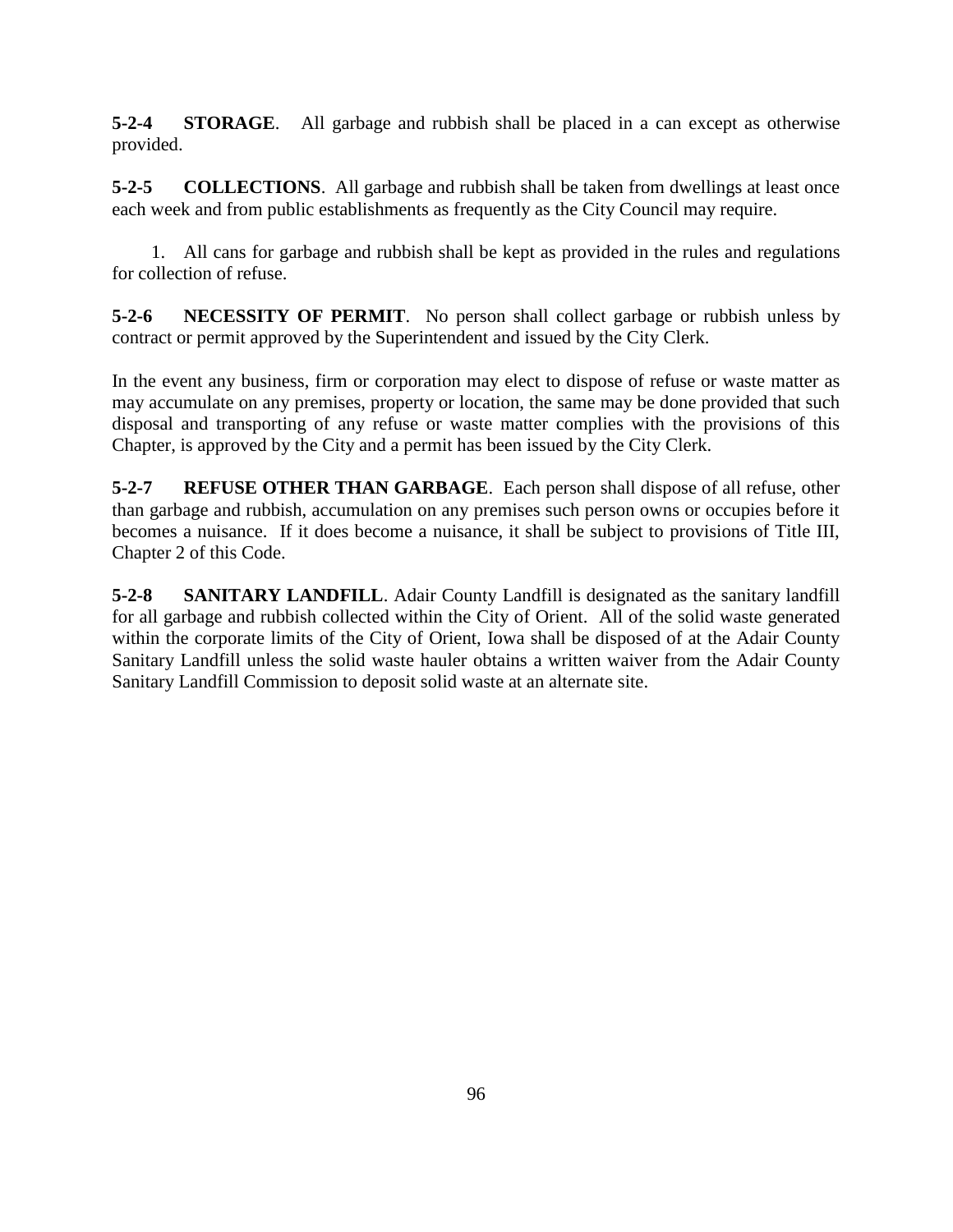## **TITLE V PHYSICAL ENVIRONMENT**

### **CHAPTER 3 STREET CUTS AND EXCAVATIONS**

| $5 - 3 - 1$ | <b>Excavation Permit Required</b> | $5 - 3 - 4$ | <b>Safety Measures</b>             |
|-------------|-----------------------------------|-------------|------------------------------------|
|             | 5-3-2 Application for Permit      | $5 - 3 - 5$ | <b>Backfilling and Restoration</b> |
| $5 - 3 - 3$ | <b>Permit Fees</b>                | $5 - 3 - 6$ | <b>Rules and Regulations</b>       |

**5-3-1 EXCAVATION PERMIT REQUIRED**. Excavating within the right-of-way of public streets and alleys, and of public grounds, and the cutting of surfacing or pavings of the traveled way therein, shall not be done by any person, firm, association or corporation without obtaining a permit from the City Clerk.

*(Code of Iowa, Sec. 364.12(2))*

**5-3-2 APPLICATION FOR PERMIT**. No person shall commence excavation in any public street or public ground until that person has applied to the City Clerk for an excavation permit. Such application shall indicate the location of the excavation, the name and address of the applicant who is to do the work, whether public liability insurance is in force, and that the applicant has checked the underground map of all utilities, and other owners of underground facilities, and that the applicant has notified those persons or companies of the time that excavation will commence. The making of an application shall be deemed notice to the City of the plan to cut the street surfacing or pavements, and to obstruct the public way. Such permits shall not be valid until six (6) hours after receipt unless the City Clerk waives this requirement.

In an emergency, authorized persons or companies may commence excavations provided that they shall have made a reasonable effort to inform the City and the utilities whose underground utilities might be involved in any way, and those involved in the excavation shall make written application at the earliest practicable moment. The City Clerk may provide on the form for the certification that the applicant has notified all utilities and other parties required by this Ordinance.

**5-3-3 PERMIT FEES**. The permit fee shall be \$15.00 for the cost of each inspection. A single excavation shall be deemed to constitute all the digging necessary for a single connection, or a cut for installing a main not exceeding one hundred (100) feet in length. An additional fee of \$15.00 shall be required for every additional one hundred (100) feet, or major fraction thereof, of main excavation. All fees are doubled if excavation commences before a permit is obtained.

**5-3-4 SAFETY MEASURES**. Any person, firm or corporation cutting a pavement or surfacing or excavating in the streets shall erect suitable barricades, maintain warning lights from sunset to sunrise each night, and take such other precautions as necessary for the safety of the public, whether vehicles or pedestrians. Vehicles, equipment, materials, excavated material, and similar items shall likewise be protected by lights and warning devices, such as traffic cones, flags, etc. Where traffic conditions warrant, the party excavating may be required to provide flagmen, if, in the judgment of law enforcement officers, the public safety requires it. Compliance with City Ordinances and regulations shall not be deemed to waive the requirements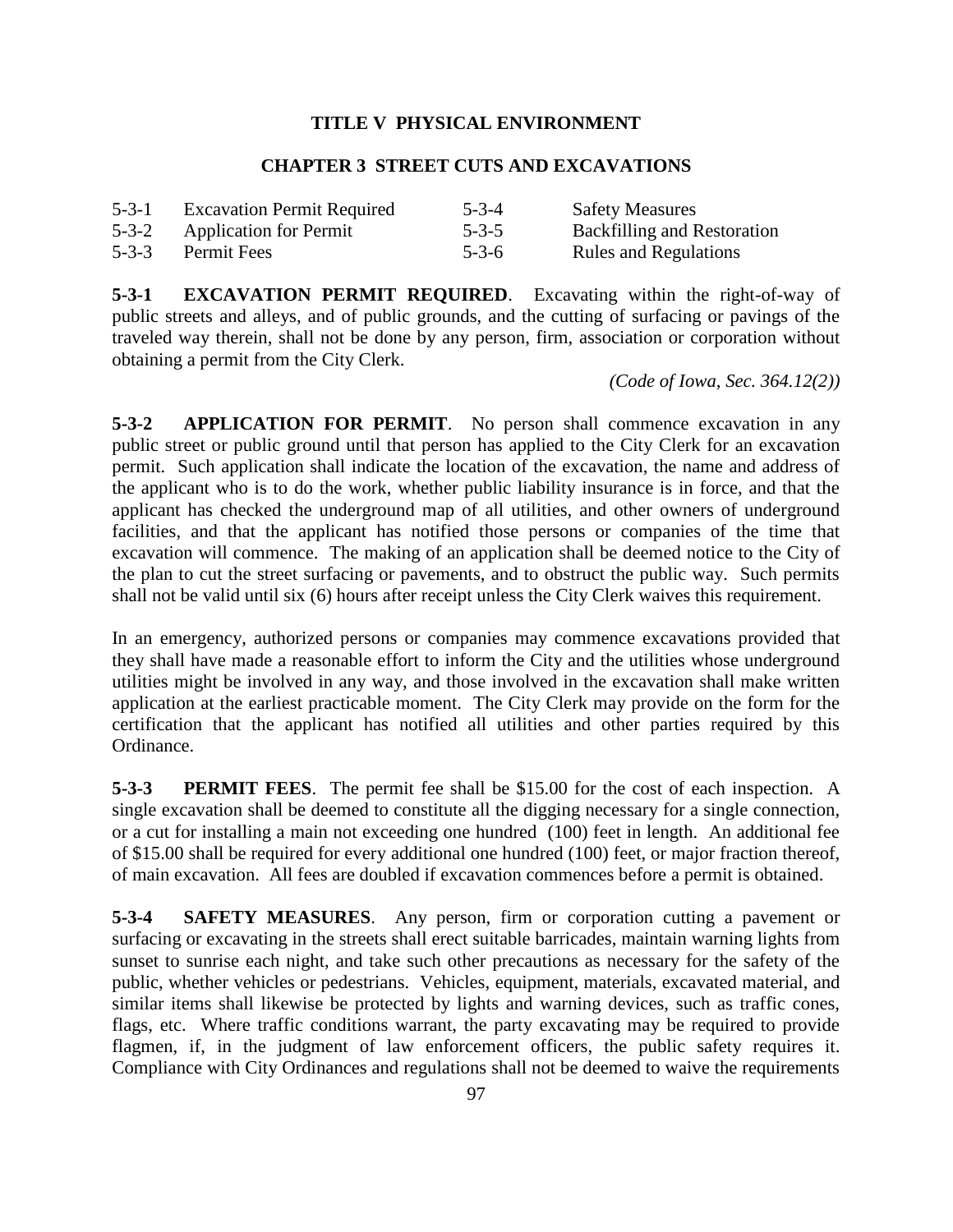that the party excavating shall comply with all the requirements of the labor safety laws and the rules of the Iowa Department of Labor, nor shall any failure be deemed a responsibility of the City.

**5-3-5 BACKFILLING AND RESTORATION**. Any person excavating in the streets shall be responsible for the backfilling of the excavation in accordance with City specifications and the restoration of the pavement or surfacing to as good a condition as that existing prior to the excavation. If any excavator fails to backfill or restore the pavement or surfacing properly within forty-eight (48) hours of the completion of the underground work, the City reserves the right to backfill and resurface or install new paving and charge the cost thereof to the party excavating. If any backfilling or pavement or surfacing restoration is not in accordance with the City specifications, the superintendent is authorized to remove such material as is necessary and to backfill and restore the pavement or surfacing properly.

**5-3-6 RULES AND REGULATIONS**. The City Council may by resolution establish such rules and regulations for the manner of making cuts and related matters involving excavations.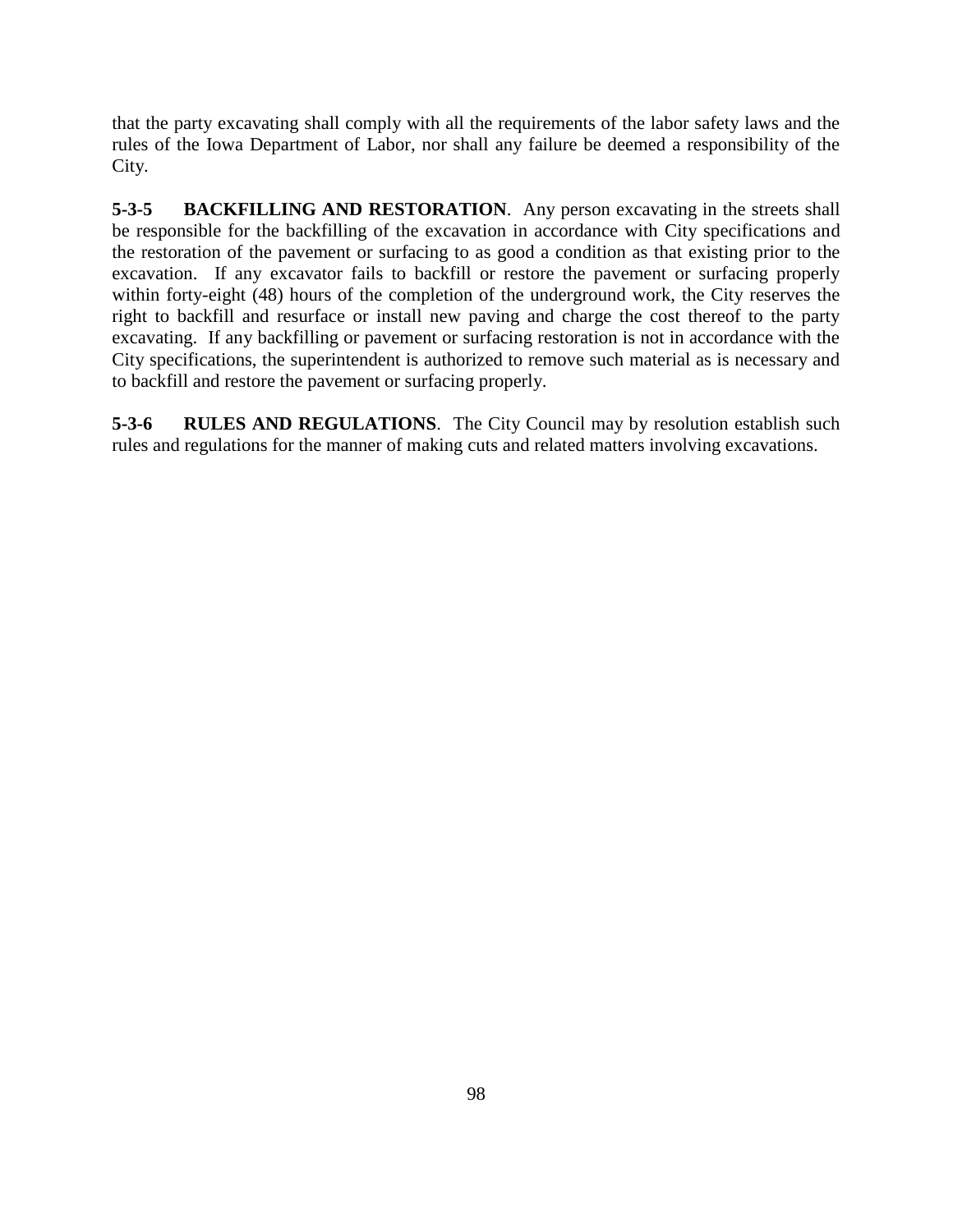## TITLE V PHYSICAL ENVIRONMENT

### **CHAPTER 4 SIDEWALK REGULATIONS**

| $5-4-1$     | Purpose                                 | $5 - 4 - 11$ | <b>Failure to Obtain Permit;</b>   |
|-------------|-----------------------------------------|--------------|------------------------------------|
| $5 - 4 - 2$ | Definitions                             |              | Remedies                           |
| $5-4-3$     | Cleaning Snow, Ice, and                 | $5 - 4 - 12$ | <b>Inspection and Approval</b>     |
|             | <b>Accumulations</b>                    | $5 - 4 - 13$ | Barricades and Warning Lights      |
| $5 - 4 - 4$ | <b>Maintenance Responsibility</b>       | $5 - 4 - 14$ | Interference with Sidewalk         |
| $5-4-5$     | Liability of Abutting Owner             |              | Improvements                       |
| $5 - 4 - 6$ | <b>Ordering Sidewalk Improvements</b>   | $5 - 4 - 15$ | Special Assessments for            |
| $5 - 4 - 7$ | <b>Repairing Defective Sidewalks</b>    |              | <b>Construction and Repair</b>     |
| $5-4-8$     | Notice of Inability to Repair or        | 5-4-16       | Notice of Assessment for Repair or |
|             | <b>Barricade</b>                        |              | <b>Cleaning Costs</b>              |
| 5-4-9       | <b>Standard Sidewalk Specifications</b> | $5 - 4 - 17$ | Hearing and Assessment             |
| $5-4-10$    | Permits for Construction                | $5 - 4 - 18$ | Billing and Certifying to County   |
|             | or Removal                              |              |                                    |
|             |                                         |              |                                    |

**5-4-1 PURPOSE**. The purpose of this Chapter is to improve and maintain sidewalks in a safe condition, to require owners of abutting property to maintain, repair, replace, construct or reconstruct sidewalks.

**5-4-2 DEFINITIONS**. As used in this Chapter, the following terms have these meanings:

1. Defective Sidewalk. Any public sidewalk exhibiting one or more of the following characteristics shall be considered defective:

a. vertical separations equal to three-fourths (3/4) inch or more;

b. horizontal separations equal to three-fourths (3/4) inch or more;

c. holes or depressions equal to three-fourths (3/4) inch or more and at least four (4) inches in diameter;

d. spalling over fifty (50) percent of the surface of a single square of the sidewalk with one or more depressions equal to one-half (1/2) inch or more;

e. spalling over less than fifty (50) percent of a single square of the sidewalk with one or more depressions equal to three-fourths (3/4) inch or more;

f. a single square of sidewalk cracked in such a manner that no part thereof has a piece greater than one square foot;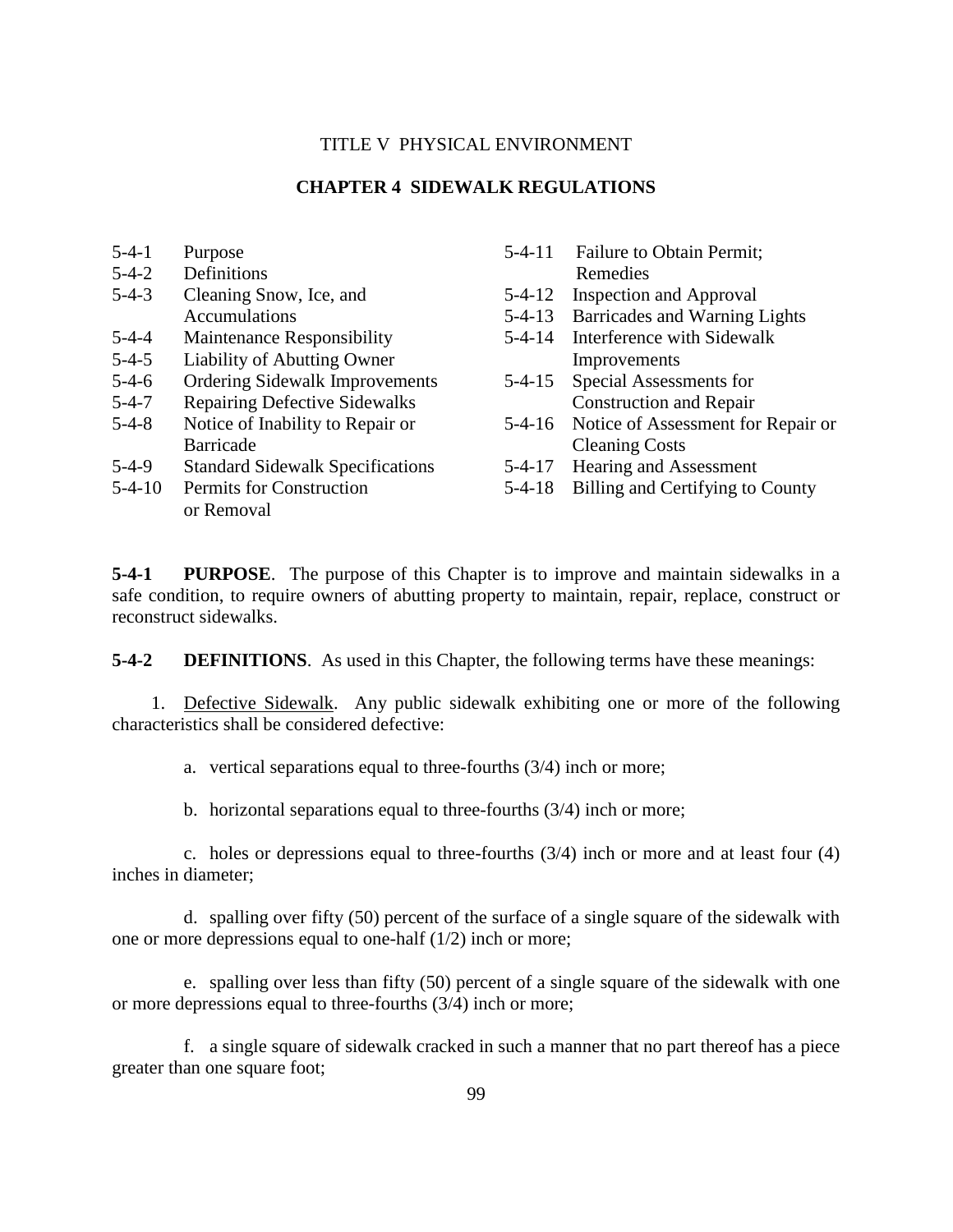g. a sidewalk with any part thereof missing to the full depth; or

h. a change from design or construction grade equal to or greater than three-fourths (3/4) inch per foot.

2. Sidewalk Improvements. The construction, reconstruction, repair, replacement or removal of a public sidewalk or the excavating, filling or depositing of material in the public right-of-way in connection therewith.

3. Owner. The person owning the fee title or the contract purchaser for purposes of notification required herein. For all other purposes, "owner" shall include the lessee, or person in possession.

**5-4-3 CLEANING SNOW AND ICE ACCUMULATIONS**. It shall be the duty of the owner to keep sidewalks abutting the owner's property clear of the natural accumulations of snow or ice. If the owner fails to do so within twenty four (24) hours after deposit of accumulation, the Mayor may have the natural accumulations of snow or ice removed without notice to the property owner. The Mayor shall give the Council an itemized and verified statement of the removal costs and a legal description of the property at the next regular Council meeting. The costs shall be reviewed by the Council, and if found correct, shall be assessed against the property as taxes. The City Clerk shall be directed to certify the costs to the County Treasurer for collection as provided in Section 364.12 of the Code of Iowa.

*(Code of Iowa, Secs. 364.12(2)(b) & (e))*

**5-4-4 MAINTENANCE RESPONSIBILITY**. The abutting property owner or owners shall be responsible for the repair, replacement or reconstruction of all broken or defective sidewalks to a safe condition and to maintain in a safe condition all sidewalks in the abutting street right-ofway.

*(Code of Iowa, Sec. 364.12(2)(c))*

**5-4-5 LIABILITY OF ABUTTING OWNER**. As provided in Section 364.14, Code of Iowa, in the event the owner of property abutting any public sidewalk fails or refuses to perform any act required of them by this Ordinance and in the event an action is brought against the City for personal injuries alleged to have been caused by a defect in or the condition of said sidewalk, the City may notify in writing the abutting property owner that it claims the injury was caused by their negligence and/or their failure to repair the defect or eliminate the condition complained of. The notice shall state the pendency of the action, the name of the plaintiff, the name and location of the court where the action is pending, a brief statement of the alleged facts from which the cause arose, that the City believes that the person notified is liable to it for any judgment rendered against the City, and asking the person to appear and defend.

A judgment obtained in the suit is conclusive in any action by the City against any person so notified, as to the existence of the defect or condition or other cause of the injury or damage, as to the liability of the City to the plaintiff in the first named action, and as to the amount of the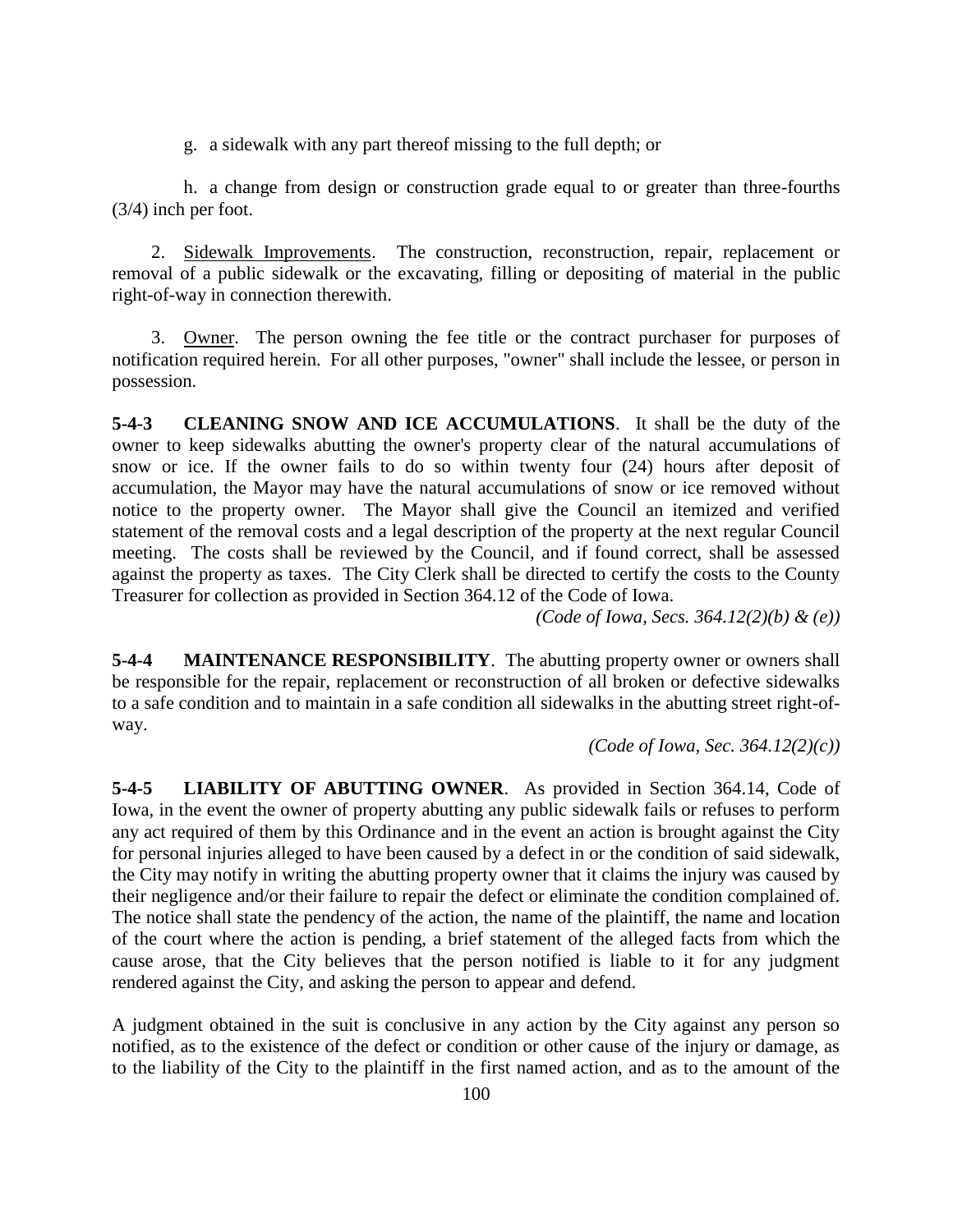damage or injury. The City may maintain an action against the person notified to recover the amount of the judgment together with all the expenses incurred by the City in the suit.

*(Code of Iowa, Sec. 364.14)*

**5-4-6 ORDERING SIDEWALK IMPROVEMENTS**. The City Council may order the construction, reconstruction, repair or replacement of permanent sidewalks upon any street or court. Notice of this order shall be sent to the owner by certified mail. The notice shall state that the property owner may request a hearing by the City Council within fifteen (15) days or receipt of the notice.

**5-4-7 REPAIRING DEFECTIVE SIDEWALKS**. It shall be the duty of the abutting property owner at any time, or upon receipt of thirty (30) days' notice from the City, to repair, replace or reconstruct all broken or defective sidewalks in the abutting street right-of-way. If, after the expiration of the thirty (30) days as provided in the notice, the required work has not been done or is not in the process of completion, the Mayor shall order work to proceed to repair, replace or reconstruct the sidewalk. Upon completion of the work, the Mayor shall submit to the Council an itemized and verified statement of expenditures for material and labor, and the legal description of the property abutting the sidewalk on which work has been performed. These costs shall be assessed to the property as taxes. The City Clerk shall be directed to certify the costs to the County Treasurer for collection as provided in Section 364.12 of the Code of Iowa. *(Code of Iowa, Sec. 364.12(e))*

**5-4-8 NOTICE OF INABILITY TO REPAIR OR BARRICADE**. It shall be the duty of the owner of the property abutting the sidewalk, or of the contractor or agent of the owner, to immediately notify the City in the event the owner is unable to make necessary sidewalk improvements or to install or erect warnings and barricades as required by this Chapter.

**5-4-9 STANDARD SIDEWALK SPECIFICATIONS**. Sidewalks constructed, repaired or replaced under the provisions of this Chapter shall be of the following construction and meet the following standards:

1. Portland cement concrete shall be the only material used in the construction and repair of sidewalks unless otherwise authorized by the City Council;

2. Sidewalks shall be on one-course construction;

3. Concrete may be placed directly on compact and well-drained soil. Where soil is not well drained, a four (4) inch sub-base of compact, clean, coarse gravel, sand, or cinders shall be laid. The adequacy of the soil drainage is to be determined by the Superintendent of Public Works;

4. The sidewalk bed shall be graded to the established grade;

5. Residential sidewalks shall be at least four (4) feet wide, or match existing sidewalks, and four (4) inches thick, and each section shall be no more than four (4) feet in length. In the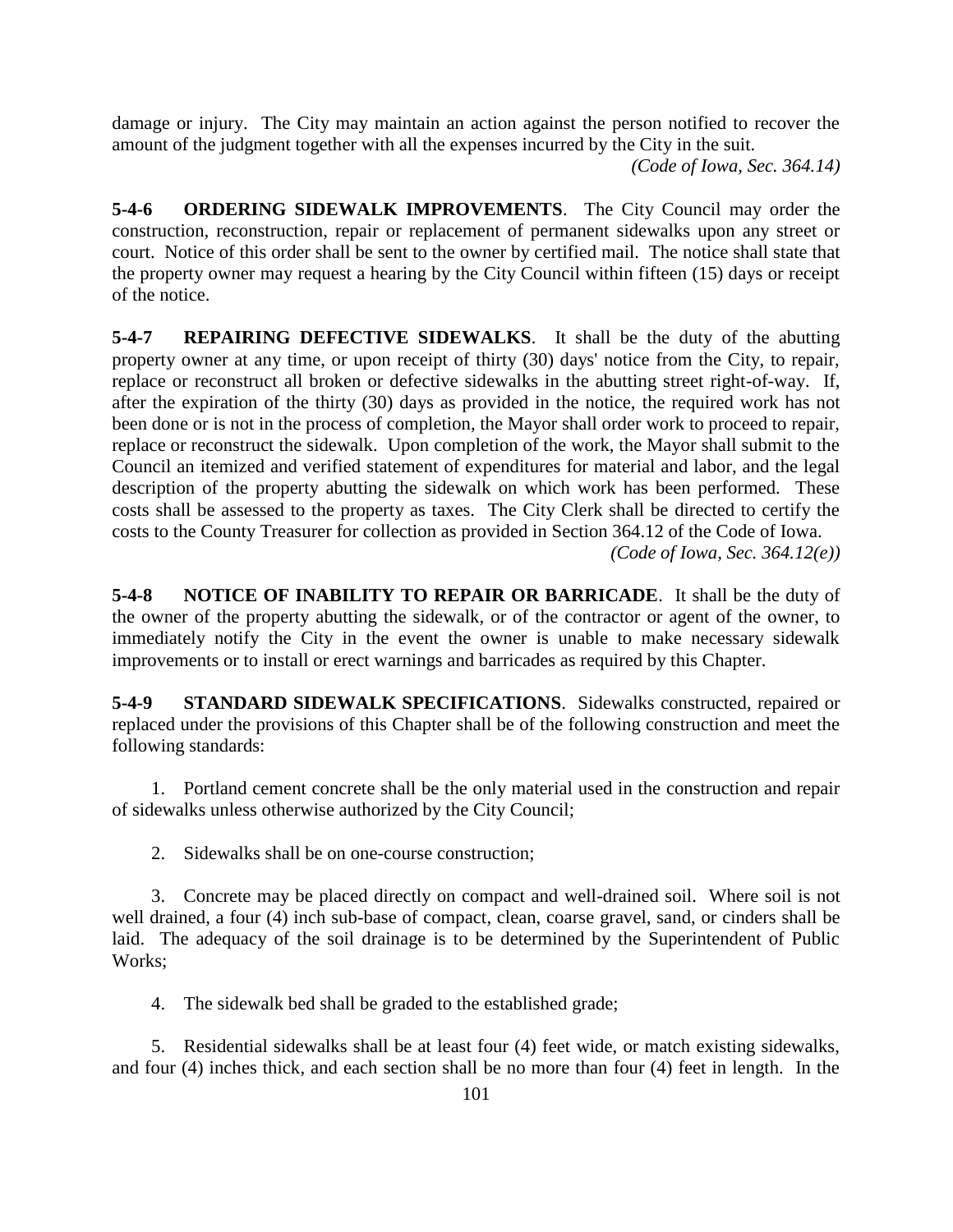central business district, sidewalks shall extend from the property line to the curb unless the Council shall establish a different distance due to the circumstances. Each section shall be four (4) inches thick and no more than six (6) feet in length and width. All driveway areas shall not be less than six (6) inches in thickness;

6. Residential sidewalks shall be located with the inner edge (edge nearest the abutting private property) on the property line, unless the City Council shall establish a different distance due to the circumstances;

7. All elevations of sidewalks are to be established by the City Council with assistance from the Superintendent of Public Works on a case-by-case basis;

8. All sidewalks shall slope at least one-quarter (1/4) inch per foot toward the curb, but in no event more than one-half (1/2) inch per foot toward the curb; and

9. All sidewalks shall have a steel trowel finish followed by a "broom" or a "wood float" finish.

10. Ramps for the Disabled**.** There shall not be less than two (2) curb cuts or ramps per lineal block which shall be located on or near the cross-walks at intersections. Each curb cut or ramp shall be at last thirty (30) inches wide, shall be sloped at not greater than one inch of rise per twelve (12) inches lineal distance, except that a slope no greater than one inch of rise per eight (8) inches lineal distance may be used where necessary, shall have a nonskid surface, and shall otherwise by so constructed as to allow reasonable access to the crosswalk for physically disabled persons using the sidewalk.

*(Code of Iowa, Sec. 216C.9)*

11. All sidewalk improvements on public property, whether performed by the owner of the abutting property or by the City, shall be performed under the supervision and inspection of the City Superintendent of Public Works, and in accordance with the standard sidewalk specifications set forth in this Chapter.

**5-4-10 PERMITS FOR CONSTRUCTION OR REMOVAL**. No person shall make any sidewalk improvements without first obtaining a permit from the City Clerk. The permit shall state that the person will comply with the Ordinances of the City and with the specifications for sidewalks adopted by the City. The permit also shall state that the work will be done under the direction and approval of the City Superintendent of Public Works. All such permits shall be issued without charge and a copy thereof, with the application, shall be filed and preserved in the office of the City Clerk. The permit shall state when the work is to be commenced and when the work is to be completed. The time of completion for the sidewalk improvements may be extended by the City Council. All permits for sidewalk improvements not ordered by resolution of the City Council shall be issued in compliance with this Chapter. The City Council may withhold the issuance of any permit for any sidewalk improvements for a sufficient period to determine the necessity for the proposed improvements or when weather conditions will adversely affect the sidewalk improvements.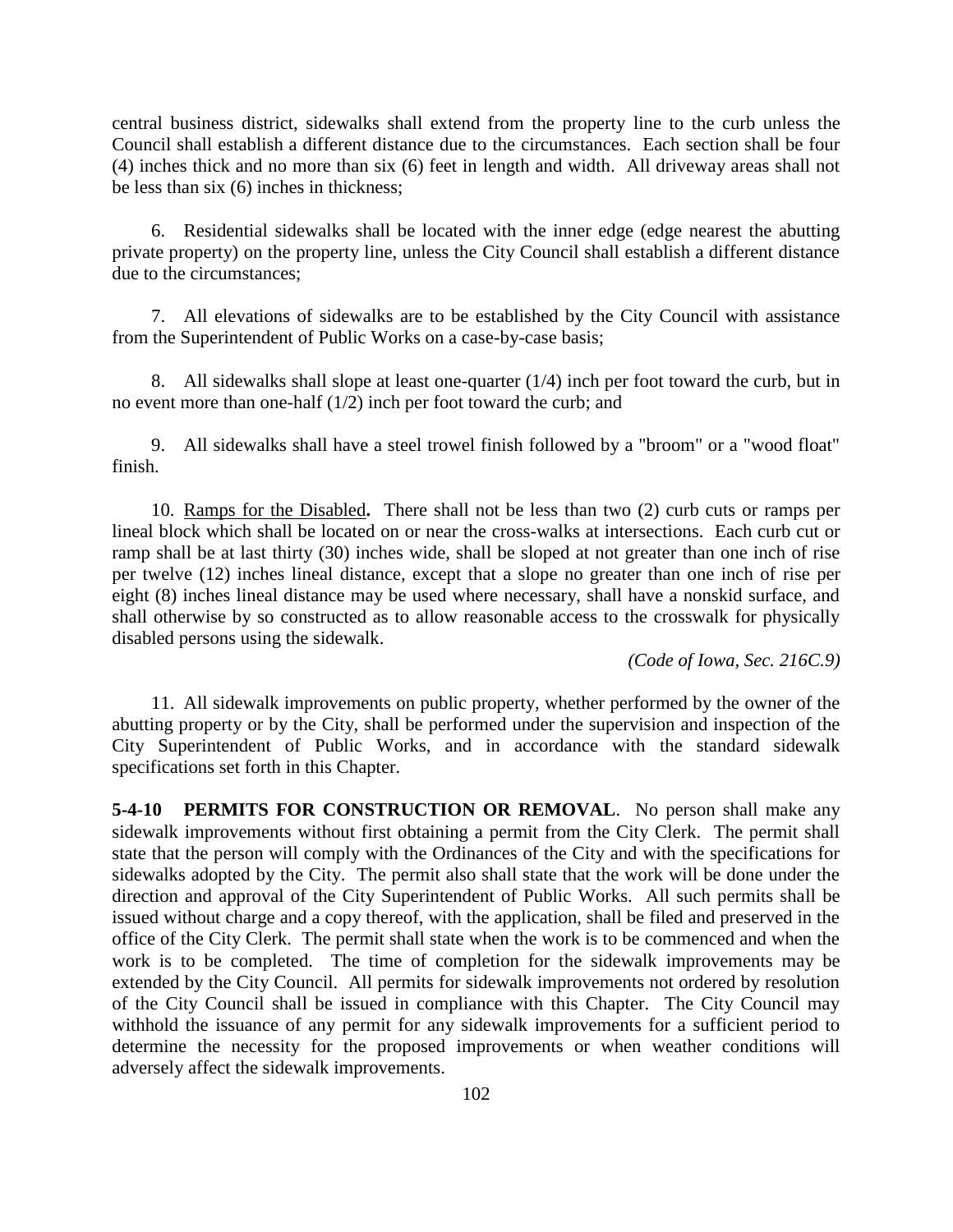**5-4-11 FAILURE TO OBTAIN PERMIT; REMEDIES**. Whenever any sidewalk improvements are made that do not conform to the provisions and specifications of this Chapter, or when any sidewalk improvements are made without a permit, the Mayor shall serve notice to obtain a permit upon the property owner and upon the contractor doing the work. If the sidewalk is in the course of construction, the notice shall order the work to stop until a permit is obtained and the work is corrected to comply with the specifications. If the sidewalk work has been completed, the owner shall obtain a permit immediately and perform any needed corrections within five (5) days from receipt of the permit. If the owner fails to comply with this notice, the Mayor shall have the work completed and the costs assessed to the property owner as provided in this Chapter.

*(Code of Iowa, Sec. 364.12(2)(e))*

**5-4-12 INSPECTION AND APPROVAL**. Upon final completion, the Superintendent of Public Works shall inspect the work and may order corrections if the work does not meet specifications. When the work meets all requirements of this Chapter, including specifications and obtaining a permit, the Superintendent of Public Works shall indicate this on both copies of the permit.

**5-4-13 BARRICADES AND WARNING LIGHTS**. Proper warning lights and barricades shall be placed to protect persons from materials, equipment and dangerous conditions. Placement and maintenance of adequate warnings is the responsibility of the constructor, the owner and the lessee of the property.

**5-4-14 INTERFERENCE WITH SIDEWALK IMPROVEMENTS**. No person shall knowingly or willfully drive any vehicle upon any portion of any sidewalk or approach thereto while it is in the process of being improved, or upon any portion of any completed sidewalk or approach thereto, or shall remove or destroy any part or all of any sidewalk or approach thereto, or shall remove, destroy, mar or deface any sidewalk at any time or destroy, mar, remove or deface any notice or warning device provided by this Chapter.

**5-4-15 SPECIAL ASSESSMENTS FOR CONSTRUCTION AND REPAIR**. The City Council may assess the cost of initial construction, improvements and/or repair of sidewalks in the City according to the special assessment procedures established under Chapter 384, Code of Iowa.

*(Code of Iowa, Sec. 384.38)*

**5-4-16 NOTICE OF ASSESSMENT FOR REPAIR OR CLEANING COSTS**. When the Mayor submits a bill for sidewalk improvements or for removal of accumulations as provided in this Chapter, the City Clerk shall send a notice to the owner of the abutting property. The notice may be given either by personal service or by certified mail to the last known address of the property owner. The notice shall contain a statement of the work performed, the cost of the work that is being assessed, a description of the property affected, and that the property owner may pay the amount assessed within thirty (30) days without interest or penalty. The notice shall also indicate that the property owner may object to such assessment and be given the date, time and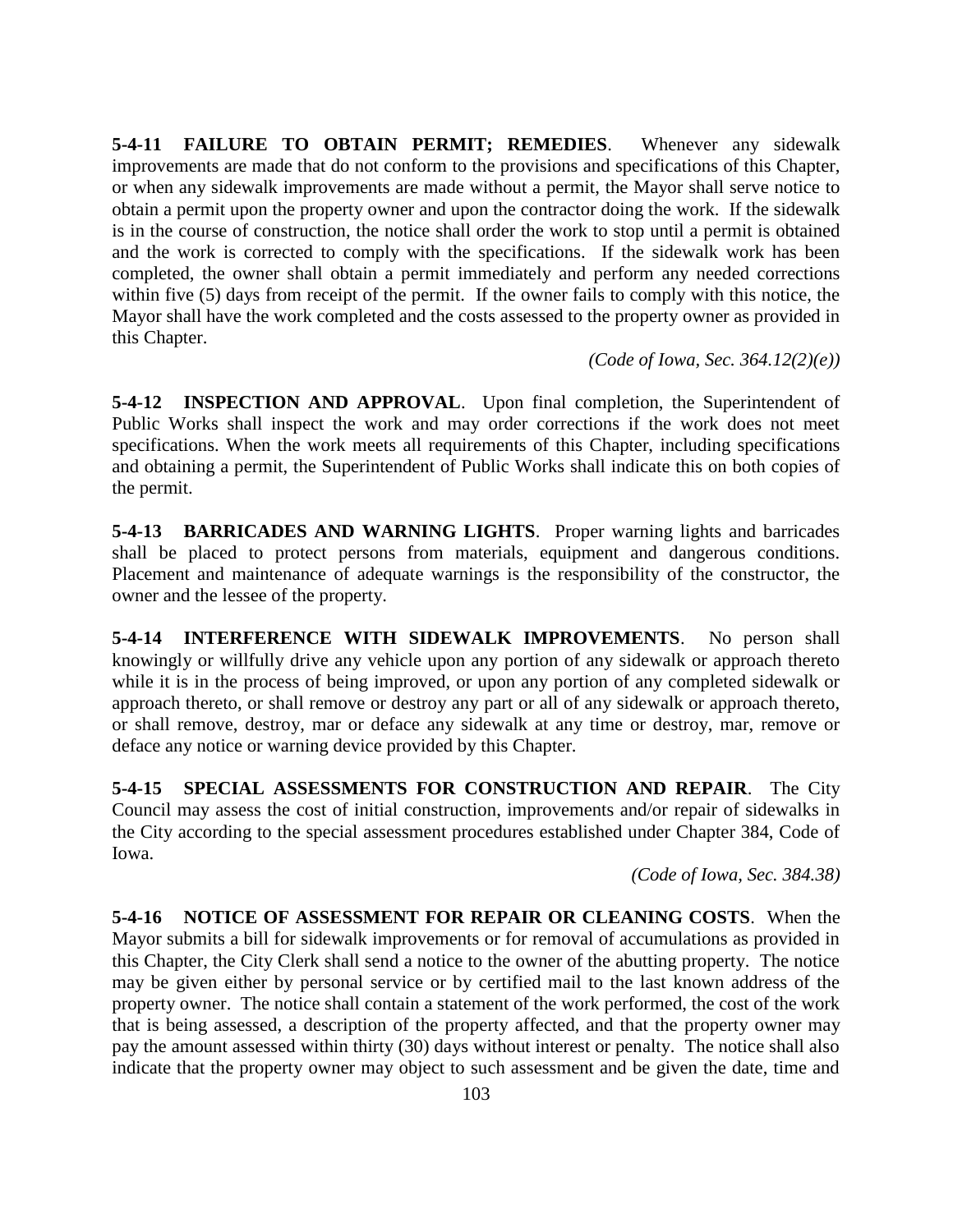place for which the property owner may come before the City Council to voice any such objections. The time set for hearing shall be at least fifteen (15) days after the service or mailing of the notice.

*(Code of Iowa, Sec. 384.50)*

**5-4-17 HEARING AND ASSESSMENT**. At the time and place designed in the Notice, the Council shall consider all objections to the assessment, correct all errors or omissions, and adopt a corrected list as the amounts to be assessed against the property.

*(Code of Iowa, Sec. 384.51)*

**5-4-18 BILLING AND CERTIFYING TO COUNTY**. Thirty (30) days after the City Council's decision, the City Clerk shall certify any unpaid amounts to the County Treasurer. The unpaid assessments shall constitute a lien against the property and shall be collected by the County Treasurer in the same manner as other taxes. Any assessment that exceeds \$100 may be paid in installments as set by the City Council, not exceeding ten (10), in the same manner and at the same interest rates as for special assessments pursuant to Chapter 384, Code of Iowa. No interest shall be charged for assessments, or parts thereof, paid within thirty (30) days of the time the City Council determined the final amounts.

*(Code of Iowa, Sec. 384.60)*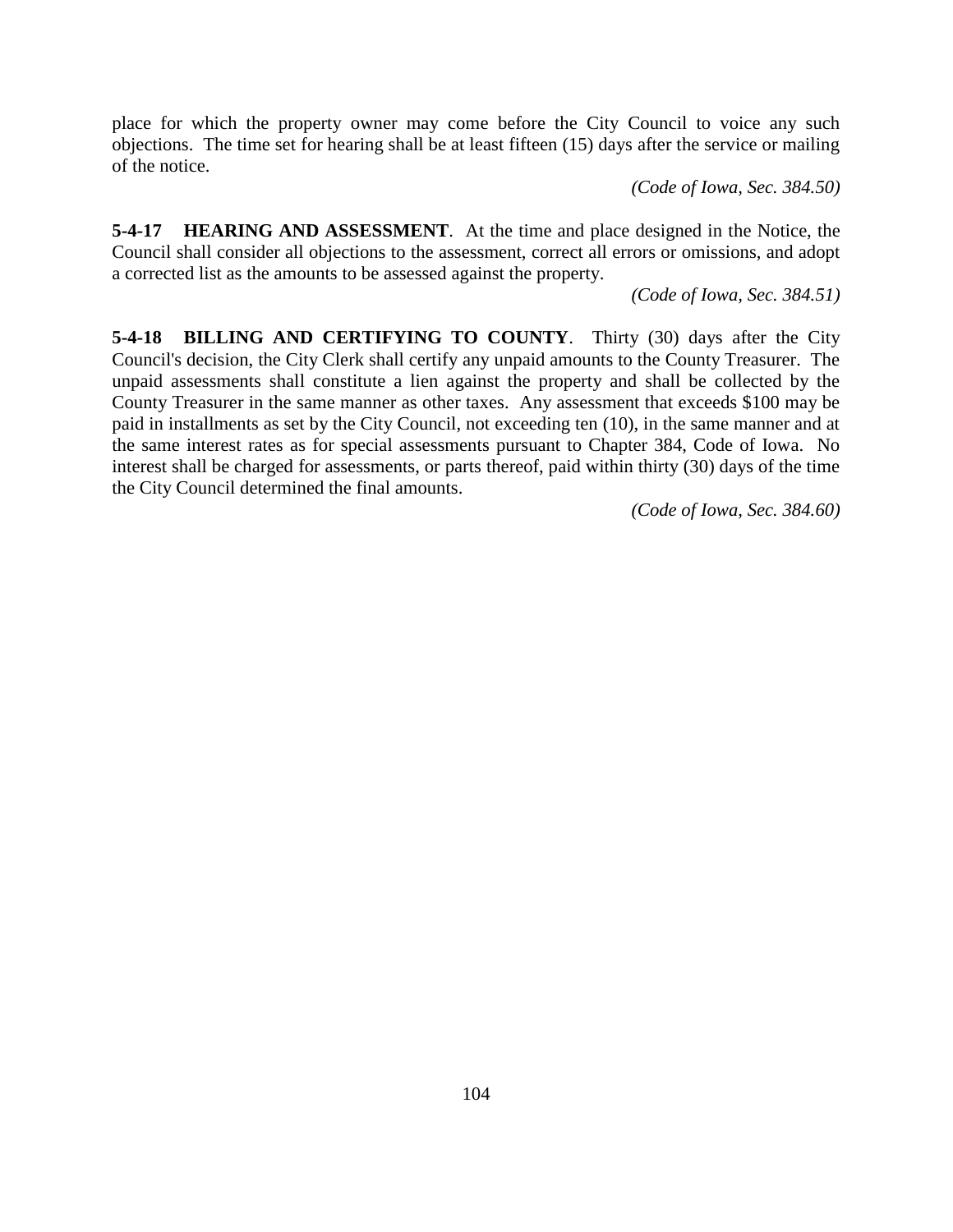# **TITLE V PHYSICAL ENVIRONMENT**

# **CHAPTER 5 NUMBERING OF BUILDINGS**

- 5-5-1 Buildings to be Numbered
- 5-5-4 Type of Numbers, Size

5-5-2 Numbering System

5-5-5 Enforcement

5-5-3 Mandatory Numbering

**5-5-1 BUILDINGS TO BE NUMBERED**. All buildings now or hereafter erected within the City limits shall be assigned numbers and the owners notified of the assigned number. The owners shall cause the numbers to be placed and maintained on their property.

**5-5-2 NUMBERING SYSTEM**. Numbers shall be assigned in accordance with the system developed by the City Council. The system consists of three-digit numbering. The even numbers shall be on the west and north sides of all streets and the odd numbers shall be on the east and south sides of all streets.

**5-5-3 MANDATORY NUMBERING**. The placing of numbers is mandatory.

**5-5-4 TYPE OF NUMBERS, SIZE**. The numbers shall be conspicuously displayed on the portion of the building or premise which faces the street. All numbers shall be of durable substance, clearly legible and the numerals shall be not less than five (5) inches in height.

**5-5-5 ENFORCEMENT**. If numbers meeting the requirements of this ordinance have not been placed on each building, the City shall cause individual notice to be given to the owner of buildings not numbered, requiring compliance within a reasonable time set in the notice, and if not completed by such time, the City shall cause proper numbers to be installed and the reasonable cost of the installation billed to such owner.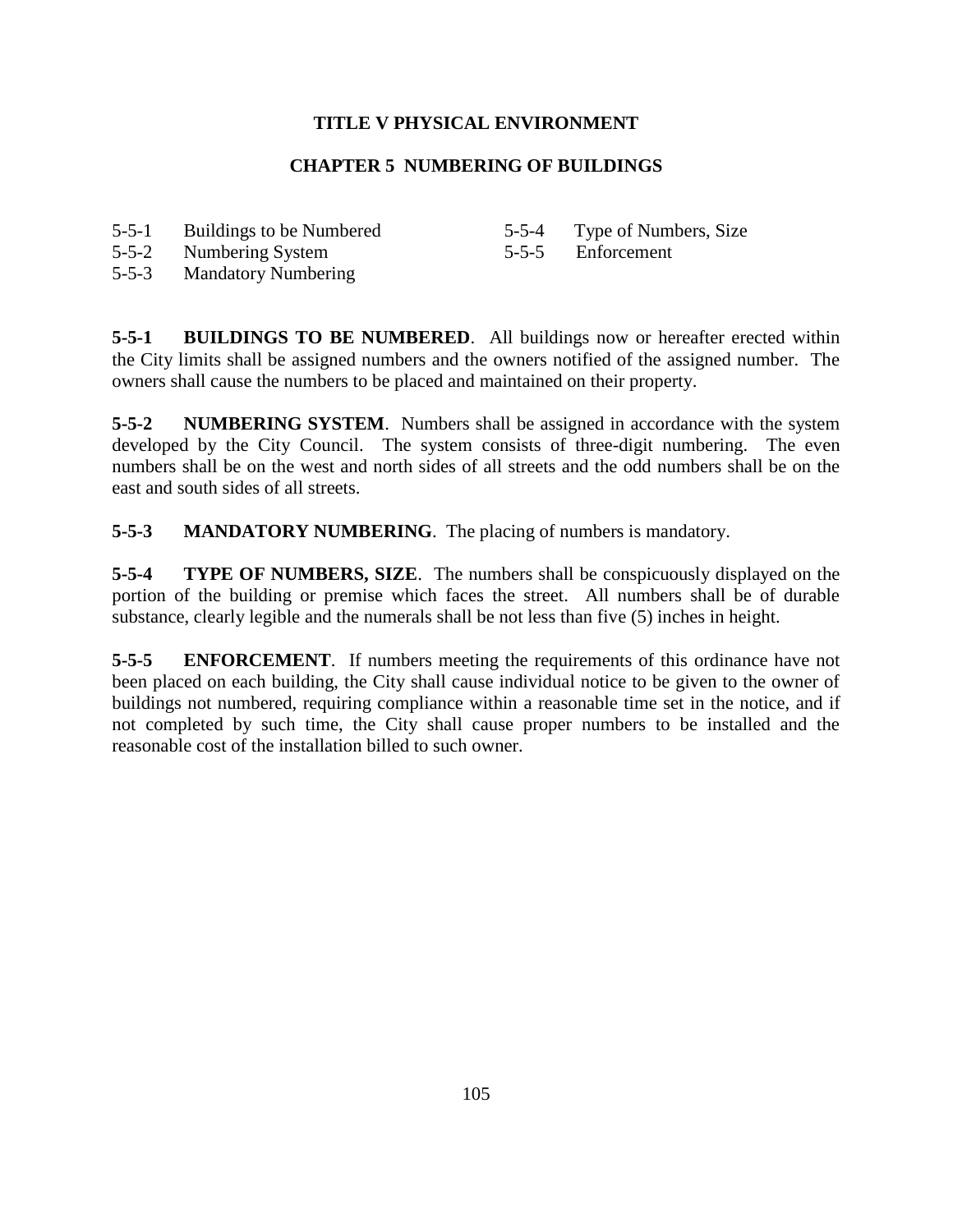## TITLE V PHYSICAL ENVIRONMENT

### **CHAPTER 6 BUILDING PERMITS**

| $5 - 6 - 1$ | Purpose                        | $5 - 6 - 10$ | <b>Rear Yard Requirements</b>    |
|-------------|--------------------------------|--------------|----------------------------------|
| $5 - 6 - 2$ | <b>Structure Defined</b>       | $5 - 6 - 11$ | Special Requirements for         |
| $5 - 6 - 3$ | Permit Required                |              | Residences                       |
| $5 - 6 - 4$ | Application                    | $5 - 6 - 12$ | Variances                        |
| $5 - 6 - 5$ | Fees                           | $5 - 6 - 13$ | Fences                           |
| $5 - 6 - 6$ | Plans Required                 | $5 - 6 - 14$ | <b>Curb Cuts</b>                 |
| $5 - 6 - 7$ | <b>Location of Structure</b>   | $5 - 6 - 15$ | <b>Authority of City Council</b> |
| $5 - 6 - 8$ | <b>Front Yard Requirements</b> | $5 - 6 - 16$ | Permit Issued                    |
| $5 - 6 - 9$ | Side Yard Requirements         | $5 - 6 - 17$ | <b>Limitations on Permit</b>     |

**5-6-1 PURPOSE**. The purpose of this Chapter is to provide the City Council notice of the type of structure, the kind of construction, the location of any structure to be erected or added within the corporation, the location of any structure on any specific lot within the corporation and to provide reasonable rules for the erection, reconstruction, altering and repair of all kinds of structures.

**5-6-2 STRUCTURE DEFINED**. Anything constructed or erected with a fixed location on the ground that protrudes above the ground or surface level of a parcel of property. Structures include, but are not limited to, buildings, walls, fences, billboards, aboveground storage tanks, and similar uses.

**5-6-3 PERMIT REQUIRED**. No structure shall be erected, reconstructed, altered or added to without first securing a permit from the City Council.

**5-6-4 APPLICATION**. All requests for a building permit shall be submitted to the City Clerk on forms supplied by the City and accompanied with the appropriate fee for such permit.

**5-6-5 FEES**. There shall be a permit fee of \$5.00 for such permit. If a permit is rejected the fee shall be returned to the applicant.

**5-6-6 PLANS REQUIRED**. Plans and specifications of any proposed structure shall be filed with the application for the permit.

**5-6-7 LOCATION OF STRUCTURE**. A complete showing and description of the real estate involved and the location of the structure on the real estate shall be filed with the application. The perimeter of the structure shall be staked prior to submitting an application.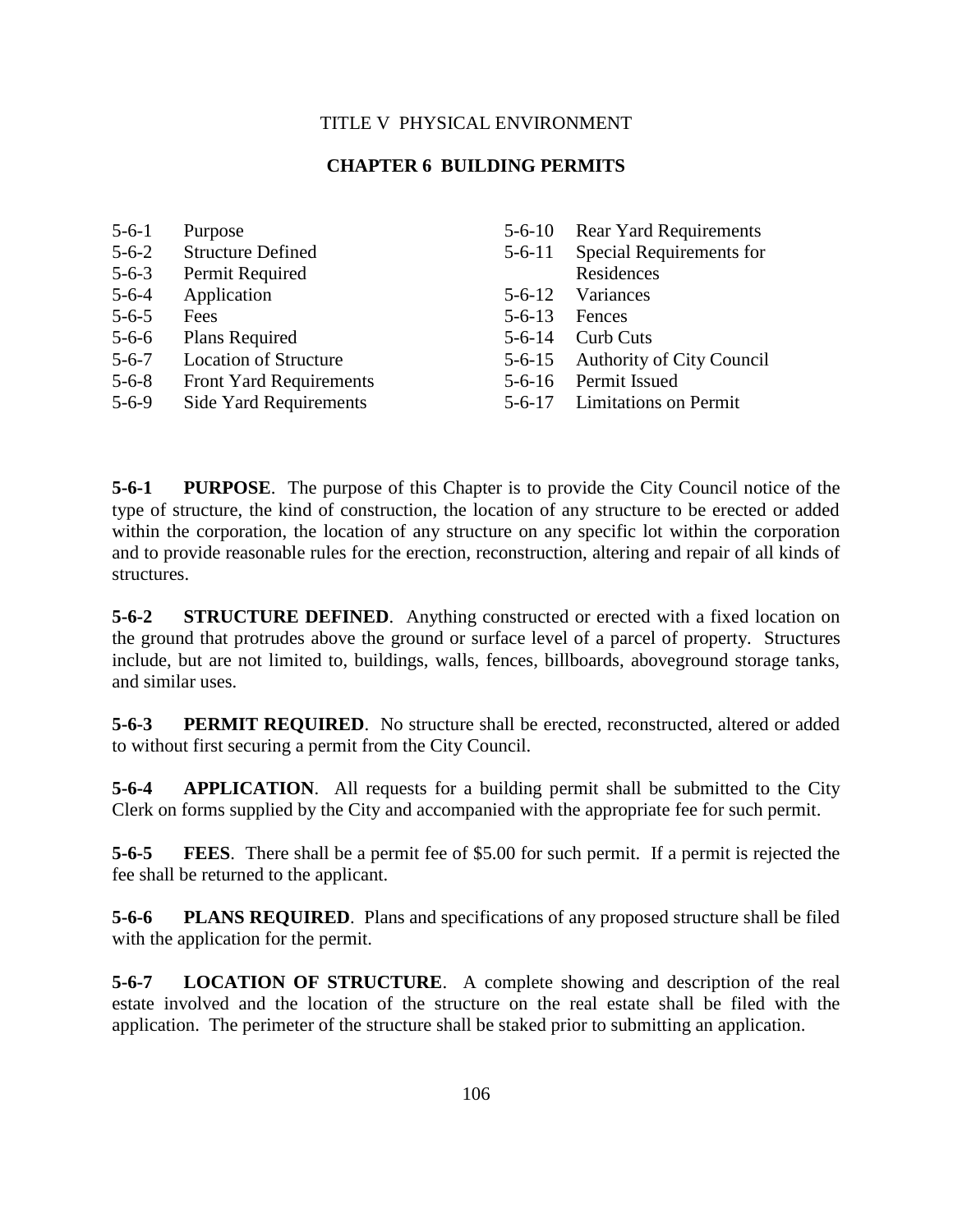**5-6-8 FRONT YARD REQUIREMENTS**. There shall be a front yard of not less than twenty (20) feet, except as follows:

1. Where a structure is to be erected on a parcel of land that is within one hundred (100) feet of existing structures on both sides, the minimum front yard shall be a line drawn between the closest front corners of the adjacent structures on the two sides, or

2. Where a structure is to be erected on a parcel of land that is one hundred (100) feet of an existing structure on one side only within the same block, such structure may be erected as close to the street as a line drawn from the closest front corner of that structure to a point twenty (20) feet back from the front lot line measured at the center of the lot on which the proposed structure is to be erected; or

3. Where lots have a double frontage, the front yard as required herein shall be provided on both streets.

**5-6-9 SIDE YARD REQUIREMENTS**. No building shall be erected closer than five (5) feet to either side lot line, except in the business district where no side yard is required.

**5-6-10 REAR YARD REQUIREMENTS**. There shall be a rear yard provided for each structure of not less than thirty (30) feet or twenty percent (20%) of the depth of the lot, whichever amount is smaller, except in the business district where no rear yard is required.

**5-6-11 SPECIAL REQUIREMENTS FOR RESIDENCES**. Any structure which is to be a residence for living shall meet the following special requirements.

1. A residence shall have a minimum of 1,000 square feet of livable space on the main floor; and

2. All residences shall have a permanent perimeter foundation constructed of cement, concrete blocks with mortar or other permanent material approved by the City Council. All foundations shall have footings that extend below the frost line.

**5-6-12 VARIANCES**. The City Council may grant a variance to sections 5-9-8, 5-9-9, and 5- 9-10 where the setback requirements would cause a hardship on the property owner.

**5-6-13 FENCES**. No setback requirements shall be applicable to the construction of a fence.

**5-6-14 CURB CUTS**. No curb cut shall be constructed or permitted without first obtaining a building permit.

**5-6-15 AUTHORITY OF CITY COUNCIL**. The City Council shall have full authority to accept or reject any plans and specifications submitted.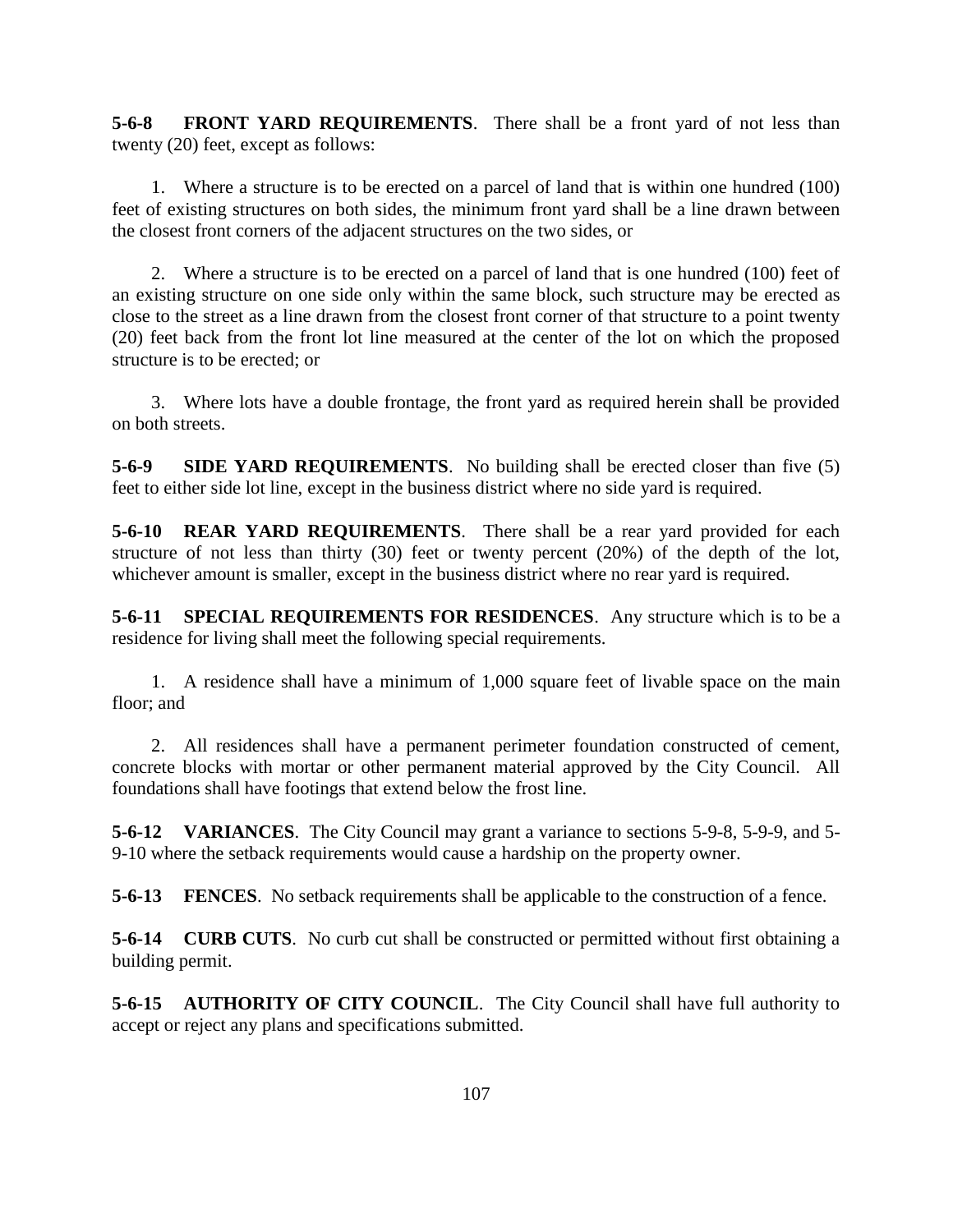**5-6-16 PERMIT ISSUED**. Permits shall be issued by the City Clerk in duplicate, one copy for the applicant and one copy to be retained in the City records.

**5-6-17 LIMITATIONS ON PERMIT**. In the event that construction covered by a permit is not initiated and underway within one (1) year from the date of issuance of a permit, such permit shall be deemed void and of no effect. All permits shall expire and be void twelve (12) months after issuance by the City Clerk. If construction is not completed a new application and fee must be submitted.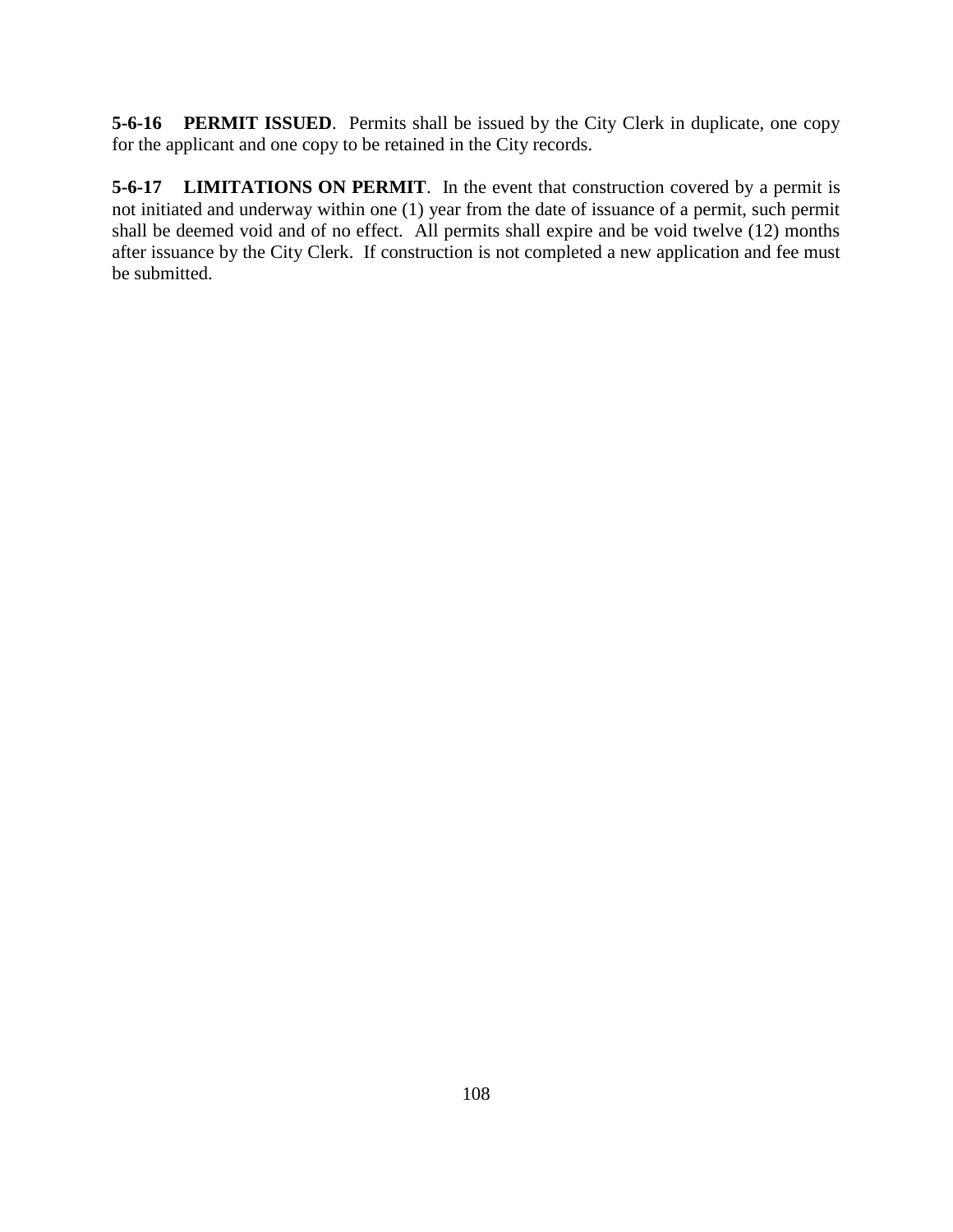### **CHAPTER 7 ELECTRIC**

5-7-1 Purpose

5-7-2 Policy Direction

5-7-5 Automatic Rate Adjustment

- 5-7-3 Service Rules and Regulations
- 5-7-4 Rates

**5-7-1 PURPOSE**. The purpose of this Chapter is to provide for the operation of the municipally owned electric system.

**5-7-2 POLICY DIRECTION**. The Mayor and Council shall establish appropriate rules and regulations governing the operation and maintenance of the electric system.

**5-9-3 SERVICE RULES AND REGULATIONS**. The rules and regulations for electric service are contained in the "Municipal Electric Utility of the City of Orient Tariff," on file with the Utilities Division of the Iowa Department of Commerce. Also, an official copy of the rules and regulations as adopted is now on file in the office of the Clerk. The rules and regulations contained therein shall apply to all users of the municipal electric system.

**5-7-4 RATES**. The rates for electric service shall be as follows:

*(Code of Iowa, Sec. 384.84)*

- 1. Resident.
	- A. Tax Rate 4% Usage Charge Only.
	- B. Minimum Charge \$3.00
	- C. Usage Rates:

| Per Unit  | Per M  |
|-----------|--------|
| Min. Chg. |        |
| 0.120000  | 120.00 |
| 0.085000  | 120.00 |
| 0.070000  | 70.00  |
| 0.060000  | 60.00  |
|           |        |

- D. Usage Multiplier 10.00
- 2. All Electric.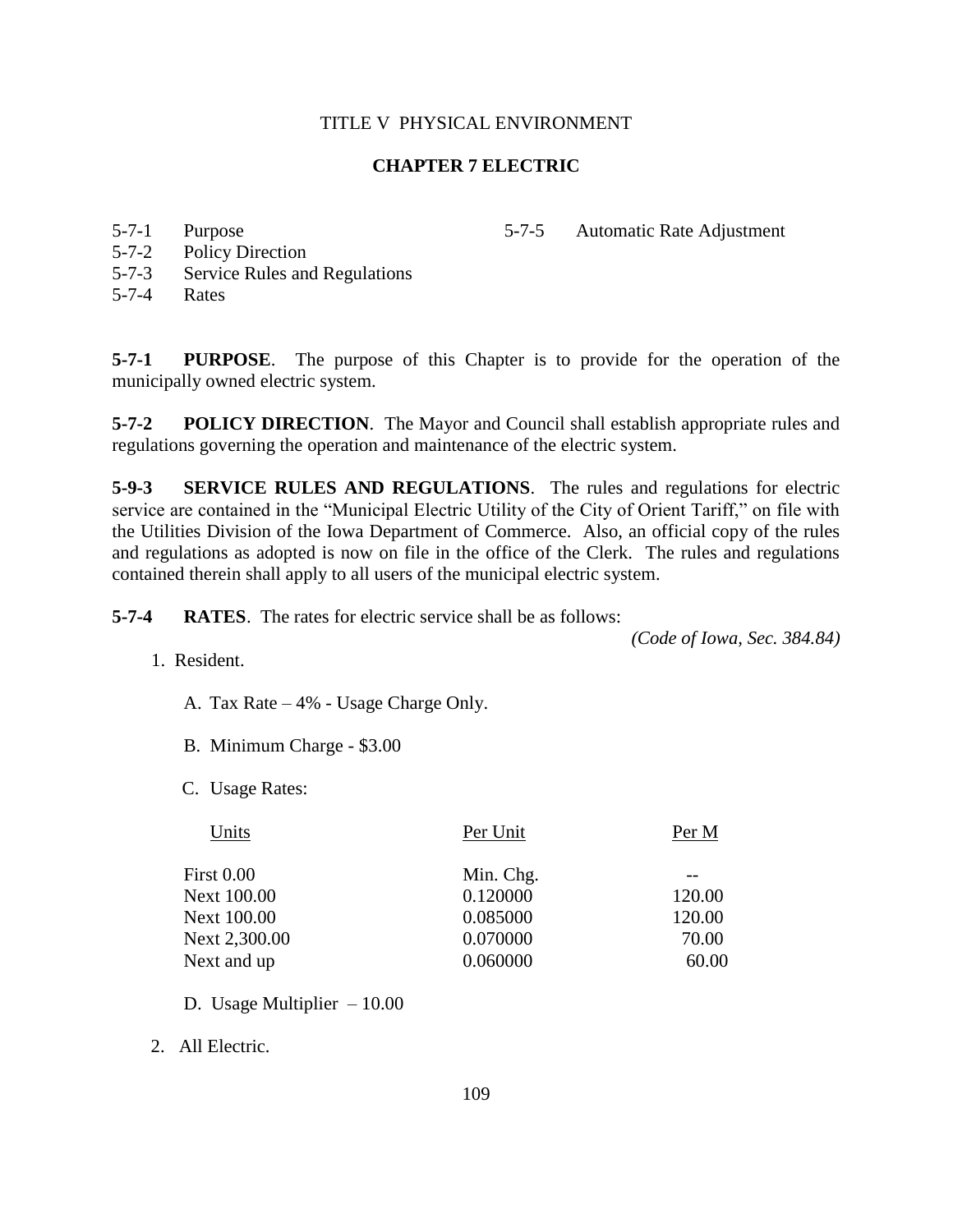- A. Tax Rate 4% Usage Charge Only.
- B. Minimum Charge \$3.00
- C. Usage Rates:

| Units              | Per Unit  | Per M  |
|--------------------|-----------|--------|
| First 0.00         | Min. Chg. |        |
| <b>Next 300.00</b> | 0.100000  | 100.00 |
| Next and up        | 0.063000  | 63.00  |

- D. Usage Multiplier 10.00
- 3. Heat Meter.
	- A. Tax Rate 4% Usage Charge Only.
	- B. Minimum Charge \$0.00
	- E. Usage Rates:

| Units             | Per Unit  | Per M |
|-------------------|-----------|-------|
| <b>First 0.00</b> | Min. Chg. | $- -$ |
| Next and up       | 0.060000  | 60.00 |

F. Usage Multiplier – 10.00

# 4. Demand.

- A. Tax Rate 4% Usage Charge Only.
- B. Minimum Charge \$75.00
- G. Usage Rates:

| Units             | Per Unit  | Per M   |
|-------------------|-----------|---------|
| <b>First 0.00</b> | Min. Chg. | $- -$   |
| Next and up       | 3.000000  | 3000.00 |
|                   |           |         |

H. Usage Multiplier – 10.00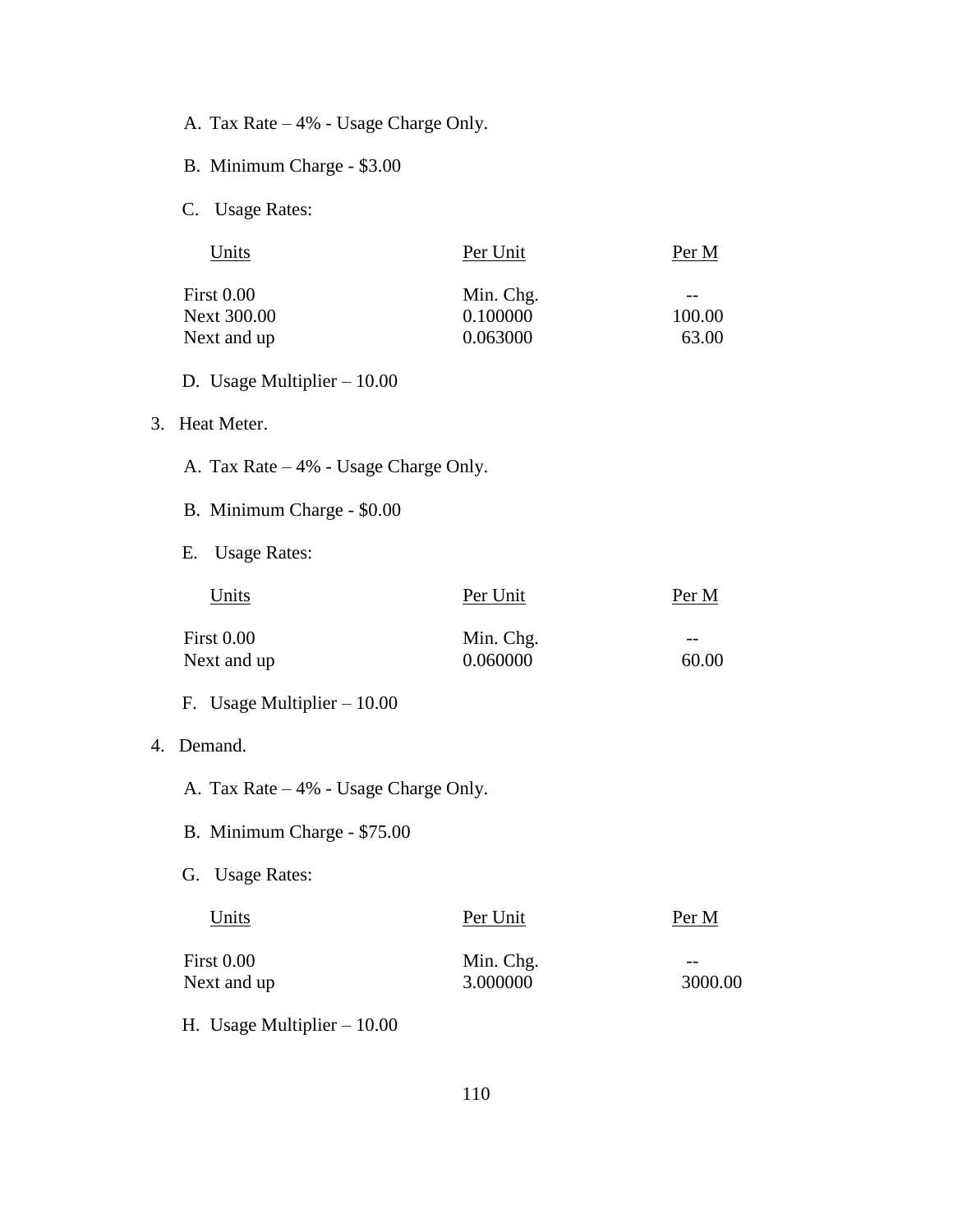**5-7-5 AUTOMATIC RATE ADJUSTMENT**. Rates for service provided above shall be adjusted in the manner and method established for sliding scale or automatic adjustment of rates and charges as provided in the tariff on file with the Utilities Division of the Iowa Department of Commerce. Adjustments made hereunder shall be approved by resolution of the Council which resolution shall be set out in the published proceedings of the Council.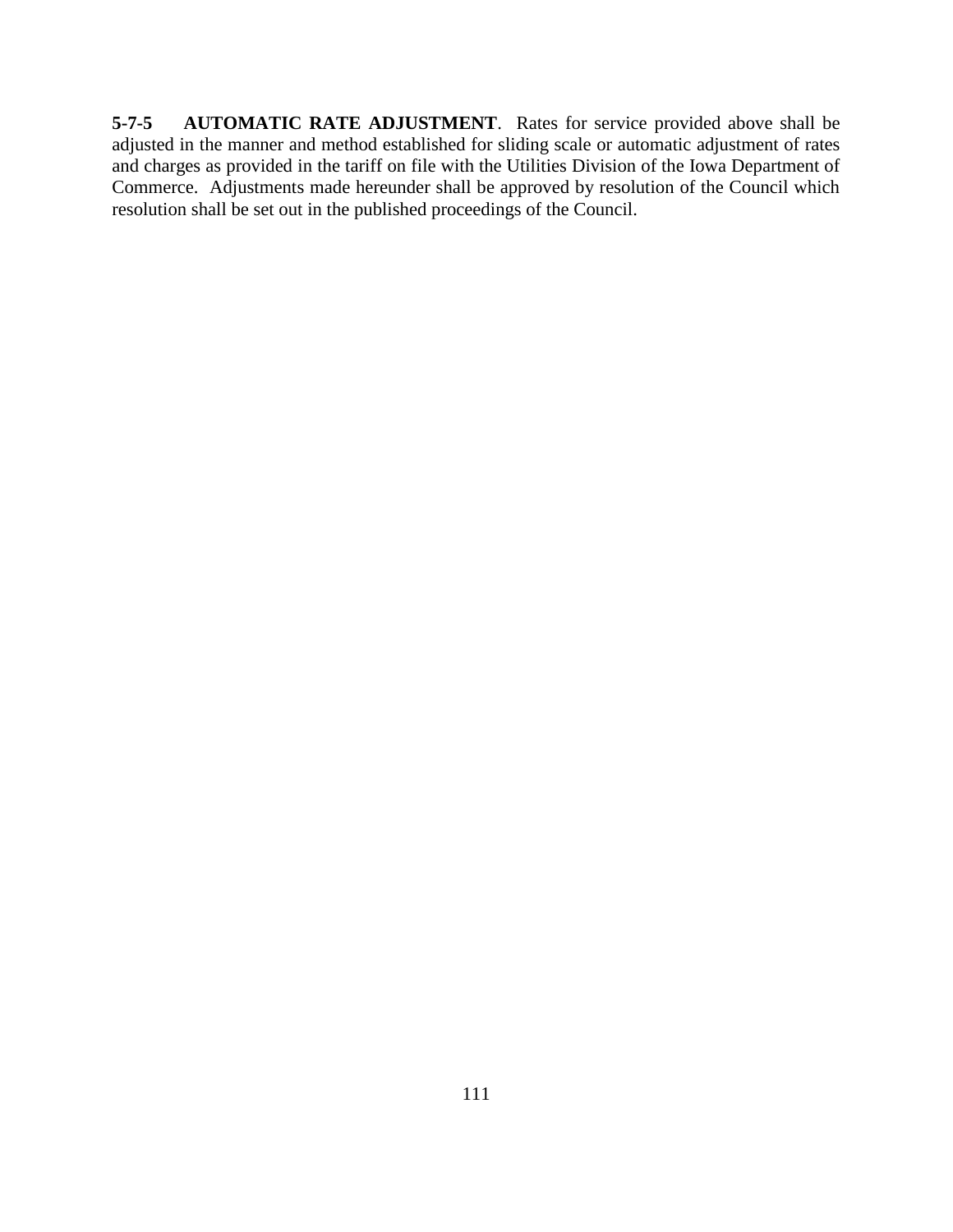#### **CHAPTER 8 NATURAL GAS**

#### **FRANCHISE ORDINANCE**

An ordinance granting to Interstate Power & Light Company ("Company"), its successors and assigns, the right and franchise to acquire, construct, erect, maintain and operate a natural gas distribution system in the City of Orient, Adair County, Iowa, and the right to lay down, operation and maintain the necessary pipes, mains, and other conductors and appliances in, along and under the streets, avenues, alleys and public places of the City of Orient, Adair County, Iowa, as now or hereafter constituted, for a period of twenty-five (25) years, for the purpose of distributing, supplying and selling natural gas to the City and its inhabitants thereof and to persons and corporations beyond the limits thereof.

BE IT ORAINED BY THE City Council of the City of Orient, Adair County, Iowa on the 14th day of August, 2006:

Section 1. There is hereby granted to INTERSTTAE POWER & LIGHT COMPANY, hereinafter referred to as the "Company," its successors and assigns, the right, franchise and privilege for the term of twenty-five (25) years from and after the passage, adoption, approval and acceptance of this Ordinance, to lay down, maintain and operate the necessary pipes, mains and other conductors and appliances in, along and under the streets, avenues, alleys and public places in the City of Orient, Adair County, Iowa as now or hereafter constituted, for the purpose of distributing, supplying and selling gas to said City and the residents thereof and to persons and corporations beyond the limits thereof; also the right of eminent domain as provided in Section 364.2 of the Code of Iowa. The term "gas" as used in this franchise shall be construed to mean natural gas only.

Section 2. The mains and pipes of the Company must be so placed as not to interfere unnecessarily with water pipes, drains, sewers and fire plugs which have been or may hereafter be placed in any street, alley and public places in said City nor unnecessarily interfere with the proper use of the same, including ordinary drainage, or with the sewers, underground pipe and other property of the City, and the Company, its successors and assigns shall hold the City free and harmless from all damages arising from the negligent acts or omissions of the Company in the laying down, operation and maintenance of said natural gas distribution system.

Section 3. In making any excavations in any street, alley, avenue or public place, Company, its successors and assigns, shall protect the site while work is in progress by guards, barriers or signals, shall not unnecessarily obstruct the use of the streets, shall back fill all openings in such manner as to prevent settling or depressions in surface, and shall replace the surface, pavement or sidewalk of such excavations with same materials, restoring the condition as nearly as practical and if defects are caused shall repair the same.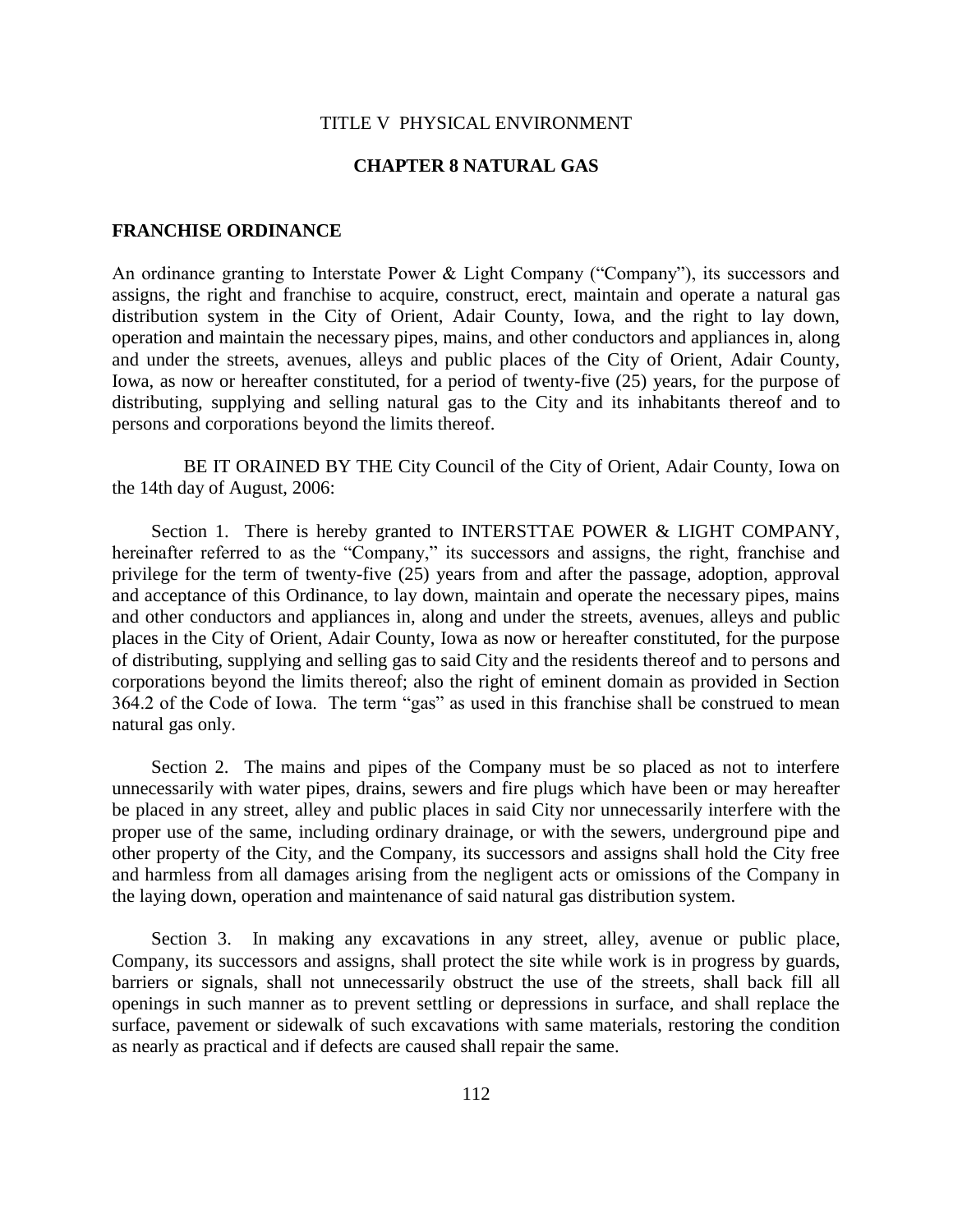Section 4. The Company shall, at its cost and expense, locate and relocate its existing facilities or equipment in, on, or over or under any public street or alley in the City in such a manner as the City may at any time reasonably require for the purposes of facilitating the construction, reconstruction, maintenance or repair of the street or alley or any public improvement of, in or about any such street or alley or reasonably promoting the efficient operations of any such improvement. If the City orders or requests the Company to relocate its existing facilities or equipment for the primary benefit of a commercial or private project, or as the result of the initial request of a commercial or private developer or other non-public entity, the Company shall receive payment for the cost of such relocation as a precondition to relocating its existing facilities or equipment. The City shall consider reasonable alternatives in designing its public works projects so as not arbitrarily to cause the Company unreasonable additional expense in exercising its authority under this section. The City shall also provide a reasonable alternative location for the Company's facilities. The City shall give the Company reasonable advance written notice to vacate a public right-of-way. Vacating a public right-of-way shall not deprive the Company of its right to operate and maintain existing facilities, until the reasonable cost of relocating the same are paid to the Company.

Section 5. Said Company, its successors and assigns, shall throughout the term of the franchise distribute to all consumers gas of good quality and shall furnish uninterrupted service, except as interruptible service may be specifically contracted for with consumers; provided, however, that any prevention of service caused by fire, act of God or unavoidable event or accident shall not be a breach of this condition if the Company resumes service as quickly as is reasonably practical after the happening of the act causing the interruption.

Section 6. The franchise granted by this Ordinance shall not be exclusive.

Section 7. The term of the franchise granted by this Ordinance and the rights granted thereunder shall continue for the period of twenty-five (25) years from and after its acceptance by the said Company, as herein provided.

Section 8. The expense of the publication of this Ordinance shall be paid by the Company.

Section 9. The franchise granted by this Ordinance shall be conditioned upon acceptance by the Company in writing. The acceptance shall be filed with the City Clerk within ninety (90) days from passage of this ordinance.

Section 10. This ordinance sets forth and constitutes the entire agreement between the Company and the City of Orient with respect to the rights contained herein, and may not be superceded, modified or otherwise amended without the approval and acceptance of the Company. Notwithstanding the foregoing, in no event shall the City of Orient enact any ordinance or place any limitations, either operationally or through the assessment of fees, that create additional burdens upon the Company, or which delay utility operations.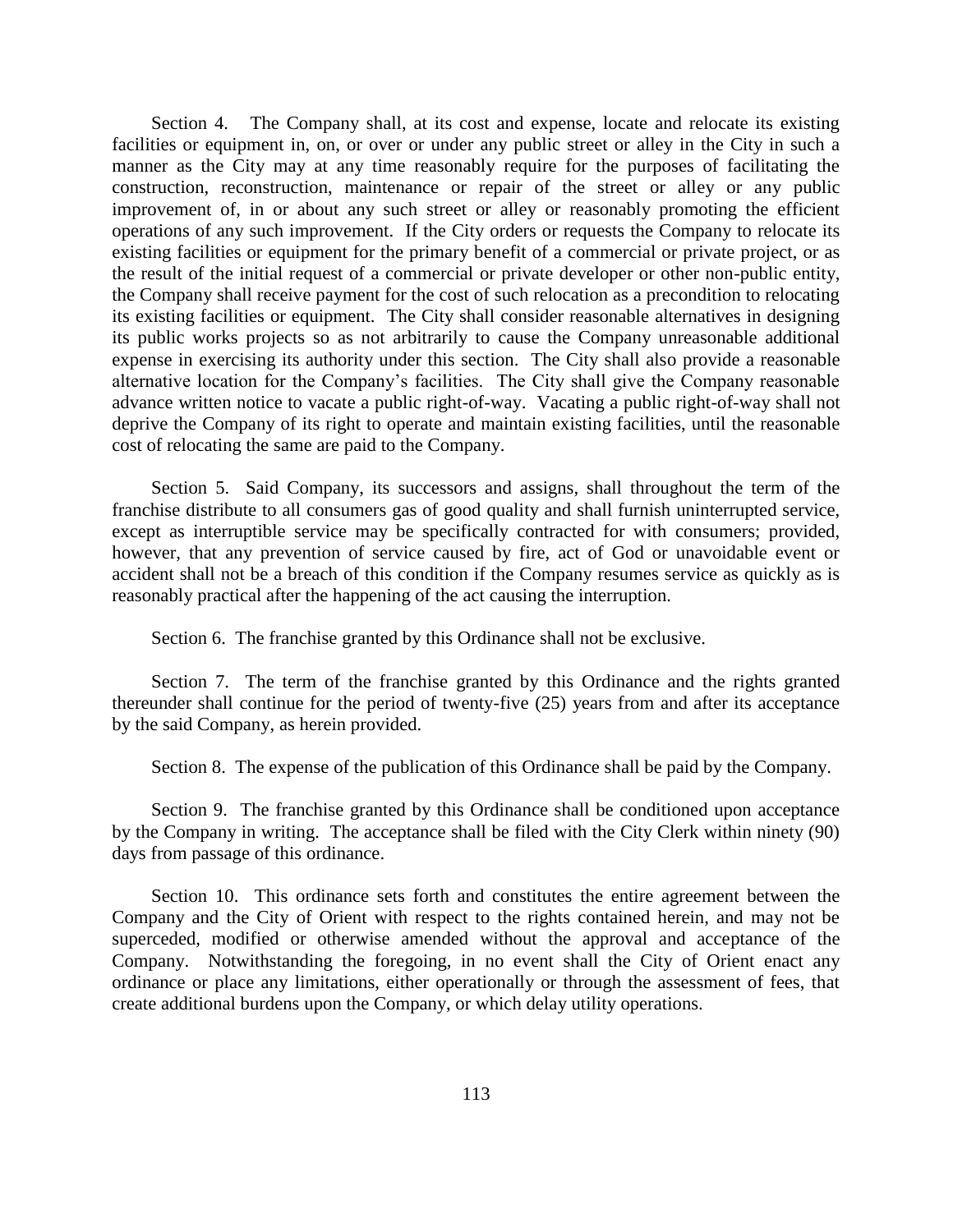### **CHAPTER 9 WATER SERVICE RULES**

## **DIVISION ONE -- STATEMENTS OF OPERATION SECTION 1.1 PURPOSE**

These Water Service Rules of Orient Municipal Utilities have been adopted by the City Council of Orient. The rules are subject to change from time to time to ensure safe and efficient service in compliance with applicable laws and regulations.

## **SECTION 1.2 APPLICABILITY**

These service rules are intended to broadly govern operation of the municipal water utility. Where a rule cannot be reasonably applied to a specific situation, the City Council reserves the right to act in an adjudicative capacity to resolve such conflicts.

Rates and charges are not included in these service rules. References to rates or charges and certain other terms and conditions of service "adopted by the City Council" refer to applicable resolutions adopted by the City Council.

### **SECTION 1.3 DEFINITIONS**

Unless another meaning is specifically indicated, when used in these rules:

- a. "Complaint" means a statement or question by anyone, whether a utility customer or not, alleging a wrong, grievance, injury, dissatisfaction, illegal action or procedure, dangerous condition or action, or utility obligation. The utility may require that complaints be in writing.
- b. "Customer" is the account holder or any person, firm, association, or corporation, any agency of the federal, state or local government, or legal entity directly benefiting from water service from the water utility. In the case of a residence, customer also means other adult persons occupying the residence, which means they are receiving benefit from the water service.
- c. "Delinquent or delinquency" means an account for which a service bill or service payment has not been paid in full on or before the last day for timely payment.
- d. City Council means the governing body established under Chapter 388, Code of Iowa.
- e. "Meter" a device that measures and registers the use of water.
- f. "Timely Payment" is a payment on a customer's account made on or before the date shown on the current bill for service, or on a form which records an agreement between the customer and a utility for a series of partial payments to settle a delinquent account, as payment charge to the current bill or future collection efforts.
- g. "Utility" means Orient Municipal Utilities.

### **DIVISION TWO -- SERVICE CHARACTERISTICS**

SECTION 2.1 SERVICE CHARACTERISTICS (General Statement)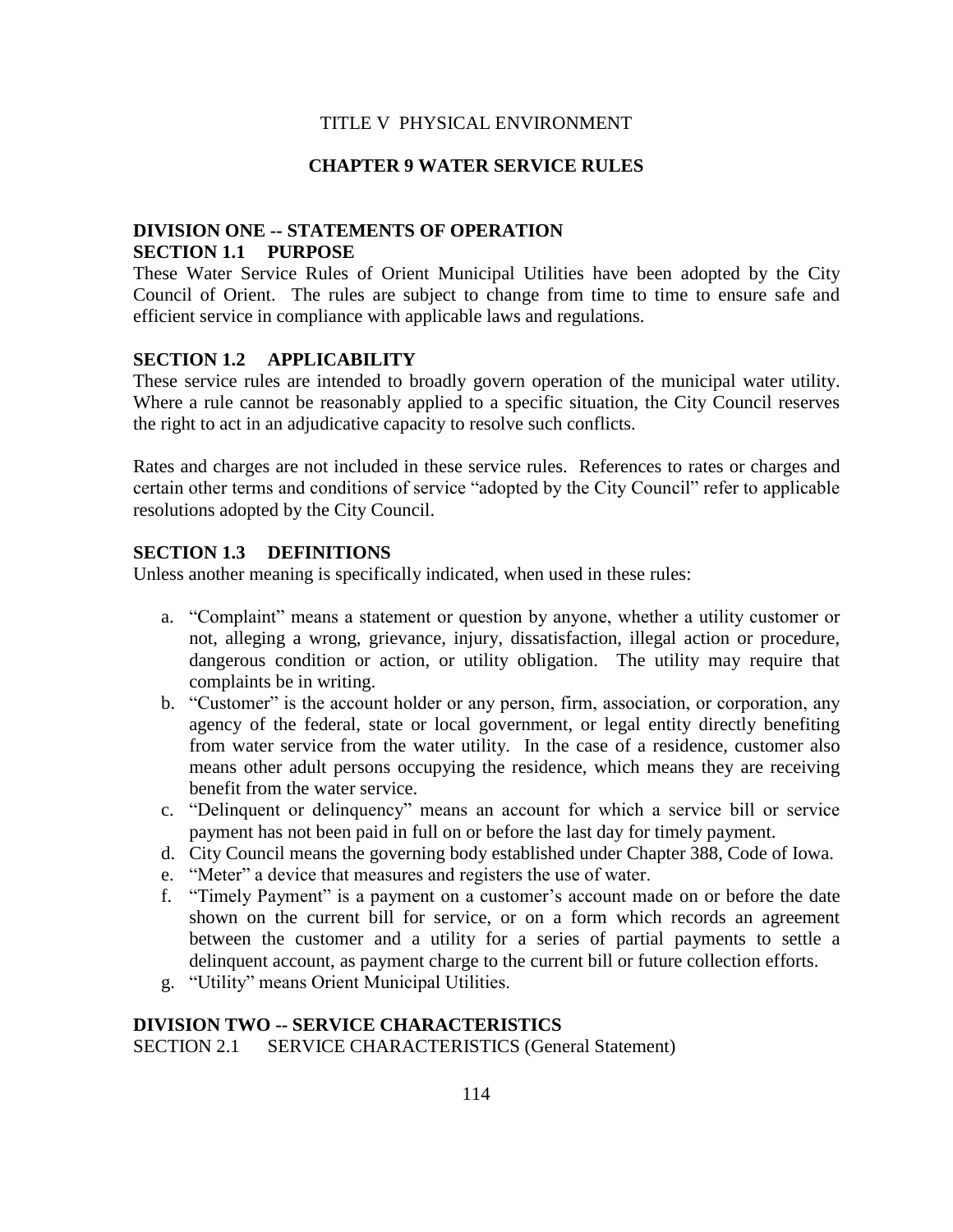The Utility shall maintain at it's expense that portion of the service line from the main to the lot or easement line (or master meter location in the case of a privately owned rural service line), including the necessary tap, fittings, pipe and curb stop with riser, after it is installed at the customer's expense to the utility's specifications. The customer shall install and maintain at its expense that portion of the service line from said lot or easement line (or master meter location) to his premises. All service lines shall be sized by the utility and installed at a depth of five (5) feet. Service lines under the size of two (2) inches shall be constructed of 200 PSI iron pipe size rolled plastic from the main to the meter. Service lines of two (2) inch and larger may be constructed of other materials, approved by the superintendent, which a minimum rating of 200 PSI and provisions for locating.

## 2. **ENGINEERING PRACTICE**

Facilities of the utility shall be constructed, installed, maintained and operated in accordance with accepted good engineering practice in the water industry to assure, as far as reasonably possible, continuity of service and safety of people and property.

The utility shall make all reasonable efforts to eliminate interruption of service, and when such interruptions occur will endeavor to reestablish service with the shortest possible delay. Whenever the service is interrupted for the purpose of working on the water system, all customers will be notified in advance, whenever possible and practical to do so.

The utility shall in no event be held responsible for any claims made again it by reason of the breaking of any mains or service pipe, or by reason of any other interruption caused by the malfunction of equipment or stoppage for necessary repairs; and no person shall be entitled to damages nor refund of payment for any interruption of service deemed necessary by the utility.

### 3. **SPECIAL CONDITIONS OF SERVICE**

Except for facilities defined in Division Two, Section 2.1 of these rules as a responsibility of the utility, the customer shall be responsible for all pipes and plumbing equipment on his or her premises. The installation and maintenance of customer facilities shall be consistent with standards imposed by the state plumbing code of Iowa and or the Iowa Department of Natural Resources.

The customer's facilities shall be subject to inspection by the utility during normal working hours. No inspection or approval of a customer's compliance with this section by the utility or other agent of the municipal government shall be construed to impose any duty or liability on the utility, but shall be considered solely for the purpose of ensuring protection of the utility's property and continuity of service to the customers of the utility.

### 4. **METER INSTALLATION**

Water meters shall be sized by the utility. Water meters shall be installed horizontally, with an inlet meter valve ¼ turn brass ball valve and on outlet side a back-flow prevention valve and a remote reader will be installed by the City.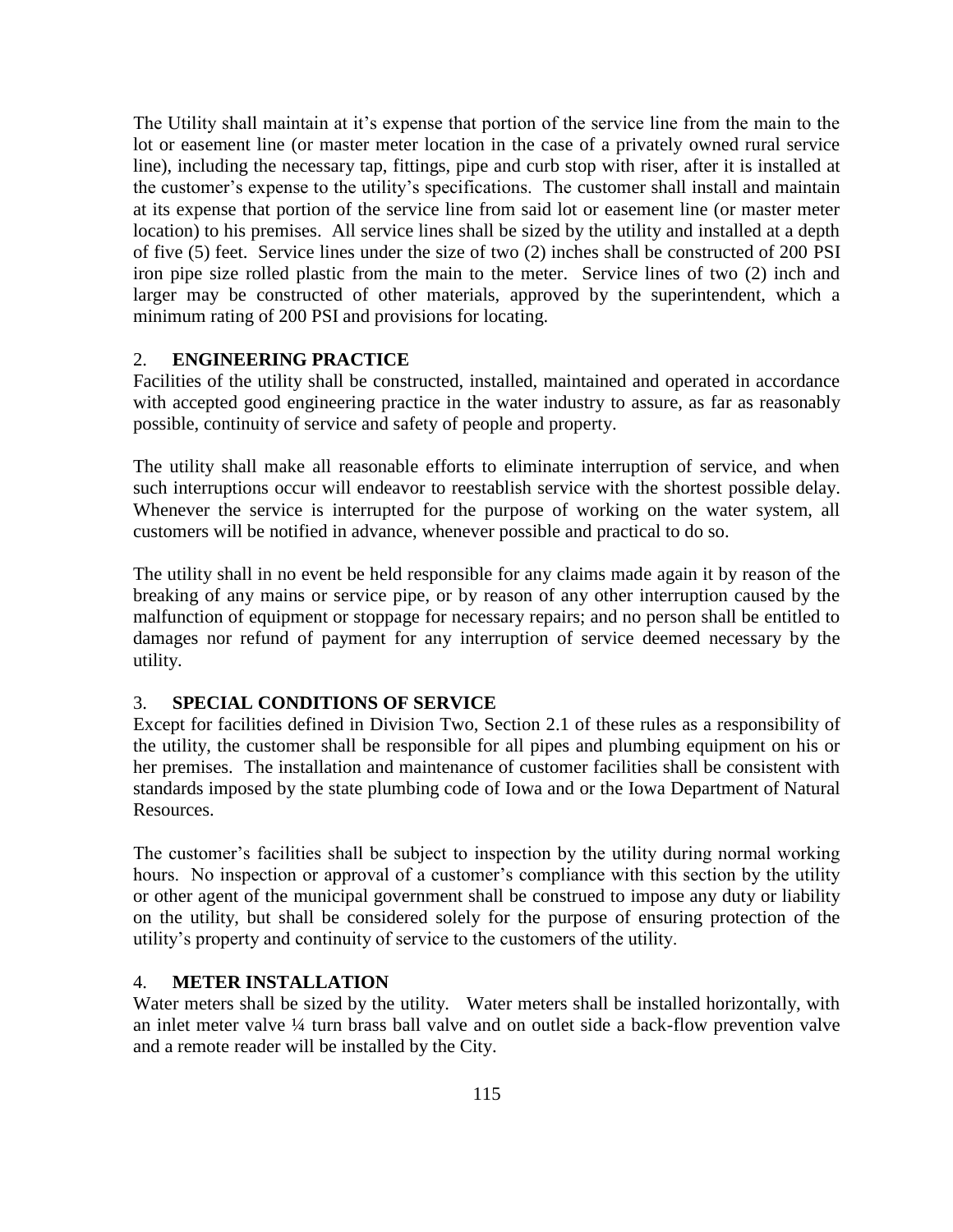The water meter, remote reader and wire, meter valve and back-flow preventer will be maintained free of charge by the utility (after original approved installation, paid for by the customer), except when damaged by freezing, hot water or through carelessness, neglect or tampering by the owner or customer.

a. Individual Metering

Individual metering shall be required on multi-occupancy premises in which units are separately rented or owned, except that the utility may provide single meters for water used:

Where individual metering is impractical and/or where a facility is designated for elderly or handicapped persons and utility costs constitute part of the operating cost and are not apportioned to individual tenants.

b. Special Metering Installations

The utility reserves the right, at its option, to require or place special meters or instruments on the premises of a customer for the purpose of special tests of all or part of the customer's water usage.

c. Meter Testing

All meters and associated devices shall be inspected, tested, adjusted, and certified to be within an allowable tolerance of error, in accordance with commonly accepted engineering practice.

d. Meter Location

Water meters shall be located inside the building served, between one (1) and two (2) feet from the location where the service pipe enters the building. With a remote reader installed on the outside of the building, close to the electric meter if feasible. Exceptions: the water meter may be installed in a meter pit if in a rural type setting where the service line from the property or easement line to the building to be served is longer than two hundred (200) feet. The customer shall pay for and maintain the meter pit. Easy access shall be maintained for the utility by the owner and or customer to both the meter and the remote reader. Easy opening gates shall be installed in fenced in yards where access is needed to read meters. If no gate is Installed after thirty (30) days, water service will be disconnected until access to read and service outside readers is installed. Meter pits shall be required for all newly constructed homes with no basements.

e. Water meter reading will be done on the twentieth  $(20<sup>th</sup>)$  day of each month. Exceptions: inclement weather or if the twentieth  $(20<sup>th</sup>)$  day of the month falls on Saturday, Sunday, or a holiday; in which cases the meter will be read the day before or after said day.

### **CUSTOMER RELATIONS**

### 1. **APPLICATION FOR SERVICE**

Application for service shall be filed at the utility's business office. At the time of application, the applicant shall be given an opportunity to designate a person or agency to receive a copy of any notice to disconnect service due to the applicant's nonpayment of a bill. As soon as practicable after the approval of the application, the utility shall supply service to the applicant in accordance with these rules.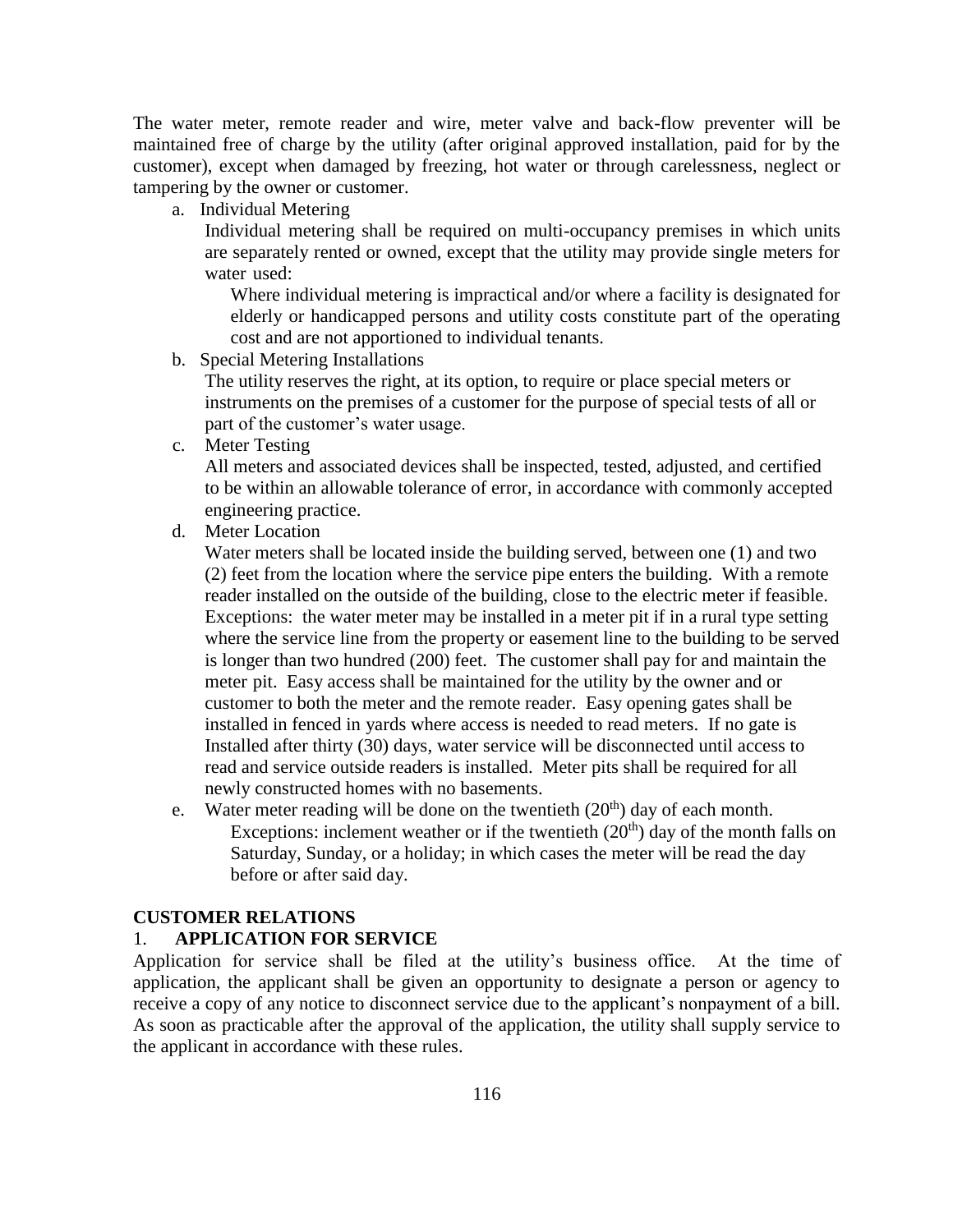## **2. CUSTOMER DEPOSITS**

A deposit will be required for all water services.

# **3. BILLING INFORMATION**

Customers shall be billed on a monthly basis according to the appropriate rat schedule for metered service received during the billing period.

### 1. Billing Form

The following information shall be included on the billing form or made available to the customer at the utility's business office.

- a. The actual or estimated meter readings at the beginning and end of the billing period.
- b. The date of the meter readings.
- c. The number and kind of units metered.
- d. Reference to the applicable rate schedule.
- e. The account balance brought forward and amount of each net charge, and total amount currently due. In the case of prepayment meters, the amount of money collected shall be shown.
- f. The last date for timely payment shall be clearly shown and shall be not less than twenty days after the bill is rendered.
- g. A distinct marking to identify an estimated bill or meter reading.
- h. A distinct marking to identify a minimum bill.

### 2. When Payable – late Payment Penalty

A bill shall be due and payable when rendered and shall be considered delinquent after twenty days from the time it is rendered. A bill shall be considered rendered by the utility when deposited in the U.S. Mail with postage prepaid or when delivered by the utility to the last known address of the party responsible for payment. Bill payments received by the utility on or after the delinquent date shall be for the gross amount stated on the bill which shall include a late payment penalty (set by the City Council) per month of the last due amount. Failure to receive a properly rendered bill shall not entitle the customer to relief from penalties for late payment.

### 3. Partial Payments

When a partial payment is made prior to the delinquent date and without designation as to the service being paid the payment shall be credited pro-rata between the bill for municipal utility services and related taxes.

### 4. Where Payable

Bills shall be paid by mail, by direct deposit through a designated financial institution, by deposit in a designated receptacle, or in person at the utility's business office.

### 5. Minimum Bill

The minimum bill provided for in the rate schedule will apply to any billing period during which the service remains connected.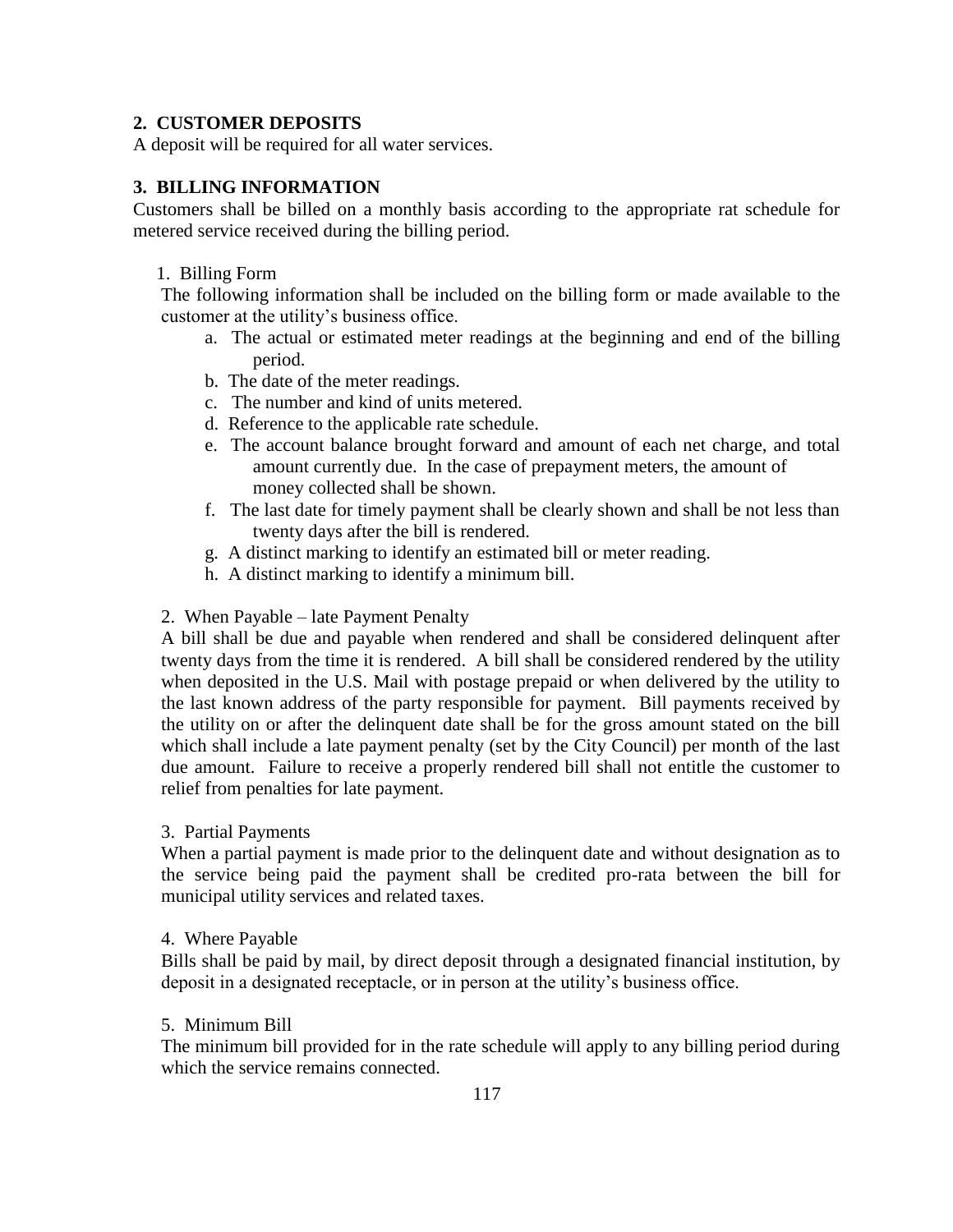### 6. Temporary Disconnections

The Utility may, upon reasonable notice by a customer, make temporary disconnections for the customer's convenience.

### 7. Service Calls

The customer shall be billed for the cost of services not the responsibility of the utility, as follows:

a. For a service call where the trouble is found to be on the customer's equipment, the customer shall be billed in accordance with terms and conditions established by theCity Council.

b. For a service call requesting the relocation of facilities belonging to the utility, the customer shall be billed for the direct cost of labor and replacement of materials. An advance deposit equal to the total estimated cost may be required where the estimate exceeds one hundred dollars.

#### 8. Customer Requested Meter Tests

The utility will periodically inspect and test meters in accordance with accepted engineering practice. In addition to regular testing, the customer may request a meter test, providing that such tests need not be made more frequently than one each eighteen (18) months. The customer or the customer's representative may be present when the meter is tested and the results shall be reported to the customer within a reasonable time. If the meter is within the allowable tolerance, the customer shall be billed for the cost of the test in an amount established by the City Council.

#### 9. Adjustment of Bill for Meter Error

Whenever a meter is found to have an average error of more than 2.0 percent the utility shall adjust a current customer's bill or issue a refund or back bill to a past customer. The amount of the adjustment shall be calculated on the basis of metering accuracy of one hundred percent. The adjustment period shall extend from the date the error began. If that date cannot b determined, it shall be assumed the error has existed for the shortest time calculated as five years from the date the error was discovered, one half the time since the meter was installed, or one half the time since the last previous meter test. The adjustment period for slow meters shall not exceed six months without the approval of the City Council. When a meter is found not to register, the utility shall issue an estimated bill.

An adjustment, refund or back-billing shall be made for any overcharge or undercharge resulting from incorrect reading of the meter, incorrect application of the rate schedule, incorrect meter connection or other similar reason.

This section shall not be construed to require a cash refund to a current customer nor a refund or back-billing to a previous customer in an amount less than two dollars. The Utility further reserves the right to forego back-billing procedures, which it determines, is not cost effective.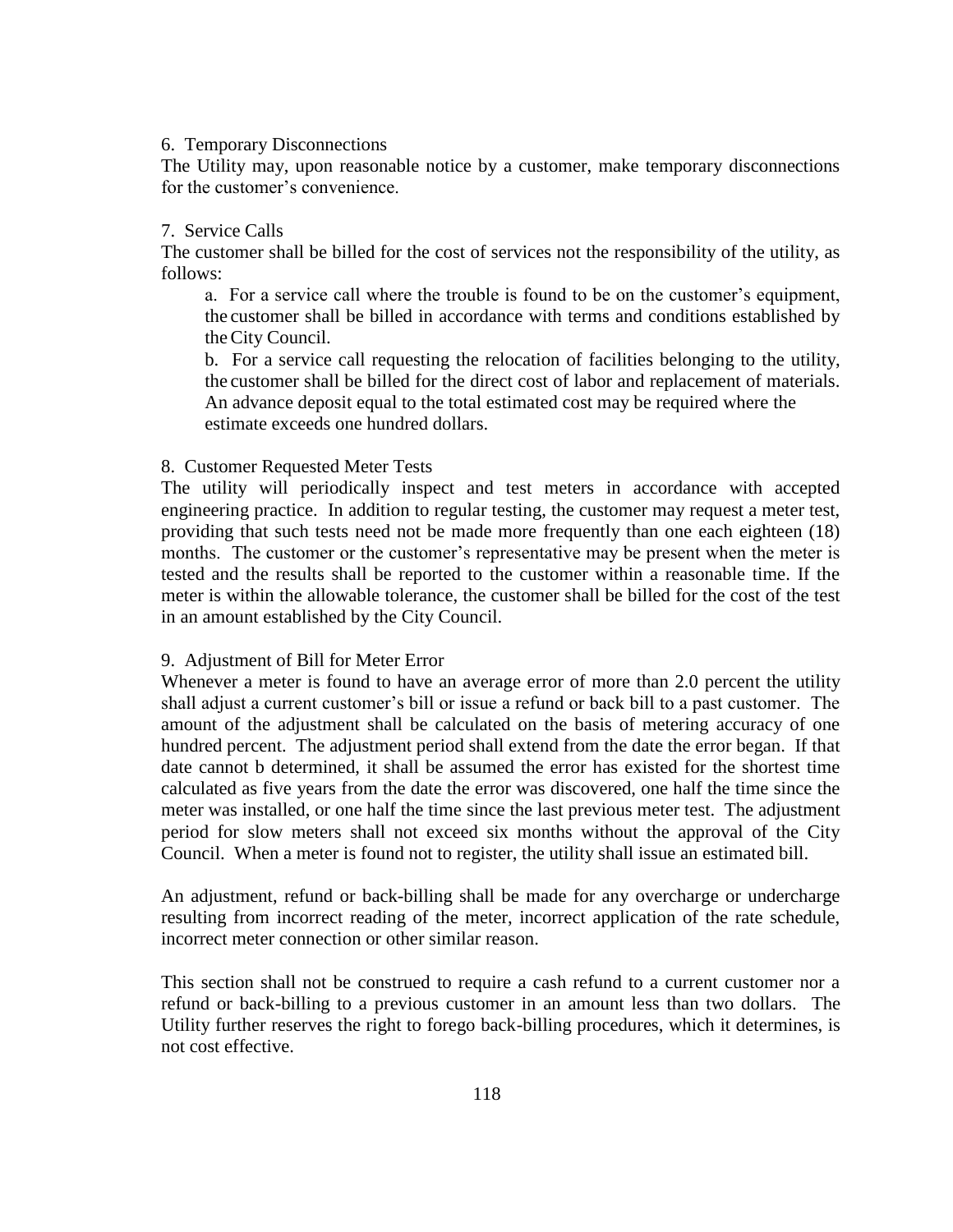### 10. Returned Checks

A service charge in an amount established by the City Council shall be assessed to any customer whose check is returned unpaid by the bank on which it was drawn. The service charge shall be in addition to the late payment penalty if the check is not made good and the service fee not paid prior to the delinquent date of the bill. If two or more checks are dishonored within six-month period, the utility may require future payments to be by cash, cashiers check, or postal money order.

### **4. DISCONNECTION OR DENIAL OF SERVICE**

Water service may be discontinued by the utility for any violation of any service rule, regulation or condition of service, and especially for any of the following:

- a. Resale or giving away of water.
- b. Waste or misuse of water due to improper or imperfect service pipes, and/or fixtures, or failure to keep same in suitable repair.
- c. Tampering with the meter, meter seal, remote reader  $\&$  wire, meter valve, back-flow preventer or permitting such tampering by others.
- d. Connection, cross-connection, or permitting same, to any alternative water supply and/or possible contamination.
- e. Non-payment of bills.
- f. Vicious acting dog or dogs causing meters not to be read.

Where the water service to a customer has been discontinued pursuant to this section, a reconnect charge set by the City Council (plus any delinquent bill) shall be paid in full by the customer before service is reconnected.

### **5. CUSTOMER OBLIGATIONS**

Acceptance of service shall obligate a customer to the conditions imposed by these rules and applicable rules of the Iowa Department of Natural Resources and the state plumbing code of Iowa.

1. Damage to Utility Facilities

If any loss or damage to the property of the utility or any accident or injury to persons or property is caused by or results from the negligence or wrongful act of the customer, member of his household, his agent, employee or renter, the cost of the necessary repairs or replacements shall be paid by the customer to the utility and any liability otherwise resulting shall be that of the customer.

No unauthorized person shall be allowed to uncover, work on or make connections to the utility's water system without obtaining a work permit. The person applying for such a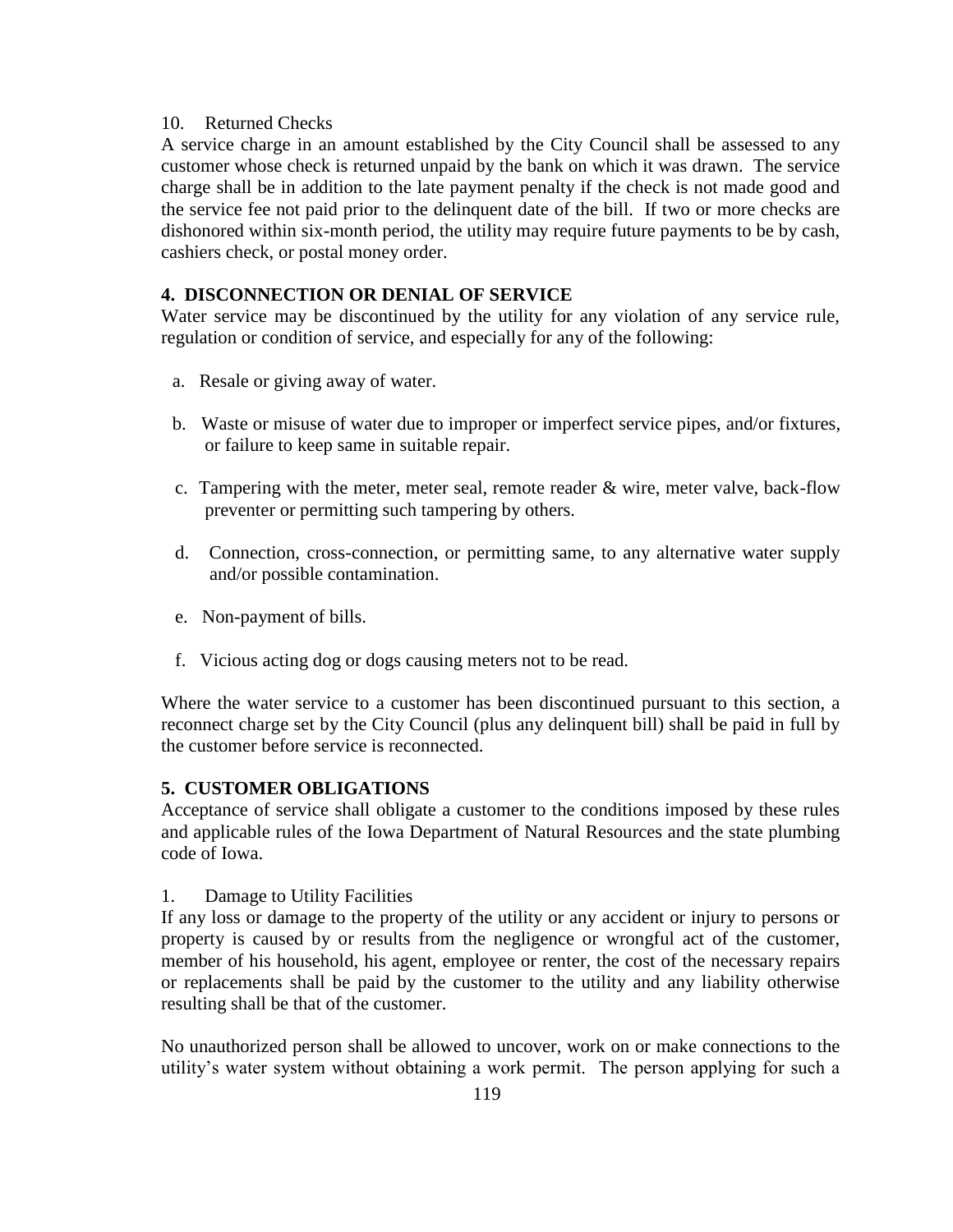permit may be required to deposit with the Utility a performance bond equal to the estimated cost of the work to be done (minimum of \$1,000) and proof of liability insurance, if deemed necessary by the General Manager and/or the City Council.

### 2. Customer Premises

The customer and owner shall grant the utility, without charge, right of way over and on the premises on which equipment and structures of the utility are located. Access to the equipment and structures shall be granted to the utility at reasonable times for installation, inspection, testing, repair, and other functions necessary for the maintenance of satisfactory service.

### 3. Notice by Customer to Terminate Service

A customer shall give the utility not less than three business days notice prior to final termination of service. Disconnection of service under this section shall b during the regular business hours of the utility.

The customer shall remain liable for water used and service rendered until transferred to another approved customer or service is discontinued at the curb stop by the utility. The curb stop requirement may be waived for residential customers who leave their homes annually, as long as proper notice is given to the utility when they leave and return.

The utility will make every attempt to inspect and read the water meter and remote reader at the time of a customer change to insure the accuracy of the remote reader.

If a building, which has water service to it, is to be torn down, the customer shall notify the utility as the customer may be required to disconnect the service line at the main and return all meters and fixtures, which have been maintained by the utility.

### **6. CUSTOMER COMPLAINTS**

Customers may be asked to submit complaints in writing, specifying the nature of the complaint and the relief sought. Complaints concerning the charges, practices, facilities or service of the utility shall be investigated promptly and thoroughly. A customer may appeal the findings of the investigation and shall e given reasonable opportunity for a full hearing of the matter before the City Council or hearing officer(s) appointed by the City Council.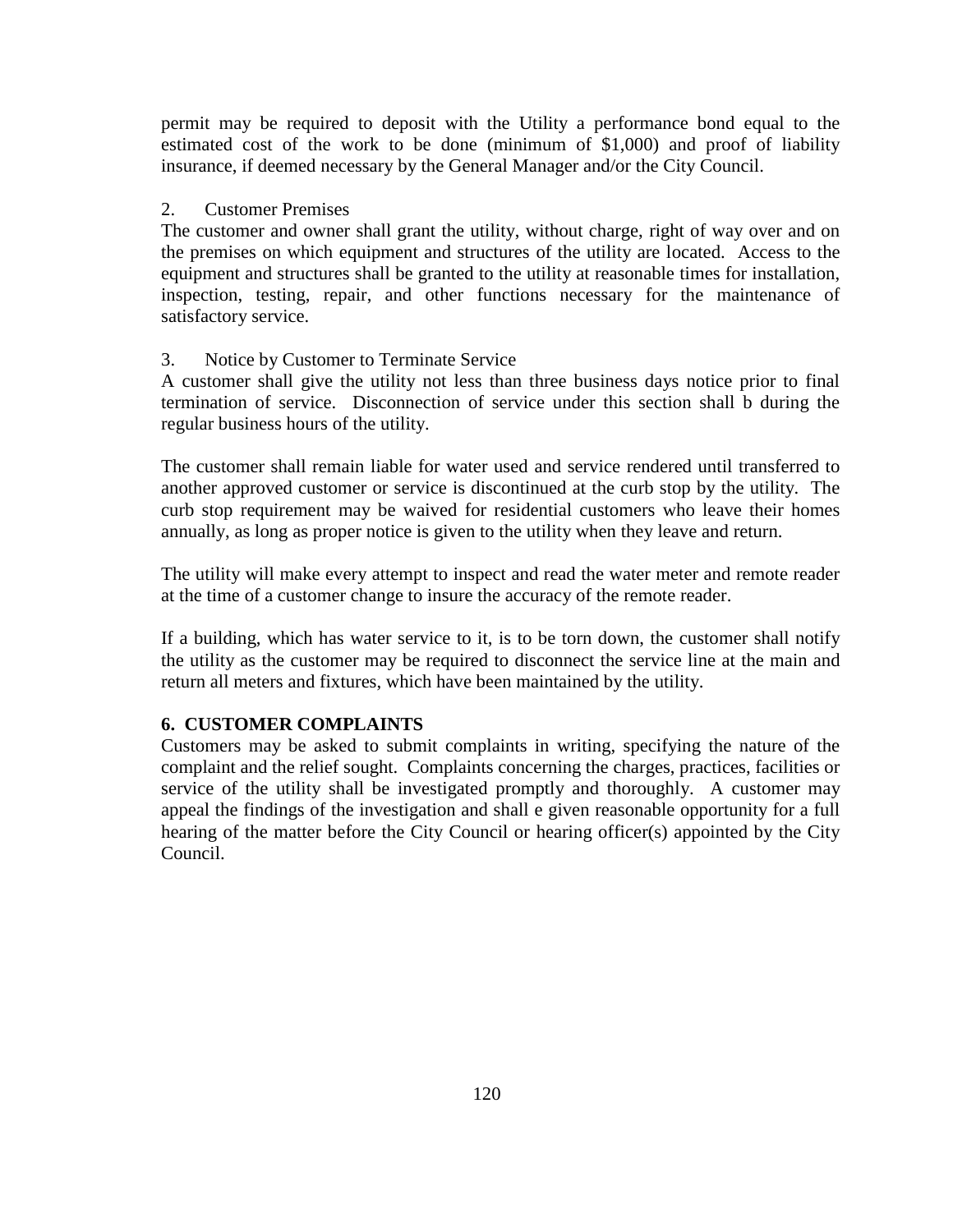### **CHAPTER 10 SEWER AND WASTEWATER TREATMENT**

#### ORDINANCE NO. 1996-1

AN ORDINANCE GRANTING TO THE SOUTHERN IOWA RURAL WATER ASSOCIATION, STATE OF IOWA, THE RIGHT AND NONEXCLUSIVE FRANCHISE TO CONSTRUCT A SEWER AND WASTEWATER TREATMENT FACILITY IN THE CITY OF ORIENT, ADAIR COUNTY, IOWA, AND THEREAFTER TO MAINTAIN, OPERATE, REPAIR, REMOVE, REPLACE, RENEW AND RECONSTRUCT SAID SEWER AND WASTEWATER TREATMENT FACILITIES AND THE RIGHT TO OPERATE, REPAIR, REPLACE AND MAINTAIN THE NECESSARY MAINS, PUMPS AND OTHER APPLIANCES UNDER THE STREETS, AVENUES, ALLEYS, AND PUBLIC PLACES IN THE CITY OF ORIENT, ADAIR COUNTY IOWA, AND THE RIGHT TO SUPPLY AND SELL TO INDIVIDUALS, CORPORATIONS, COMMUNITIES AND MUNICIPALITIES BOTH INSIDE AND OUTSIDE OF SAID CITY, SEWER AND WASTEWATER TREATMENT SERVICES FOR THE PERIOD OF 40 YEARS PURSUANT TO THE PROVISIONS OF CHAPTER 28E OF THE CODE OF IOWA (1995) AND PROVIDING FOR THE REGULATION OF SUCH ACTIVITY.

Be it ordained by the City Councils of the City of Orient, Iowa that:

#### ARTICLE ONE

#### PURPOSE

The purpose of this Ordinance is to set forth the terms and conditions of an agreement hereby made pursuant to the provisions of Chapter 28E of the Code of Iowa as a contract between two public entities, namely the City of Orient, Adair County, Iowa, hereinafter referred to as "Grantor" or the "City," and the Southern Iowa Rural Water Association, State of Iowa (a Rural Water District organized under Chapter 357A of the Code of Iowa), hereinafter referred to as "Grantee" or "SIRWA," for the co-operative construction, operation, maintenance, repair, reconstruction and replacement of a public improvement, namely a sewer and wastewater treatment facility within the City of Orient, Iowa.

#### ARTICLE TWO

#### GRANT OF FRANCHISE

The Grantor hereby grants to Grantee, its successors and assigns a nonexclusive franchise to construct within the City of Orient a sewage and wastewater treatment facility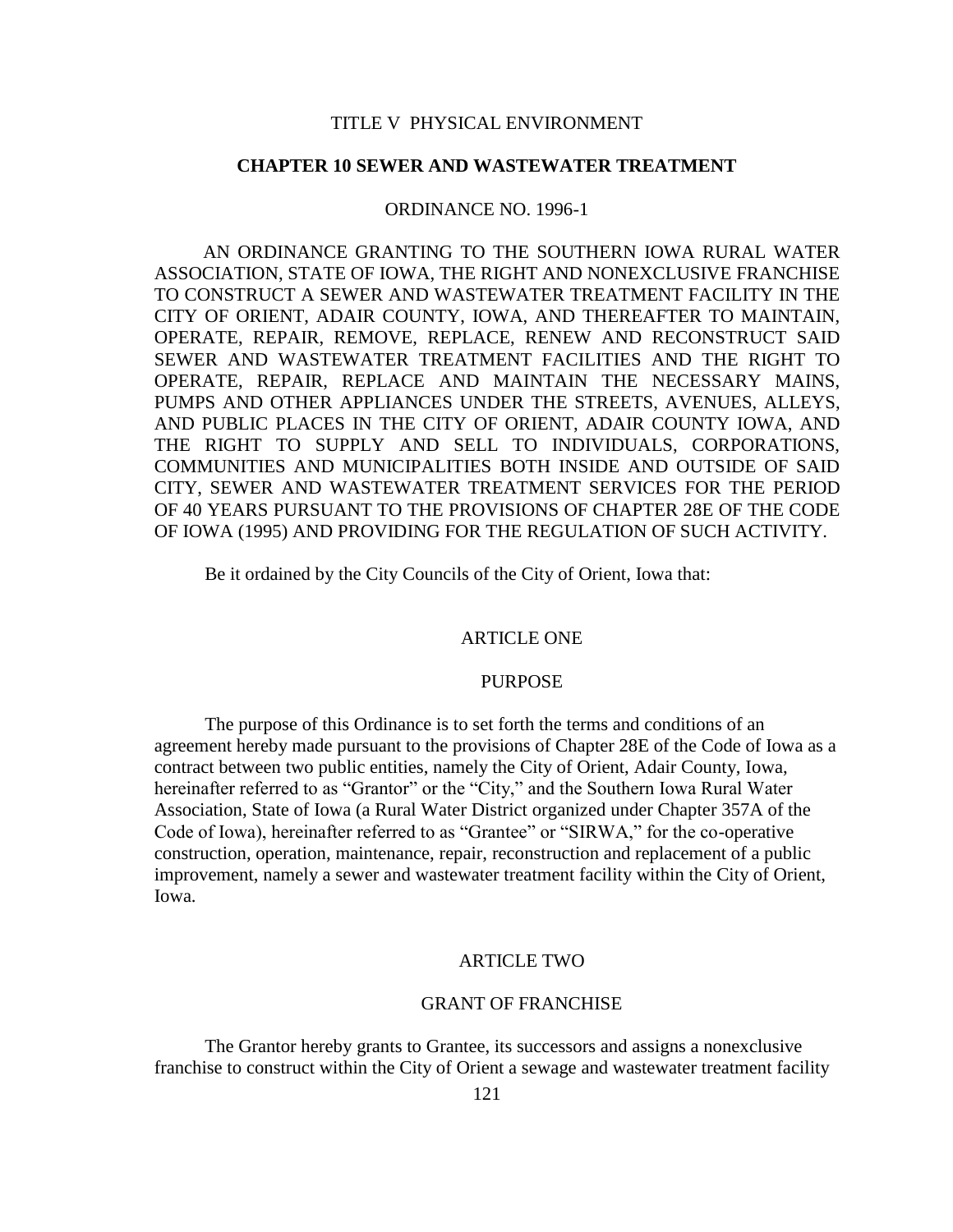and thereafter to maintain, operate, repair, replace, renew, reconstruct, and remove a sewer and wastewater treatment facility across public property in the City of Orient, Adair County, Iowa in accordance with the laws and regulations of the United States of America, the State of Iowa, and the rules and regulations of the Southern Iowa Rural Water Association, including the non-exclusive right, privilege and authority to (a) sell and supply sewer and wastewater treatment services to individuals, corporations, communities and municipalities both inside and outside said City; (b) to use public property within the City; (c) to engage in such further activities within the City as may now or hereinafter be consistent with the accepted principles applicable to the operation of a sewer and wastewater treatment facility.

For the purpose of carrying into effect the privileges granted hereunder, grantee is authorized to make all necessary excavations in the streets, alleys, sidewalks, and public grounds within the corporate limits of Grantor, but such excavations shall be carried out with reasonable dispatch and with as little interference with or inconvenience to the rights of the public as may be feasible. Grantee shall restore all streets, alleys, sidewalks, and public grounds to the condition of safety, appearance and utility specified by the relevant construction industry standards after excavation.

#### ARTICLE THREE

#### TERM

The franchise is granted for an initial term of forty (40) years commencing with the date of adoption of this Ordinance, provided, however, that Grantor may not withdraw from this agreement as long as Grantee shall have revenue bond or capital loan note obligations incurred for the construction, reconstruction or maintenance of said sewer and wastewater treatment facility outstanding at that time, as provided in Section 28E.4, Code of Iowa. Thereafter, the franchise may be renewed for an additional term upon such terms and conditions as may be mutually acceptable to Grantor and Grantee.

#### ARTICLE FOUR

#### FINANCING AND BUDGET

Initial funding of this joint undertaking shall be from revenu3es of the sewer utility and from loans, grants, revenue bonds or notes obtained by Grantor and Grantee for the purpose of this joint undertaking.

Said revenue bonds or notes shall mature in a period not to exceed forty years from the date of issuance, shall bear interest or combined interest and insurance charges, at a rate not to exceed that permitted by Chapter 74A, Code of Iowa, shall be payable only from revenue derived from the sale of sewer and wastewater treatment services by the Grantee,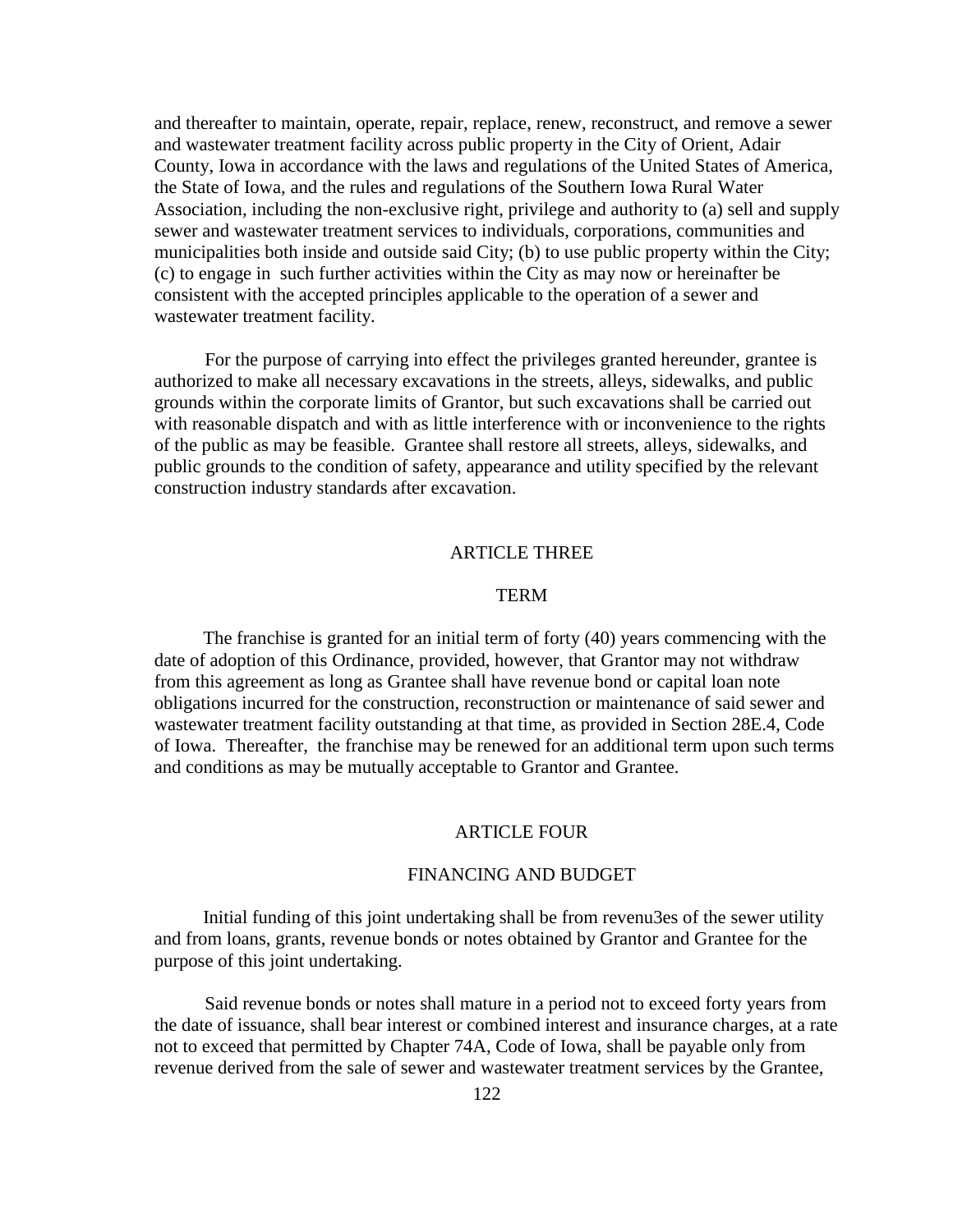and shall never become or be construed to be a debt against the State of Iowa, Adair County or the City of Orient.

Grantee shall have the responsibility for budgeting and administration of construction and operation of the sewer and waste water treatment system.

## ARTICLE FIVE

### GENERAL CONDITIONS

Section 1. Adoption of Rules and Regulations. Grantor hereby adopts and incorporates by reference the rules and regulations of the Grantee pertaining to construction, installation, repair, maintenance, and operation of the system.

Section 2. Enforcement of Mandatory Connection Ordinances. Grantor shall be responsible for enforcement of its ordinances relative to mandatory connection to the sewer utility. However, this authority shall not preclude Grantee from exercising any remedies available to it in enforcing its rights under this franchise agreement in law or equity.

Section 3. Additions to Area of Grantor. On subsequent additions of areas to Grantor, either by annexation, consolidation, or otherwise, Grantee shall surrender all agreements for sewer and wastewater treatment services held by Grantee in such areas, such surrender being deemed to take place on the occurrence of any such event. Grantee shall thereafter be subject to the provisions of the franchise granted by this ordinance as to all such areas; provided, however, that should the franchise be declared invalid or rendered inoperative by a judgment, decree, or order of a court of competent jurisdiction which, being binding hereon, becomes final for all purposes. The franchises hereby surrendered shall thereafter have the same force and effect as if such surrender had not occurred.

Section 4. Expansion of Grantee's Facilities. Any facilities and appurtenances in streets, alleys, and public places, incidental to the franchised system that have been, or are at any future time acquired, leased, or utilized in any manner by Grantee are thereupon to be deemed authorized by and shall be subject to all the provisions of the franchise.

Section 5. Limitation of Franchise. No privilege or exemption is granted or conferred by the franchise except those specifically prescribed herein. Any privilege claimed under the franchise by Grantee in any street, alley, or other public place shall be subordinated to any lawful occupancy of same by Grantor or by any other public agency, and to prior lawful occupancy of same by any other entity or person.

Section 6. Grantee's Separate Powers Not Limited. Notwithstanding the foregoing limitations, nothing in this agreement shall be deemed a limitation of Grantee's separate powers as set forth in Section 357A.11 of the Code of Iowa or any other relevant provision of the Code of Iowa and other applicable law.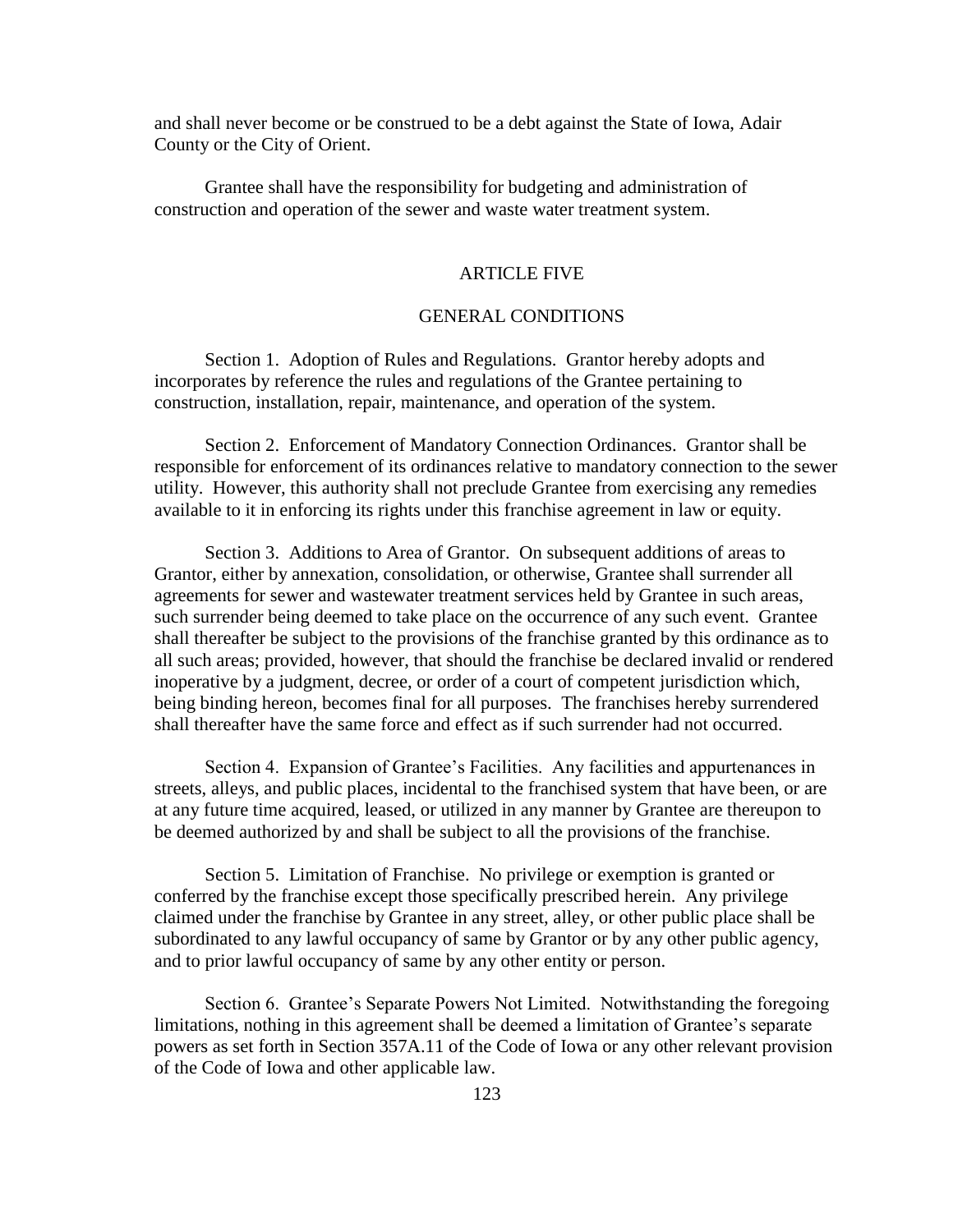### ARTICLE SIX

#### ASSIGNMENT OF FRANCHISE

Grantee shall not have the right to sell or lease the franchise, except on prior written approval by ordinance of the City Council of Orient.

This Article shall not be deemed a limitation upon the Grantee's power and authority to pledge revenues derived from the franchise or assets of the distribution system acquired under this agreement as collateral with the United States of America, acting through Rural Development (formerly the Farmers Home Administration and hereinafter referred to as the "Government"), its successor agencies or any other lender.

Grantee does, in fact, hereby pledge and assign to the Government its rights under this contract as additional collateral.

#### ARTICLE SEVEN

#### FORFEITURE

The franchise may be forfeited, at the option of the Grantor, upon failure or refusal by Grantee to observe the terms and conditions set forth herein. Forfeiture may be exercised by written notice to Grantee of failure to observe the terms and conditions hereof, followed by Grantee's refusal to eliminate or correct such failure or violation within one year. In the event of any failure or violation, Grantor may sue in its own name in the manner provided by law for the forfeiture of the franchise and the exercise of such remedy of forfeiture shall not preclude exercise of any other right or remedy given to Grantor by law, whether exercised concurrently or subsequently.

### ARTICLE EIGHT

#### SEVERABILITY

If any section, provision or part of this agreement shall be adjudged invalid or unconstitutional, such adjudication shall not affect the validity of the agreement as a whole, or any section, provision or part thereof not adjudged invalid or unconstitutional.

### ARTICLE NINE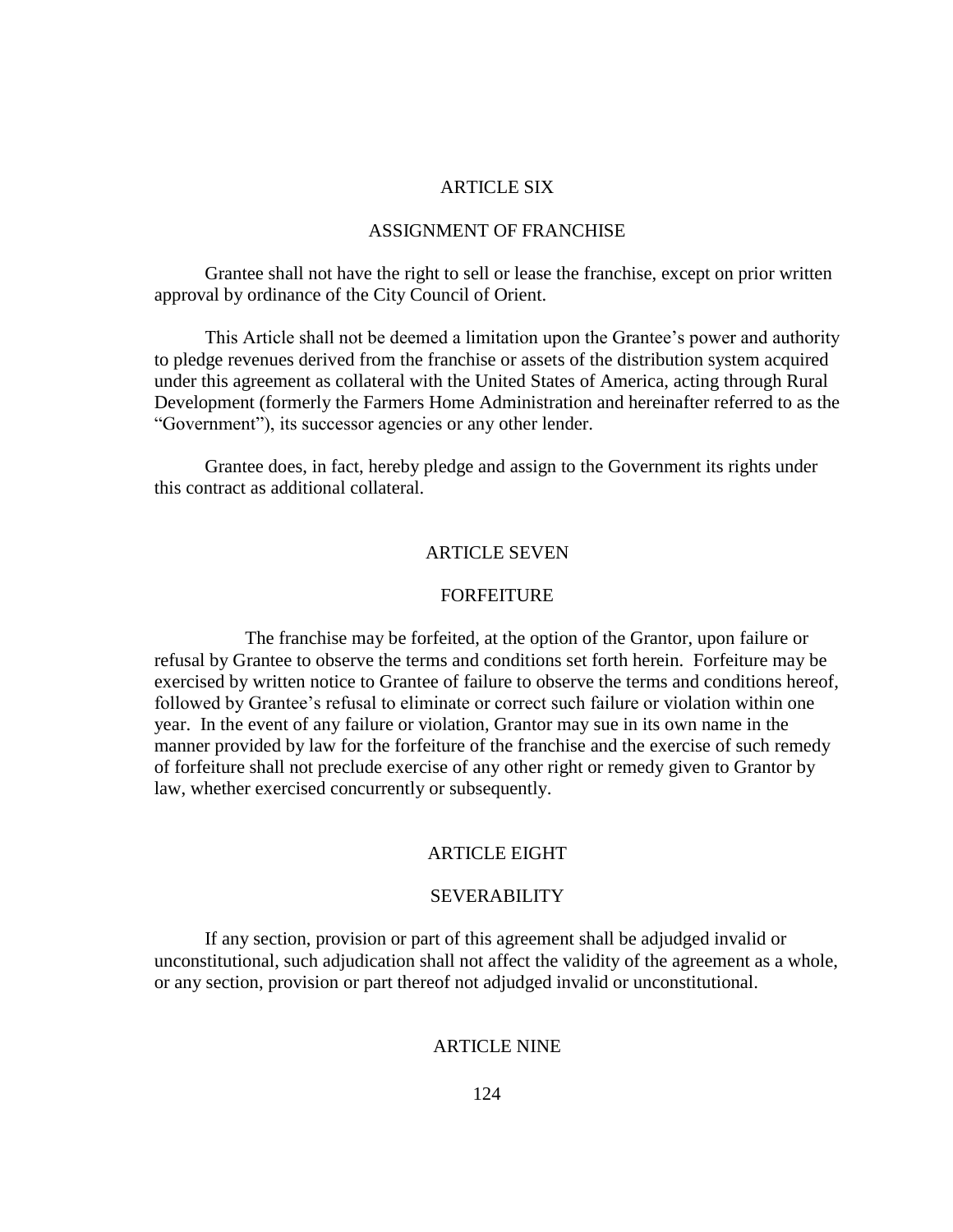## REPEALER

All ordinances or parts of ordinances in conflict with the provisions of this ordinance are hereby repealed.

Passed by the Council the  $27<sup>th</sup>$  day of August, 1996.

/s/ Robert Madden Robert Madden, Mayor of the City of Orient, Iowa

Attest:

/s/ Shirley Ross Shirley Ross, City Clerk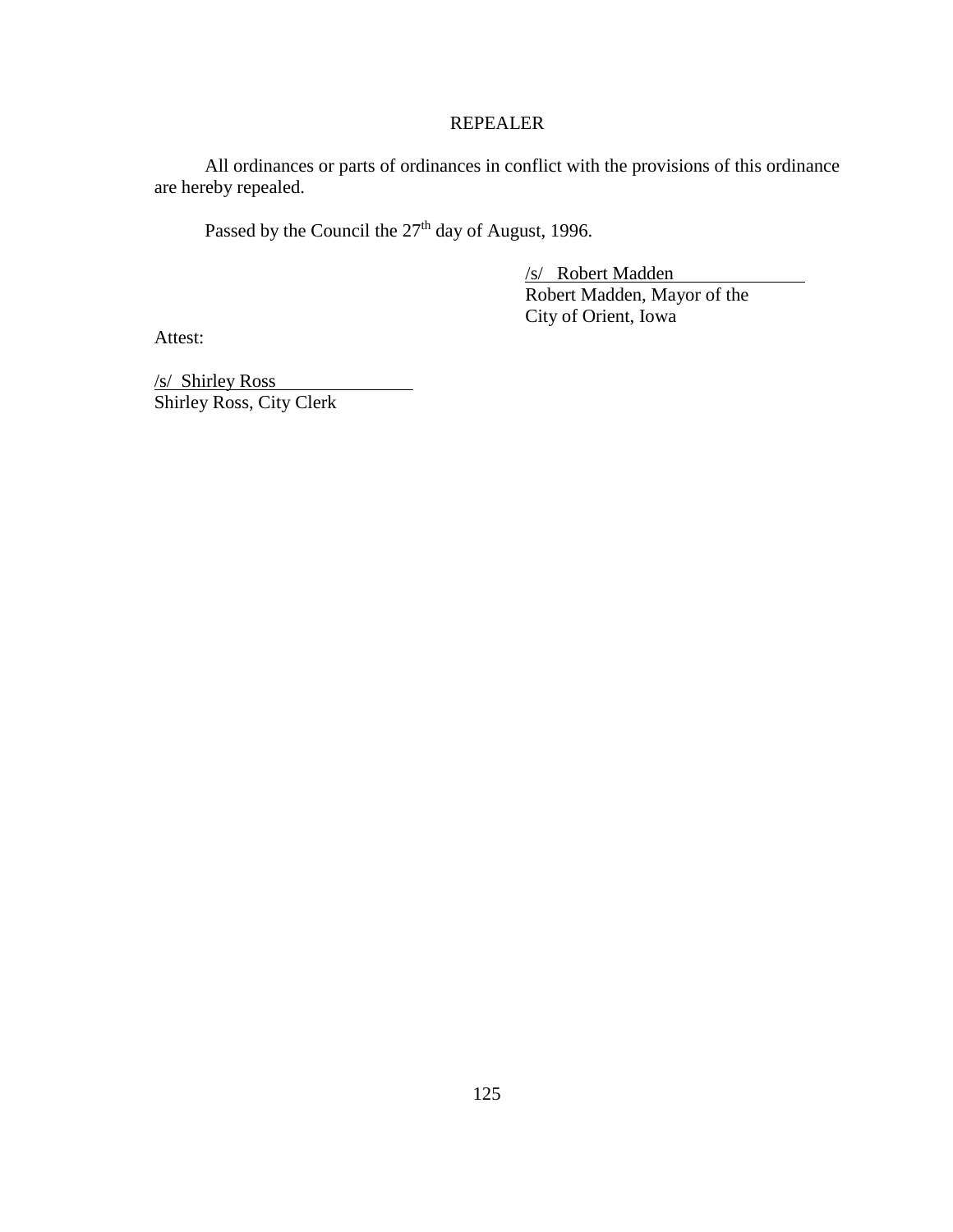### **CHAPTER 11 RECREATIONAL VEHICLE ORDINANCE**

5-11-2 Occupancy, Parking & Storage

5-11-4 Approval by City Council

5-11-3 Occupancy Permit

5-11-5 Enforcement Penalties

# **5-11-1 PURPOSE AND INTENT**.

1. It is the purpose of this Article to establish an ordinance to provide for the parking and occupancy of recreational vehicles within the city limits of the City of Orient, Iowa.

# **5-11-2 OCCUPANCY, PARKING & STORAGE**.

1. It is unlawful for any person to park, place, keep or maintain any major recreational equipment such as boats, boat trailers, travel trailers, pickup campers or motor coaches, tent trailers and the like to be used for living, sleeping or housekeeping purposes when parked or stored on a residential lot or in any location not approved for such unless such vehicle shall have been granted a Permit as provided in this Chapter of the City Code. Further it shall be unlawful for any owner, occupant, licensee or lessee of any real property, premises, lot, tract, or parcel of land to permit or allow any of the above on said real property, premises, lot, track or parcel of land, unless such vehicle shall have been granted a Permit as provided in this Chapter of the City Code.

# **5-11-3 OCCUPANCY PERMIT**.

1. Any person or persons desiring to occupy a recreational vehicle within the City shall first file with the City Clerk a written Application for a Permit to do so, in duplicate, on a form to be furnished by the City. Any person or persons desiring to operate a site upon which two or more recreational vehicles will be occupied on a temporary basis shall first file with the City Clerk a written Application for a Permit to do so, in duplicate, on a form to be furnished by the City. Said Application shall consist of the following information, to-wit:

- 1. The name and address of the applicant or applicants.
- 2. A legal description of the proposed lot or parcel to be used by the recreational vehicle.
- 3. Location and size of the recreational vehicle on said lot.